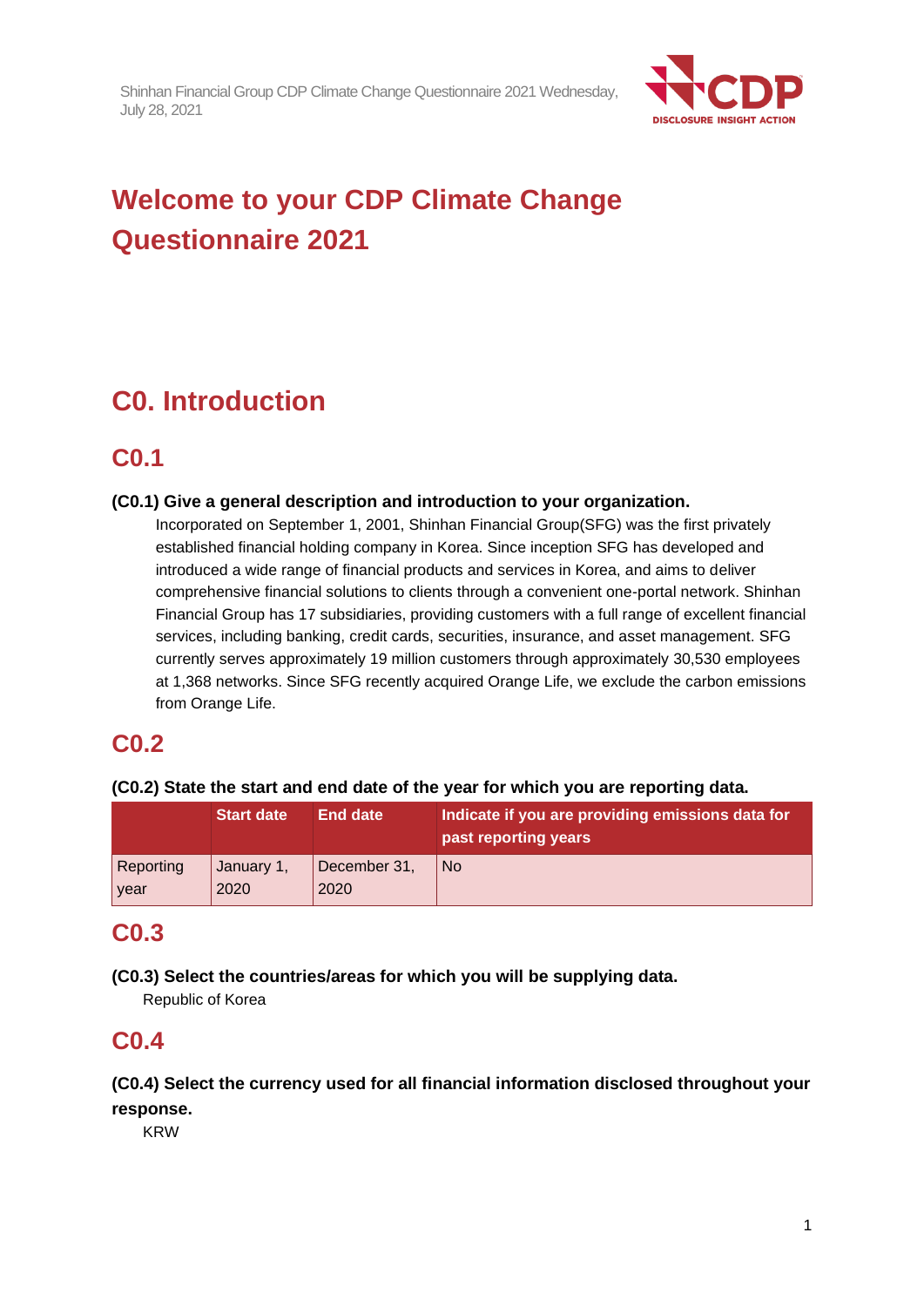

# **C0.5**

**(C0.5) Select the option that describes the reporting boundary for which climaterelated impacts on your business are being reported. Note that this option should align with your chosen approach for consolidating your GHG inventory.**

Operational control

# **C-FS0.7**

**(C-FS0.7) Which organizational activities does your organization undertake?**

Bank lending (Bank) Investing (Asset manager) Investing (Asset owner) Insurance underwriting (Insurance company)

# **C1. Governance**

# **C1.1**

# **(C1.1) Is there board-level oversight of climate-related issues within your organization?**

Yes

# **C1.1a**

**(C1.1a) Identify the position(s) (do not include any names) of the individual(s) on the board with responsibility for climate-related issues.**

| <b>Position of</b><br>individual(s) | <b>Please explain</b>                                                                                                                                                                                                                                                                                                                                                                                                                                                                                                                                                                                                                                                                                                                                                                                                                                                                                                                                                                                                                                                                                                                                                                                                                                |
|-------------------------------------|------------------------------------------------------------------------------------------------------------------------------------------------------------------------------------------------------------------------------------------------------------------------------------------------------------------------------------------------------------------------------------------------------------------------------------------------------------------------------------------------------------------------------------------------------------------------------------------------------------------------------------------------------------------------------------------------------------------------------------------------------------------------------------------------------------------------------------------------------------------------------------------------------------------------------------------------------------------------------------------------------------------------------------------------------------------------------------------------------------------------------------------------------------------------------------------------------------------------------------------------------|
| Board-level<br>committee            | The final decision related to sustainability management including climate change is<br>made by ESG Strategy Committee which consists of 5 members of the Board<br>including Chairman of Shinhan Financial Group. In order to effectively respond to<br>the accelerating climate change, the ESG Strategy Committee was established in<br>2015 as the highest-level decision-making body in relation to sustainability under<br>the Board so as to establish environmental management system. Through the<br>Committee, the Group's ESG strategies for creating environmental value have<br>been continuously carried out, and the company-wide efforts to implement<br>environmental management have been intensified at the Group level.<br>In addition, risks related to climate change are managed through Risk Management<br>Committee, a committee within the Board for group-level risk management.<br>With the purpose of effectively responding to climate change at the group level,<br>Shinhan Financial Group established and proclaimed its Principles for Responding<br>to Climate Change in December 2019 for the first time in the domestic financial<br>industry. Shinhan Financial Group have thus laid a strong foundation for our |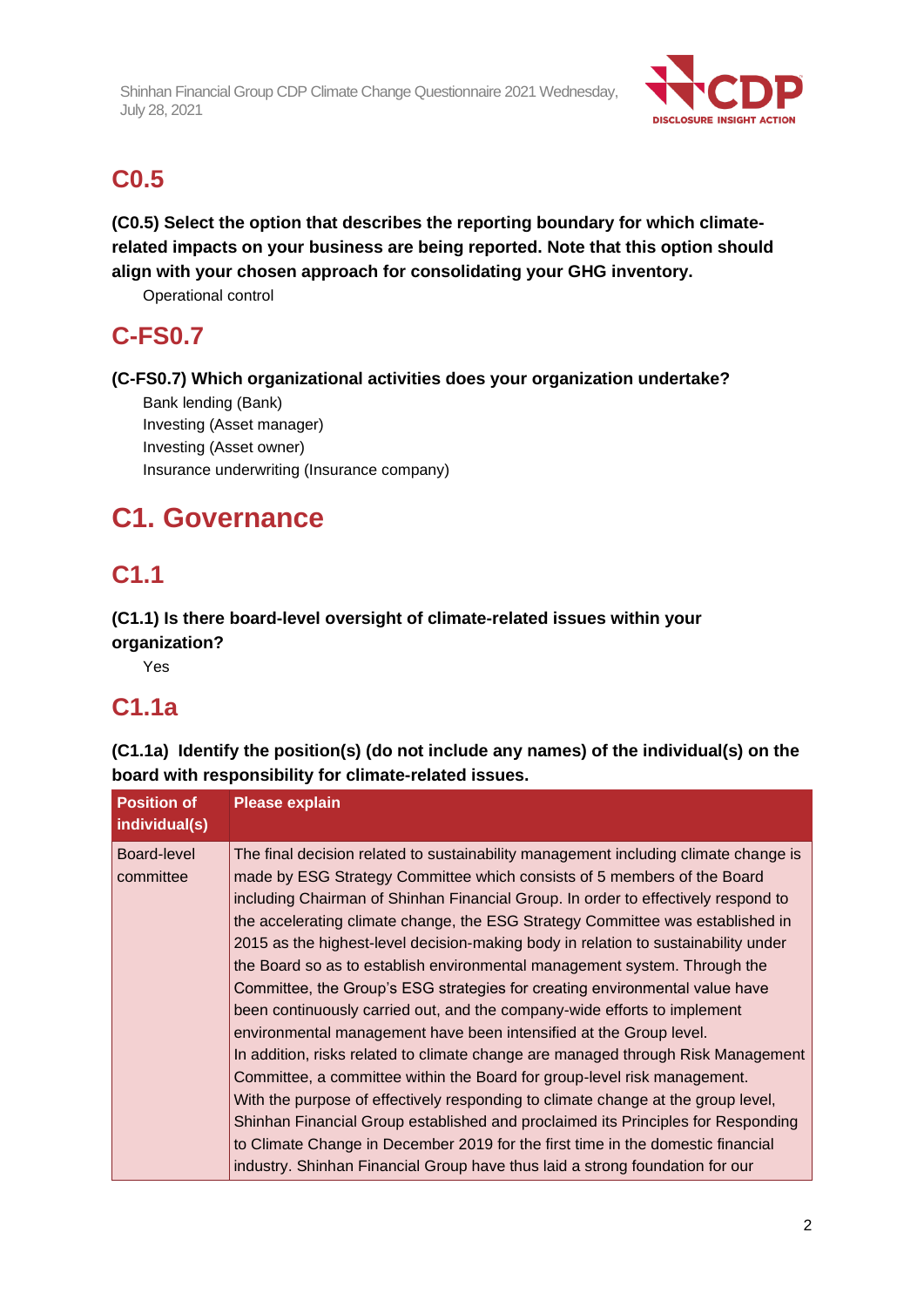

systematic response to all potential environmental and social risks involved in the industry.

In December 2020, Zero Carbon Drive which is the Group's carbon neutral strategy was resolved in the board. Along with this, SFG set the target to reduce the asset portfolio's carbon emissions to zero by 2050 and the Group's carbon emissions reduction are quarterly reported to the ESG Strategy Committee.

# **C1.1b**

# **(C1.1b) Provide further details on the board's oversight of climate-related issues.**

| <b>Frequency with Governance</b><br>which climate-<br>related issues<br>are a<br>scheduled<br>agenda item | mechanisms into<br>which climate-<br>related issues are<br>integrated                                                                                                                                                                                                                                                                                                                                                       | Scope of board-<br>level oversight                                                                                                                                                                                                                                                                                                                                                                                                                                                                       | <b>Please explain</b>                                                                                                                                                                                                                                                                                                                                                                                                                                                                                                                                                                     |
|-----------------------------------------------------------------------------------------------------------|-----------------------------------------------------------------------------------------------------------------------------------------------------------------------------------------------------------------------------------------------------------------------------------------------------------------------------------------------------------------------------------------------------------------------------|----------------------------------------------------------------------------------------------------------------------------------------------------------------------------------------------------------------------------------------------------------------------------------------------------------------------------------------------------------------------------------------------------------------------------------------------------------------------------------------------------------|-------------------------------------------------------------------------------------------------------------------------------------------------------------------------------------------------------------------------------------------------------------------------------------------------------------------------------------------------------------------------------------------------------------------------------------------------------------------------------------------------------------------------------------------------------------------------------------------|
| Scheduled - all<br>meetings                                                                               | Reviewing and<br>guiding strategy<br>Reviewing and<br>guiding major plans<br>of action<br>Reviewing and<br>guiding risk<br>management policies<br>Reviewing and<br>guiding business<br>plans<br>Setting performance<br>objectives<br>Monitoring<br>implementation and<br>performance of<br>objectives<br>Monitoring and<br>overseeing progress<br>against goals and<br>targets for<br>addressing climate-<br>related issues | Climate-related<br>risks and<br>opportunities to our<br>own operations<br>Climate-related<br>risks and<br>opportunities to our<br>bank lending<br>activities<br>Climate-related<br>risks and<br>opportunities to our<br>investment<br>activities<br>Climate-related<br>risks and<br>opportunities to our<br>other products and<br>services we<br>provide to our<br>clients<br>The impact of our<br>own operations on<br>the climate<br>The impact of our<br>bank lending<br>activities on the<br>climate | The ESG Strategy Committee under<br>the Board of Directors is held regularly<br>four times a year to review strategies<br>and policies for responding to climate<br>change, action plans, and business<br>plans. In addition, it sets greenhouse<br>gas emission target to respond to<br>climate change and checks the level of<br>achievement of target qualitatively and<br>quantitatively.<br><b>Risk Management Committee</b><br>establishes polices for managing<br>climate change risks by being reported<br>on related issues through the Group<br>Risk Council and checking them. |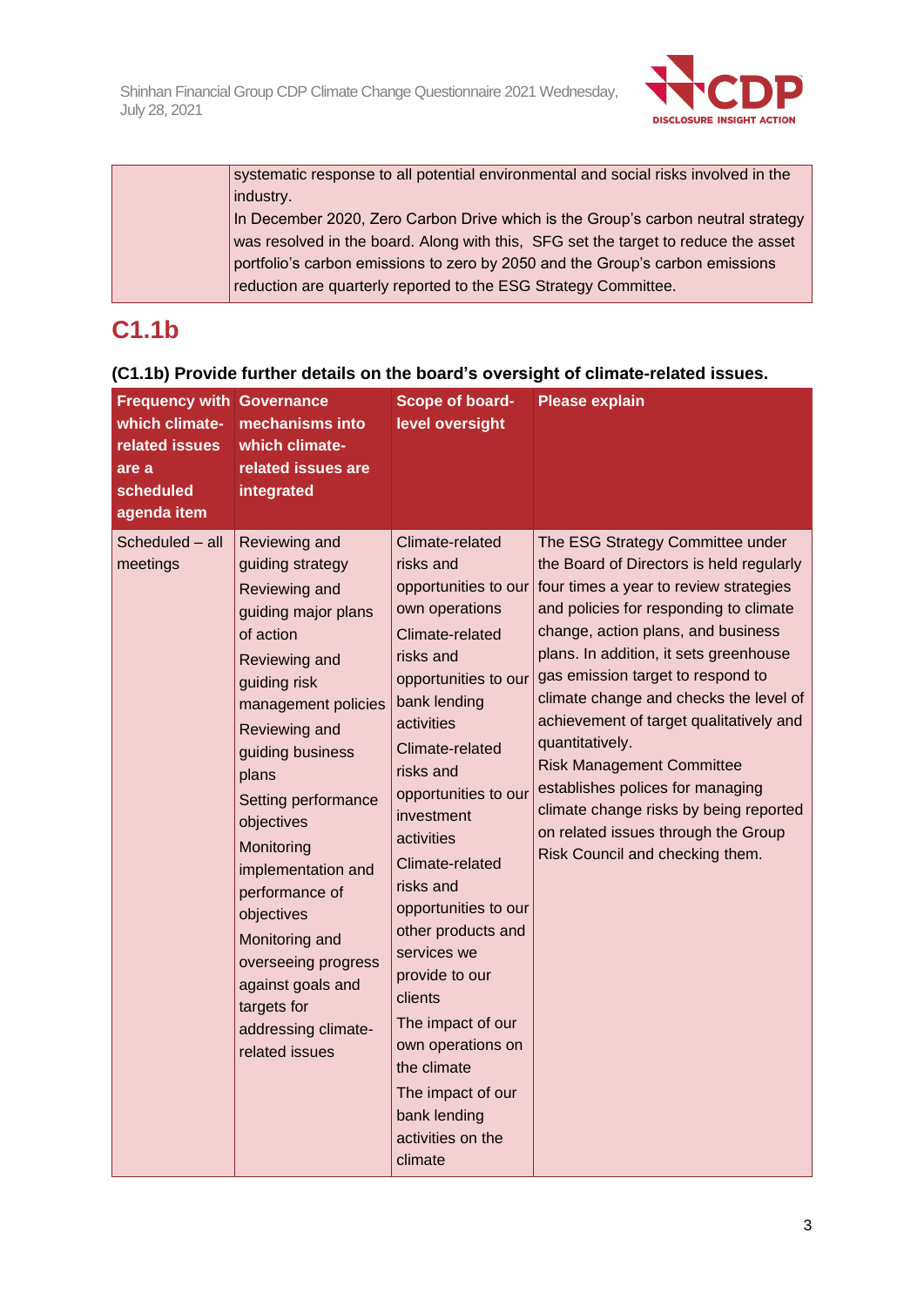

|  | The impact of our    |  |
|--|----------------------|--|
|  | investing activities |  |
|  | on the climate       |  |
|  | The impact of        |  |
|  | other products and   |  |
|  | services on the      |  |
|  | climate              |  |

# **C1.2**

# **(C1.2) Provide the highest management-level position(s) or committee(s) with responsibility for climate-related issues.**

| Name of the<br>position(s)<br>and/or<br>committee(s) | <b>Reporting</b><br>line            | <b>Responsibility</b>                                                         | <b>Coverage of</b><br>responsibility                                                                                                                                                                                                                                                                        | <b>Frequency of</b><br>reporting to the<br>board on climate-<br>related issues |
|------------------------------------------------------|-------------------------------------|-------------------------------------------------------------------------------|-------------------------------------------------------------------------------------------------------------------------------------------------------------------------------------------------------------------------------------------------------------------------------------------------------------|--------------------------------------------------------------------------------|
| <b>Chief Executive</b><br>Officer (CEO)              | Reports to<br>the board<br>directly | Both assessing and<br>managing climate-<br>related risks and<br>opportunities | Risks and<br>opportunities related<br>to our bank lending<br>activities<br><b>Risks and</b><br>opportunities related<br>to our investing<br>activities<br><b>Risks and</b><br>opportunities related<br>to our other products<br>and services<br>Risks and<br>opportunities related<br>to our own operations | Quarterly                                                                      |

# **C1.2a**

**(C1.2a) Describe where in the organizational structure this/these position(s) and/or committees lie, what their associated responsibilities are, and how climate-related issues are monitored (do not include the names of individuals).**

In order to manage climate change risks and opportunities, Shinhan Financial Group is operating the Group ESG Implementation Committee, chaired by the group CEO, who is the highest decision maker, in which all group CEOs participate. The Group ESG Implementation Committee is a consultative body that discusses policy and strategic issues related to the group's sustainability management, including climate change. The Group ESG Implementation Committee inspects and monitors the performance and management status of climate change and environmental/social risk management. In addition, it is operated as a meeting to discuss the Group's major ESG-related core businesses, policies and regulations before being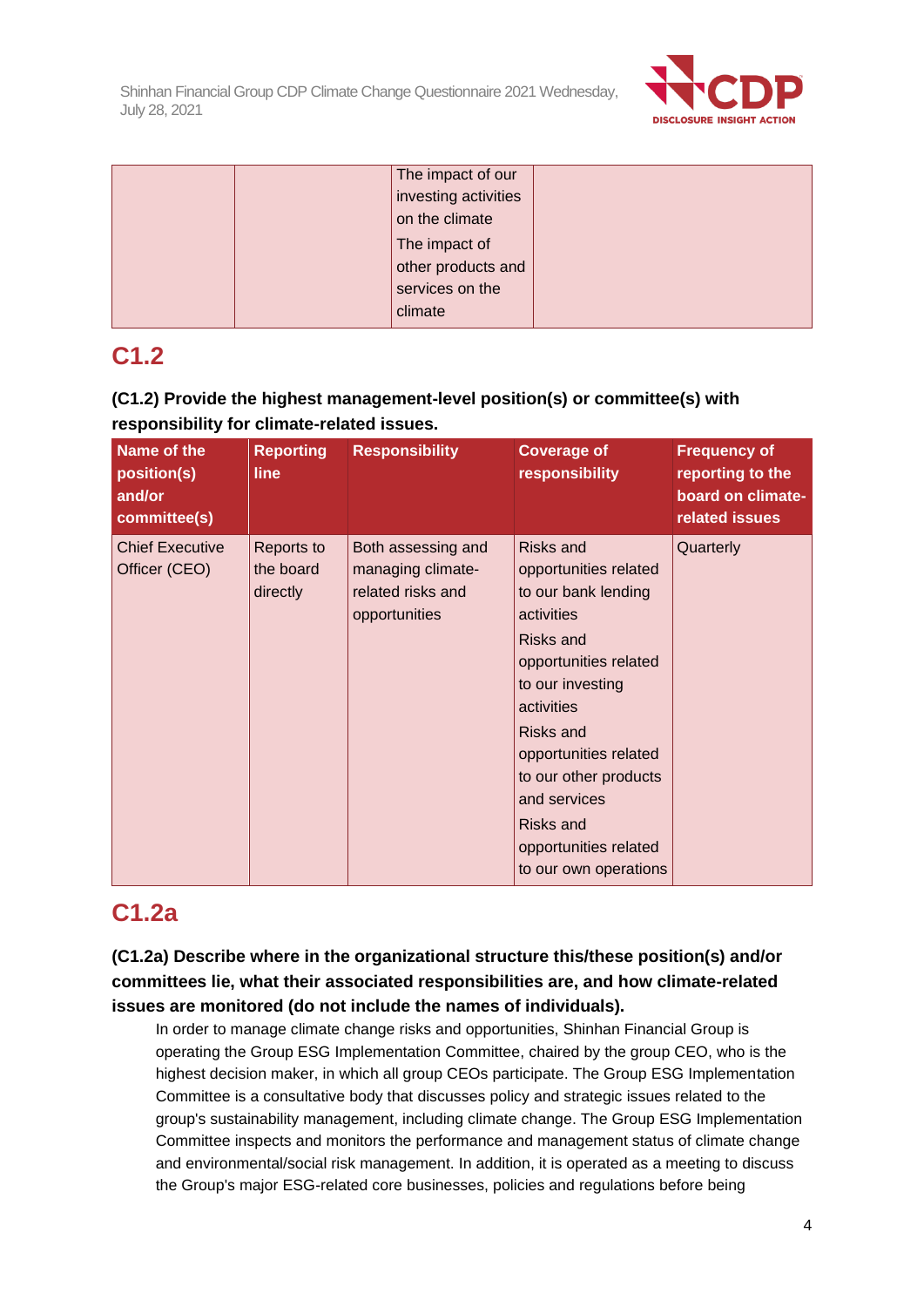

presented to the ESG Strategy Committee, and also reported and discussed Zero Carbon Drive, the group's carbon neutral policy in 2020. And also the group CEO monitors, evaluates, and manages the group's internal carbon emissions and exposure to significant areas of group assets through data from The Group ESG Implementation Committee. The Group CEO communicates with the ESG Strategy committee members based on this data and can effectively help the climate change-related committee make the final decision. Before CEOs of subsidiaries discussing key issues on climate change, there are operating two separate meetings to review climate change-related opportunities and risk factors. Firstly, there is the Group ESG CSSO Council, which discusses opportunity factors, major business and financial performance related to climate change. In 2020, the CSSO (Chief Strategy and Sustainability Officers) of all group companies jointly established the Group ESG CSSO Council to monitor sustainability management performance and establish strategies. This is an organization where CSSOs in charge of climate change-related issues for each group company discuss in advance the progress and issues related to climate change and sustainability management before reporting the group's core monitoring agenda to the Group ESG Implementation committee. In addition, before the Group ESG CSSO Council, as a subgroup, the Group ESG Working Group was established in which working-level officials in charge of climate change and sustainability management of each group company jointly discover and implement related tasks. The Group ESG working Group is held once a month, and in the case of the Group ESG CSSO council, once a quarter, the group's activities on climate change issues are checked and related tasks are identified. Secondly, there is Group Risk Council, which discusses risk factors related climate change.

Group Risk Council, which consists of CRO from each group affiliate, is held quarterly as an association that manages risks at the company level*.* Group Risk Council shares, reviews, and discuss countermeasures for each affiliate's major risks of climate change and the environment. In particular, each affiliate has a dedicated risk management organization to handle corporate risks including climate change, and reports the current status of risk management to the Group Risk Council quarterly. In the case of major climate change risks reported to the Group Risk Council, they are reported to CEO of each affiliate within the group and the Risk Management Committee to discuss the future direction.

# **C1.3**

# **(C1.3) Do you provide incentives for the management of climate-related issues, including the attainment of targets?**

|       | Provide incentives for the management of climate-related issues | Comment |
|-------|-----------------------------------------------------------------|---------|
| Row 1 | / Yes                                                           |         |

# **C1.3a**

**(C1.3a) Provide further details on the incentives provided for the management of climate-related issues (do not include the names of individuals).**

| <b>Entitled to Type of Activity</b> |                                  | <b>Comment</b> |
|-------------------------------------|----------------------------------|----------------|
|                                     | incentive incentive inventivized |                |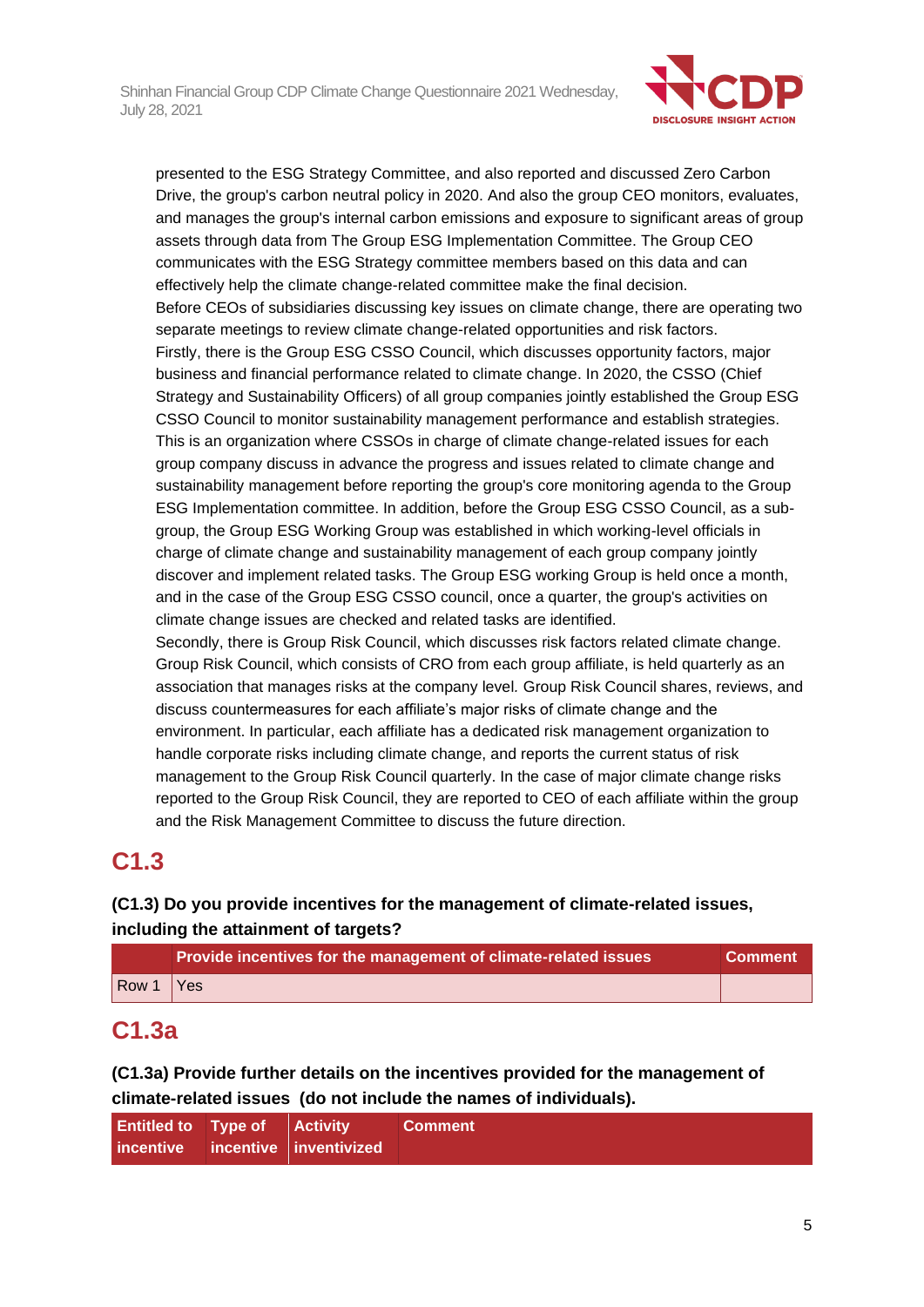

| Chief     | Monetary | <b>Emissions</b> | The sustainable management to create value is one of the  |
|-----------|----------|------------------|-----------------------------------------------------------|
| Executive | reward   | reduction        | yearly management goals and strategic tasks for the group |
| Officer   |          | target           | CEO, who is the chairman of Shinhan Financial Group.      |
| (CEO)     |          |                  | The strategic tasks include 'Analyzing Climate Change     |
|           |          |                  | Impact on Portfolio', 'Enhancing Environmental Financial  |
|           |          |                  | Performance', 'Responding to Climate Change Initiatives'  |
|           |          |                  | to expand sustainable finance. To accomplish them, TCFD   |
|           |          |                  | roadmap establishment, response to the CDP,               |
|           |          |                  | differentiation in climate risk management, and so on are |
|           |          |                  | selected as the key performance indicators which directly |
|           |          |                  | affects whether he receives incentives at the end of the  |
|           |          |                  | fiscal year.                                              |

# **C-FS1.4**

**(C-FS1.4) Does your organization offer its employees an employment-based retirement scheme that incorporates ESG principles, including climate change?**

|     | We offer an employment-based retirement scheme that incorporates ESG<br>principles, including climate change. | <b>Comment</b> |
|-----|---------------------------------------------------------------------------------------------------------------|----------------|
| Row | N <sub>0</sub>                                                                                                |                |
|     |                                                                                                               |                |

# **C2. Risks and opportunities**

# **C2.1**

**(C2.1) Does your organization have a process for identifying, assessing, and responding to climate-related risks and opportunities?**

Yes

# **C2.1a**

**(C2.1a) How does your organization define short-, medium- and long-term time horizons?**

|                 | <b>From</b><br>(years) | Τo<br>(years) | <b>Comment</b>                                                                                                                                                                   |
|-----------------|------------------------|---------------|----------------------------------------------------------------------------------------------------------------------------------------------------------------------------------|
| Short-<br>term  | 0                      |               | One-year unit is set for short-term to check the annual change<br>situation.                                                                                                     |
| Medium-<br>term |                        | 5             | The year of 2025, interim inspection period for the implementation of<br>Zero Carbon Drive which is Shinhan Financial Group's green<br>management vision, is set as medium term. |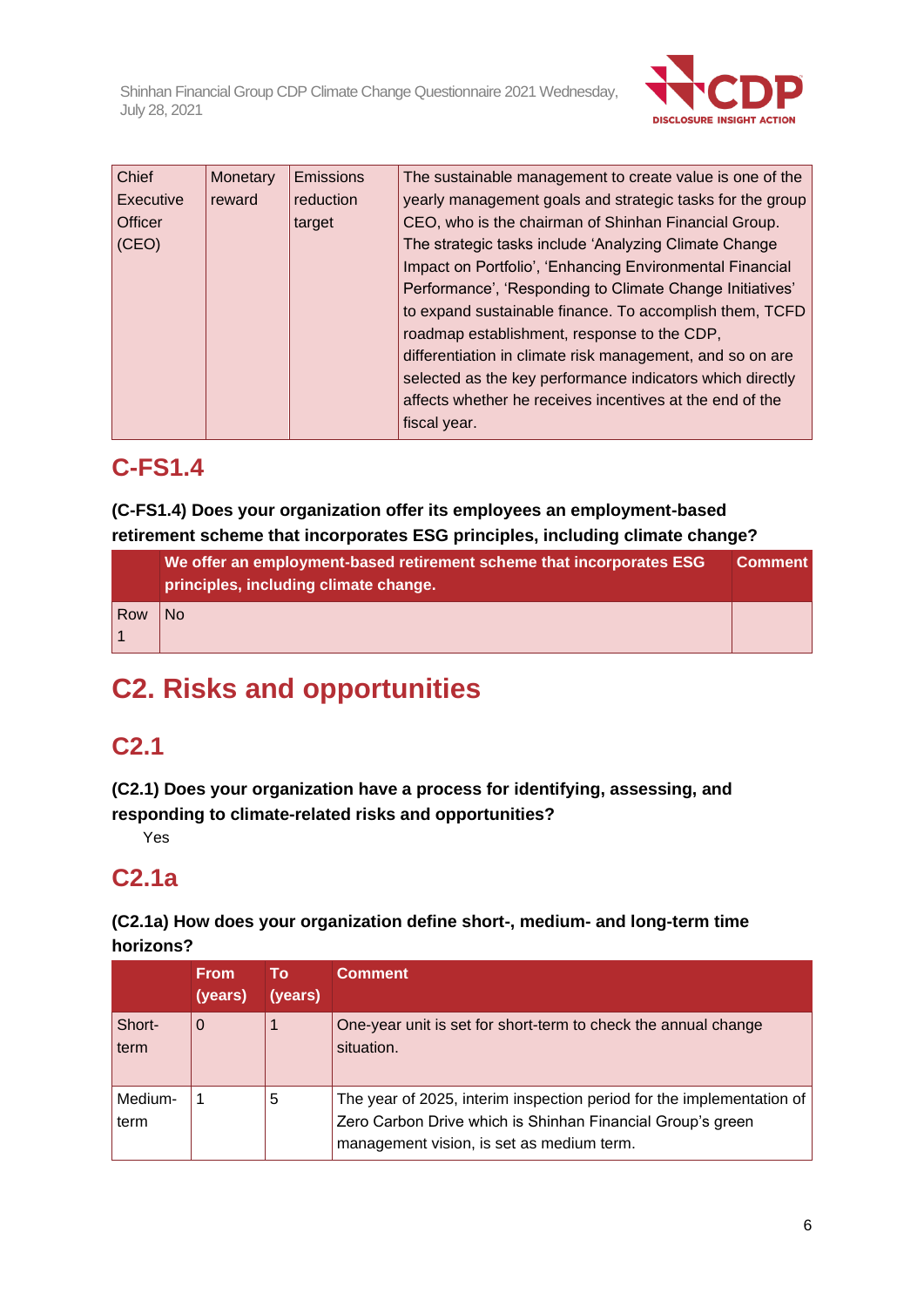

| $\lfloor$ Long-term $\lfloor 5 \rfloor$ | The target year(2030, 2040, 2050) of Zero Carbon Drive is set as |
|-----------------------------------------|------------------------------------------------------------------|
|                                         | long-term.                                                       |

# **C2.1b**

# **(C2.1b) How does your organization define substantive financial or strategic impact on your business?**

Taking into account in a comprehensive way business size, carbon cost, area of interest, corporate reputation, operational cost, operating loss etc, Sinhan Financial Group assesses whether the project or customer company has a substantive impact on its business financially or strategically. the details of the factors are as follows.

- Business size: the total cost of the project or the total asset of customer company with more than 10 billion KRW

- Carbon cost: additional greenhouse gas reduction cost which results in the facility investment for greenhouse gas reduction or the purchase of carbon credit by the 2 degree scenarios or government's carbon regulations

- Area of interest: 12 areas with environmental and social issues like global warming, find dust, biodiversity, industrial safety etc such as large-scale agriculture and growing of cereal crops, forestry, manufacture of chemicals, mining of oil and gas, large-scale infrastructure construction, electric power generation, wastewater and waste disposal, manufacture of weapons, marine and freshwater fishing, manufacture of tobacco products, manufacture of coke and briquettes

- Coporate reputation: negative public opinion arising from financial services with environmental issues(ex. Coal-fired power generation) which can cause corporate image decline and financial losses

- Operational cost: the cost to improve the offices or buildings with more than 5 billion KRW

- Operating loss: the financial loss by external impact with more than 5 billion KRW

# **C2.2**

**(C2.2) Describe your process(es) for identifying, assessing and responding to climaterelated risks and opportunities.**

# **Value chain stage(s) covered**

Direct operations Downstream

## **Risk management process**

Integrated into multi-disciplinary company-wide risk management process

## **Frequency of assessment**

More than once a year

## **Time horizon(s) covered**

Short-term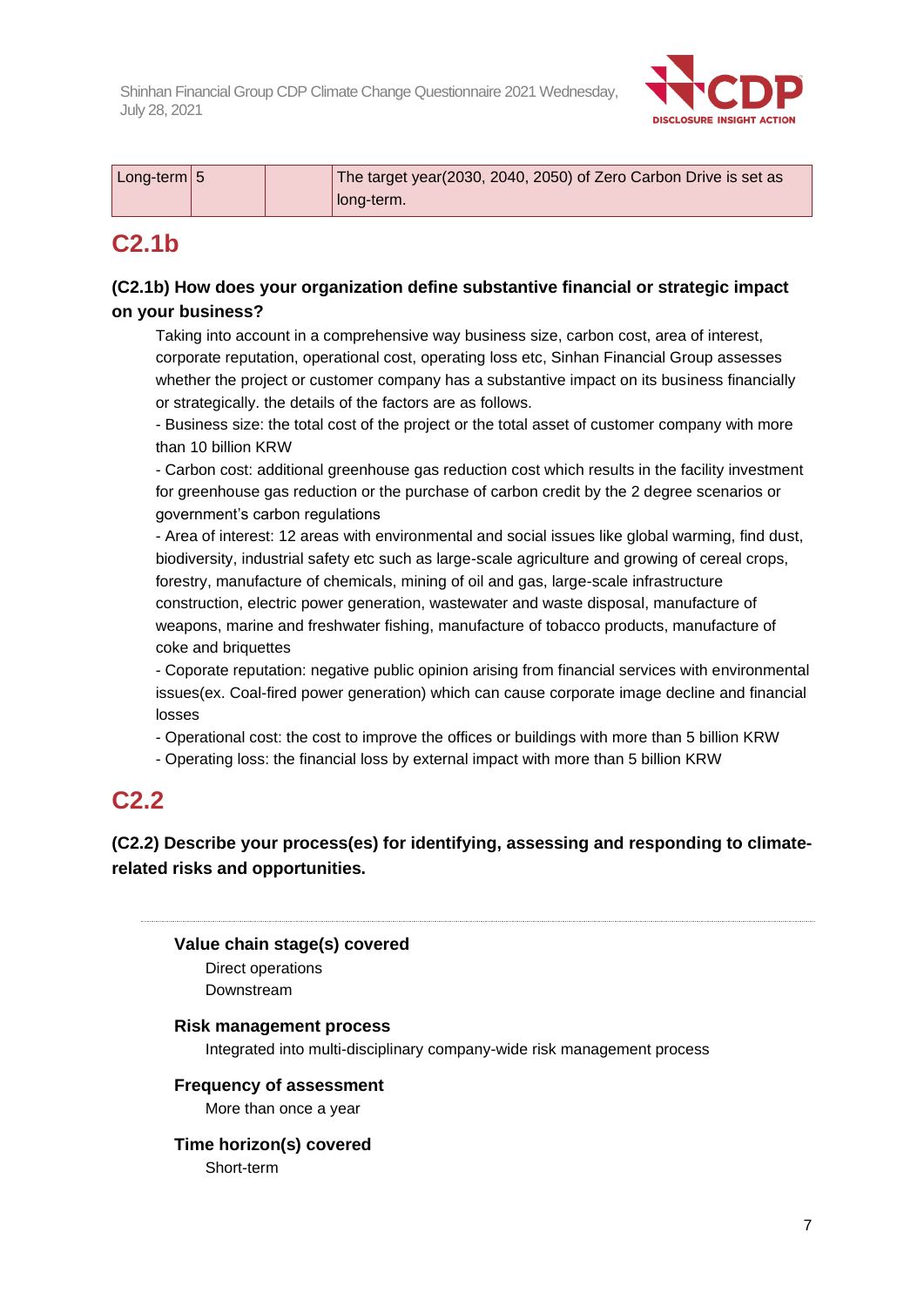

### Medium-term Long-term

#### **Description of process**

#### i) Company-level

As an effort to determine and respond to group-wide transition risk, physical risk of climate change, SFG operates a system that proactively reviews and checks possible environmental and social risks in business decisions. SFG selects and manages areas of interests where could have negative impact on environment and society. In case of providing large-scale financial services in areas of interests, environmental and social risks are assessed and risk mitigation measures are prepared if necessary. In addition, major policies related to environmental and social risk management are disclosed to the public in order to communicate with internal and external stakeholders. ii) Asset-level

When selecting domestic/overseas business regions, SFG considers the physical effects of climate change on the region so as to protect the Group's human and physical assets and to secure operational activities. The Group has established and applies the 'Disaster/Calamity Crisis Management Guidelines' to prevent and quickly respond to damages from natural disasters such as typhoons, heavy rain, heavy snow, and earthquakes in advance. In preparation for such natural disasters, major affiliates individually operate emergency response centers in case of disasters and accidents. For stable management of financial assets, the group Environmental and Social Risk Management System(ESRMS) was established to assess and manage non-financial risks, namely environmental and social risks, in addition to the financial risks of financial support projects. Based on IFC(International Finance Corporation) guidelines for risk management and in consideration of the standards from global financial institutions, ESG evaluation agencies, and research institutions, 12 areas of interest with environmental and social issues such as global warming, fine dust, biodiversity and industrial safety are selected. Monitoring is carried out from a variety of perspectives regarding exposure in the area of interest, industry and technology changes by environmental and social issues, and regulatory trends to exclude financial support or to implement conditional financial support policies for some areas with significant environmental and social impact. Environmental and social risk management is applied to financial support projects with a substantive financial impact (total project capital costs of 10 billion KRW or more) and follows the procedures such as Pre-Screening, Risk Categorization, Environmental & Social Impact Assessment and Post-transaction monitoring. The Pre-screening investigates whether the project for investment complies with the group-oriented environmental and social risk management policy. The Risk Categorization classifies the risk ratings (A, B, C) of the project according to environmental and social impact. The Environmental & Social Impact Assessment specifically evaluates the impact of high-risk (risk rating A or B) projects on the environment and society and if mitigation or management of environmental and social risk factors is required, the risk mitigation or management measures should be included in the project financial contract. Post-transaction monitoring checks and monitors the implementation of mitigation or management measures to minimize environmental and social impact. In 2020, the carbon emissions of loan, bond, stock asset were measured.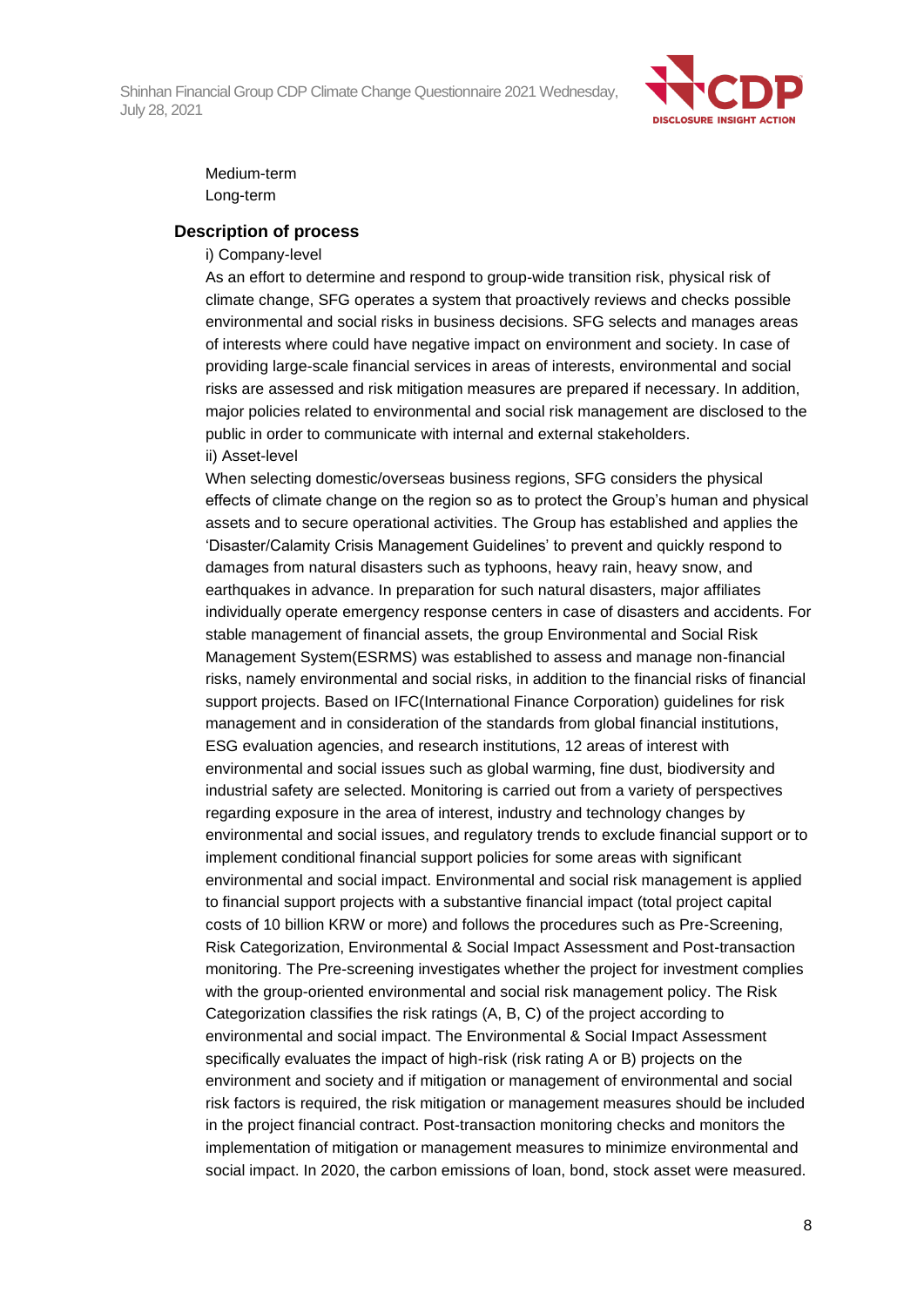

And the climate risk is assessed and managed based on the absolute emission and carbon intensity using the management indicators for climate risk by asset. Furthermore, climate change researches are regularly carried out to determine risks and opportunities at both company- and asset-level

#### iii) Priority process

Shinhan Financial Group evaluates the impact of climate change issues on investment and lending activities and determines the risks, opportunities, and importance of those issues. In other words, the priority of climate change risks and opportunities are determined by comprehensively assessing whether investment targets are included in significant areas of interests such as power generation, chemical manufacturing, mining, etc., possibility of risks and opportunities due to climate change, and the financial impact of climate change on investment targets. In significant areas of interests, the investment targets with high carbon intensity compared to its sectoral average is recognized as a high risk.

#### iv) Case Study

(Transition Risk) As consumers' interest in climate change and the environment increases, investing in companies or businesses that have a negative impact on climate change can damage the company's image and cause business losses. In addition to economic analysis, non-financial risks such as environmental and social impacts need to be assessed and managed when making decisions on corporate and project investment. According to the ESRMS, SFG has assessed the environmental and social impact such as the natural environment and ecosystem in the neighboring areas, the infringement of living rights, health, etc. for 16 large project financing projects with total project capital costs of 10 billion KRW or more and included in areas of interests in 2020. In result, 3 of 16 PF projects were evaluated as a high-risk ones on the environment and the measures such as air filtering, wastewater treatment, eco-friendly resouce circulation etc to mitigate the environmental impact were included in the project financing contracts. For your information, with the purpose of effectively responding to climate change at the group level, Shinhan Financial Group established and proclaimed its Principles for Responding to Climate Change in December 2019 for the first time in the domestic financial industry. We have thus laid a strong foundation for our systematic response to all potential environmental and social risks involved in the industry. (Physical Risk) According to the Korea Meteorological Administration (KMA), the average temperature of the entire summer season (June to August) from 1978 to 2020 rose by about 2.5 to 5.8 degrees. Rising temperature in the summer months have increased power consumption (a rise of about 100 million kW in Korea when the temperature rises) and increased tap water usage (an average 2.1% increase in water usage per day on a hot day). Shinhan Financial Group's electricity usage is approximately 0.03% of the national electricity usage in 2020, and assuming a 2-degree increase in the summer lasts during 30 days, Shinhan Financial Group's electricity cost will increase by approximately 6.4 billion KRW. Shinhan Bank saved power by switching the cooling-off valve of the main branch and the branch office to a digital system. By using the power stored during the late night Shinhan Bank saved electricity costs. To reduce water usage, the company replaced in-house toilet and washstand with a watersaving type and also promoted in-house campaign by using stickers and brochures.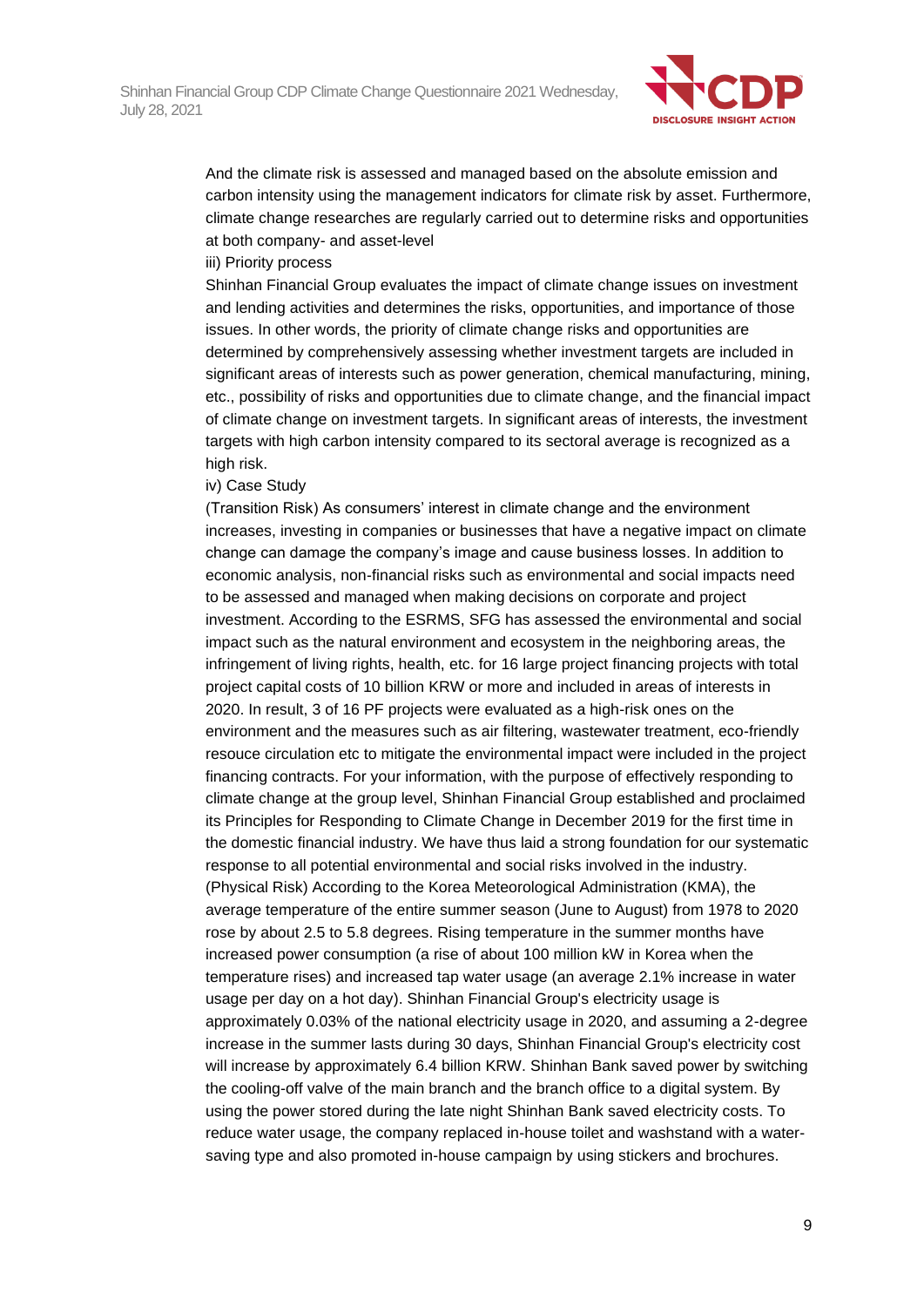

# **C2.2a**

# **(C2.2a) Which risk types are considered in your organization's climate-related risk assessments?**

|                        |                                 | Relevance & Please explain                                                                                                                                                                                                                                                                                                                                                                                                                                                                                                                                                                                                                                                                                                                                                                                                                                                                                                                                                                                                                                                                                                                                                                                                                                                                                                                                      |
|------------------------|---------------------------------|-----------------------------------------------------------------------------------------------------------------------------------------------------------------------------------------------------------------------------------------------------------------------------------------------------------------------------------------------------------------------------------------------------------------------------------------------------------------------------------------------------------------------------------------------------------------------------------------------------------------------------------------------------------------------------------------------------------------------------------------------------------------------------------------------------------------------------------------------------------------------------------------------------------------------------------------------------------------------------------------------------------------------------------------------------------------------------------------------------------------------------------------------------------------------------------------------------------------------------------------------------------------------------------------------------------------------------------------------------------------|
|                        | <b>inclusion</b>                |                                                                                                                                                                                                                                                                                                                                                                                                                                                                                                                                                                                                                                                                                                                                                                                                                                                                                                                                                                                                                                                                                                                                                                                                                                                                                                                                                                 |
| Current<br>regulation  | Relevant,<br>always<br>included | SFG assesses the financial impact by the climate related regulations<br>which additional carbon cost influence on the profit and determines the<br>direction.<br>As of 2015, Controlled Entities of the 'GHG & Energy Target<br>Management System' with an average GHG emissions of the 3 most<br>recent years greater than 125,000tCO2eq are subject to participate in<br>the Emission Trading System; they are allocated the emissions<br>allowance based on the past GHG record and must carry out operation<br>activities and emissions reduction activities within the given range. If<br>the emissions allowance is not enough, a company must purchase<br>permits from other liable companies to meet the balance between the<br>GHG emissions and the allowance.<br>As a result, some regulated companies would have negative profits<br>considering the long-term effects of climate change which increases<br>operating costs due to equipment investments, purchasing carbon<br>credits etc. As of 2020, the amount of asset, bond, loan products are<br>totally 58.6 trillion KRW for which is included in the area of interest.<br>Therefore some companies with negative profit margins by climate<br>change which are related to these products could give SFG a loss of<br>financial asset or profit margin due to the difficulty in repayment. |
| Emerging<br>regulation | Relevant,<br>always<br>included | Basically recognizing the regulation related to climate change will<br>influence on it directly or indirectly, SFG assesses the financial impact<br>by the regulation and determines the direction<br>As of 2015, Controlled Entities of the 'GHG & Energy Target<br>Management System' with an average GHG emissions of the 3 most<br>recent years greater than 125,000tCO2eq are subject to participate in<br>the Emission Trading System; they are allocated the emissions cap<br>based on the past GHG record and must carry out production and<br>emissions reduction activities within the given range. If the emissions<br>cap is not enough, a company must purchase permits from other liable<br>companies to meet the balance between the GHG emissions and the<br>allowance.<br>Considering the current regulatory trend that is becoming more<br>stringent, Shinhan Bank may participate in the Emission Trading<br>System. In such case, Shinhan Bank expects operational costs to<br>increase overall as results of various GHG reduction and energy<br>saving activities and purchasing permits.                                                                                                                                                                                                                                                 |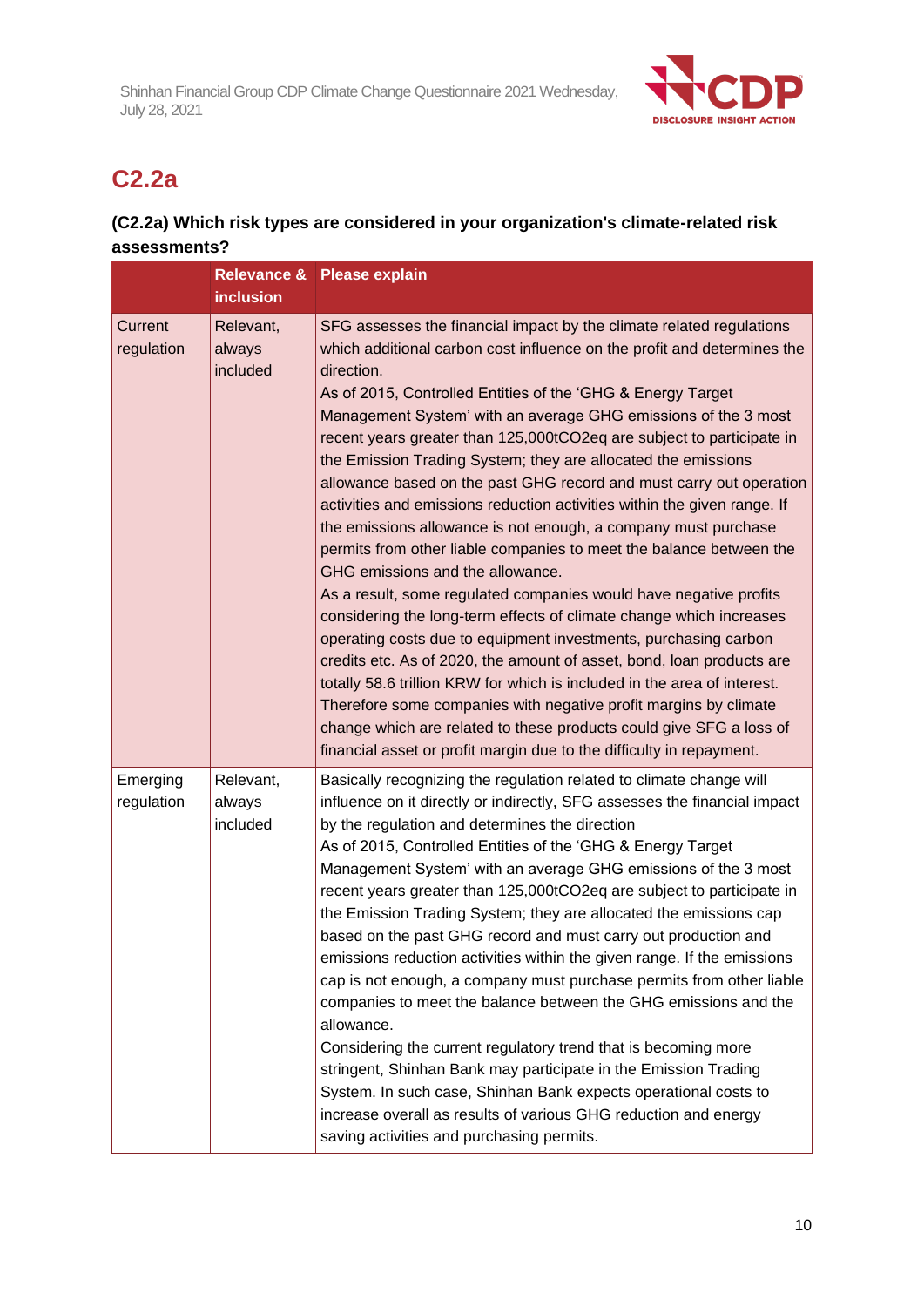

| Technology    | Relevant,<br>always<br>included    | Surveying and analyzing the technology development trends, market<br>trends, demands of customers, etc. due to climate change periodically,<br>SFG identifies the risk or opportunity factors and determines the<br>direction.<br>The transition to a low-carbon economy has led to the development<br>and expansion of the supply of electric vehicles, ESS(Energy Storage<br>System), renewable energy(solar power, wind power, hydropower<br>etc.), and in order to achieve the greenhouse gas reduction target in<br>2030, the government is also pushing to implement the step-by-step<br>mandate of zero energy buildings, support the supply of high-efficiency<br>facilities, support the supply of renewable energy, and provide electric<br>vehicles. Shinhan Financial Group operates building energy-related<br>products such as green energy factoring, green remodeling Secondary<br>for loans and renewable energy fund, such as Shinhan Private Equity<br>Green Energy Special Asset Investment Trust, Shinhan Japanese<br>Solar Power Special Asset Investment Trust, but it is expected to<br>reduce sales if the related financial products are not expanded or<br>developed in accordance with the technology development sector and<br>speed. |
|---------------|------------------------------------|--------------------------------------------------------------------------------------------------------------------------------------------------------------------------------------------------------------------------------------------------------------------------------------------------------------------------------------------------------------------------------------------------------------------------------------------------------------------------------------------------------------------------------------------------------------------------------------------------------------------------------------------------------------------------------------------------------------------------------------------------------------------------------------------------------------------------------------------------------------------------------------------------------------------------------------------------------------------------------------------------------------------------------------------------------------------------------------------------------------------------------------------------------------------------------------------------------------------------------------------------------------------|
| Legal         | Relevant,<br>sometimes<br>included | Assessing the financial impact on investment company or project<br>through the Environmental and Social Risk Management System, SFG<br>determines whether to invest and if necessary, provides the conditional<br>financial assistance which make it mandatory to reflect<br>countermeasures to lessen the environmental impacts.<br>Given the nature of the financial services industry, it is unlikely that<br>litigation will arise due to direct GHG emissions. But if litigation arises<br>due to climate change issues in companies or projects which Shinhan<br>Financial Group invested and the employer is punished legally, SFG's<br>financial quality could get damaged due to decline in image and<br>reputation of investment business or project.<br>Interbrand's 2019-20 Brand Value Survey showed that Shinhan Bank's<br>brand value increased by 0.4% in 2020 compared to 2019 and its<br>operating profit decreased by 10.7%.<br>If Shinhan Financial Group's brand value would decline because of<br>customers' climate change litigation, it may also affect operating profit.                                                                                                                                                                 |
| <b>Market</b> | Relevant,<br>always<br>included    | Surveying and analyzing the technology development trends, market<br>trends, demands of customers, etc. due to climate change periodically,<br>SFG identifies the risk or opportunity factors and determines the<br>direction.<br>In accordance with the National Renewable Energy 3020 policy, it<br>aims to achieve up to 20% of total renewable energy generation by<br>2030. As a result, demands for renewable energy projects is expected<br>to increase, and Shinhan Bank's GIB business unit makes a loan<br>agreement on renewable energy PF of 805.7 billion KRW. If SFG fails<br>to strengthen the participation ability of existing deals and to engage                                                                                                                                                                                                                                                                                                                                                                                                                                                                                                                                                                                                |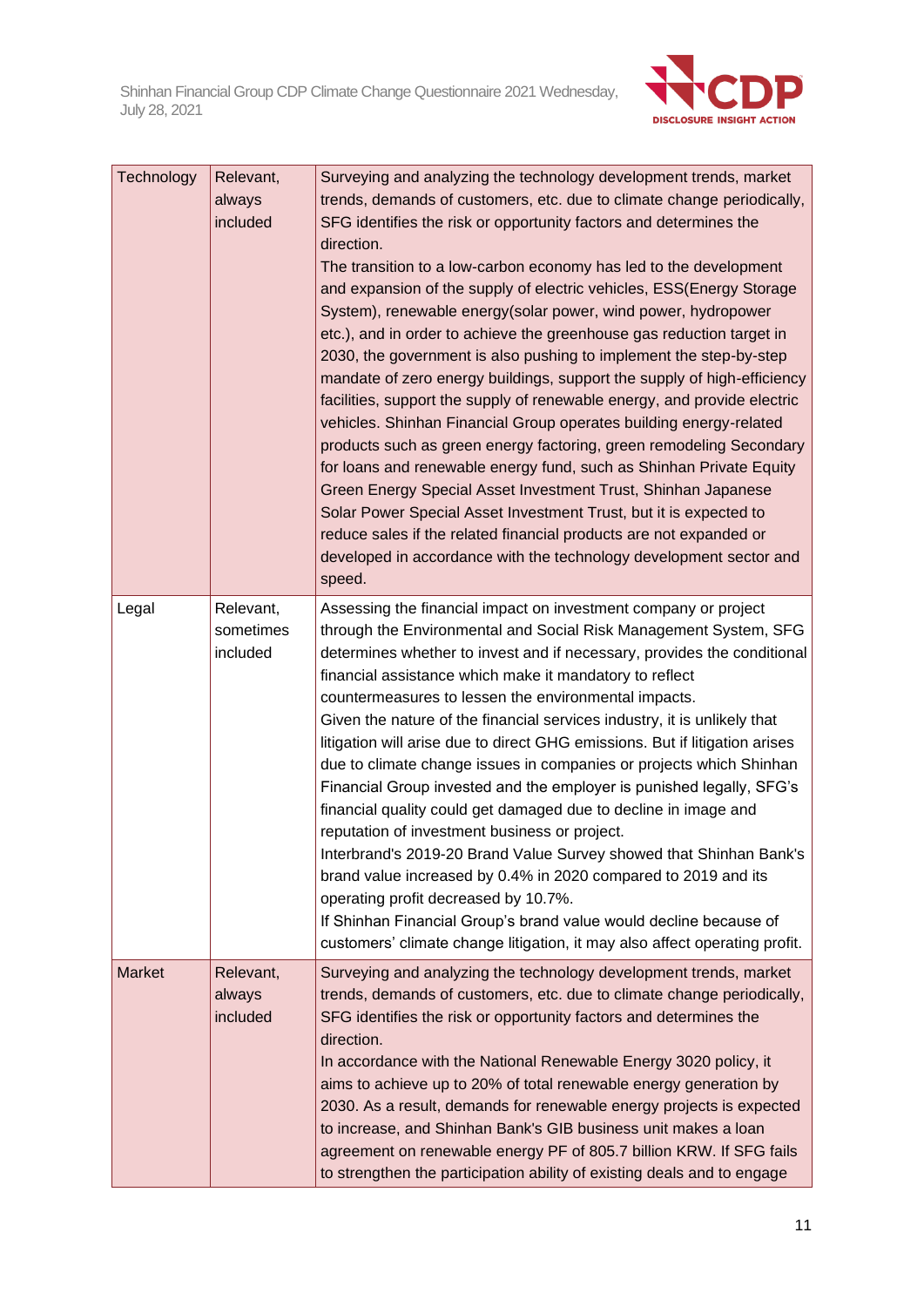

|                     |                                 | and respond competitively to new deals as demands increase, profits<br>are expected to decline.                                                                                                                                                                                                                                                                                                                                                                                                                                                                                                                                                                                                                                                                                                                                                                                                                                                                                                                                                            |
|---------------------|---------------------------------|------------------------------------------------------------------------------------------------------------------------------------------------------------------------------------------------------------------------------------------------------------------------------------------------------------------------------------------------------------------------------------------------------------------------------------------------------------------------------------------------------------------------------------------------------------------------------------------------------------------------------------------------------------------------------------------------------------------------------------------------------------------------------------------------------------------------------------------------------------------------------------------------------------------------------------------------------------------------------------------------------------------------------------------------------------|
| Reputation          | Relevant,<br>always<br>included | Surveying and analyzing the technology development trends, market<br>trends, demands of customers, etc. due to climate change periodically,<br>SFG identifies the risk or opportunity factors and determines the<br>direction.<br>As consumers' awareness on climate change and the environment<br>grows, company's sustainability activities with regard to climate<br>change and the environment is affecting consumers' purchase<br>decisions. According to a survey conducted by the Korea Insurance<br>Research Institute, 73% of the respondents said that they have<br>decided not to purchase goods and services from a company with<br>negative CSR reputation. Interbrand's 2019-20 Brand Value Survey<br>showed that Shinhan Bank's brand value increased by 0.4% in 2020<br>compared to 2019 and its operating profit decreased by 10.7%.<br>If Shinhan Financial Group fails to fulfill our social responsibility related<br>to climate change and the environment, its brand value would decline<br>and it may also affect operating profit. |
| Acute<br>physical   | Relevant,<br>always<br>included | Since weather change due to climate change could damage the assets<br>owned by SFG directly, SFG identify the buildings, branches which are<br>vulnerable to weather change and determines the direction.<br>According to the Korea Meteorological Administration, between the<br>years 2001 and 2010, Korea saw 2.6 days per year on average, during<br>which daily precipitation exceeded 80mn; such heavy rain effects not<br>only agricultural and mountainous regions but also urban areas, which<br>would bring upon physical damages to the business branches of<br>Shinhan Financial Group. Particularly, the 18 branches of Shinhan<br>Bank located in Gangwon Province are considered more<br>geographically vulnerable to physical damages from heavy rainfall,<br>which may cause operational loss from temporary business shut-down.                                                                                                                                                                                                          |
| Chronic<br>physical | Relevant,<br>always<br>included | Since weather change due to climate change could damage the assets<br>owned by SFG directly, SFG identify the buildings, branches which are<br>vulnerable to weather change and determines the direction.<br>According to the Korea Meteorological Administration (KMA), the<br>average temperature in the summer (from June to August) has risen<br>by approximately 2.5~5.8 degrees between 1978 and 2020. Rising<br>temperatures in the summer can not only increase power consumption<br>and tap water usage but also reduce labor productivity. According to<br>the Korea Electric Power Corporation (KEPCO), the nation's power<br>consumption increases by about 1 million kW when the temperature<br>rises by 1 degree, and assuming 2 degree rise in 30 days an additional<br>64 billion KRW will be incurred. Shinhan Financial Group expects the<br>rising summer temperatures to increase operating costs due to<br>increased cooling energy and tap water usage for room temperature<br>management at its stores.                             |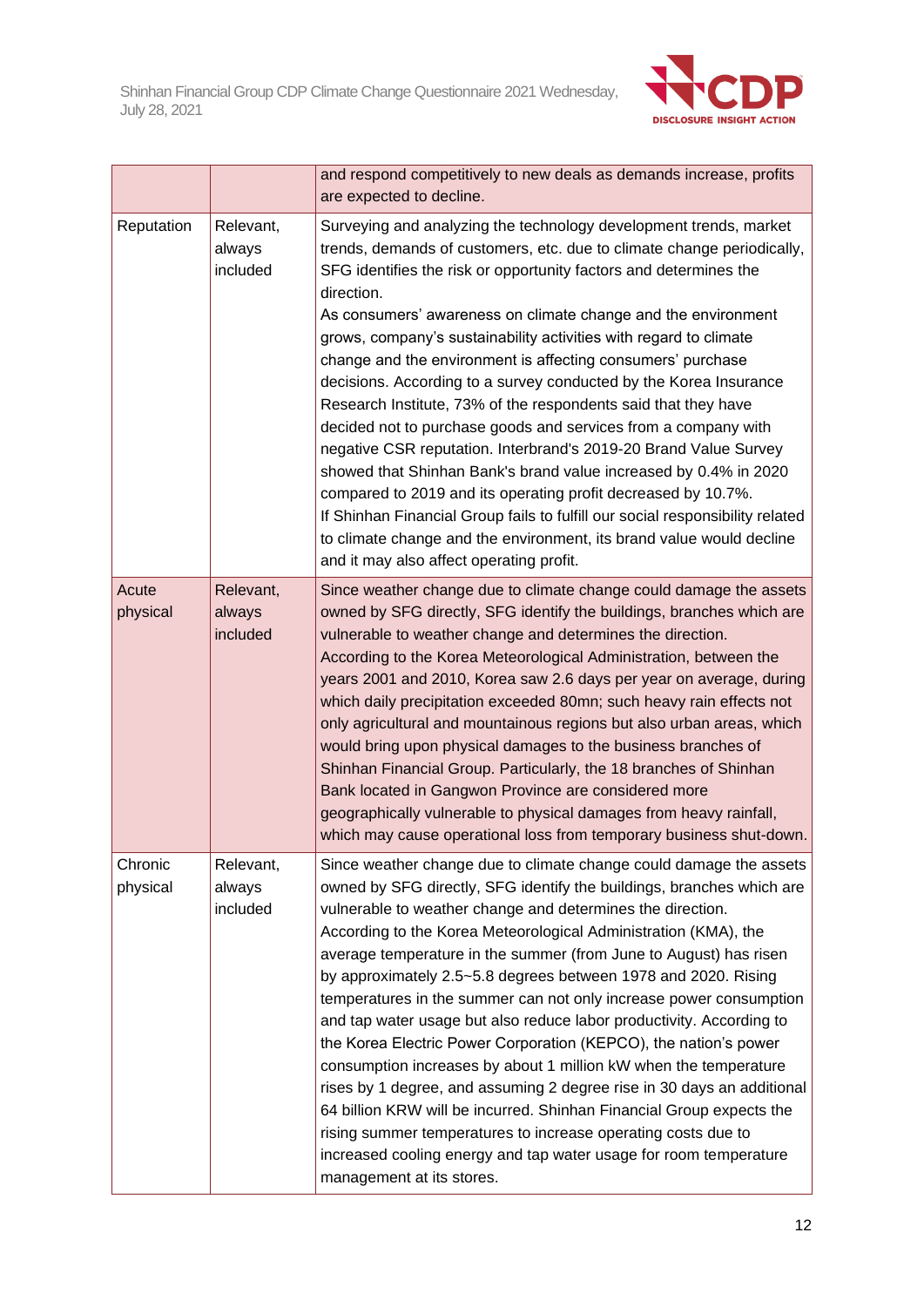

# **C-FS2.2b**

# **(C-FS2.2b) Do you assess your portfolio's exposure to climate-related risks and opportunities?**

|                                    | We assess       | <b>Please explain</b>                                                                                                                                                                                                                                                                                                                                                                                                                                                                                                                                                                                                                                                                                                                                                                                                                                                                                                                                                                                                                                                                                                                                                                                                                                                                                       |
|------------------------------------|-----------------|-------------------------------------------------------------------------------------------------------------------------------------------------------------------------------------------------------------------------------------------------------------------------------------------------------------------------------------------------------------------------------------------------------------------------------------------------------------------------------------------------------------------------------------------------------------------------------------------------------------------------------------------------------------------------------------------------------------------------------------------------------------------------------------------------------------------------------------------------------------------------------------------------------------------------------------------------------------------------------------------------------------------------------------------------------------------------------------------------------------------------------------------------------------------------------------------------------------------------------------------------------------------------------------------------------------|
|                                    | the portfolio's |                                                                                                                                                                                                                                                                                                                                                                                                                                                                                                                                                                                                                                                                                                                                                                                                                                                                                                                                                                                                                                                                                                                                                                                                                                                                                                             |
|                                    | exposure        |                                                                                                                                                                                                                                                                                                                                                                                                                                                                                                                                                                                                                                                                                                                                                                                                                                                                                                                                                                                                                                                                                                                                                                                                                                                                                                             |
| <b>Bank lending</b><br>(Bank)      | Yes             | In November 2020, Shinhan Financial Group declared Zero<br>Carbon Drive for carbon neutral more focused on the environment<br>and climate change as the next step of 2020 CSR strategy and<br>established the carbon reduction targets of portfolio to transform<br>its portfolio to low-carbon portfolio. To reduce the carbon<br>emissions of the group's portfolio, SFG measures the carbon<br>emissions emitted by loans/investments/bonds and analyzes the<br>financial risks based on climate change scenarios. The climate<br>risk of corporate clients is monitored based on the carbon<br>emissions and intensity. In 2021 the climate risk will be considered<br>in the loan/investment review process.                                                                                                                                                                                                                                                                                                                                                                                                                                                                                                                                                                                           |
| Investing (Asset   Yes<br>manager) |                 | In November 2020, Shinhan Financial Group declared Zero<br>Carbon Drive for carbon neutral more focused on the environment<br>and climate change as the next step of 2020 CSR strategy and<br>established the carbon reduction targets of portfolio to transform<br>its portfolio to low-carbon portfolio.<br>In particular Shinhan Asset Management with declaring support<br>for the TCFD in 2020 declared the internal climate action<br>principles to protect the investors from climate risks by<br>strengthening green finance and responsible investment and<br>maximize the investor interests in the transition to a low-carbon<br>economy. We support low-carbon transition of carbon heavy<br>industries to protect the clients' assets safely by expecting<br>economic loss and asset depreciation due to climate change and<br>will reduce investment in coal-fired power plants which cause<br>climate change and fine dust issues. In other words, we plan to<br>establish a process to consider the financial impact of climate<br>change across stocks, bonds and alternative investments by<br>incorporating climate change issues into investment policy and<br>procedure, product development, etc and provide various financial<br>products based on the advanced investment strategy. |
| Investing (Asset Yes<br>owner)     |                 | In November 2020, Shinhan Financial Group declared Zero<br>Carbon Drive for carbon neutral more focused on the environment<br>and climate change as the next step of 2020 CSR strategy and<br>established the carbon reduction targets of portfolio to transform<br>its portfolio to low-carbon portfolio. To reduce the carbon<br>emissions of the group's portfolio, SFG measures the carbon                                                                                                                                                                                                                                                                                                                                                                                                                                                                                                                                                                                                                                                                                                                                                                                                                                                                                                              |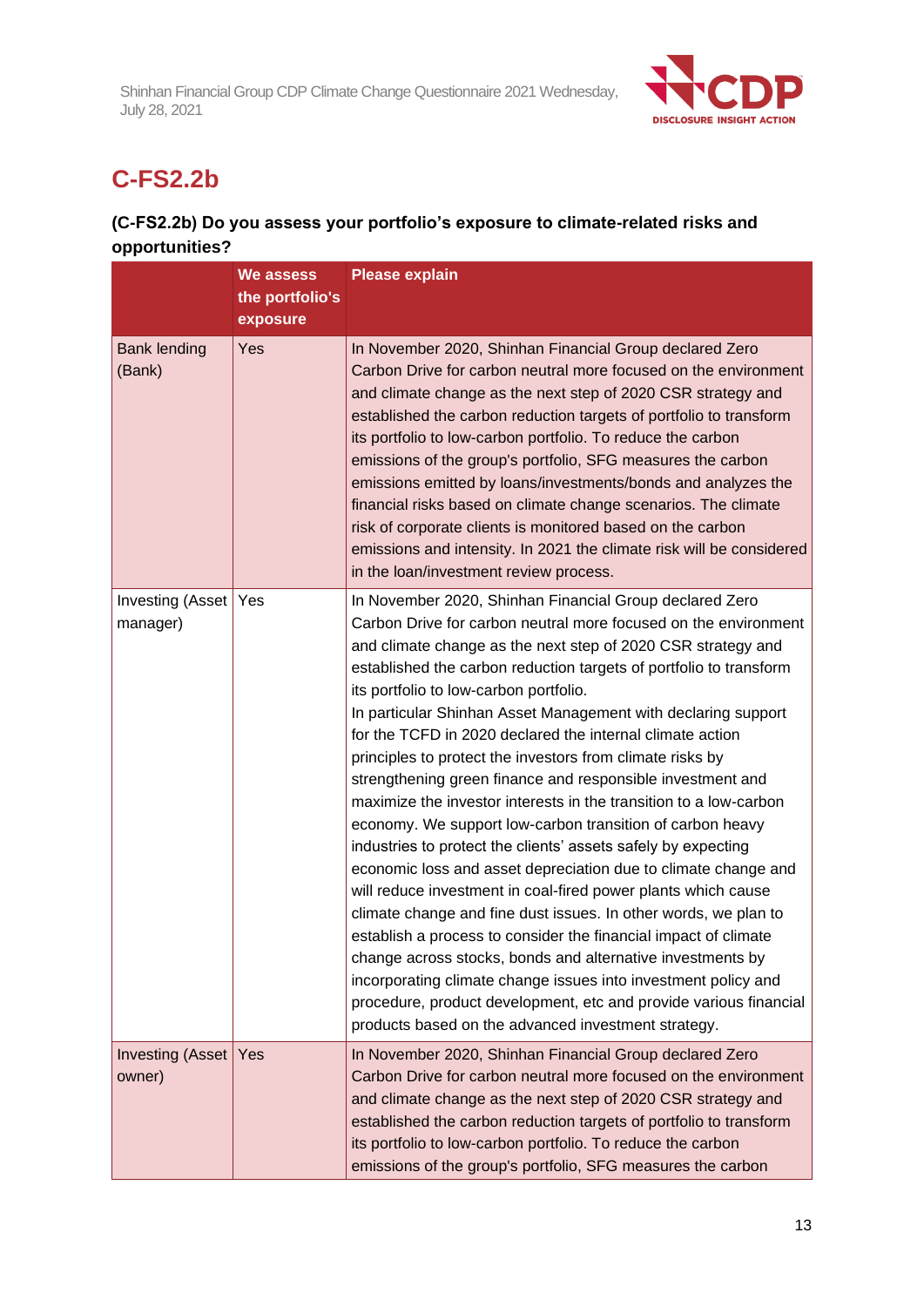

|                                                     |                                                         | emissions emitted by loans/investments/bonds and analyzes the<br>financial risks based on climate change scenarios. The climate<br>risk of corporate clients is monitored based on the carbon<br>emissions and intensity. In 2021 the climate risk will be considered<br>in the loan/investment review process.                                                                                                                                                                                                                                                                                                                                                                                                                                                                                                                                                         |
|-----------------------------------------------------|---------------------------------------------------------|-------------------------------------------------------------------------------------------------------------------------------------------------------------------------------------------------------------------------------------------------------------------------------------------------------------------------------------------------------------------------------------------------------------------------------------------------------------------------------------------------------------------------------------------------------------------------------------------------------------------------------------------------------------------------------------------------------------------------------------------------------------------------------------------------------------------------------------------------------------------------|
| Insurance<br>underwriting<br>(Insurance<br>company) | No, but we<br>plan to do so<br>in the next two<br>years | In November 2020, Shinhan Financial Group declared Zero<br>Carbon Drive for carbon neutral more focused on the environment<br>and climate change as the next step of 2020 CSR strategy.<br>Shinhan Life Insurance and Orange Life are subsidiaries in charge<br>of the Group's insurance business. Shinhan Life Insurance is<br>establishing insurance management policies to cope with climate<br>change along with joining Principles for Sustainable<br>Insurance(PSI). Recognizing the increase in claims for personal<br>insurance and the loss rate for insurance company caused by<br>physical climate risk, it is necessary to prepare for the climate<br>risks by reflecting climate change issues in the insurance contract.<br>Since Shinhan Life Insurance and Orange Life will be merged in<br>2021, the climate related action plans will be established. |
| Other products<br>and services,<br>please specify   | Not applicable                                          | There are no other products and services.                                                                                                                                                                                                                                                                                                                                                                                                                                                                                                                                                                                                                                                                                                                                                                                                                               |

# **C-FS2.2c**

# **(C-FS2.2c) Describe how you assess your portfolio's exposure to climate-related risks and opportunities.**

|                                  | <b>Portfolio</b><br>coverage    | <b>Assessment</b><br>type       | <b>Description</b>                                                                                                                                                                                                                                                                                                                                                                                                                                                                                                                                                                                                                                                                               |
|----------------------------------|---------------------------------|---------------------------------|--------------------------------------------------------------------------------------------------------------------------------------------------------------------------------------------------------------------------------------------------------------------------------------------------------------------------------------------------------------------------------------------------------------------------------------------------------------------------------------------------------------------------------------------------------------------------------------------------------------------------------------------------------------------------------------------------|
| <b>Bank</b><br>lending<br>(Bank) | Minority of<br>the<br>portfolio | Qualitative and<br>quantitative | Shinhan Financial Group estimated the additional carbon<br>cost for the companies in the Group's portfolio considering<br>future carbon price scenario based on the IEA scenario.<br>The power generation, utilities, energy, material sectors<br>with high carbon emissions are would be exposed to<br>transition climate risk due to the increase in future carbon<br>price. For the transition of the Group's portfolio to low-<br>carbon pathway the financial support to the renewable<br>energy projects which can provide us carbon offsets<br>would be the opportunities. Based on the national<br>development plan goal we have established the goal to<br>expand eco-friendly finance. |
| Investing<br>(Asset<br>manager)  | Minority of<br>the<br>portfolio | Qualitative and<br>quantitative | Shinhan Financial Group estimated the additional carbon<br>cost for the companies in the Group's portfolio considering<br>future carbon price scenario based on the IEA scenario.<br>The power generation, utilities, energy, material sectors                                                                                                                                                                                                                                                                                                                                                                                                                                                   |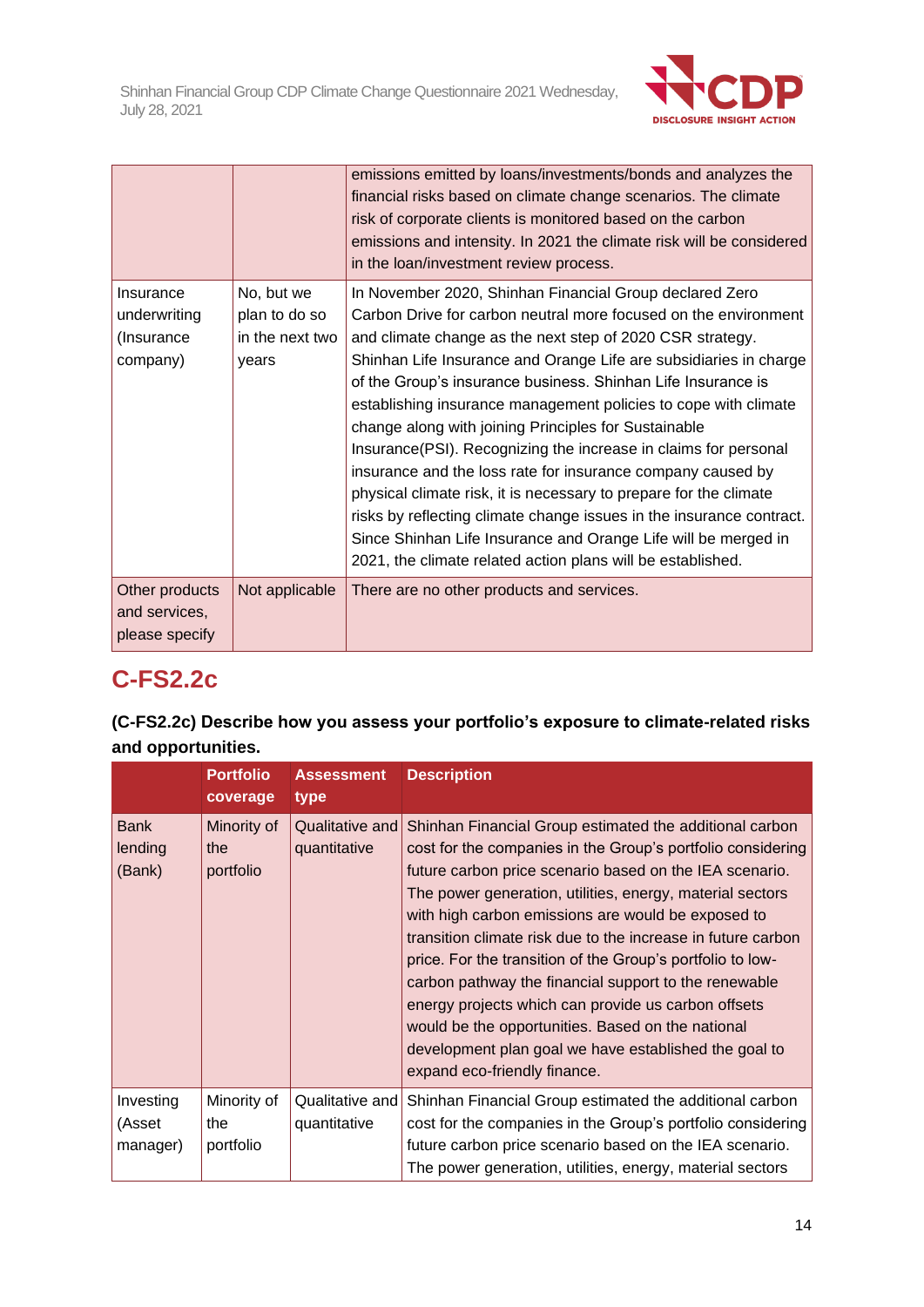

|                               |                                 |                                 | with high carbon emissions are would be exposed to<br>transition climate risk due to the increase in future carbon<br>price. For the transition of the Group's portfolio to low-<br>carbon pathway the financial support to the renewable<br>energy projects which can provide us carbon offsets<br>would be the opportunities. Based on the national<br>development plan goal we have established the goal to<br>expand eco-friendly finance.                                                                                                                                                                                                                                                   |
|-------------------------------|---------------------------------|---------------------------------|--------------------------------------------------------------------------------------------------------------------------------------------------------------------------------------------------------------------------------------------------------------------------------------------------------------------------------------------------------------------------------------------------------------------------------------------------------------------------------------------------------------------------------------------------------------------------------------------------------------------------------------------------------------------------------------------------|
| Investing<br>(Asset<br>owner) | Minority of<br>the<br>portfolio | Qualitative and<br>quantitative | Shinhan Financial Group estimated the additional carbon<br>cost for the companies in the Group's portfolio considering<br>future carbon price scenario based on the IEA scenario.<br>The power generation, utilities, energy, material sectors<br>with high carbon emissions are would be exposed to<br>transition climate risk due to the increase in future carbon<br>price. For the transition of the Group's portfolio to low-<br>carbon pathway the financial support to the renewable<br>energy projects which can provide us carbon offsets<br>would be the opportunities. Based on the national<br>development plan goal we have established the goal to<br>expand eco-friendly finance. |

# **C-FS2.2d**

# **(C-FS2.2d) Do you assess your portfolio's exposure to water-related risks and opportunities?**

|                                                | We assess the<br>portfolio's exposure | <b>Please explain</b>                                                                                            |
|------------------------------------------------|---------------------------------------|------------------------------------------------------------------------------------------------------------------|
| Bank lending (Bank)                            | No, we don't assess<br>this           | So far, there have been no direct financial<br>impacts due to water issues, so it was not taken<br>into account. |
| Investing (Asset<br>manager)                   | No, we don't assess<br>this           | So far, there have been no direct financial<br>impacts due to water issues, so it was not taken<br>into account. |
| Investing (Asset owner)                        | No, we don't assess<br>this           | So far, there have been no direct financial<br>impacts due to water issues, so it was not taken<br>into account. |
| Insurance underwriting<br>(Insurance company)  | No, we don't assess<br>this           | So far, there have been no direct financial<br>impacts due to water issues, so it was not taken<br>into account. |
| Other products and<br>services, please specify | Not applicable                        | There are no other products and services.                                                                        |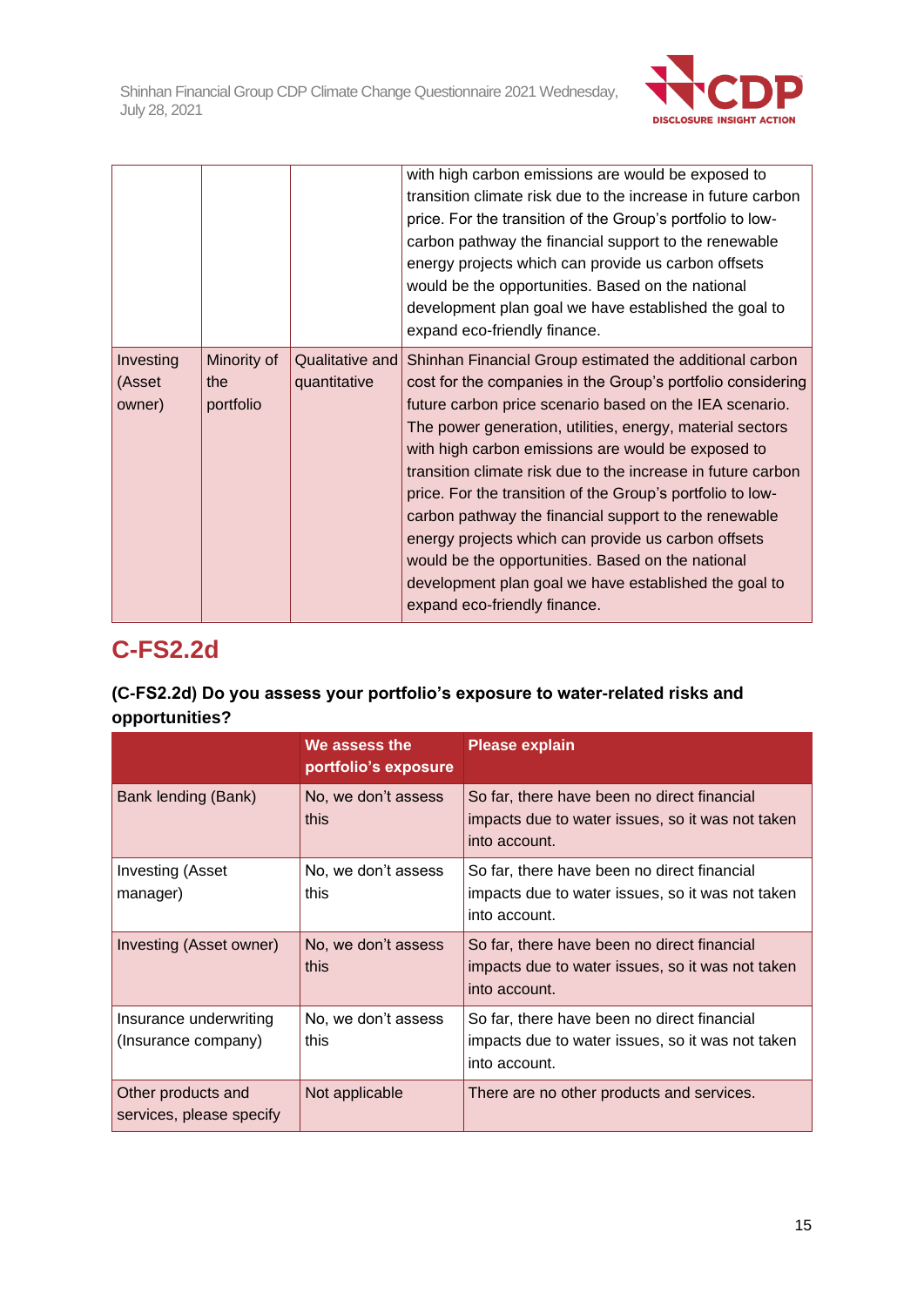

# **C-FS2.2e**

# **(C-FS2.2e) Do you assess your portfolio's exposure to forests-related risks and opportunities?**

|                                                | We assess the<br>portfolio's exposure | <b>Please explain</b>                                                                                             |
|------------------------------------------------|---------------------------------------|-------------------------------------------------------------------------------------------------------------------|
| Bank lending (Bank)                            | No, we don't assess<br>this           | So far, there have been no direct financial<br>impacts due to forest issues, so it was not taken<br>into account. |
| <b>Investing (Asset</b><br>manager)            | No, we don't assess<br>this           | So far, there have been no direct financial<br>impacts due to forest issues, so it was not taken<br>into account. |
| Investing (Asset owner)                        | No, we don't assess<br>this           | So far, there have been no direct financial<br>impacts due to forest issues, so it was not taken<br>into account. |
| Insurance underwriting<br>(Insurance company)  | No, we don't assess<br>this           | So far, there have been no direct financial<br>impacts due to forest issues, so it was not taken<br>into account. |
| Other products and<br>services, please specify | Not applicable                        | There are no other products and services.                                                                         |

# **C-FS2.2f**

# **(C-FS2.2f) Do you request climate-related information from your clients/investees as part of your due diligence and/or risk assessment practices?**

|                               | We request<br>climate-related<br><b>information</b> | <b>Please explain</b>                                                                                                                                                                                                                                                                                                                                                                                                                                                                        |
|-------------------------------|-----------------------------------------------------|----------------------------------------------------------------------------------------------------------------------------------------------------------------------------------------------------------------------------------------------------------------------------------------------------------------------------------------------------------------------------------------------------------------------------------------------------------------------------------------------|
| <b>Bank lending</b><br>(Bank) | Yes, for some                                       | Shinhan Bank requested 16 PF projects for ESRA from<br>energy source, carbon emissions etc to assess the<br>environmental and social impact.<br>In the second half of 2020 Shinhan Bank joined the Equator<br>Principle. Based on the principle, Shinhan Bank monitors<br>potential risks and factors of major PF projects to influence<br>on climate change and requests climate-related information<br>from relevant companies to measure and reduce carbon<br>emissions of the portfolio. |
| Investing (Asset<br>manager)  | Yes, for some                                       | Shinhan Asset Manager declared its support for TCFD in the<br>second half of 2020. Based on TCFD, Shinhan Asset<br>Manager requested our clients climate-related information<br>such as carbon emissions, reduction targets etc to assess<br>the climate impact.                                                                                                                                                                                                                             |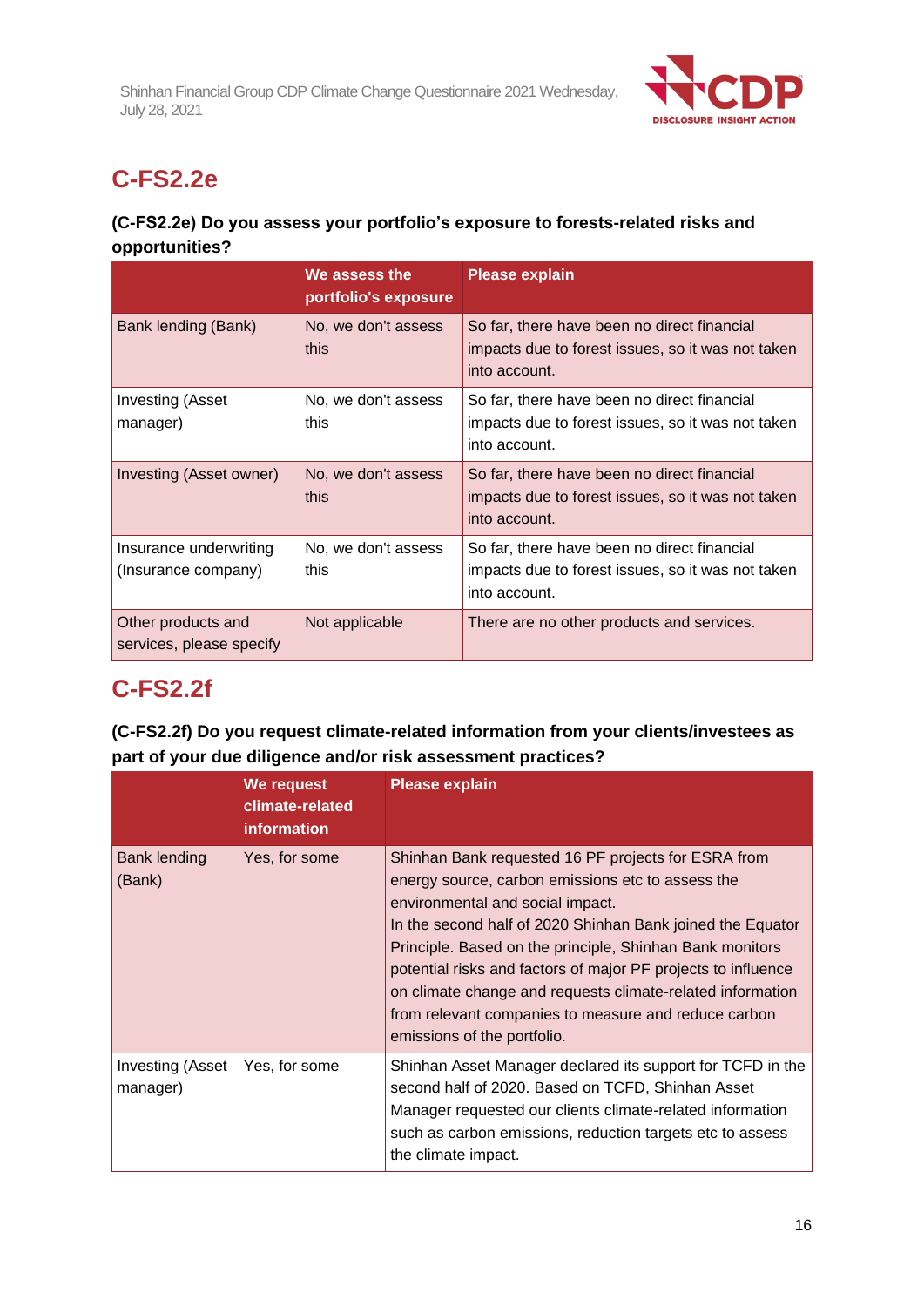

| <b>Investing (Asset</b><br>owner)                    | Yes, for some                                                            | Shinhan Life Insurance signed up the Principles of<br>Sustainable Insurance in 2020 and plans to request investee<br>climate-related information such as carbon emissions, CDP<br>evaluation results, etc. to assess the climate impact.                                   |
|------------------------------------------------------|--------------------------------------------------------------------------|----------------------------------------------------------------------------------------------------------------------------------------------------------------------------------------------------------------------------------------------------------------------------|
| Insurance<br>underwriting<br>(Insurance)<br>company) | No, and we don't<br>plan on requesting<br>climate-related<br>information | Shinhan Life Insurance plans to review the practices of<br>customer's behavior that may affect climate change(e.g. use<br>of public transportation, etc.) and integrate them into<br>individual insurance products to encourage individuals to<br>reduce carbon emissions. |
| Other products<br>and services,<br>please specify    | Not applicable                                                           | There are no other products and services.                                                                                                                                                                                                                                  |

# **C2.3**

**(C2.3) Have you identified any inherent climate-related risks with the potential to have a substantive financial or strategic impact on your business?**

Yes

# **C2.3a**

**(C2.3a) Provide details of risks identified with the potential to have a substantive financial or strategic impact on your business.**

## **Identifier**

Risk 1

**Where in the value chain does the risk driver occur?**

Downstream

**Risk type & Primary climate-related risk driver**

Current regulation Carbon pricing mechanisms

## **Primary potential financial impact**

Reduced profitability of investment portfolios

## **Climate risk type mapped to traditional financial services industry risk classification**

Funding risk

## **Company-specific description**

As of 2015, Controlled Entities of the 'GHG & Energy Target Management System' with an average GHG emissions of the 3 most recent years greater than 125,000tCO2eq are subject to participate in the Emission Trading System; they are allocated the emissions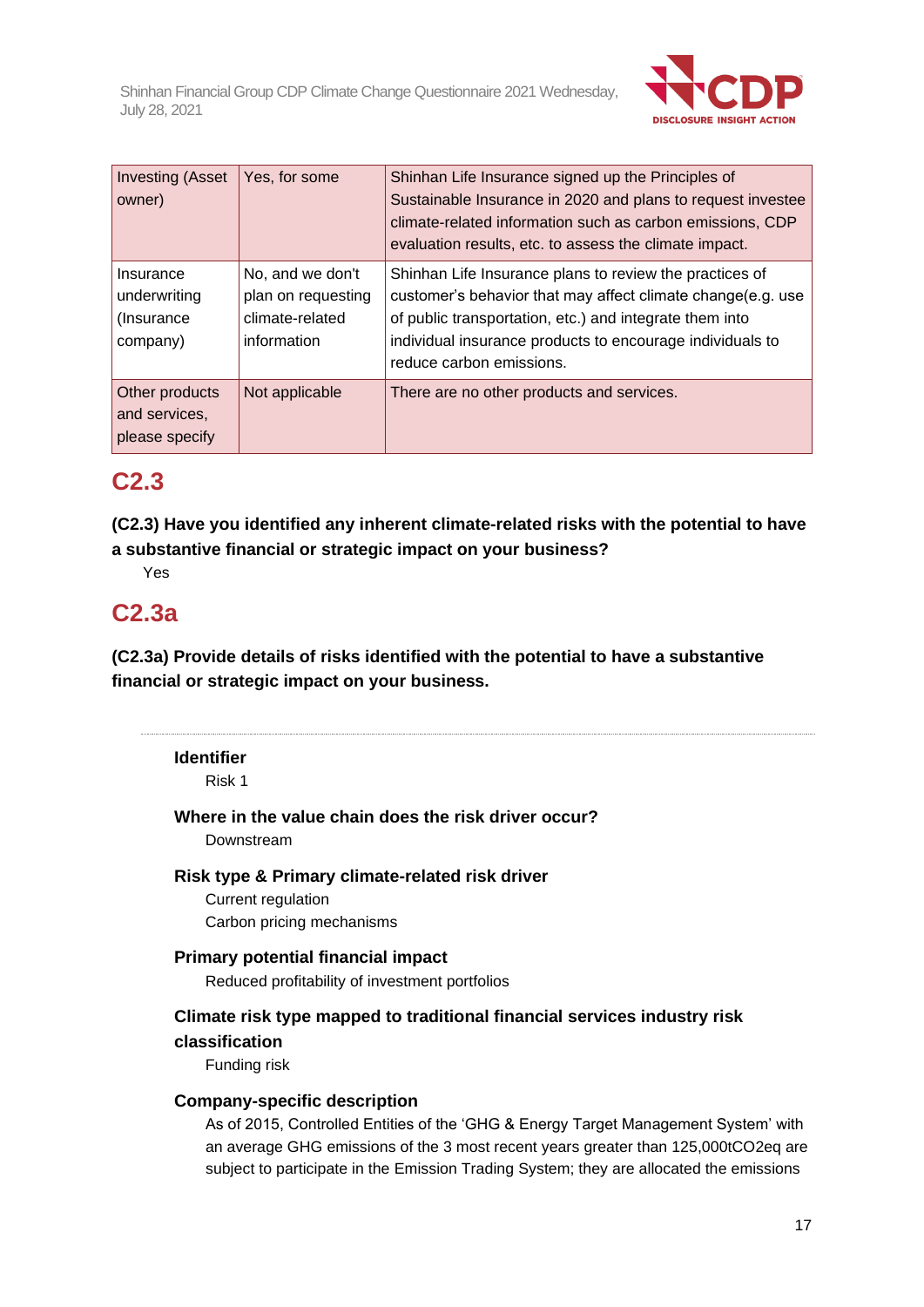

allowance based on the past GHG record and must carry out operation activities and emissions reduction activities within the given range. If the emissions allowance is not enough, a company must purchase permits from other liable companies to meet the balance between the GHG emissions and the allowance.

As a result, some regulated companies would have negative profits considering the long-term effects of climate change which increases operating costs due to equipment investments, purchasing carbon credits etc. As of 2020, the amount of asset, bond, loan products are totally 58.6 trillion KRW for which is included in the area of interest. Therefore some companies with negative profit margins by climate change which are related to these products could give SFG a loss of financial asset or profit margin due to the difficulty in repayment.

#### **Time horizon**

Long-term

**Likelihood**

Virtually certain

#### **Magnitude of impact**

**High** 

**Are you able to provide a potential financial impact figure?** Yes, a single figure estimate

## **Potential financial impact figure (currency)**

5,860,000,000,000

**Potential financial impact figure – minimum (currency)**

## **Potential financial impact figure – maximum (currency)**

#### **Explanation of financial impact figure**

Internal analysis suggests that by 2030, approximately 10% of the portfolio will be converted to a negative margin, given the cost of carbon. Therefore, by 2030, the financial assets are expected to lose 5.86 trillion KRW, equivalent to approximately 10% of the size of asset, bond, loan products(58.6 trillion KRW).

## **Cost of response to risk**

1,700,000,000

#### **Description of response and explanation of cost calculation**

In 2019, Shinhan Financial Group began the analysis of the financial impact of climate change on loans, bonds and equity portfolios with more than 10 billion KRW assets and including in the area of interest. This analysis will calculate the carbon footprint and predict future carbon costs of the portfolio to analyze the impact on profits. Based on the result, we will establish a climate change impact analysis system for all portfolios in the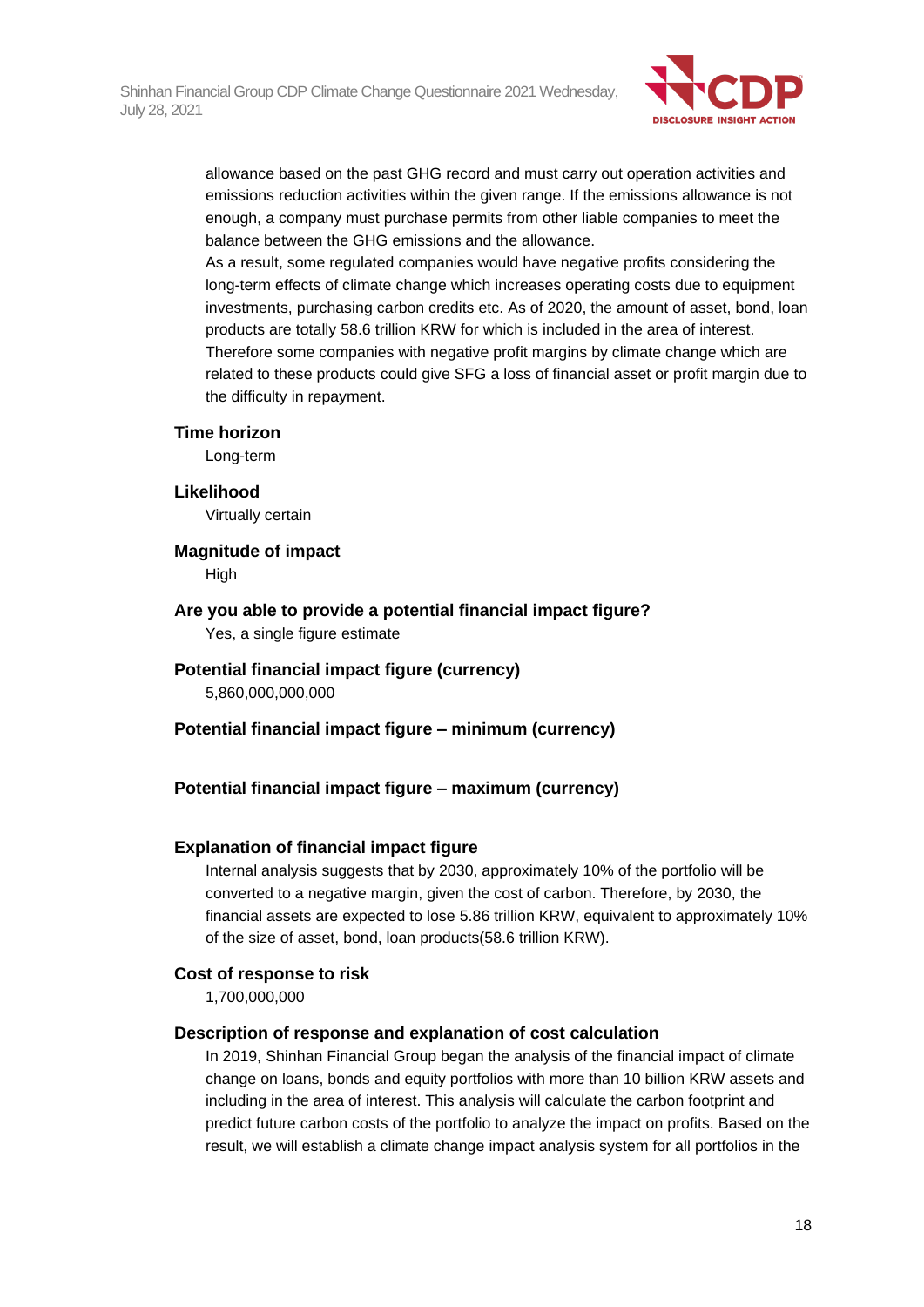

group. The labor cost for performing portfolio analysis was about 1700 million KRW (17 employees for a year, average annual salary at 100,000,000 KRW/employee).

### **Comment**

#### **Identifier**

Risk 2

## **Where in the value chain does the risk driver occur?** Direct operations

#### **Risk type & Primary climate-related risk driver**

Chronic physical Changes in precipitation patterns and extreme variability in weather patterns

#### **Primary potential financial impact**

Decreased revenues due to reduced production capacity

## **Climate risk type mapped to traditional financial services industry risk classification**

Operational risk

#### **Company-specific description**

According to the Korea Meteorological Administration, between the years 2001 and 2010, Korea saw 2.6 days per year on average, during which daily precipitation exceeded 800mm; such heavy rain effects not only agricultural and mountainous regions but also urban areas, which would bring upon physical damages to the business branches of Shinhan Financial Group. Particularly, the 18 branches of Shinhan Bank located in Gangwon Province are considered more geographically vulnerable to physical damages from heavy rainfall, which may cause operational loss from temporary business shut-down.

#### **Time horizon**

Short-term

#### **Likelihood**

About as likely as not

#### **Magnitude of impact**

Medium

- **Are you able to provide a potential financial impact figure?** Yes, a single figure estimate
- **Potential financial impact figure (currency)** 1,337,000,000

#### **Potential financial impact figure – minimum (currency)**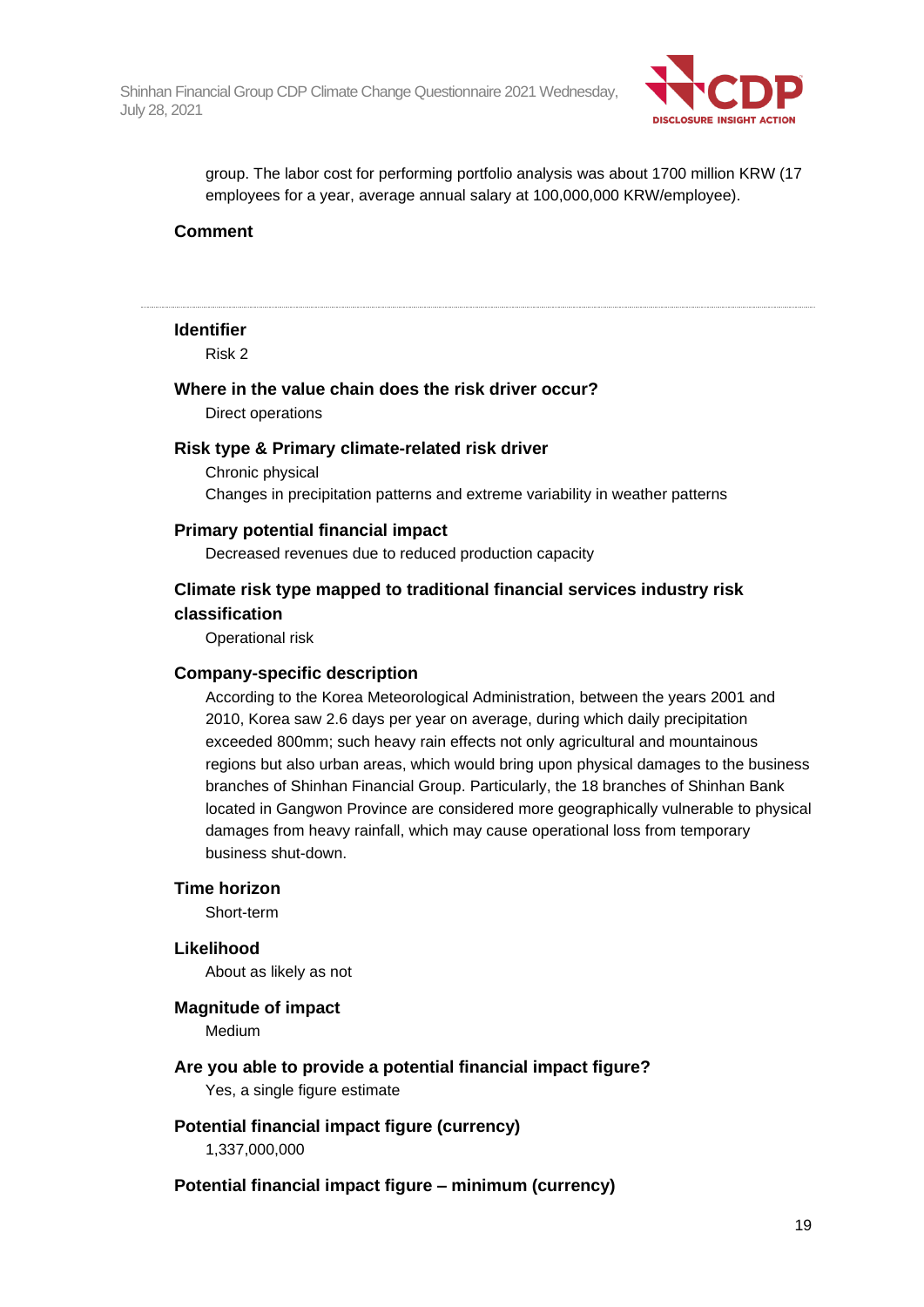

## **Potential financial impact figure – maximum (currency)**

#### **Explanation of financial impact figure**

The 18 branches of Shinhan Bank may have to close the operation for approximately 3 days for recovering from physical damages due to heavy rainfall, in which case a financial loss of approximately 1,337 million KRW is expected to occur. \* Considering the total operational profit of a branch in Gangwon Province (111,376 milllion KRW) and the average operational days per year (250 days) in 2020.

#### **Cost of response to risk**

493,000,000

#### **Description of response and explanation of cost calculation**

In preparation for natural disasters such as flood, heavy snowfall, and typhoon, major affiliates of Shinhan Financial Group such as Shinhan Bank, Shinhan Card, Shinhan investment Corp., and Shinhan Life operate individual Disaster Restoration Centers. Furthermore, Shinhan Future Strategy Research Institute and Shinhan investment Corp. regularly carry out climate change researches to determine risks and opportunities. In particular, Shinhan Bank has the 'Disaster/Calamity Crisis Management Guidelines' aimed at preventing damages from natural disasters such as typhoons, heavy rain, heavy snow, and earthquakes and responding to such events in a timely manner so as to protect both human and financial resources in advance and ensure continued operation. Following these Guidelines, occurrence of a natural disaster is reported to the branch manager, who then reports the incident to the Sales Division Head as well as the company's safety management division and/or business division. The safety management division, upon receiving the report, works with other teams in charge of such event and reports a summary to the management. In case of emergency, the Head of the Crisis Center directly reports to the CEO about the status of the event and the entire organization is transformed to be on call. In addition, to prepare for major losses related to climate change SFG takes out insurance on major buildings and branches every year.

The operational cost of Disaster Restoration Centers for response to climate change is included in total operation costs of Shinhan Financial Group. Each of the major affiliates and their headquarters, major buildings, and branches are insured and the total insurance costs incurred in 2020 was 493 million KRW while the limit of liability for property damage is 1,383 billion KRW.

#### **Comment**

A total financial loss is 5.79 billion KRW due to heavy rainfall and snowfall.

#### **Identifier**

Risk 3

**Where in the value chain does the risk driver occur?**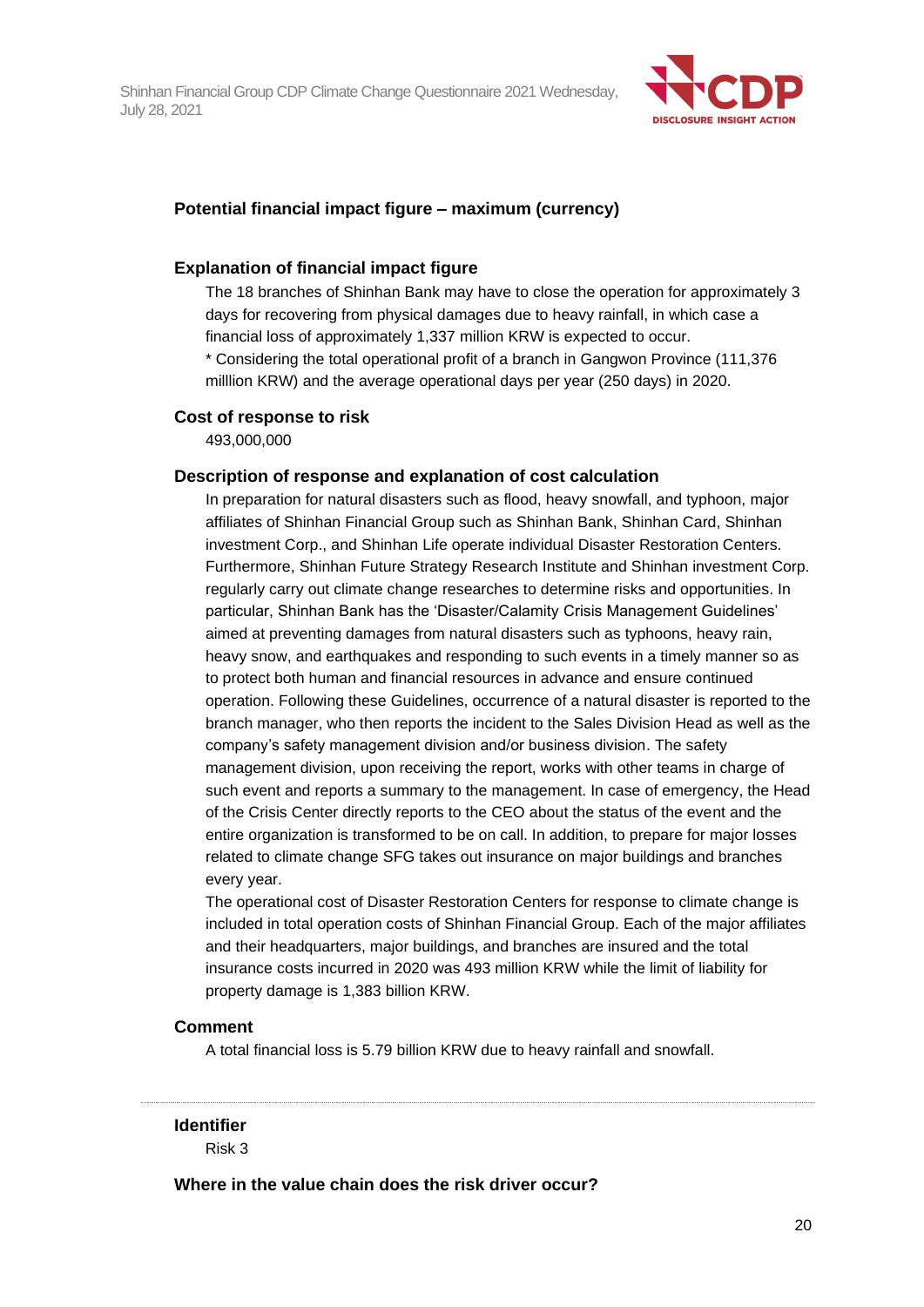

#### Direct operations

### **Risk type & Primary climate-related risk driver**

Acute physical

Increased severity and frequency of extreme weather events such as cyclones and floods

### **Primary potential financial impact**

Decreased revenues due to reduced production capacity

## **Climate risk type mapped to traditional financial services industry risk classification**

Operational risk

### **Company-specific description**

According to the National emergency Management Agency, between the years 1981 and 2010, Korea saw 12.5 days per year on average, during which fresh snow cover was above 5cm; such heavy snowfall would damage both rural and urban areas and evidently bring upon physical damages to the business branches of Shinhan Financial Group. Particularly, the 18 branches of Shinhan Bank located in Gangwon Province, which is the most geographically vulnerable region in Korea, would be most severely exposed to physical damages from heavy snowfall, which may cause operational loss from temporary business shut-down.

#### **Time horizon**

Short-term

#### **Likelihood**

About as likely as not

### **Magnitude of impact**

Medium

**Are you able to provide a potential financial impact figure?**

Yes, a single figure estimate

## **Potential financial impact figure (currency)**

4,455,000,000

### **Potential financial impact figure – minimum (currency)**

## **Potential financial impact figure – maximum (currency)**

#### **Explanation of financial impact figure**

The 18 branches of Shinhan Bank may have to close the operation for approximately 10 days for recovering from physical damages due to heavy snowfall, in which case a financial loss of approximately 4,455 million KRW is expected to occur.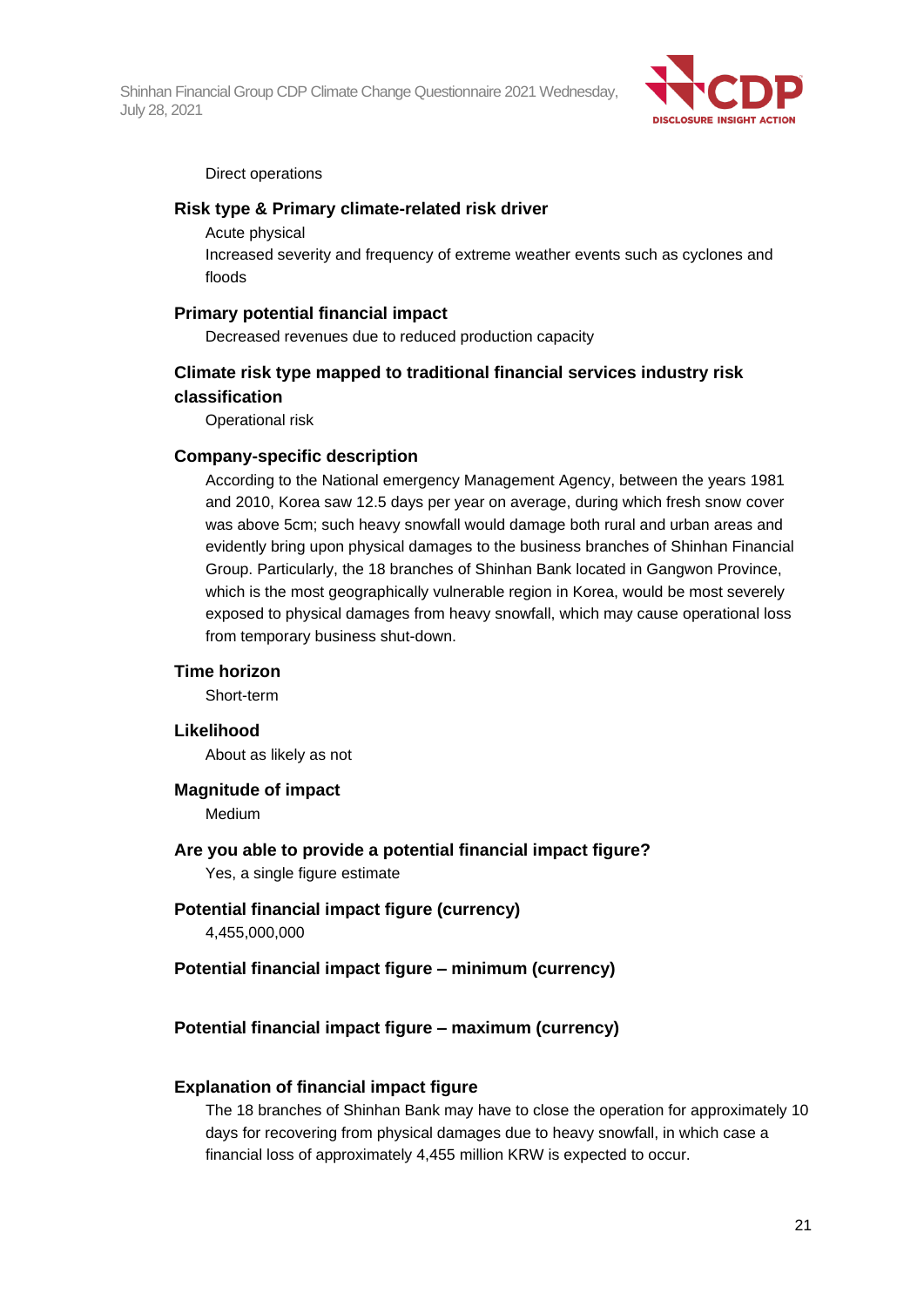

\* Considering the total operational profit of a branch in Gangwon Province (111,376 million KRW) and the average operational days per year (250 days) in 2020

## **Cost of response to risk**

493,000,000

## **Description of response and explanation of cost calculation**

In preparation for natural disasters such as flood, heavy snowfall, and typhoon, major affiliates of Shinhan Financial Group such as Shinhan Bank, Shinhan Card, Shinhan investment Corp., and Shinhan Life operate individual Disaster Restoration Centers. Furthermore, Shinhan Future Strategy Research Institute and Shinhan investment Corp. regularly carry out climate change researches to determine risks and opportunities. In particular, Shinhan Bank has the 'Disaster/Calamity Crisis Management Guidelines' aimed at preventing damages from natural disasters such as typhoons, heavy rain, heavy snow, and earthquakes and responding to such events in a timely manner so as to protect both human and financial resources in advance and ensure continued operation. Following these Guidelines, occurrence of a natural disaster is reported to the branch manager, who then reports the incident to the Sales Division Head as well as the company's safety management division and/or business division. The safety management division, upon receiving the report, works with other teams in charge of such event and reports a summary to the management. In case of emergency, the Head of the Crisis Center directly reports to the CEO about the status of the event and the entire organization is transformed to be on call. In addition, to prepare for major losses related to climate change SFG takes out insurance on major buildings and branches every year.

The operational cost of Disaster Restoration Centers for response to climate change is included in total operation costs of Shinhan Financial Group. Each of the major affiliates and their headquarters, major buildings, and branches are insured and the total insurance costs incurred in 2020 was 493 million KRW while the limit of liability for property damage is 1,383 billion KRW.

## **Comment**

A total financial loss is 5.79 billion KRW due to heavy rainfall and snowfall.

# **C2.4**

# **(C2.4) Have you identified any climate-related opportunities with the potential to have a substantive financial or strategic impact on your business?**

Yes

# **C2.4a**

**(C2.4a) Provide details of opportunities identified with the potential to have a substantive financial or strategic impact on your business.**

**Identifier**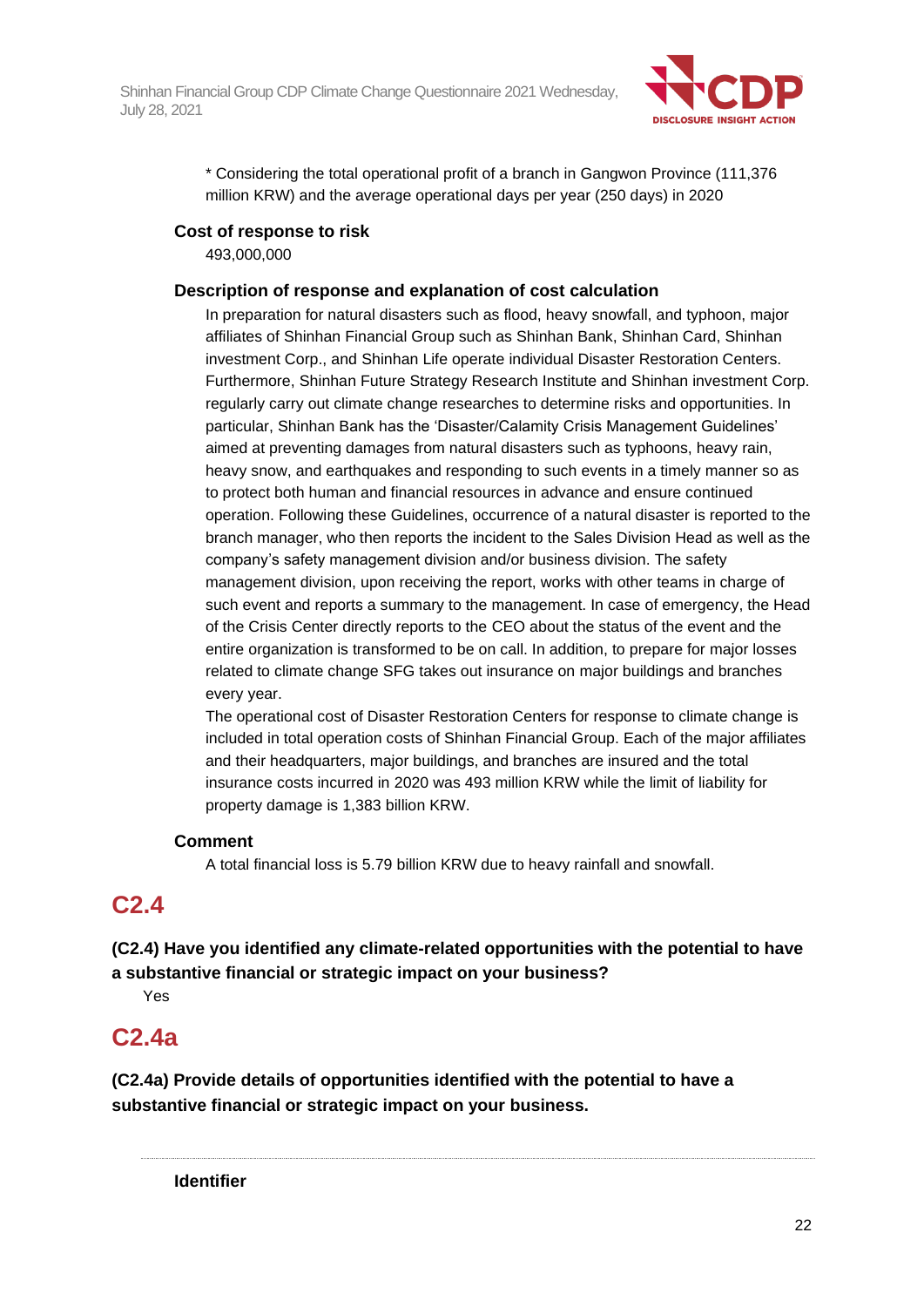

Opp1

## **Where in the value chain does the opportunity occur?**

Downstream

### **Opportunity type**

Products and services

### **Primary climate-related opportunity driver**

Development of new products or services through R&D and innovation

### **Primary potential financial impact**

Increased revenues resulting from increased demand for products and services

### **Company-specific description**

Target companies of the GHG & Energy Target Management Scheme with over 125,000tCO2eq of GHG emissions is subject to participate in the Emission Trading System and the GHG & Energy Target Management Scheme comes into effect and becomes stricter on buildings with over 10,000 TOE of annual energy consumption. In addition, global warming will eventually increase clients' energy management expenses. Therefore it is expected that companies will show greater demands for installing GHG reduction facilities, hiring more experts in the area, and managing building energy consumption. Recently, the ESG fund ratio increased by approximately 1% annually compared to the total fund of the Group. Consequently and the ESG fund size increased by approximately 50% annually. Shinhan Financial Group expects to see growing demands from our corporate clients for eco-friendly loans(remaining balances 1,205.10 billion KRW in 2019) and active promotion of related products can be big opportunities to create profits.

#### **Time horizon**

Long-term

#### **Likelihood**

Virtually certain

#### **Magnitude of impact**

**High** 

# **Are you able to provide a potential financial impact figure?**

Yes, a single figure estimate

## **Potential financial impact figure (currency)**

12,821,590,000,000

## **Potential financial impact figure – minimum (currency)**

**Potential financial impact figure – maximum (currency)**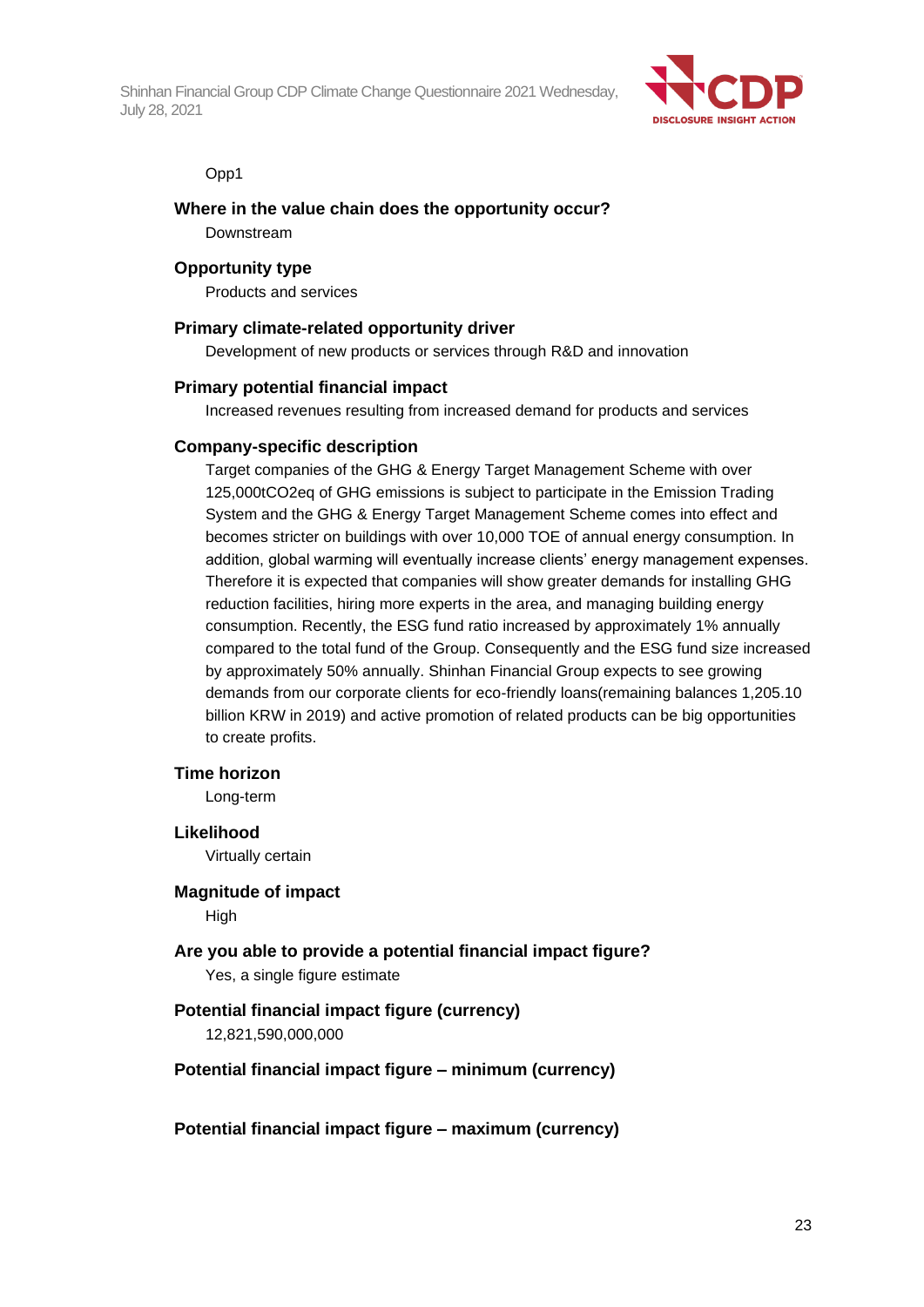

### **Explanation of financial impact figure**

As of the end of 2020, the remaining balances of eco-friendly loans such as Green Remodeling Interest Subsidy Loan, Loan for companies with outstanding green environmental management, Green Energy Factoring, and New Green Corporate Loan etc are 1,205.10 billion KRW. If such demands continue to grow, Shinhan Financial Group expects to create higher profits in this area.

#### **Cost to realize opportunity**

233,000,000

#### **Strategy to realize opportunity and explanation of cost calculation**

In response to the clients' growing demand for new financial products and services that can help them address climate change regulations, Shinhan Financial Group launched and is operating various products that can help its corporate clients focus on energy saving activities. Particularly, the Bank introduced new loans such as Loan for companies with outstanding green environmental management, Green Energy Factoring, and New Green Corporate Loan. For reference, Green Remodeling Interest Subsidy Loan is targeted at customer seeking to remodel his/her building to gain energy efficiency, assisting with the construction cost, while the customer is eligible for the government's support for 2~4% of the loan interest rate depending on the energy efficiency performance. Loan for companies with outstanding green environmental management is a loan product that applies prime rate to SMEs that receive a certain grade or more in the Ministry of Environment's environmental evaluation. Green Energy Factoring provides financial support for LED replacement works and allows customers to repay construction costs with the saving costs from electric bills. In addition, New Green Corporate Loan provides loans to green companies and new ventures in the environmental industry, so as to contribute to the revitalization of the industry. In 2020, operational cost of climate change-related products was included in the total operational costs. The labor cost for operating Loan for companies with outstanding green environmental management, Green Energy Factoring, New Green Corporate Loan, etc. was about 233million KRW (14 products, 2 employees per product for a month, average annual salary at 100,000,000 KRW/employee).

#### **Comment**

#### **Identifier**

Opp2

## **Where in the value chain does the opportunity occur?** Downstream

#### **Opportunity type**

Products and services

#### **Primary climate-related opportunity driver**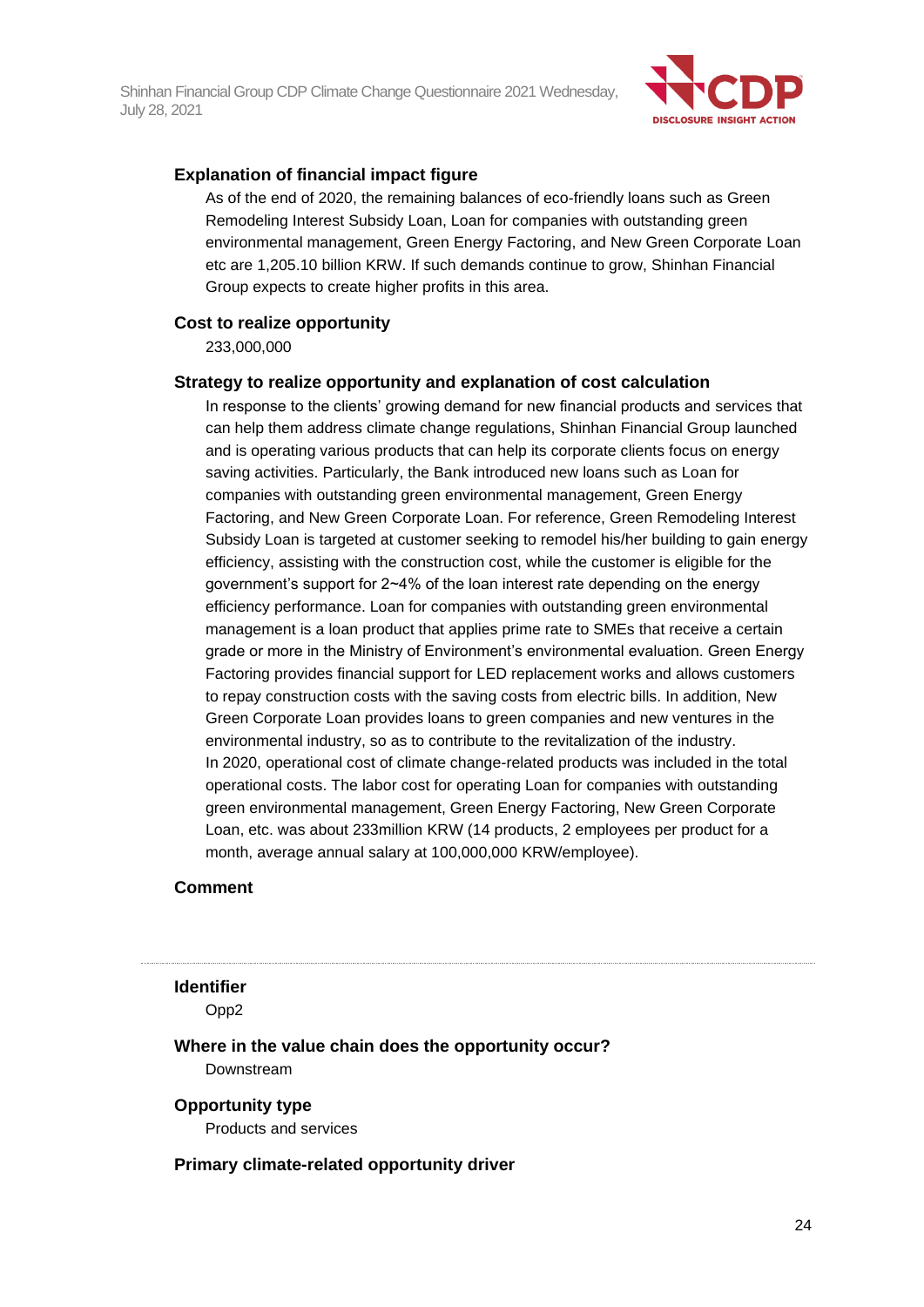

Development of new products or services through R&D and innovation

### **Primary potential financial impact**

Increased revenues resulting from increased demand for products and services

### **Company-specific description**

In 2012, a policy where generators must supply a certain percentage of energy from renewable sources known as the RPS (Renewable Portfolio Standard) was introduced. The RPS continues to be in effect along with the FIT (Feed-in Tariff) and after 2022 the government plans to increase the percentage of renewable energy supplied to 10%. Since 2007, SFG has seen growing trends of renewable energy in comparison to nonrenewable energy and expect to find greater opportunities in the renewable energy generation business. By continuing investment in the renewable energy sector, Shinhan Bank, Shinhan investment Corp. and Shinhan Life Insurance strive to find new business opportunities.

Recently, the ESG fund ratio increased by approximately 1% annually compared to the total fund of the Group. Consequently and the ESG fund size increased by approximately 50% annually. Shinhan Financial Group expects to see growing demands from our corporate clients for renewable energy PFs(remaining balances 805.7 billion KRW in 2020) and active promotion of related products can be big opportunities to create profits.

#### **Time horizon**

Long-term

### **Likelihood**

Virtually certain

#### **Magnitude of impact**

High

## **Are you able to provide a potential financial impact figure?**

Yes, a single figure estimate

#### **Potential financial impact figure (currency)**

805,700,000,000

## **Potential financial impact figure – minimum (currency)**

## **Potential financial impact figure – maximum (currency)**

#### **Explanation of financial impact figure**

As an effort to support renewable energy projects, Shinhan Bank participated in renewable energy projects as an investor in 2020 and provided approximately 805.7 billion KRW of loan, actively supporting the renewable energy sector. If such demands continue to grow, SFG expects to create higher profits in this area.

## **Cost to realize opportunity**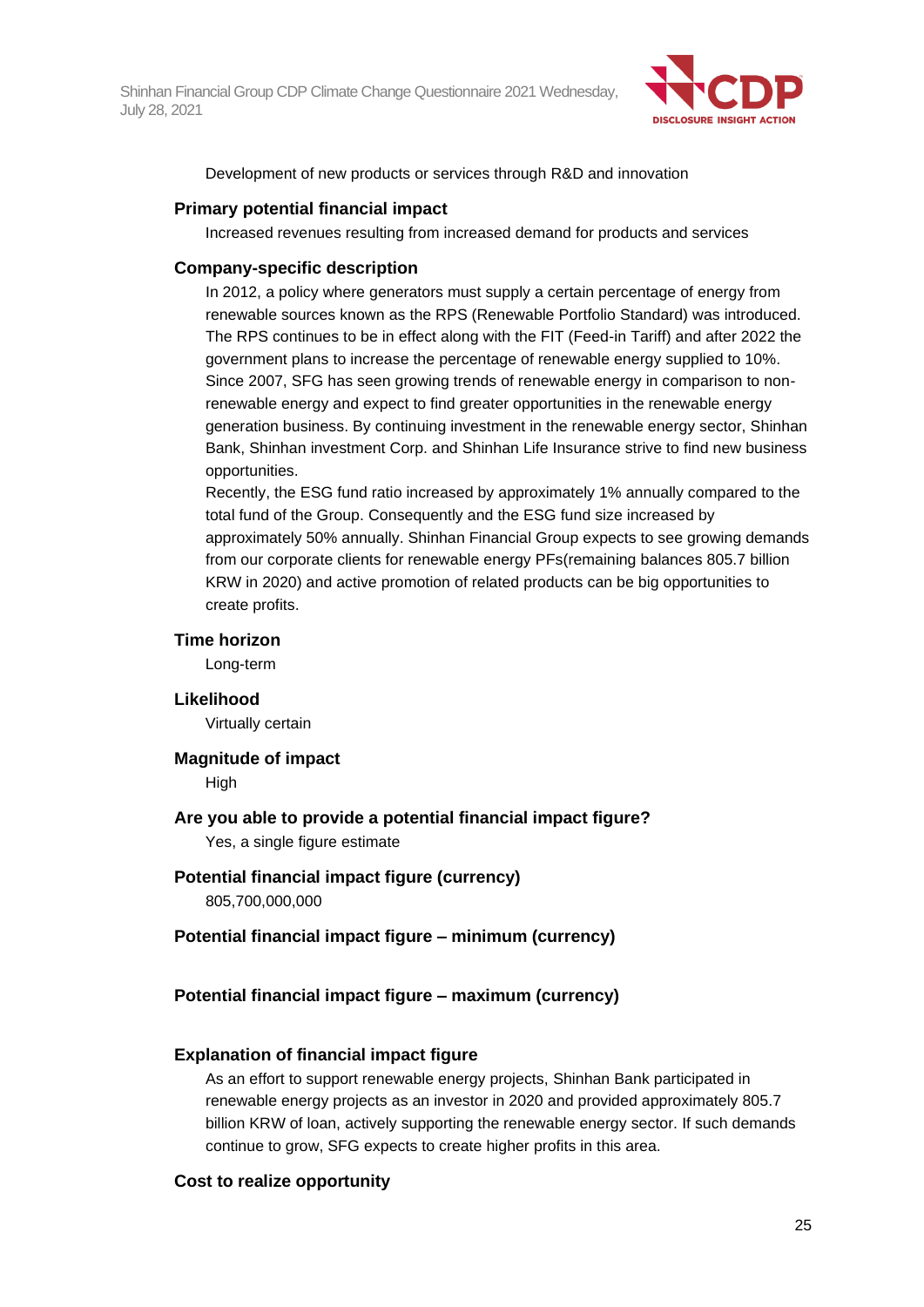

#### 1,333,000,000

#### **Strategy to realize opportunity and explanation of cost calculation**

In order to support our clients' response to climate change regulations, SFG has been either participating as an advisor or making investment for 9 renewable energy generation projects such as solar, wind, fuel cell, and biomass which spread in Japan, Vietnam, etc in 2020. (ex. Japan Tanakura PV plant (25.5MW), Vietnam Quang Binh PV plant (49.4MW), etc.)

In 2020, operational cost of climate change-related financial products was included in the total operational costs. Almost 1,333 million KRW was incurred as labor costs for renewable energy generation project investment (13 employees for a year and the other 2 employees for 2 months, average annual salary at 100,000,000 KRW/person).

#### **Comment**

#### **Identifier**

Opp3

#### **Where in the value chain does the opportunity occur?**

Downstream

#### **Opportunity type**

Products and services

### **Primary climate-related opportunity driver**

Shift in consumer preferences

#### **Primary potential financial impact**

Other, please specify

Better competitive position to reflect shifting consumer preferences, resulting in increased revenues

#### **Company-specific description**

More investors are taking climate change and ESG indicators into consideration for making investment decisions. As such, whether a company seeking for investment is fulfilling its environmental and social responsibilities became an important issue. In Korea, ESG funds grew to 9 trillion KRW as of the end of 2013 (ASrIA, 2014) and are showing an upward trend every year.

In this regard, Shinhan Asset Management increased ESG investment ratio and size annually by about 1% and 50% respectively. As of 2020 the climate related ESG fund size is 2,664.6 billion KRW, including renewable energy/energy efficiency 1,992.6 billion KRW, eco-transportation 672 billion KRW etc. Shinhan Asset Management can expect to create more profit by developing climate change and ESG-related financial products.

#### **Time horizon**

Short-term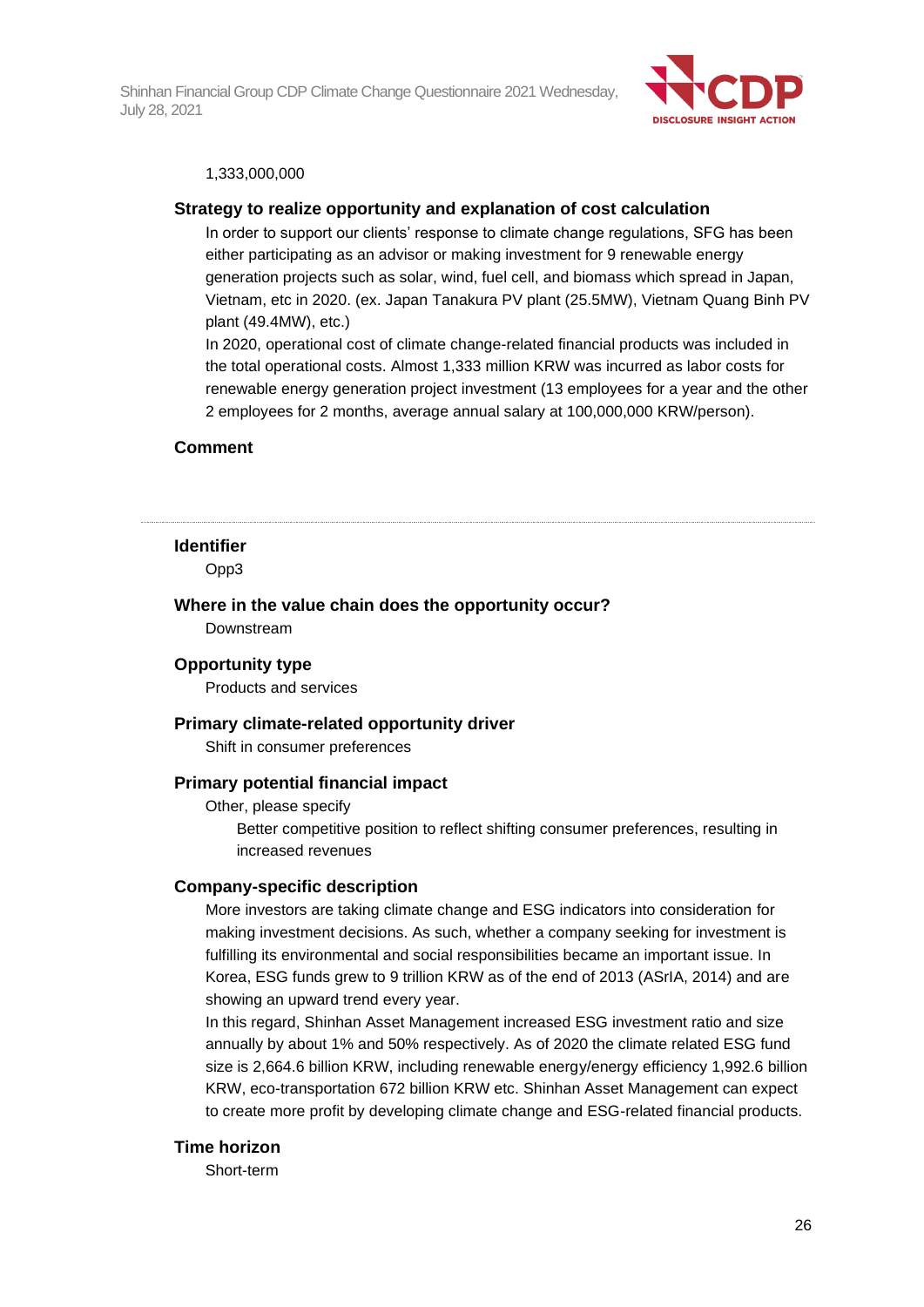

### **Likelihood**

More likely than not

### **Magnitude of impact**

Medium

# **Are you able to provide a potential financial impact figure?**

Yes, a single figure estimate

## **Potential financial impact figure (currency)**

2,664,600,000,000

## **Potential financial impact figure – minimum (currency)**

### **Potential financial impact figure – maximum (currency)**

#### **Explanation of financial impact figure**

Shinhan Financial Group has launched and is currently managing various climate change and ESG-related funds. As of the end of 2020, these funds amount to 2,664.6 billion KRW and Shinhan Asset Management expects this figure to continue growing in the future to lead to greater profit.

### **Cost to realize opportunity**

533,000,000

#### **Strategy to realize opportunity and explanation of cost calculation**

As more investors become aware of climate change and ESG issues, Shinhan Asset Management has developed and are currently managing various SRI funds such as Shinhan Private Equity Green Energy Special Asset Investment Trust, Shinhan Future Energy Specialized-Type Private Equity Special Asset Investment Trust, Shinhan Japanese Solar Power Special Asset Investment Trust, Shinhan Japanese Solar Power Special Senior Loan Asset Investment Trust, Shinhan Global Solar Energy Private Equity Special Asset Investment Trust, Shinhan US' Nevada Solar Power Special Asset Investment Trust.

In 2020, Shinhan Asset Management incurred about 533 million KRW (assigned 5 employees for a year, 2 employees for 2 months, average salary at 100,000,000 KRW/employee) as labor cost for managing climate change and ESG-related funds. Other product-related sales commission was included in the total operational costs.

### **Comment**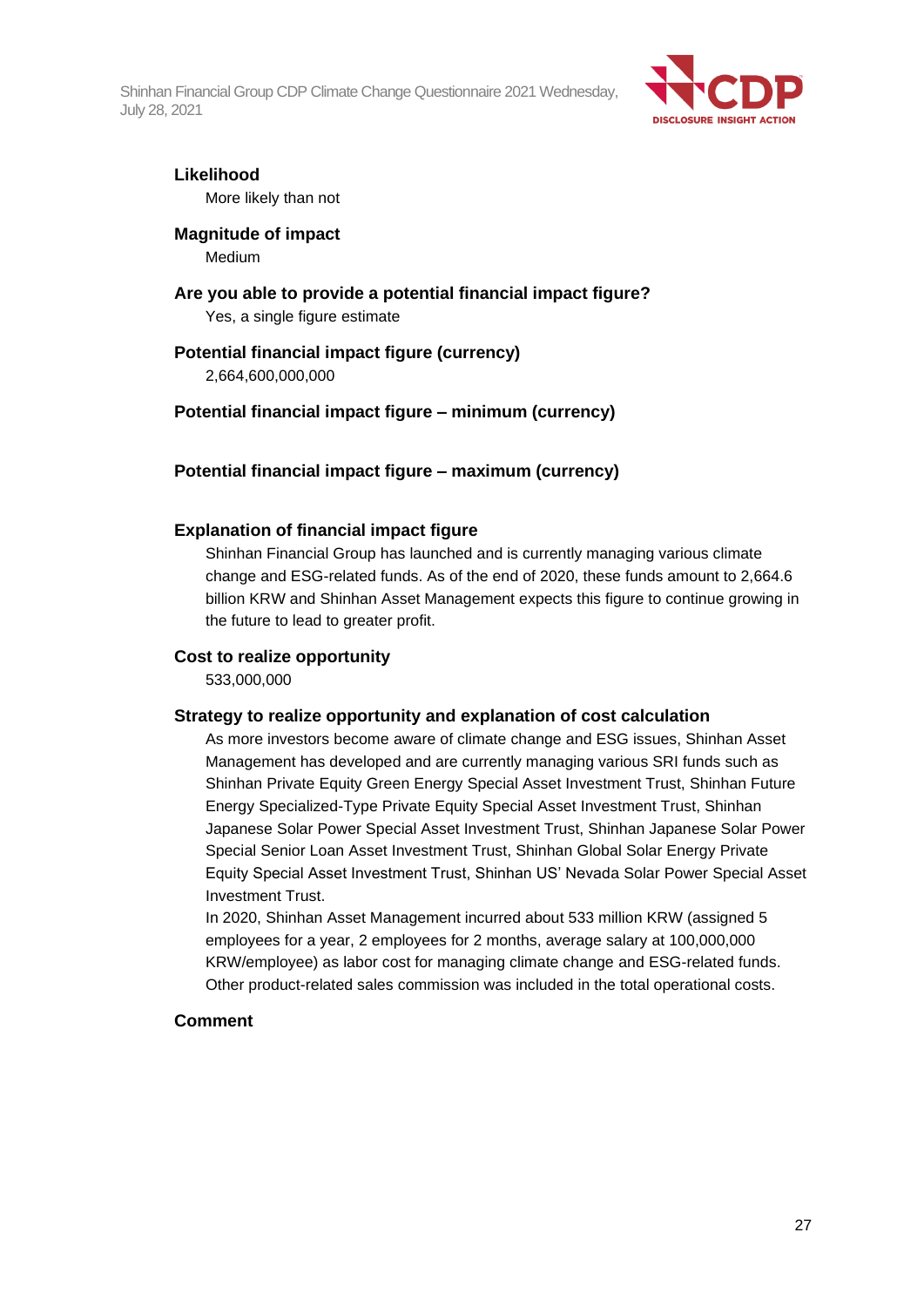

# **C3. Business Strategy**

# **C3.1**

# **(C3.1) Have climate-related risks and opportunities influenced your organization's strategy and/or financial planning?**

Yes, and we have developed a low-carbon transition plan

# **C3.1a**

# **(C3.1a) Is your organization's low-carbon transition plan a scheduled resolution item at Annual General Meetings (AGMs)?**

|     | Is your low-carbon transition plan a scheduled resolution item at AGMs?        | <b>Comment</b> |
|-----|--------------------------------------------------------------------------------|----------------|
| Row | No, but we intend it to become a scheduled resolution item within the next two |                |
|     | vears                                                                          |                |

# **C3.2**

# **(C3.2) Does your organization use climate-related scenario analysis to inform its strategy?**

Yes, qualitative and quantitative

# **C3.2a**

## **(C3.2a) Provide details of your organization's use of climate-related scenario analysis.**

| <b>Climate-related</b><br>scenarios and<br>models applied | <b>Details</b>                                                                                                                                                                                                                                                                                                                                                                                                                                                                                                                                                                                                                                                                                                                                                                                                                                                                                                                                                                                                                                                                                                                         |
|-----------------------------------------------------------|----------------------------------------------------------------------------------------------------------------------------------------------------------------------------------------------------------------------------------------------------------------------------------------------------------------------------------------------------------------------------------------------------------------------------------------------------------------------------------------------------------------------------------------------------------------------------------------------------------------------------------------------------------------------------------------------------------------------------------------------------------------------------------------------------------------------------------------------------------------------------------------------------------------------------------------------------------------------------------------------------------------------------------------------------------------------------------------------------------------------------------------|
| Nationally<br>determined<br>contributions<br>(NDCs)       | Scenario analysis procedures are as follows.<br>Step 1. identify risk and opportunity factors<br>(Regulatory) Under the 2030 GHG Reduction roadmap, building sector GHG<br>reduction target is a reduction of 18.1% compared to the BAU in 2030. The<br>government plans to support for reducing GHG emission in the building sector<br>through promoting Green remodeling, making Zero Energy Building mandatory,<br>strengthening energy equipment efficiency standards, etc.<br>(Market/Technology) The government regulations on GHG will continue to<br>increase demands for low-carbon/high efficiency technologies, renewable power<br>projects. In particular, the development of transparent and thin film solar panel<br>technology will make it easier to install them in existing building windows.<br>(Reputation) If a company makes an investment in business that emits large-<br>scale GHG such as coal-fired power generation, the corporate image will be<br>damaged and it will be even worse gradually.<br>Step 2. define scope of scenario<br>Shinhan Financial Group used NDCs as a climate change scenario for |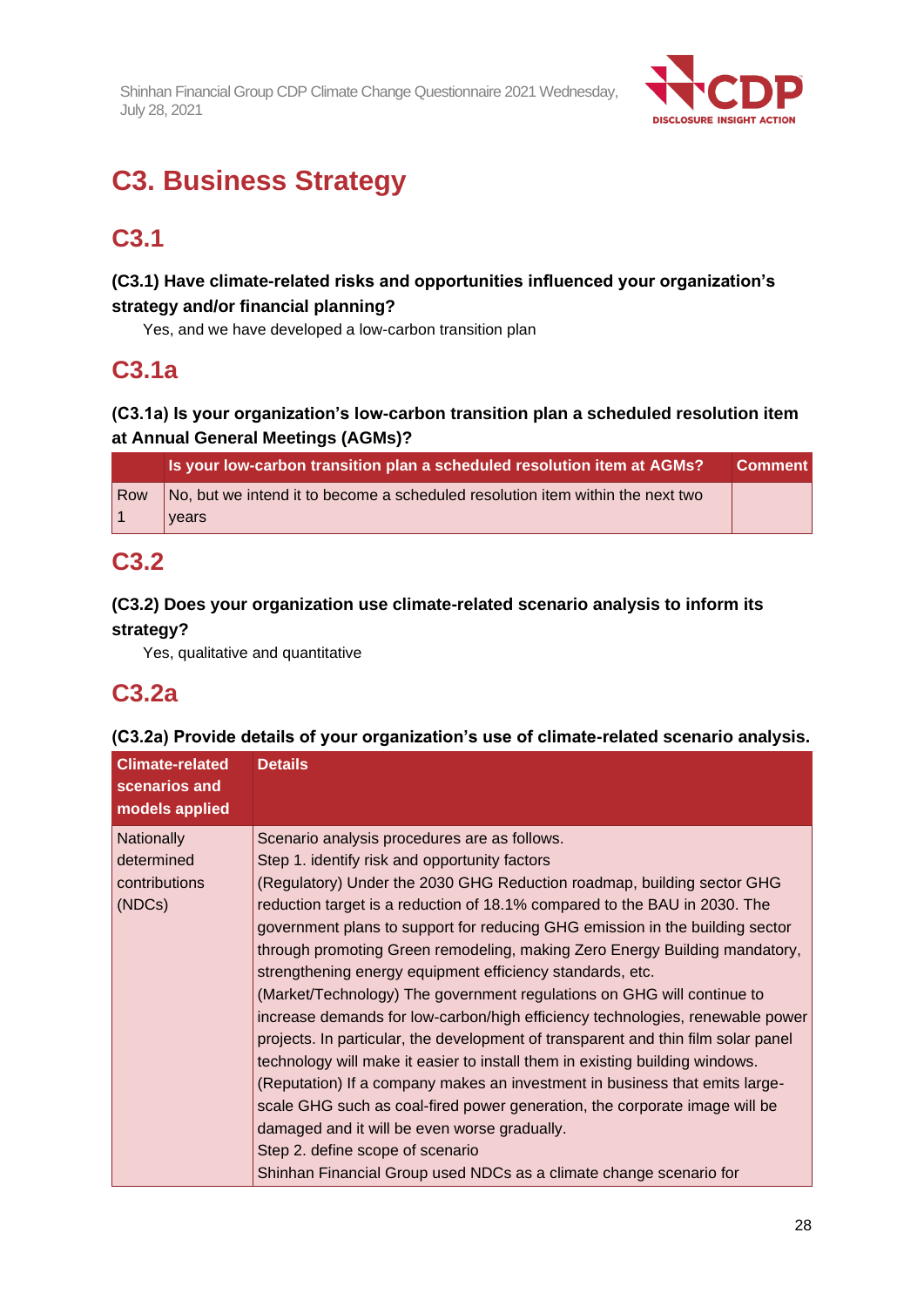

establishing sustainability management strategies, since SFG has been operating its business based on domestic market. The scenario analysis was conducted based on 2030 of NDC target year and 2050 of 2 degrees scenario target year Step 3. assess business impacts If climate change-related financial support products are not properly ready to meet the market demands, the loss of profit will occur. As of 2020, the remaining balance of funds investing in green energy and solar energy is about 1,702.3 billion KRW and Shinhan Bank should establish a competitive strategy to meet the ever-increasing demands. As consumers' interest in climate change and the enviro nment increases, if a company makes an investment in business that emits large-scale GHG, the corporate image will be damaged, which can lead to boycotts. Therefore, Shinhan Bank needs to consider environmental and social risks in addition to financial feasibility when selecting financial support projects. Step 4. identify the responses Shinhan Financial Group established its GHG emissions target for 2043, which is a net zero emission, in order to not only make a step by step response to complying with the government GHG reduction target in 2030 and 2 degrees scenario target in 2050, but also manage GHG emissions of Shinhan Bank and other group affiliates which are not subject to the government's GHG regulation. In addition, Shinhan Bank, which has the largest amount of GHG emissions among group affiliates, analyzed the GHG emission scenarios in case of maintaining the current level and in case of applying the GHG emission reduction options and prepared alternatives for specific reduction plans such as installation of solar panels on windows, closing of branches, installation of highefficiency equipment, etc., to achieve the targets. To respond to demands for social responsibility and manage risks for business investment, the group environmental and social risk management system was established in 2018 to assess and manage environmental and social risks in financial support. In addition, to establish the group-wide climate risk management system, at first in 2019 SFG undertook the analysis of group portfolio impacts by climate change according to 2 degree scenarios. SFG analyzed the group portfolio's carbon footprints, carbon disclosure, fossil fuel exposure, energy transition, carbon earnings at risk etc. Based on the analysis results which will be derived in 2020, the climate risk monitoring system, the management plan of carbon intensive industry etc would be established. In 2020, the carbon emissions were measured for the Group's exposure(58.6 trillion KRW) and the monitoring system for carbon emissions and intensity by sector, by asset was established. In 2021, the management plan for carbon intensity industries will be established

# **C3.3**

**(C3.3) Describe where and how climate-related risks and opportunities have influenced your strategy.**

based on the monitoring system.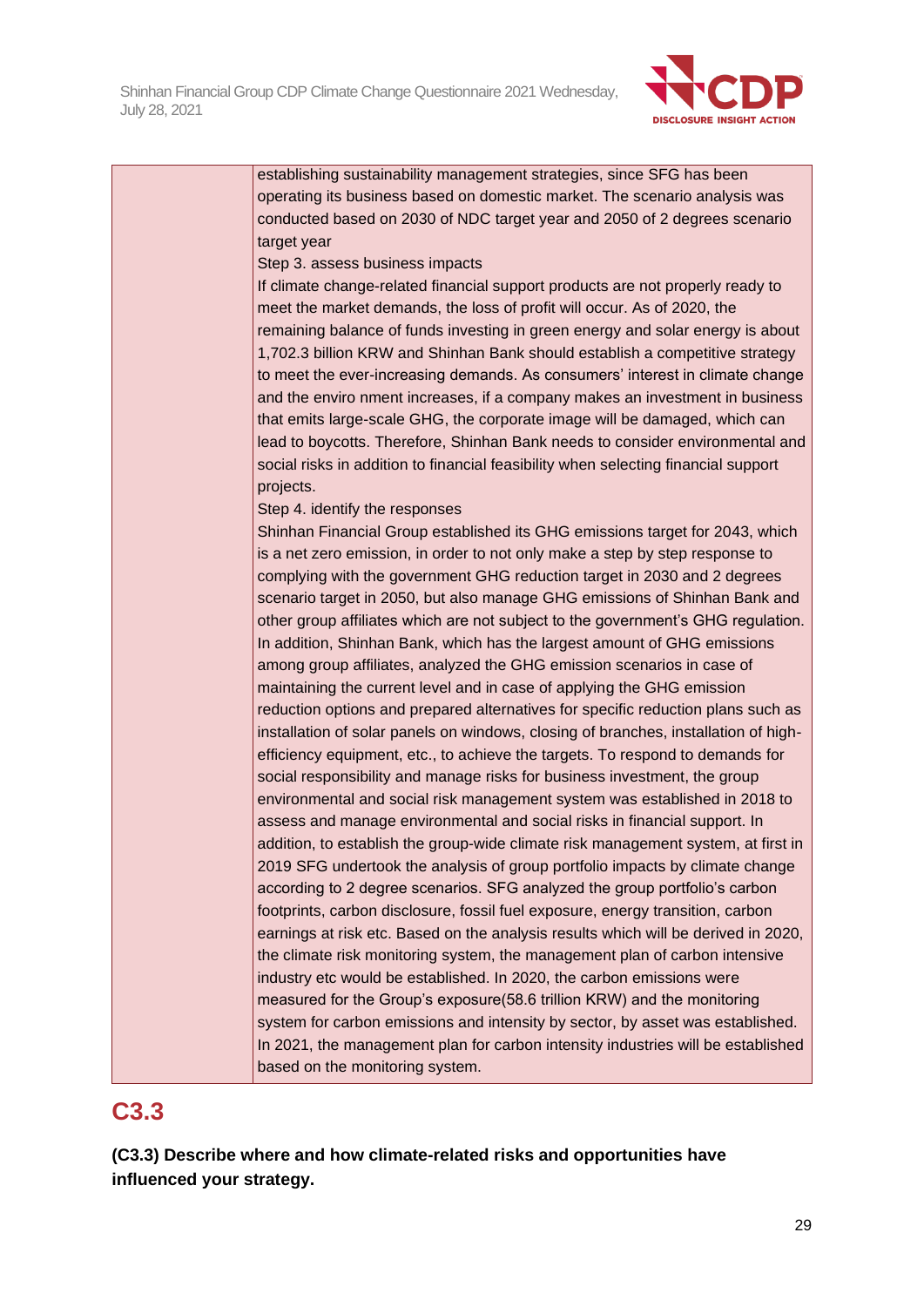

|                                       | <b>Have climate-related</b><br>risks and<br>opportunities<br>influenced your<br>strategy in this area? | <b>Description of influence</b>                                                                                                                                                                                                                                                                                                                                                                                                                                                                                                                                                                                                                                                                                                                                                                                                                                                                                                                                                                                                                                                                                                                                            |
|---------------------------------------|--------------------------------------------------------------------------------------------------------|----------------------------------------------------------------------------------------------------------------------------------------------------------------------------------------------------------------------------------------------------------------------------------------------------------------------------------------------------------------------------------------------------------------------------------------------------------------------------------------------------------------------------------------------------------------------------------------------------------------------------------------------------------------------------------------------------------------------------------------------------------------------------------------------------------------------------------------------------------------------------------------------------------------------------------------------------------------------------------------------------------------------------------------------------------------------------------------------------------------------------------------------------------------------------|
| Products and<br>services              | Yes                                                                                                    | As demands for investment in low-carbon / high efficiency<br>facility, renewable energy generation business, etc., have<br>increased because of government GHG target management<br>system, GHG emission trading system, RPS system,<br>building energy total management system, technology<br>improvement and innovation to support low carbon and<br>energy efficient economy, change of consumer awareness<br>about climate change, etc., Shinhan Financial Group<br>continues to operate and expand the related products such<br>as Green remodeling interest subsidy loan, Loan for<br>companies with outstanding green environmental<br>management, Green energy factoring, renewable energy<br>PF etc. As of the end of 2020, the remaining balances of<br>climate change-related loans are 1,205.10 billion KRW and<br>the company's funding towards renewable energy projects<br>reached 805.7 billion KRW. If loan demand and investment<br>increase by 10 billion KRW, the profit of 149 million KRW is<br>expected to increase.                                                                                                                                |
| Supply chain<br>and/or value<br>chain | Yes                                                                                                    | As ESG related systems and institutional investors'<br>investments expand around the world, ESG performance,<br>which has been perceived to be relatively inferior, is also<br>improving. According to the relative performance of the<br>ESG index compared to the equity index released by<br>Bloomberg, the ESG index performed well by 1-2%<br>compared to the EUROSTOXX, S& P500 and MSCI<br>General Index. Shinhan Asset Management whose<br>investors are Shinhan Life Insurance, Shinhan Bank,<br>Shinhan Investment Corps etc is expanding its ESG<br>investment ratio by keeping up with the trend of expanding<br>the size of global sustainable investments. As a result, it is<br>expected for the return on ESG related funds operated by<br>Shinhan Asset Management to increase, which will improve<br>the expected return of investors such as Shinhan Life<br>Insurance, Shinhan Bank, and Shinhan Investment Corps.<br>For example, at the end of 2020 the remaining balances of<br>Shinhan Life Insurance's ESG fund are 186.4 billion KRW<br>and the profit of 1.86 billion KRW is expected to increase<br>due to the expanding ESG investment trend. |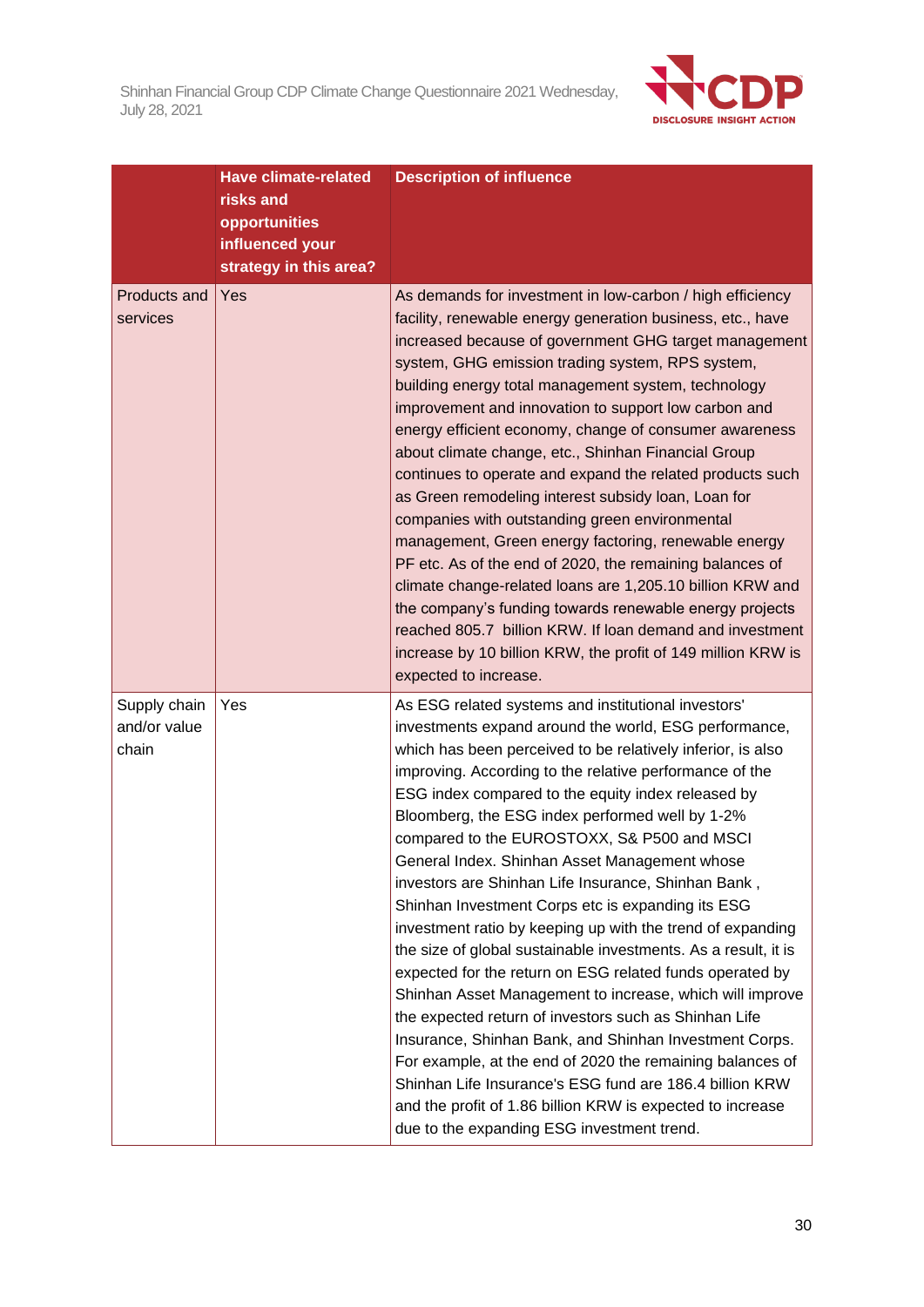

| Investment in Yes<br>R&D |     | As demands for investment in low-carbon / high efficiency<br>facility, renewable energy generation business, etc., have<br>increased because of government GHG target management<br>system, GHG emission trading system, RPS system,<br>building energy total management system, technology<br>improvement and innovation to support low carbon and<br>energy efficient economy, change of consumer awareness<br>about climate change, etc., Shinhan Bank invested<br>approximately 233 million KRW in labor costs for operating<br>the related products such as Shinhan Bank's Green<br>remodeling interest subsidy loan, Loan for companies with<br>outstanding green environmental management, Green<br>energy factoring, and renewable energy PF etc. and<br>developing new climate change-related products.<br>Moreover, it is necessary to assess and manage the non-<br>financial risks such as environmental and social impact,<br>since investment in companies or businesses that<br>negatively affect climate change could result in loss of<br>operating profit as consumers' interest in climate change<br>increases. To improve the soundness of investment,<br>Shinhan Financial Group analyzed a climate impact of<br>portfolio with a total capital cost of more than 100 billion<br>KRW to establish the system to assess the impact and<br>invested about 1.7 billion KRW in human resources. |
|--------------------------|-----|------------------------------------------------------------------------------------------------------------------------------------------------------------------------------------------------------------------------------------------------------------------------------------------------------------------------------------------------------------------------------------------------------------------------------------------------------------------------------------------------------------------------------------------------------------------------------------------------------------------------------------------------------------------------------------------------------------------------------------------------------------------------------------------------------------------------------------------------------------------------------------------------------------------------------------------------------------------------------------------------------------------------------------------------------------------------------------------------------------------------------------------------------------------------------------------------------------------------------------------------------------------------------------------------------------------------------------------------------------------------------------------------------------------|
| Operations               | Yes | Physical risks such as heavy rainfall, heavy snow, etc., due<br>to climate change can lead to business losses at some<br>Shinhan branches. Since the 18 branches of Shinhan Bank<br>in Gangwon-do Province, which is considered more<br>geographically vulnerable to physical risk, are expected to<br>be closed for 3 day in the case of heavy rainfall and 10 days<br>in the case of heavy snow, a financial loss of about 57.9<br>billion KRW is expected to occur considering operating<br>profit in 2020.                                                                                                                                                                                                                                                                                                                                                                                                                                                                                                                                                                                                                                                                                                                                                                                                                                                                                                   |

# **C3.4**

# **(C3.4) Describe where and how climate-related risks and opportunities have influenced your financial planning.**

| <b>Financial</b><br>planning<br>elements that<br>have been | <b>Description of influence</b> |
|------------------------------------------------------------|---------------------------------|
| influenced                                                 |                                 |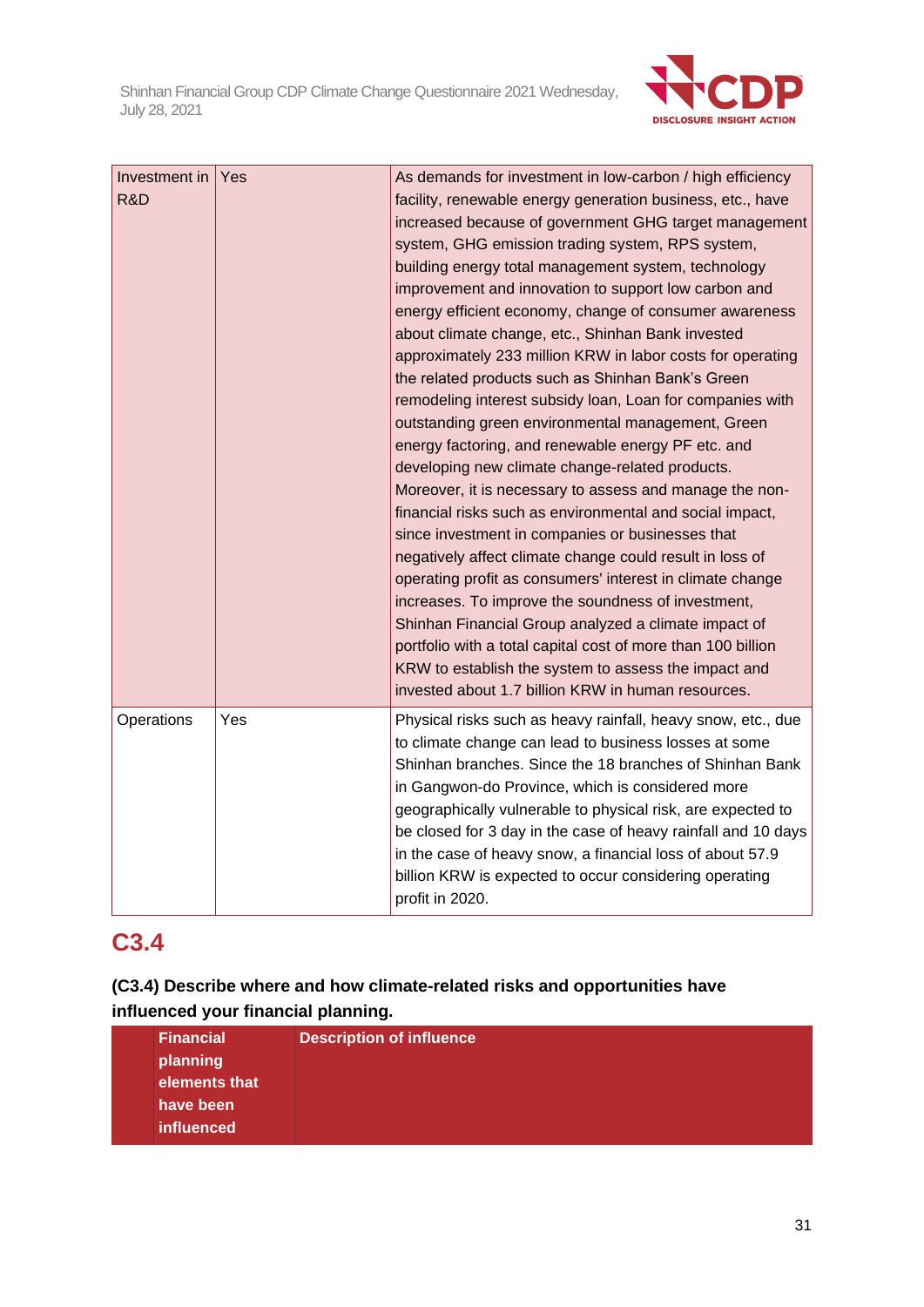

| Row | Revenues      | [Revenue]                                                                   |
|-----|---------------|-----------------------------------------------------------------------------|
| 1   | <b>Assets</b> | As demands for investment in low-carbon / high efficiency facility,         |
|     |               | renewable energy generation business, etc., have increased because of       |
|     |               | government GHG target management system, GHG emission trading               |
|     |               | system, RPS system, building energy total management system,                |
|     |               | technology improvement and innovation to support low carbon and             |
|     |               | energy efficient economy, change of consumer awareness about climate        |
|     |               | change, etc., Shinhan Financial Group continues to operate and expand       |
|     |               | the related products such as Green remodeling interest subsidy loan,        |
|     |               | Loan for companies with outstanding green environmental management,         |
|     |               | Green energy factoring, renewable energy PF etc. As of the end of 2020,     |
|     |               | the remaining balances of climate change-related loans are 1,250.6 billion  |
|     |               | KRW and the company's funding towards renewable energy projects             |
|     |               | reached 581.6 billion KRW. If loan demand and investment increase by        |
|     |               | 10 billion KRW, the profit of 149 million KRW is expected to increase.      |
|     |               | [Asset]                                                                     |
|     |               | The government will support the provision of eco-friendly vehicles such as  |
|     |               | electric cars and hybrid cars to achieve the goal of reducing greenhouse    |
|     |               | gas emissions in 2030, and demand for eco-friendly vehicles continues to    |
|     |               | rise due to improved consumer awareness of climate change. Shinhan          |
|     |               | Card operates a rental car business, and to meet government policy          |
|     |               | direction and consumer demand, it must continue to increase the ratio of    |
|     |               | environmentally-friendly cars among existing gasoline and diesel vehicles.  |
|     |               | As of the end of 2020, Shinhan Card has approximately 61,000 vehicles       |
|     |               | and plans to replace them with 100% electric or hydrogen vehicles by        |
|     |               | 2030. Assuming that all existing vehicles are replaced with electric        |
|     |               | vehicles, extra 122 billion KRW in addition to the existing purchasing cost |
|     |               | is expected to cost, resulting in higher operation expense.                 |

# **C3.4a**

**(C3.4a) Provide any additional information on how climate-related risks and opportunities have influenced your strategy and financial planning (optional).**

# **C-FS3.6**

-

# **(C-FS3.6) Are climate-related issues considered in the policy framework of your organization?**

Yes, climate-related issues are integrated into our general policy framework that relates to our financing activities

# **C-FS3.6a**

**(C-FS3.6a) In which policies are climate-related issues integrated?**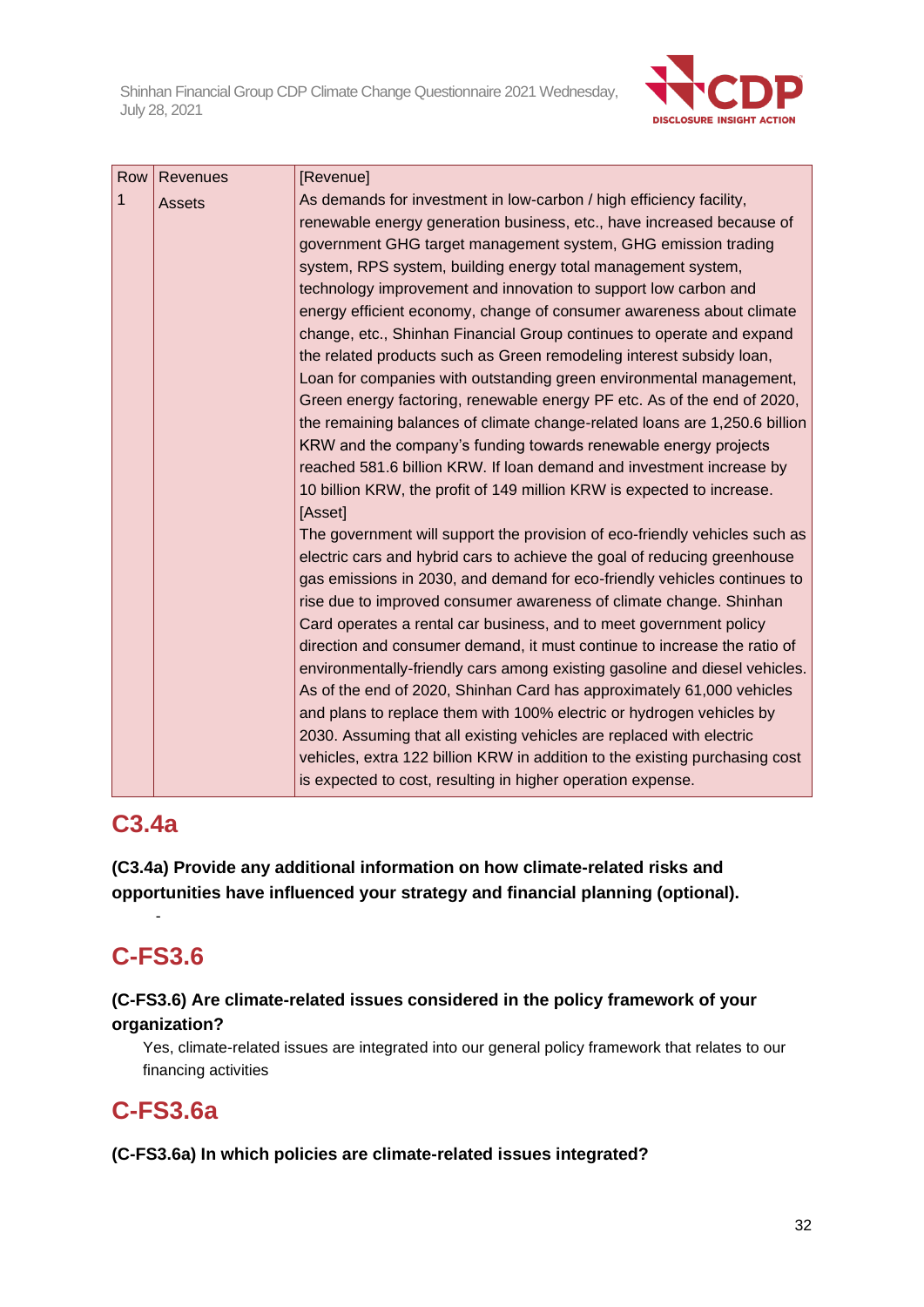

|                                 | <b>Type of policy</b>                                              | <b>Portfolio</b><br>coverage<br>of policy | <b>Description</b>                                                                                                                                                                                                                                                                                                                                                                                                                                                                                                                                                                                                                                                                                                                                                                                                                                                                                                                                                                                                                                                                                                                                                                                                                                                                                                                                                                                                                                                                                                                                                              |
|---------------------------------|--------------------------------------------------------------------|-------------------------------------------|---------------------------------------------------------------------------------------------------------------------------------------------------------------------------------------------------------------------------------------------------------------------------------------------------------------------------------------------------------------------------------------------------------------------------------------------------------------------------------------------------------------------------------------------------------------------------------------------------------------------------------------------------------------------------------------------------------------------------------------------------------------------------------------------------------------------------------------------------------------------------------------------------------------------------------------------------------------------------------------------------------------------------------------------------------------------------------------------------------------------------------------------------------------------------------------------------------------------------------------------------------------------------------------------------------------------------------------------------------------------------------------------------------------------------------------------------------------------------------------------------------------------------------------------------------------------------------|
| <b>Bank lending</b><br>(Bank)   | Credit policy<br><b>Risk policy</b>                                | Minority of<br>the<br>portfolio           | In December 2019, in order to effectively<br>respond to climate change, Shinhan Financial<br>Group established and proclaimed the<br>'Principles for Responding to Climate Change'<br>for the first time in domestic financial sector.<br>The five principles of climate action explain<br>the policy direction of climate finance and<br>green finance revitalization. SFG strengthened<br>financial support with assets, projects and<br>corporate loans related to renewable and<br>high-efficiency energy, and supports capital<br>raising and technological innovations of eco-<br>friendly businesses through the issuance of<br>green bonds. In addition, each group<br>companies(bank/investment/life insurance)<br>are expanding their eco-friendly financial<br>products and services based on these<br>principles. SFG proactively manages the<br>transition and physical risks from climate<br>change by identifying the carbon intensity of<br>the financial portfolio and conducting stress<br>tests that closely analyze the potential impact<br>and sensitivity according to climate change<br>scenarios by industry and asset level. SFG<br>supports and manages the low-carbon<br>transformation of high-carbon emission<br>industries and companies to keep customers<br>and group assets safe from severe economic<br>losses and declines of asset value caused by<br>climate change. The target portfolio to be<br>analyzed is determined by the cost of the<br>project or asset of customer company with<br>more than 10 billion, area of interests, etc. |
| Investing<br>(Asset<br>manager) | Risk policy<br>Sustainable/Responsible<br><b>Investment Policy</b> | Minority of<br>the<br>portfolio           | In December 2019, in order to effectively<br>respond to climate change, Shinhan Financial<br>Group established and proclaimed the<br>'Principles for Responding to Climate Change'<br>for the first time in domestic financial sector.<br>The five principles of climate action explain<br>the policy direction of climate finance and<br>green finance revitalization. SFG strengthened<br>financial support with assets, projects and                                                                                                                                                                                                                                                                                                                                                                                                                                                                                                                                                                                                                                                                                                                                                                                                                                                                                                                                                                                                                                                                                                                                         |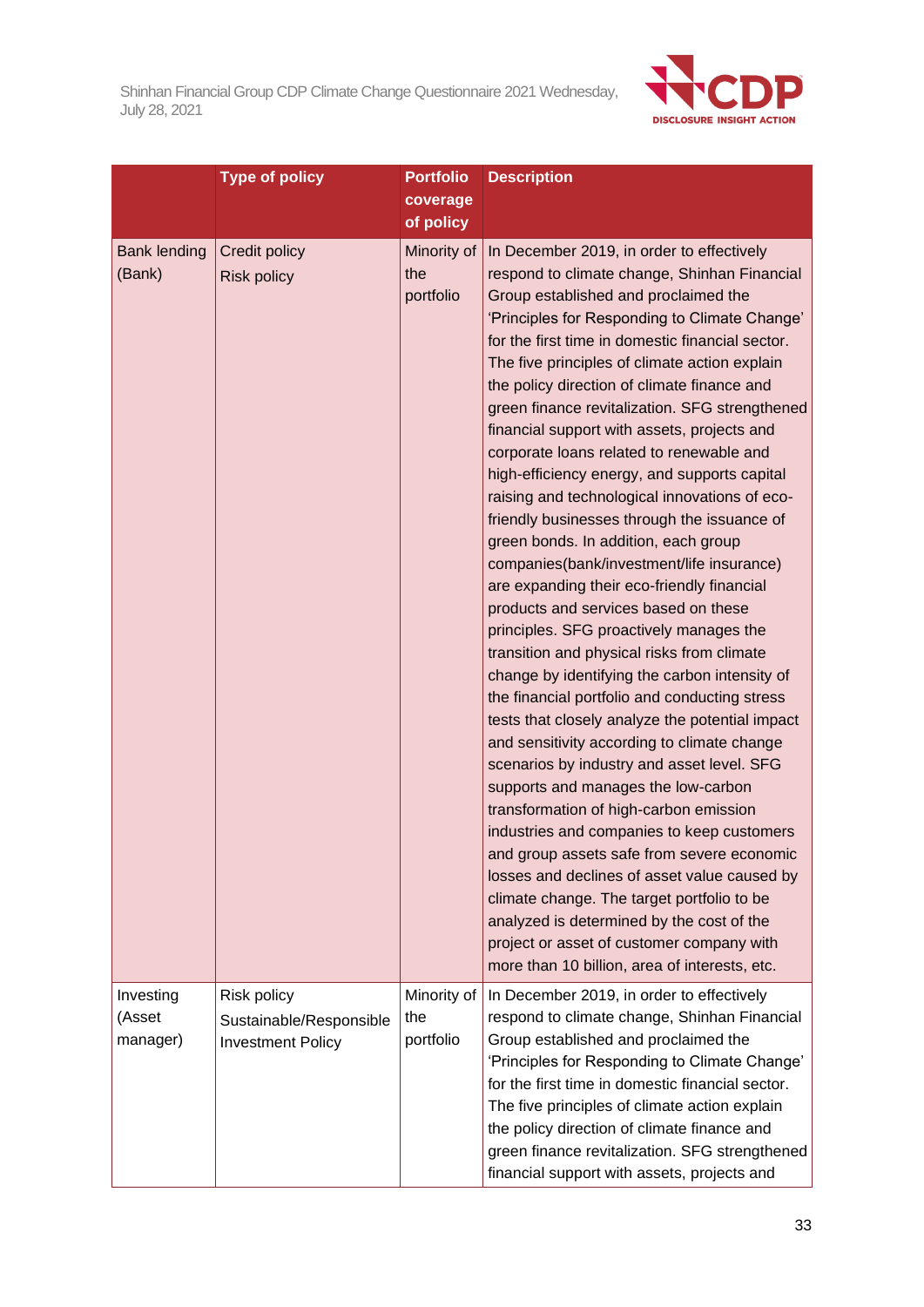

|           |                    |             | corporate loans related to renewable and                                                       |
|-----------|--------------------|-------------|------------------------------------------------------------------------------------------------|
|           |                    |             | high-efficiency energy, and supports capital                                                   |
|           |                    |             | raising and technological innovations of eco-                                                  |
|           |                    |             | friendly businesses through the issuance of                                                    |
|           |                    |             | green bonds. In addition, each group                                                           |
|           |                    |             | companies(bank/investment/life insurance)                                                      |
|           |                    |             | are expanding their eco-friendly financial<br>products and services based on these             |
|           |                    |             | principles. SFG proactively manages the                                                        |
|           |                    |             | transition and physical risks from climate                                                     |
|           |                    |             | change by identifying the carbon intensity of                                                  |
|           |                    |             | the financial portfolio and conducting stress                                                  |
|           |                    |             | tests that closely analyze the potential impact                                                |
|           |                    |             | and sensitivity according to climate change                                                    |
|           |                    |             | scenarios by industry and asset level. SFG                                                     |
|           |                    |             | supports and manages the low-carbon                                                            |
|           |                    |             | transformation of high-carbon emission                                                         |
|           |                    |             | industries and companies to keep customers                                                     |
|           |                    |             | and group assets safe from severe economic                                                     |
|           |                    |             | losses and declines of asset value caused by                                                   |
|           |                    |             | climate change. The target portfolio to be                                                     |
|           |                    |             | analyzed is determined by the cost of the                                                      |
|           |                    |             | project or asset of customer company with                                                      |
|           |                    |             | more than 10 billion, area of interests, etc.                                                  |
| Investing | <b>Risk policy</b> | Minority of | In December 2019, in order to effectively                                                      |
| (Asset    |                    | the         | respond to climate change, Shinhan Financial                                                   |
| owner)    |                    | portfolio   | Group established and proclaimed the                                                           |
|           |                    |             | 'Principles for Responding to Climate Change'                                                  |
|           |                    |             |                                                                                                |
|           |                    |             | for the first time in domestic financial sector.                                               |
|           |                    |             | The five principles of climate action explain                                                  |
|           |                    |             | the policy direction of climate finance and                                                    |
|           |                    |             | green finance revitalization. SFG strengthened                                                 |
|           |                    |             | financial support with assets, projects and                                                    |
|           |                    |             | corporate loans related to renewable and                                                       |
|           |                    |             | high-efficiency energy, and supports capital                                                   |
|           |                    |             | raising and technological innovations of eco-                                                  |
|           |                    |             | friendly businesses through the issuance of                                                    |
|           |                    |             | green bonds. In addition, each group                                                           |
|           |                    |             | companies(bank/investment/life insurance)                                                      |
|           |                    |             | are expanding their eco-friendly financial                                                     |
|           |                    |             | products and services based on these                                                           |
|           |                    |             | principles. SFG proactively manages the                                                        |
|           |                    |             | transition and physical risks from climate                                                     |
|           |                    |             | change by identifying the carbon intensity of<br>the financial portfolio and conducting stress |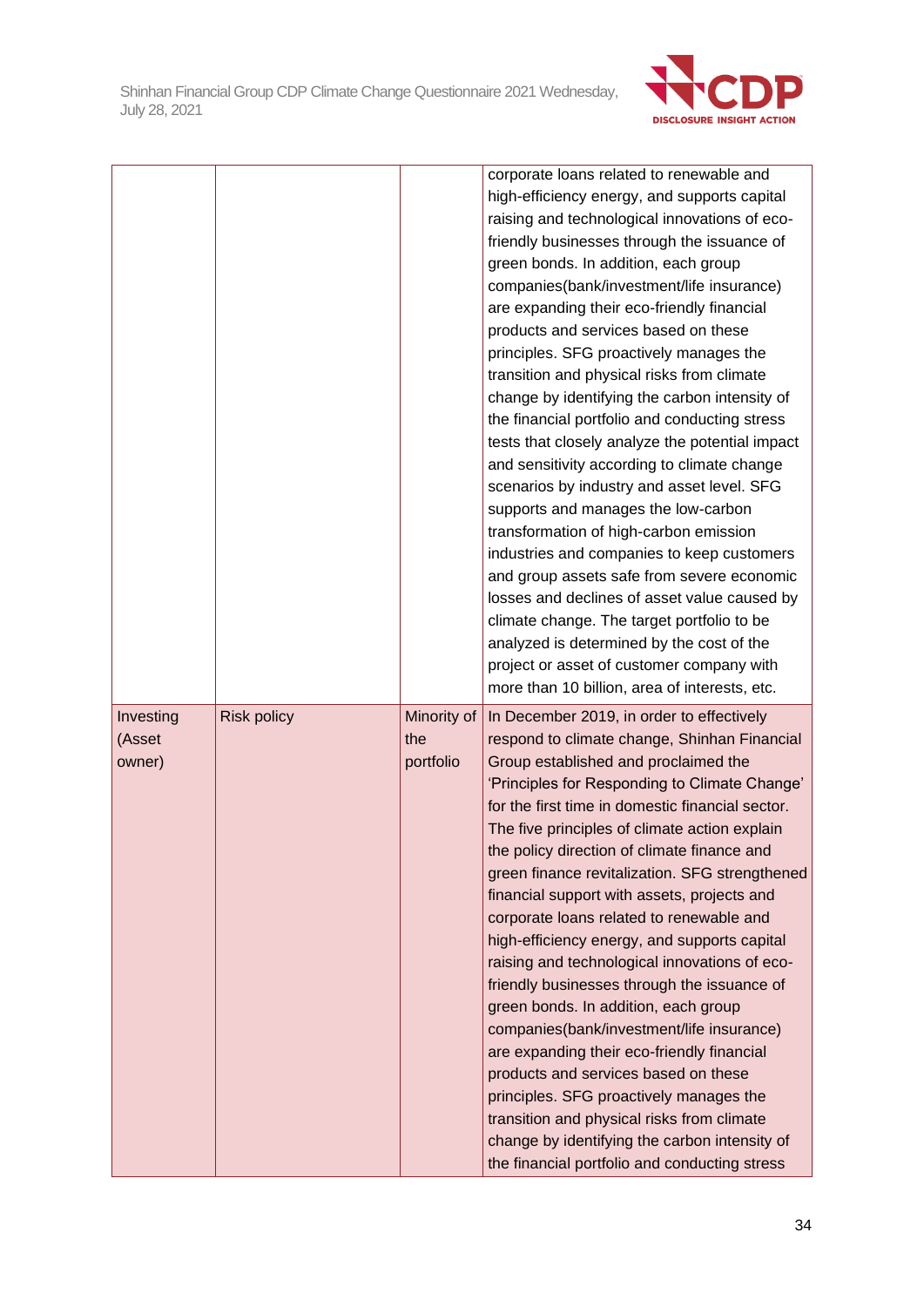

|                                                         |                                                            |                | tests that closely analyze the potential impact<br>and sensitivity according to climate change<br>scenarios by industry and asset level. SFG<br>supports and manages the low-carbon<br>transformation of high-carbon emission<br>industries and companies to keep customers<br>and group assets safe from severe economic<br>losses and declines of asset value caused by<br>climate change. The target portfolio to be<br>analyzed is determined by the cost of the<br>project or asset of customer company with<br>more than 10 billion, area of interests, etc. |
|---------------------------------------------------------|------------------------------------------------------------|----------------|--------------------------------------------------------------------------------------------------------------------------------------------------------------------------------------------------------------------------------------------------------------------------------------------------------------------------------------------------------------------------------------------------------------------------------------------------------------------------------------------------------------------------------------------------------------------|
| Insurance<br>underwriting<br>(Insurance<br>company)     | Other, please specify<br>No policy                         | <b>Unknown</b> | Life insurance products are aimed at individual<br>customers, so there is no integrated policy on<br>climate change issues.                                                                                                                                                                                                                                                                                                                                                                                                                                        |
| Other<br>products and<br>services,<br>please<br>specify | Other, please specify<br>No other products and<br>services | <b>Unknown</b> | There are no other products and services                                                                                                                                                                                                                                                                                                                                                                                                                                                                                                                           |

# **C-FS3.7**

# **(C-FS3.7) Are climate-related issues factored into your external asset manager selection process?**

No, for none of our externally managed assets

# **C-FS3.7b**

# **(C-FS3.7b) Why are climate-related issues not factored into your external asset manager selection process?**

Firstly Shinhan Financial Group is reviewing to integrate ESG into internal asset management, climate related issues are not yet reflected in the the external asset manager selection process. After SFG analyzes the impact of climate change in terms of asset management, SFG will derive the valid factors and reflect them in the external asset manager selection process. SFC is planning to adopt the negative screening policy which excludes the asset manager investing in the projects that have a negatively significant impact on climate change, for example coalfired power plants.

# **C4. Targets and performance**

# **C4.1**

**(C4.1) Did you have an emissions target that was active in the reporting year?**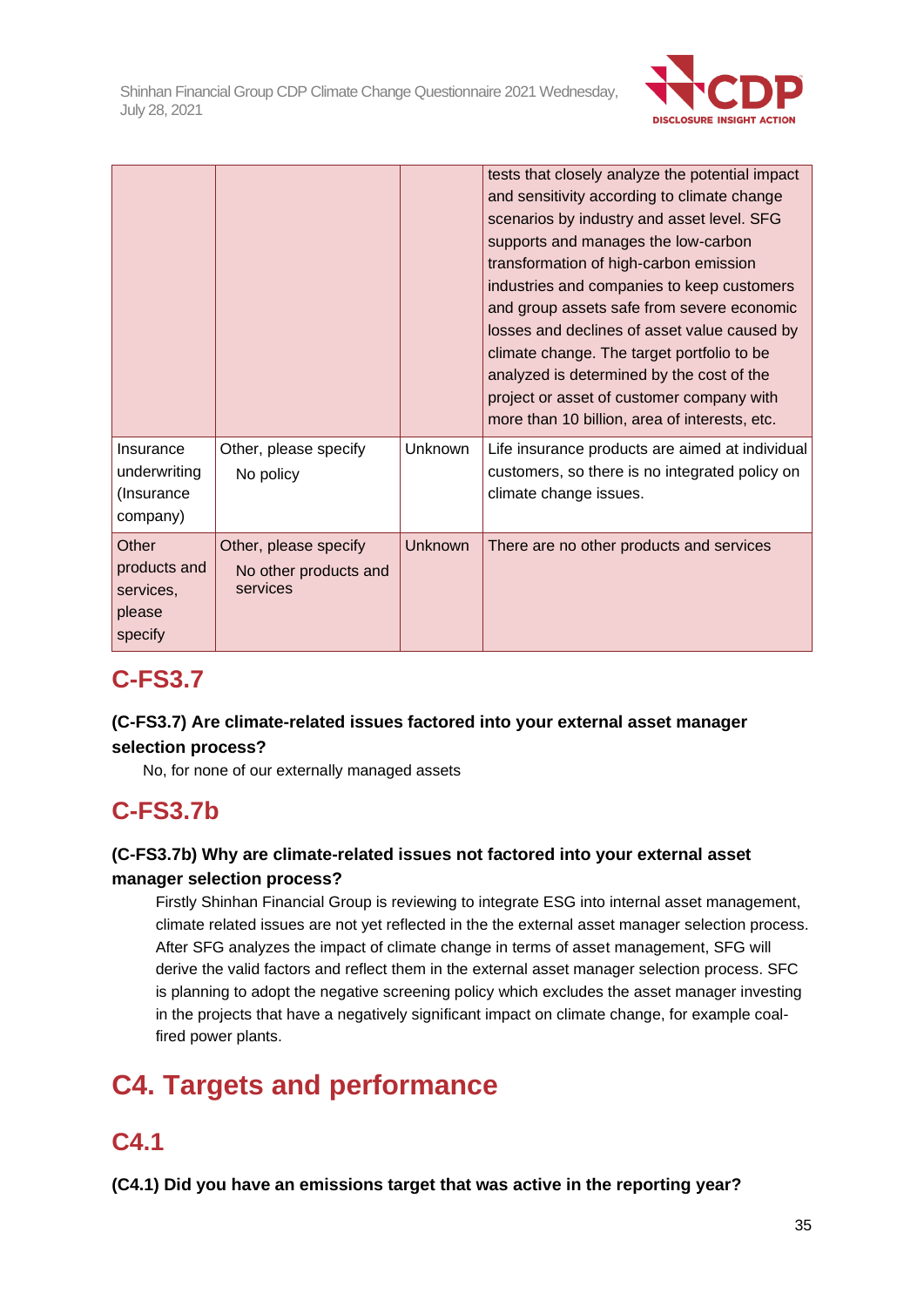

Absolute target

# **C4.1a**

 $\overline{a}$ 

# **(C4.1a) Provide details of your absolute emissions target(s) and progress made against those targets.**

| <b>Target reference number</b><br>Abs 1                          |                                                                              |
|------------------------------------------------------------------|------------------------------------------------------------------------------|
| Year target was set<br>2018                                      |                                                                              |
| <b>Target coverage</b><br><b>Business division</b>               |                                                                              |
| Scope(s) (or Scope 3 category)<br>Scope 1+2 (location-based)     |                                                                              |
| <b>Base year</b><br>2012                                         |                                                                              |
| Covered emissions in base year (metric tons CO2e)<br>95,906      |                                                                              |
| Scope(s) (or Scope 3 category)<br>86                             | Covered emissions in base year as % of total base year emissions in selected |
| <b>Target year</b><br>2025                                       |                                                                              |
| Targeted reduction from base year (%)<br>18                      |                                                                              |
| 78,642.92                                                        | Covered emissions in target year (metric tons CO2e) [auto-calculated]        |
| Covered emissions in reporting year (metric tons CO2e)<br>72,232 |                                                                              |
| % of target achieved [auto-calculated]<br>137.1365943968         |                                                                              |
| Target status in reporting year<br>Achieved                      |                                                                              |
| Is this a science-based target?                                  |                                                                              |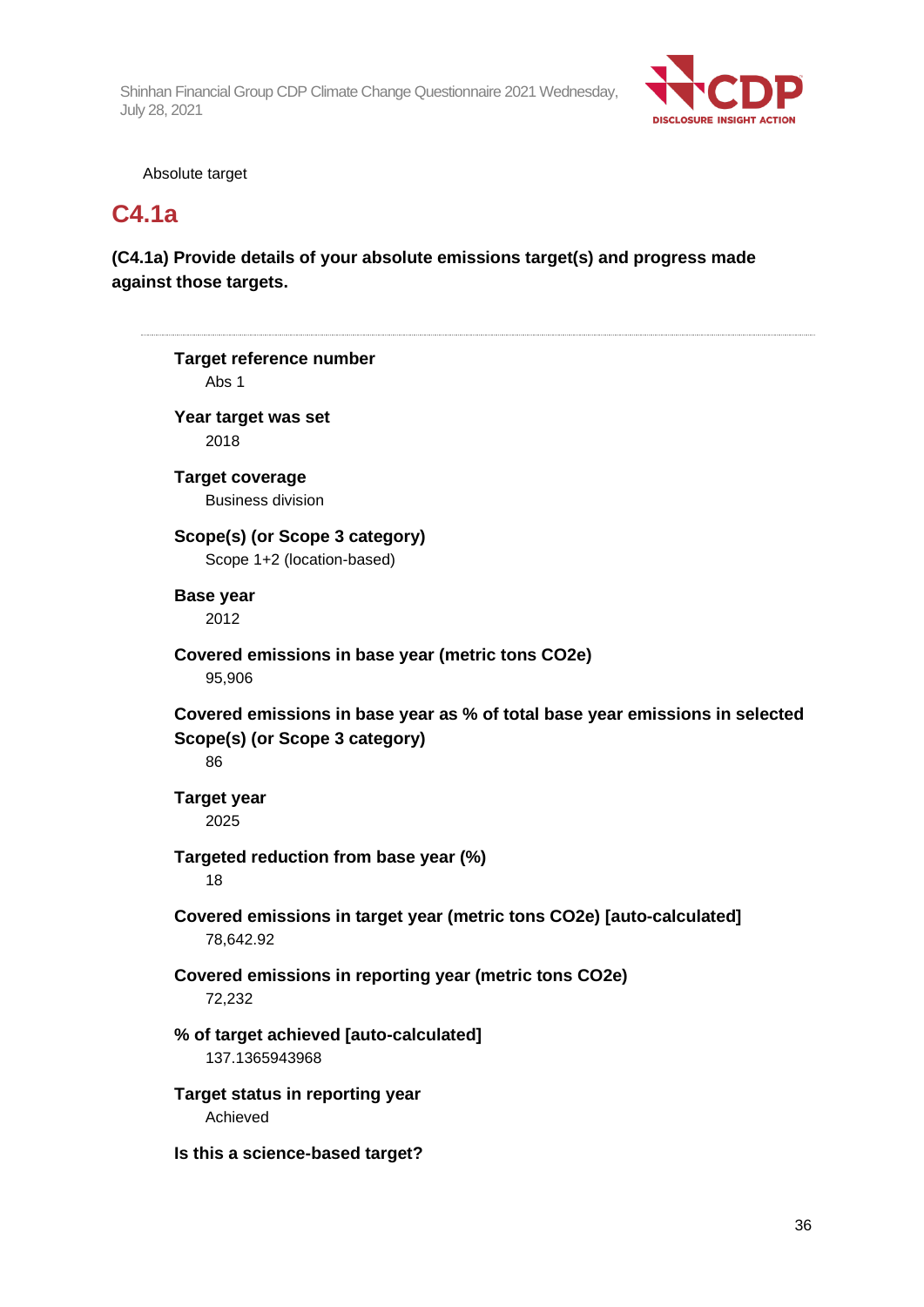

Yes, we consider this a science-based target, but it has not been approved by the Science-Based Targets initiative

## **Target ambition**

2°C aligned

## **Please explain (including target coverage)**

The mid-term target in 2025 is linked with long-term target in 2050

**Target reference number** Abs 2 **Year target was set**

2020

## **Target coverage**

Other, please specify Group-wide

## **Scope(s) (or Scope 3 category)**

Scope 1+2 (location-based)

## **Base year**

2019

**Covered emissions in base year (metric tons CO2e)**

90,195

## **Covered emissions in base year as % of total base year emissions in selected Scope(s) (or Scope 3 category)**

100

### **Target year** 2030

# **Targeted reduction from base year (%)**

46.2

## **Covered emissions in target year (metric tons CO2e) [auto-calculated]** 48,524.91

## **Covered emissions in reporting year (metric tons CO2e)** 85,935.76

## **% of target achieved [auto-calculated]**

10.221336215

## **Target status in reporting year**

Revised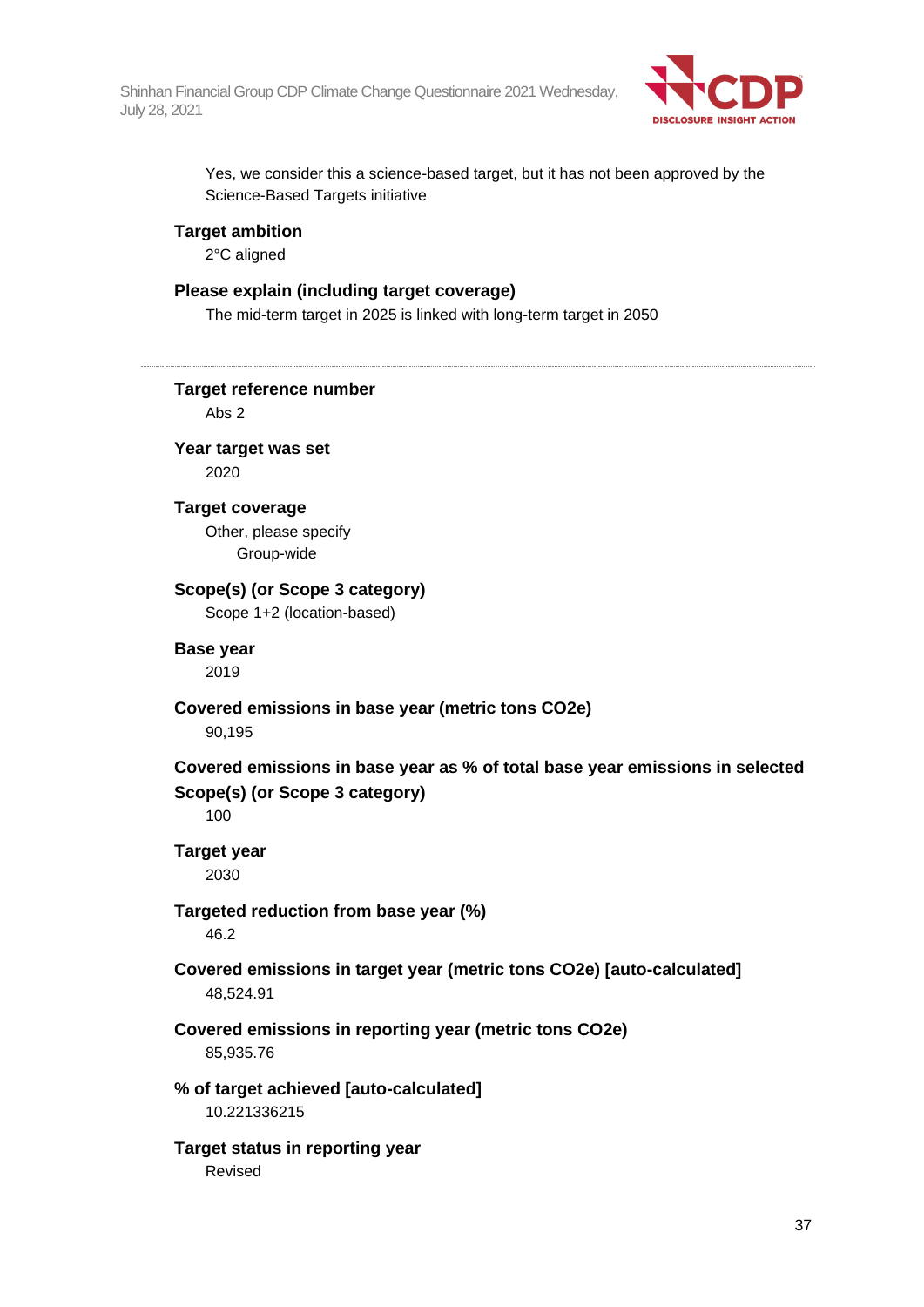

## **Is this a science-based target?**

Yes, we consider this a science-based target, but it has not been approved by the Science-Based Targets initiative

### **Target ambition**

1.5°C aligned

## **Please explain (including target coverage)**

The mid-term target in 2030 is linked with long-term target in 2050

**Target reference number** Abs 3 **Year target was set** 2020 **Target coverage** Other, please specify Group-wide **Scope(s) (or Scope 3 category)** Scope 1+2 (location-based) **Base year** 2019 **Covered emissions in base year (metric tons CO2e)** 90,195 **Covered emissions in base year as % of total base year emissions in selected Scope(s) (or Scope 3 category)** 100 **Target year** 2040 **Targeted reduction from base year (%)** 88.2 **Covered emissions in target year (metric tons CO2e) [auto-calculated]** 10,643.01 **Covered emissions in reporting year (metric tons CO2e)** 85,935.76 **% of target achieved [auto-calculated]** 5.3540332555 **Target status in reporting year**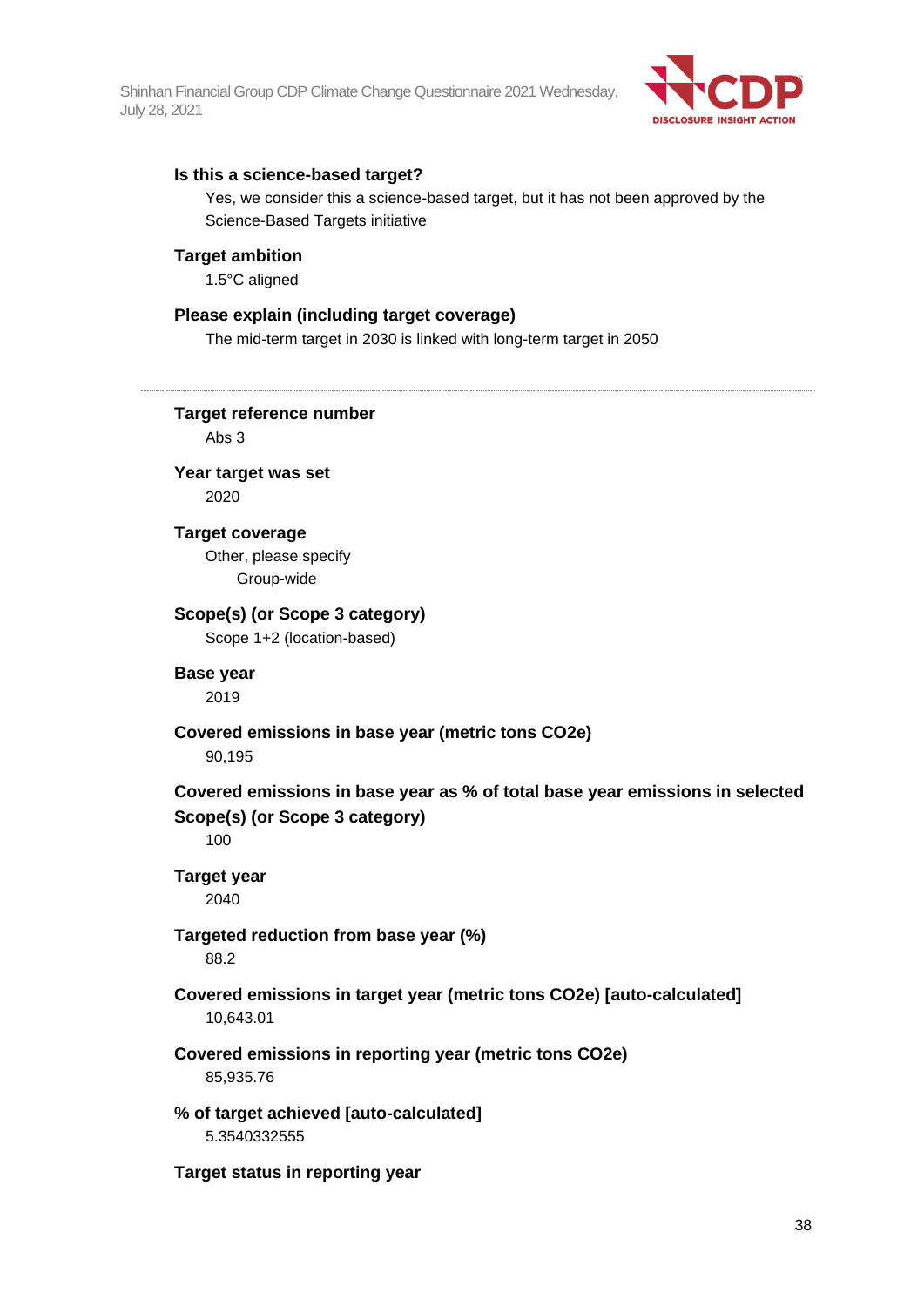

#### Revised

## **Is this a science-based target?**

Yes, we consider this a science-based target, but it has not been approved by the Science-Based Targets initiative

## **Target ambition**

1.5°C aligned

## **Please explain (including target coverage)**

**Target reference number** Abs 4 **Year target was set**

2020

**Target coverage** Other, please specify Group-wide

**Scope(s) (or Scope 3 category)** Scope 1+2 (location-based)

**Base year** 2019

**Covered emissions in base year (metric tons CO2e)** 90,195

**Covered emissions in base year as % of total base year emissions in selected Scope(s) (or Scope 3 category)**

100

**Target year**

2043

## **Targeted reduction from base year (%)**

100

**Covered emissions in target year (metric tons CO2e) [auto-calculated]** 0

**Covered emissions in reporting year (metric tons CO2e)** 85,935.76

**% of target achieved [auto-calculated]** 4.7222573313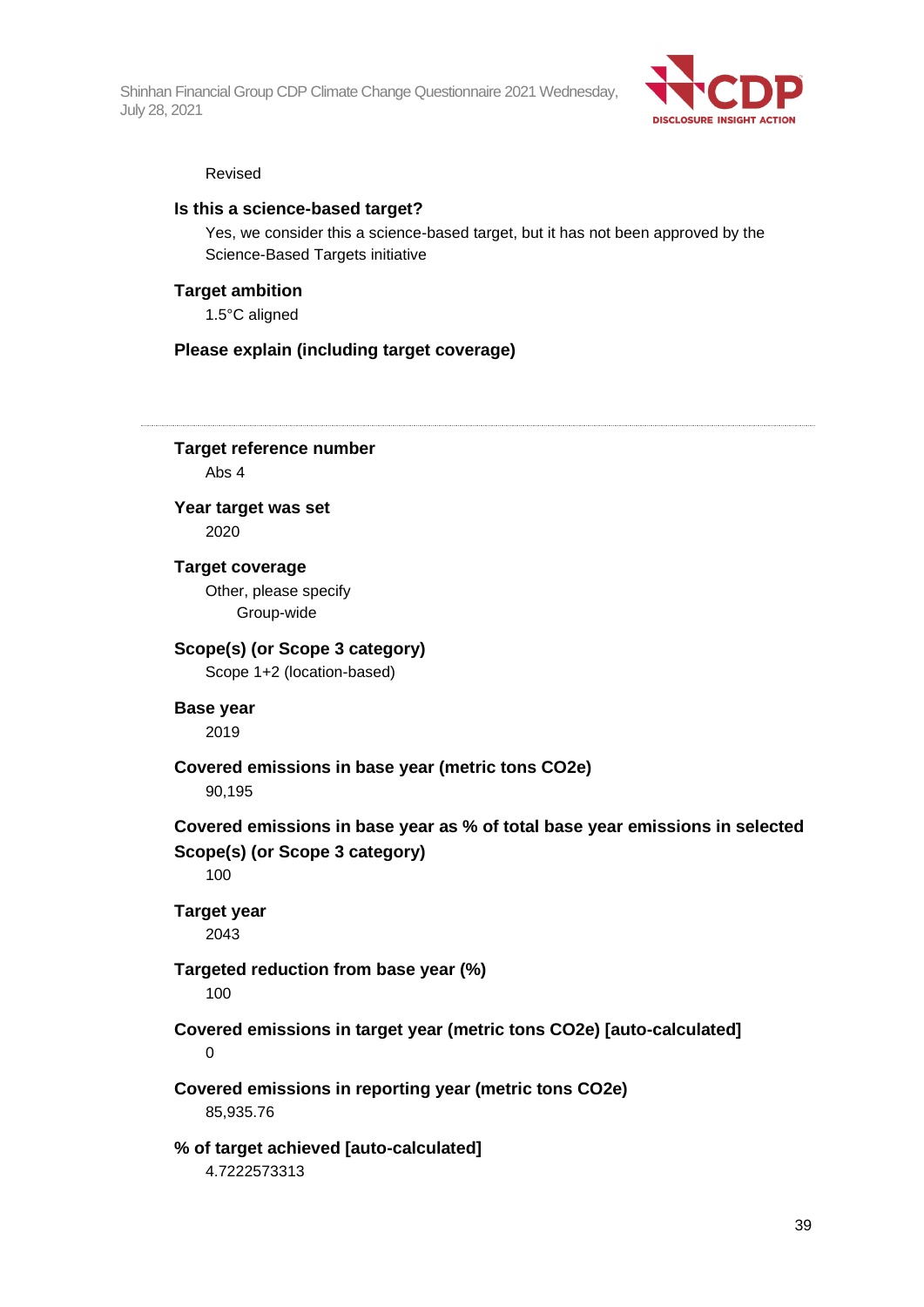

## **Target status in reporting year**

New

## **Is this a science-based target?**

Yes, we consider this a science-based target, but it has not been approved by the Science-Based Targets initiative

## **Target ambition**

1.5°C aligned

## **Please explain (including target coverage)**

**Target reference number** Abs 5 **Year target was set** 2020 **Target coverage** Other, please specify Group's Portfolio **Scope(s) (or Scope 3 category)** Scope 3: Investments **Base year** 2019 **Covered emissions in base year (metric tons CO2e)** 11,617,023 **Covered emissions in base year as % of total base year emissions in selected Scope(s) (or Scope 3 category)** 100 **Target year** 2030 **Targeted reduction from base year (%)** 38.6 **Covered emissions in target year (metric tons CO2e) [auto-calculated]** 7,132,852.122 **Covered emissions in reporting year (metric tons CO2e)** 12,889,127 **% of target achieved [auto-calculated]**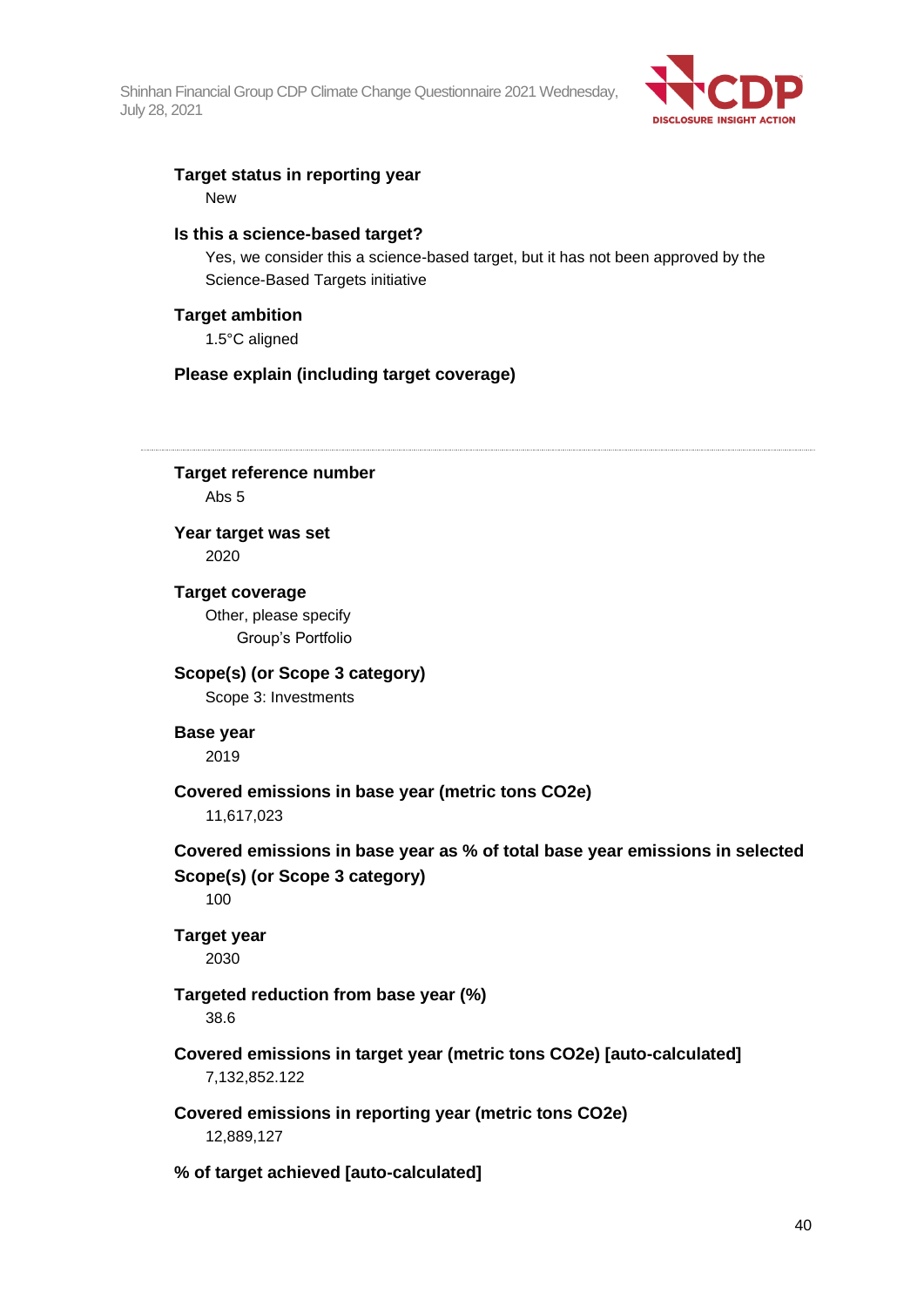

#### -28.3687672618

#### **Target status in reporting year**

New

## **Is this a science-based target?**

Yes, we consider this a science-based target, but it has not been approved by the Science-Based Targets initiative

#### **Target ambition**

1.5°C aligned

#### **Please explain (including target coverage)**

**Target reference number** Abs 6

## **Year target was set** 2020

#### **Target coverage**

Other, please specify Group's Portfolio

## **Scope(s) (or Scope 3 category)**

Scope 3: Investments

## **Base year**

2019

### **Covered emissions in base year (metric tons CO2e)**

11,617,023

## **Covered emissions in base year as % of total base year emissions in selected Scope(s) (or Scope 3 category)**

100

**Target year** 2040

## **Targeted reduction from base year (%)**

69.6

**Covered emissions in target year (metric tons CO2e) [auto-calculated]** 3,531,574.992

## **Covered emissions in reporting year (metric tons CO2e)**

12,889,127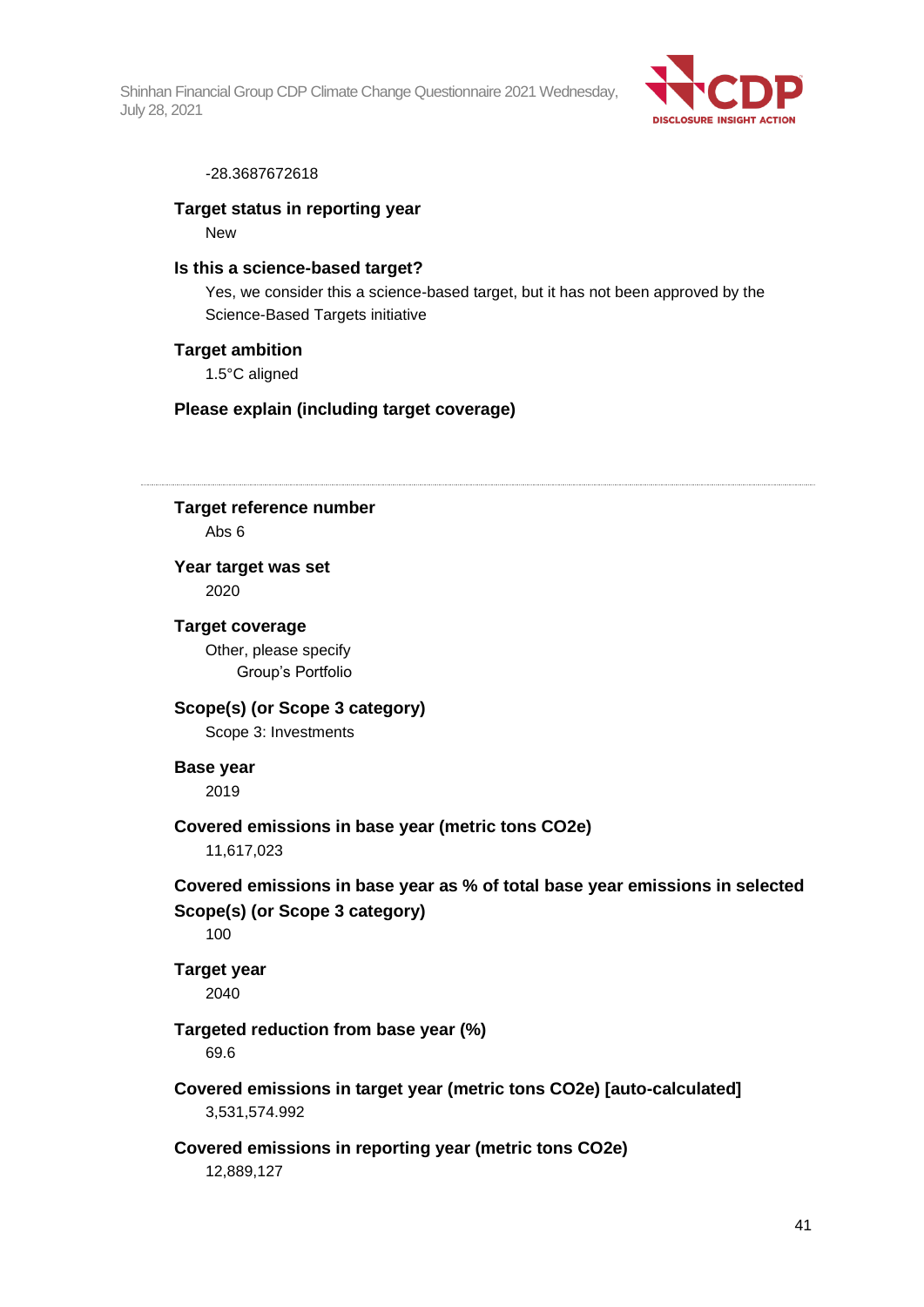

# **% of target achieved [auto-calculated]**

-15.7332531078

## **Target status in reporting year**

New

## **Is this a science-based target?**

Yes, we consider this a science-based target, but it has not been approved by the Science-Based Targets initiative

## **Target ambition**

1.5°C aligned

## **Please explain (including target coverage)**

**Target reference number** Abs 7 **Year target was set** 2020 **Target coverage** Other, please specify Group's Portfolio **Scope(s) (or Scope 3 category)** Scope 3: Investments **Base year** 2019 **Covered emissions in base year (metric tons CO2e)** 11,617,023 **Covered emissions in base year as % of total base year emissions in selected Scope(s) (or Scope 3 category)** 100 **Target year** 2050 **Targeted reduction from base year (%)** 90.2 **Covered emissions in target year (metric tons CO2e) [auto-calculated]** 1,138,468.254 **Covered emissions in reporting year (metric tons CO2e)**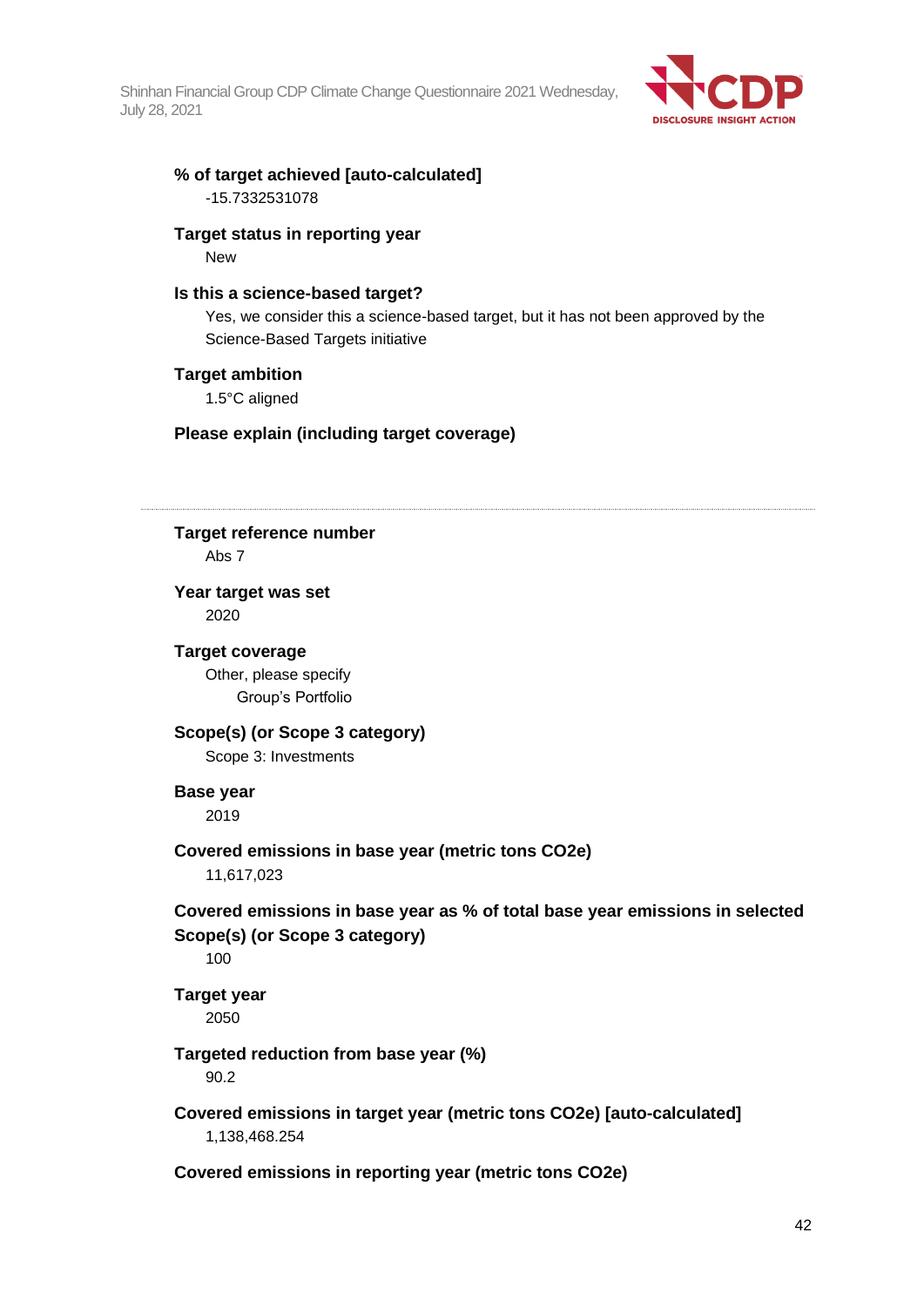

#### 12,889,127

**% of target achieved [auto-calculated]**

-12.1400711342

**Target status in reporting year**

New

**Is this a science-based target?**

Yes, we consider this a science-based target, but it has not been approved by the Science-Based Targets initiative

## **Target ambition**

1.5°C aligned

## **Please explain (including target coverage)**

## **C4.2**

**(C4.2) Did you have any other climate-related targets that were active in the reporting year?**

Net-zero target(s)

## **C4.2c**

**(C4.2c) Provide details of your net-zero target(s).**

**Target reference number** NZ1

### **Target coverage**

Other, please specify Group-wide

**Absolute/intensity emission target(s) linked to this net-zero target**

Abs2 Abs3 Abs4

## **Target year for achieving net zero**

2043

### **Is this a science-based target?**

Yes, but we have not committed to seek validation of this target by the Science Based Targets initiative in the next 2 years

## **Please explain (including target coverage)**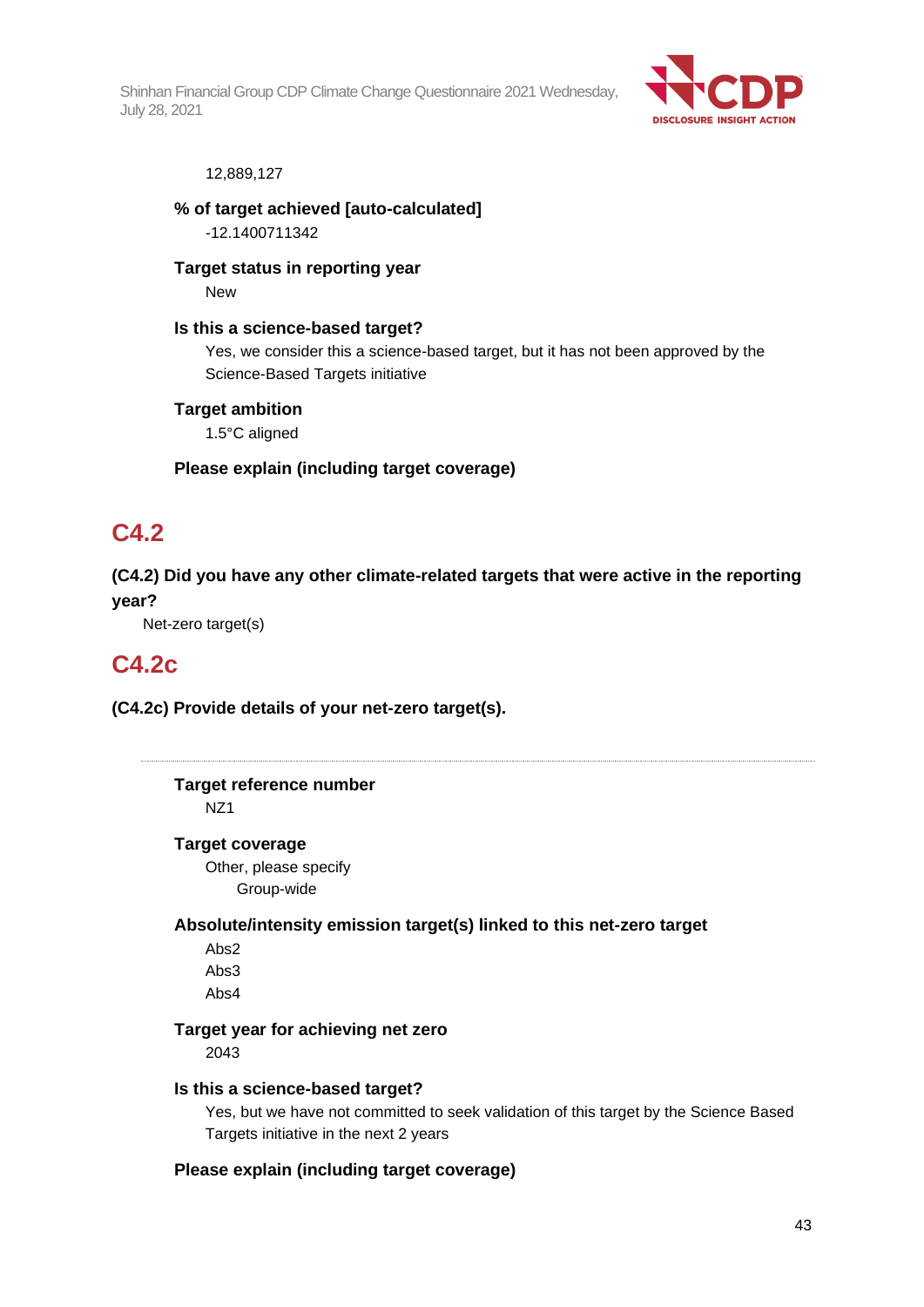

Through the SBTi methodology which conforms to the Paris Agreement, Shinhan Financial Group set the net-zero target. The group plans to reduce its own carbon emissions by 46% in 2030 and 88% in 2040 compared to 2019 and reduce carbon emissions of asset portfolio by 38% in 2030 and 69% in 2040 compared to 2019.

## **Target reference number**

NZ2

## **Target coverage**

Other, please specify Group's Portfolio

## **Absolute/intensity emission target(s) linked to this net-zero target**

Abs5 Abs6 Abs7

## **Target year for achieving net zero**

2050

## **Is this a science-based target?**

Yes, but we have not committed to seek validation of this target by the Science Based Targets initiative in the next 2 years

## **Please explain (including target coverage)**

Through the SBTi methodology which conforms to the Paris Agreement, Shinhan Financial Group set the net-zero target. The group plans to reduce its own carbon emissions by 46% in 2030 and 88% in 2040 compared to 2019 and reduce carbon emissions of asset portfolio by 38% in 2030 and 69% in 2040 compared to 2019.

# **C4.3**

**(C4.3) Did you have emissions reduction initiatives that were active within the reporting year? Note that this can include those in the planning and/or implementation phases.**

Yes

# **C4.3a**

**(C4.3a) Identify the total number of initiatives at each stage of development, and for those in the implementation stages, the estimated CO2e savings.**

|                     | Number of<br><i>initiatives</i> | Total estimated annual CO2e savings in metric<br>tonnes CO2e (only for rows marked *) |
|---------------------|---------------------------------|---------------------------------------------------------------------------------------|
| Under investigation |                                 |                                                                                       |
| To be implemented*  |                                 | 1,763.34                                                                              |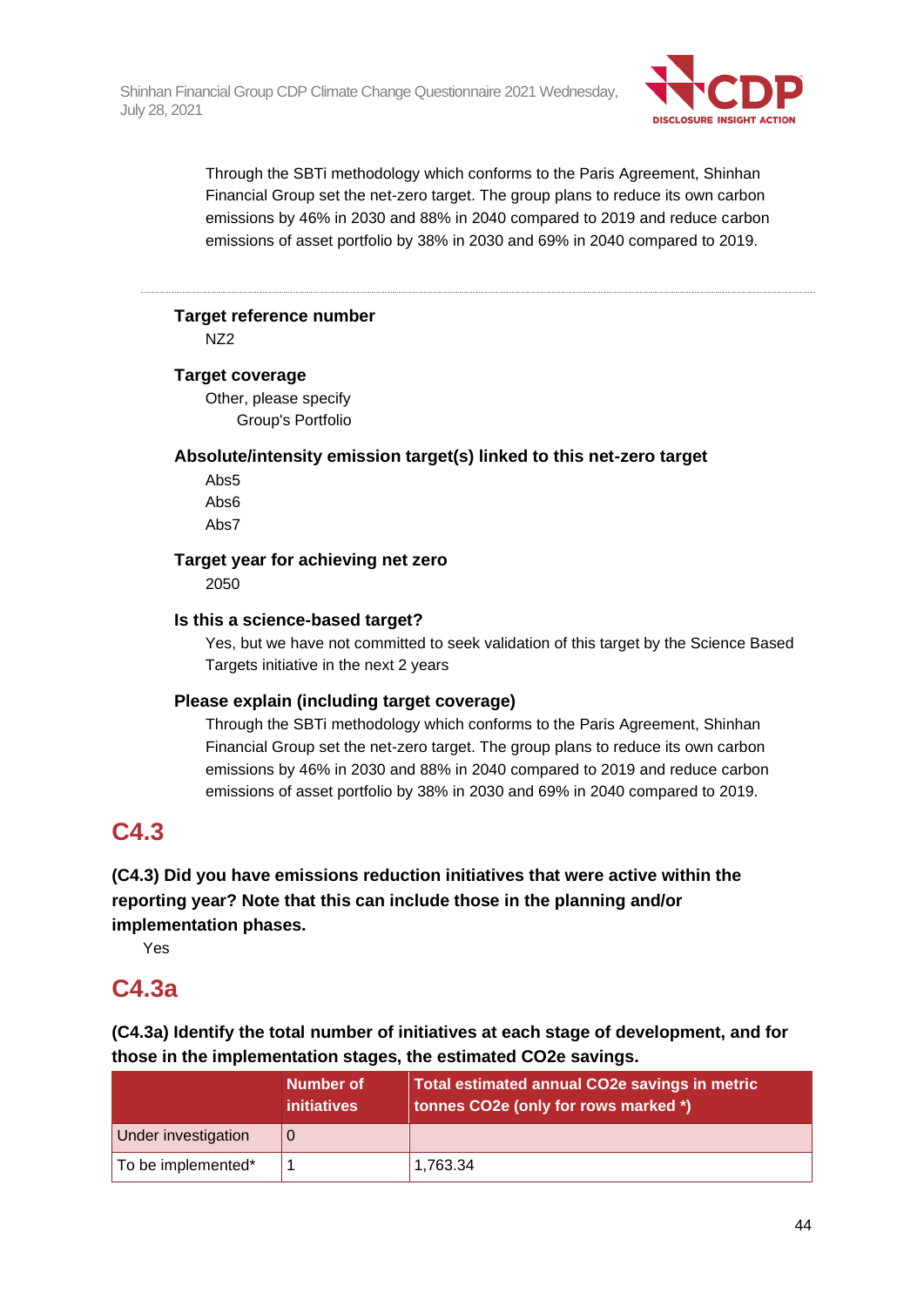

| Implementation<br>commenced <sup>*</sup> | 266      |
|------------------------------------------|----------|
| Implemented*                             | 6,763.52 |
| Not to be implemented $ 0\rangle$        |          |

# **C4.3b**

**(C4.3b) Provide details on the initiatives implemented in the reporting year in the table below.**

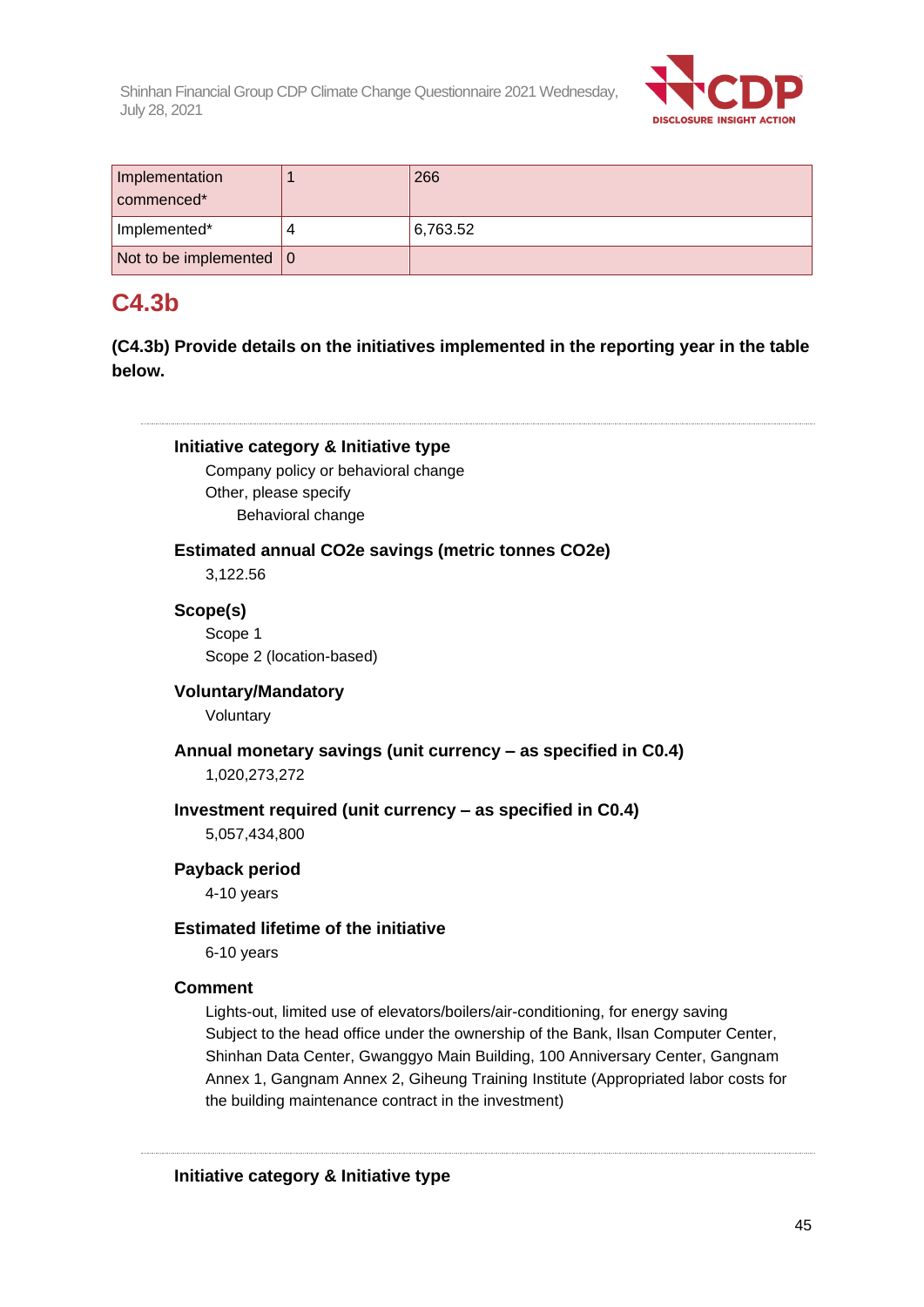

Energy efficiency in buildings Lighting

## **Estimated annual CO2e savings (metric tonnes CO2e)** 859.87

### **Scope(s)**

Scope 2 (location-based)

## **Voluntary/Mandatory**

Voluntary

# **Annual monetary savings (unit currency – as specified in C0.4)**

246,312,828

### **Investment required (unit currency – as specified in C0.4)**

553,201,312

## **Payback period**

1-3 years

## **Estimated lifetime of the initiative**

3-5 years

### **Comment**

LED light replacement (7,805 lights in total) at some of the head offices and the branches to reduce energy consumption

## **Initiative category & Initiative type**

**Transportation** Business travel policy

## **Estimated annual CO2e savings (metric tonnes CO2e)**

1,967.28

### **Scope(s)**

Scope 1

## **Voluntary/Mandatory**

Voluntary

## **Annual monetary savings (unit currency – as specified in C0.4)** 1,236,350,000

## **Investment required (unit currency – as specified in C0.4)**

2,048,100,000

### **Payback period**

1-3 years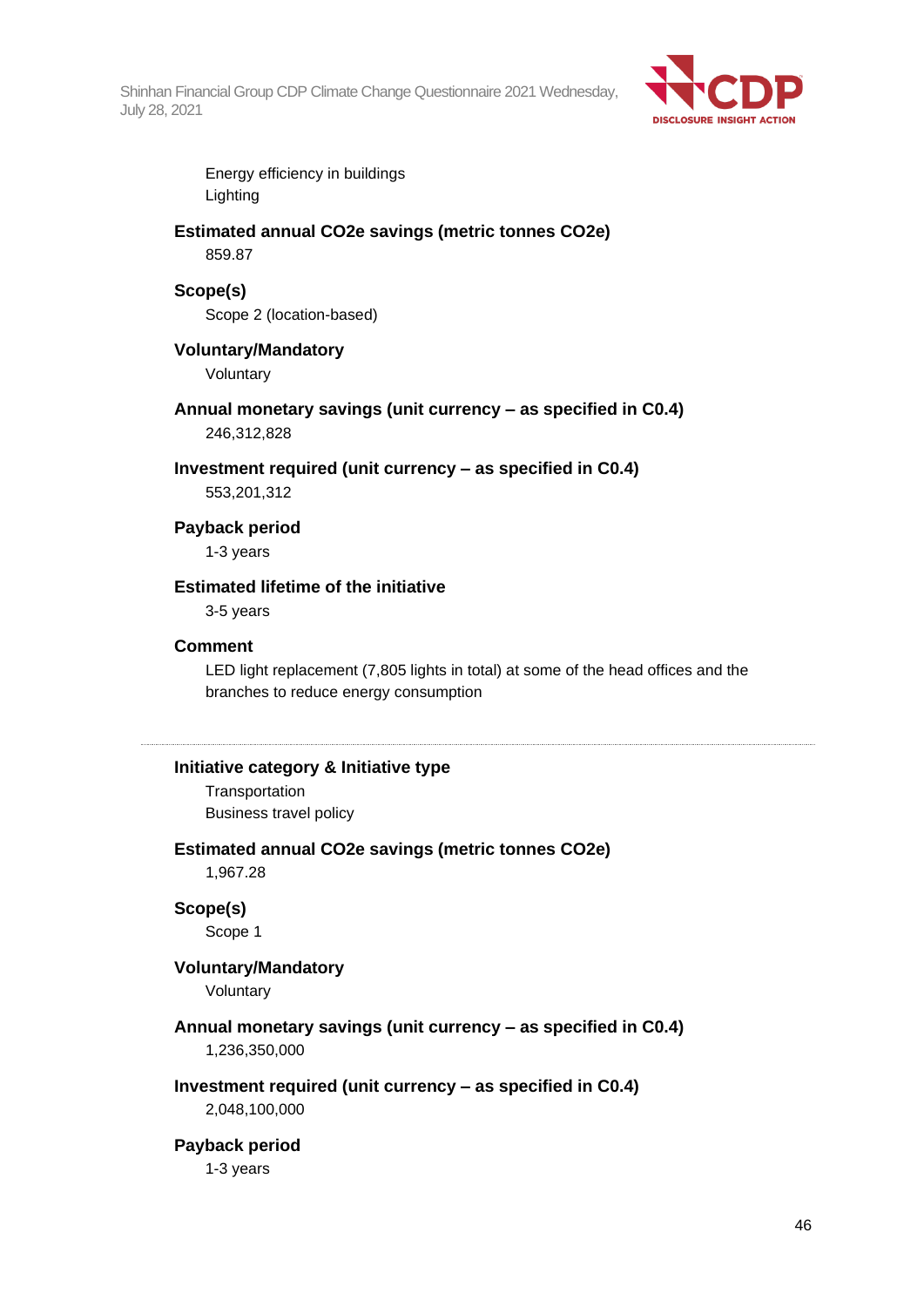

## **Estimated lifetime of the initiative**

6-10 years

## **Comment**

Introduced video conferencing to the 30 sales divisions and 900 sales branches to reduce GHG emissions from business travel

## **Initiative category & Initiative type**

Other, please specify Other, please specify Resource saving

### **Estimated annual CO2e savings (metric tonnes CO2e)**

813.8

**Scope(s)**

Scope 3

## **Voluntary/Mandatory**

Voluntary

## **Annual monetary savings (unit currency – as specified in C0.4)** 1,331,427,655

### **Investment required (unit currency – as specified in C0.4)**

6,181,000,000

## **Payback period**

4-10 years

## **Estimated lifetime of the initiative**

6-10 years

## **Comment**

Introducing the Shinhan Sol, the electronic filing system (EFS) and the digital kiosk is expected to save papers used as various application forms and transaction statements.

# **C4.3c**

## **(C4.3c) What methods do you use to drive investment in emissions reduction activities?**

| <b>Method</b>          | <b>Comment</b>                                                                                                                                                                                                                                |
|------------------------|-----------------------------------------------------------------------------------------------------------------------------------------------------------------------------------------------------------------------------------------------|
| Employee<br>engagement | To raise employees' awareness on the environmental issues, Shinhan Bank<br>holds various activities including surveys, quizzes, and pledges. Also, all<br>employees enroll in the on-line training session on green management every<br>year. |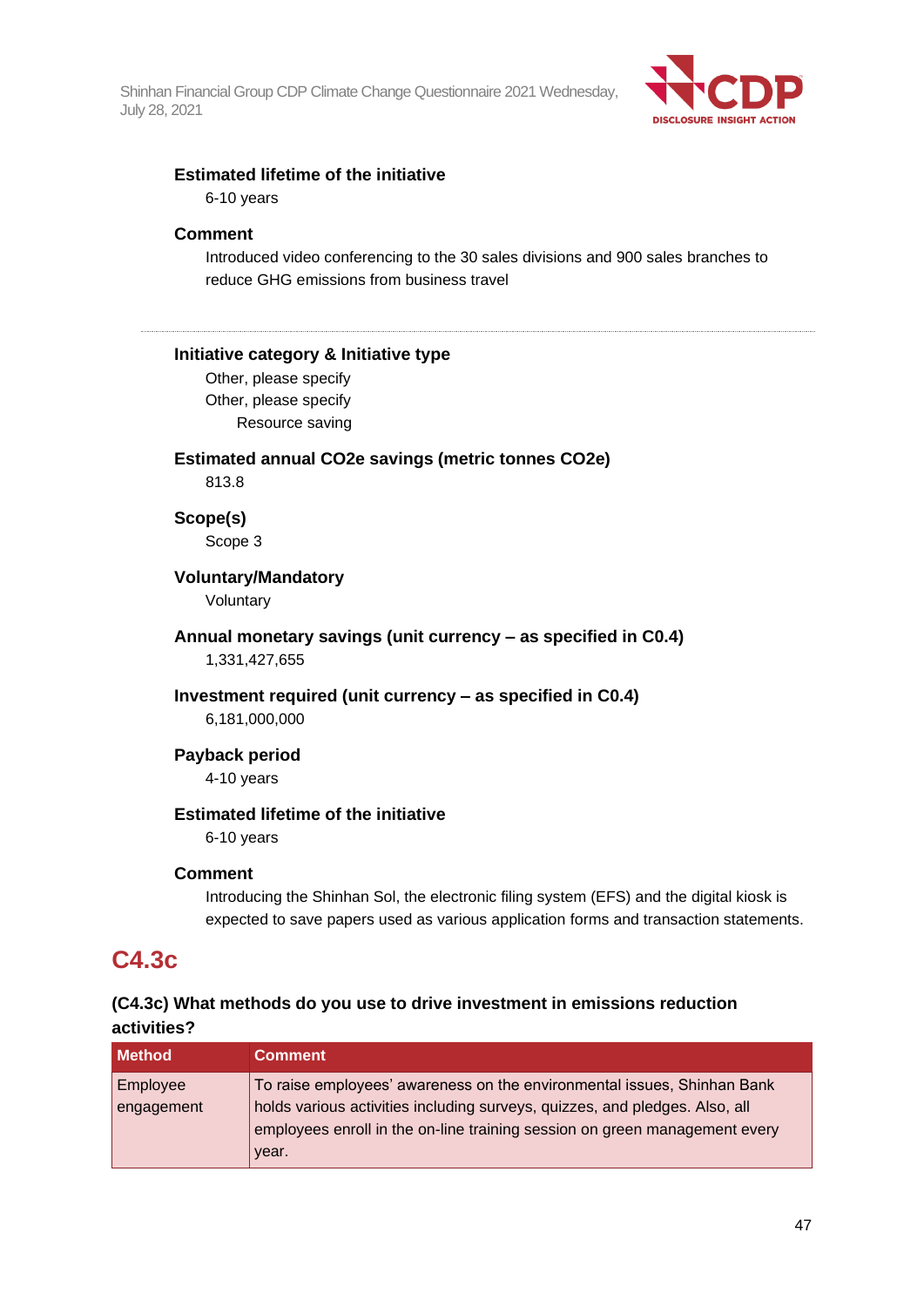

|            | Dedicated budget Shinhan Financial Group invested approximately 1.22 billion KRW per year to |
|------------|----------------------------------------------------------------------------------------------|
| for energy | replace the lights of the headquarter and other business branches with the more              |
| efficiency | energy-efficient LED lights and 7.01 billion KRW in addition to purchase IT                  |
|            | products that are certified as environmentally friendly.                                     |

## **C4.5**

**(C4.5) Do you classify any of your existing goods and/or services as low-carbon products or do they enable a third party to avoid GHG emissions?**

Yes

## **C4.5a**

**(C4.5a) Provide details of your products and/or services that you classify as lowcarbon products or that enable a third party to avoid GHG emissions.**

## **Level of aggregation**

Product

## **Description of product/Group of products**

Fuel Tax Refund Credit Card for Compact Cars: This product aims to promote compact cars for minimization of air pollution and maximization of energy efficiency. Energy saving and GHG reduction can be realized if more consumers drive compact cars. (Scope 1 GHG reduction)

**Are these low-carbon product(s) or do they enable avoided emissions?** Avoided emissions

## **Taxonomy, project or methodology used to classify product(s) as low-carbon or to calculate avoided emissions**

Other, please specify Korea GHG and Energy Target Management System

**% revenue from low carbon product(s) in the reporting year**  $\Omega$ 

## **% of total portfolio value**

 $\Omega$ 

## **Asset classes/ product types**

Bank lending Other, please specify Fuel Tax Refund Credit Card for Compact Cars

## **Comment**

[Taxonomy, project or methodology used to classify products/s as low carbon or to calculate avoided emissions]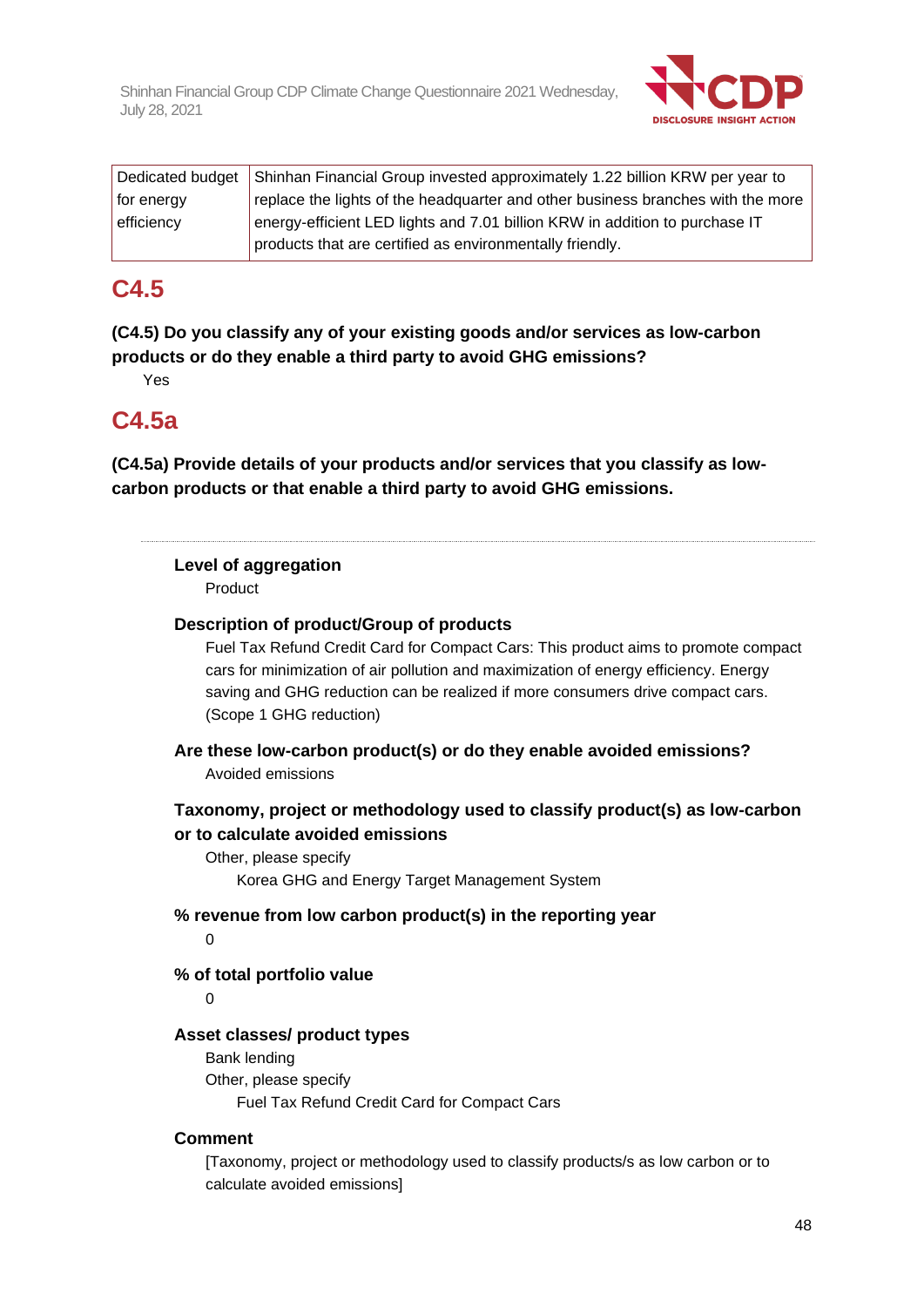

- Guideline: Korea GHG and Energy Target Management System

- Calculation method: Amount of fuel subject to discount per cardholder x total number of cardholders x (average fuel efficiency of a medium-sized car x emission factor – average fuel efficiency of a compact car x emission factor)

- Assumption: Average fuel efficiency of a compact car (e.g. Kia Morning) at 15.7km/L, average fuel efficiency of a medium-sized car (e.g. Hyundai Avante) at 15.4km/L

- Emission factor: Average emission factor of Kia Morning is 104gCO2/km while that of Hyundai Avante is 115gCO2/km

- GWP: Not applicable

[Estimated GHG reduction]

As of the end of 2020, there were 11,272 accounts for the Fuel Tax Refund Card for Compact Cars. Assuming that every cardholder reaches the fuel tax refund limit and receives discounts up to 800 liters of fuel, GHG reduction achieved would be 1,246tCO2.

Reduction: 800L x 11,272 accounts x (15.4km/L x 115gCO2/km – 15.7km/L x  $104gCO2/km$  /  $10^{6} = 1,246tCO2$ 

## **Level of aggregation**

Product

## **Description of product/Group of products**

Solar Power Project Investment: We provide advisory services and/or invest in various projects in the solar power generation sector both in and outside of Korea, as efforts to achieve GHG emissions reduction by contributing to less use of fossil fuel in generation plants. (Scope 1 emissions reduction)

**Are these low-carbon product(s) or do they enable avoided emissions?**

Avoided emissions

## **Taxonomy, project or methodology used to classify product(s) as low-carbon or to calculate avoided emissions**

Other, please specify Korea GHG and Energy Target Management System

**% revenue from low carbon product(s) in the reporting year** 0.01

## **% of total portfolio value**

15.28

### **Asset classes/ product types**

Bank lending Project Finance

### **Comment**

[Taxonomy, project or methodology used to classify products/s as low carbon or to calculate avoided emissions]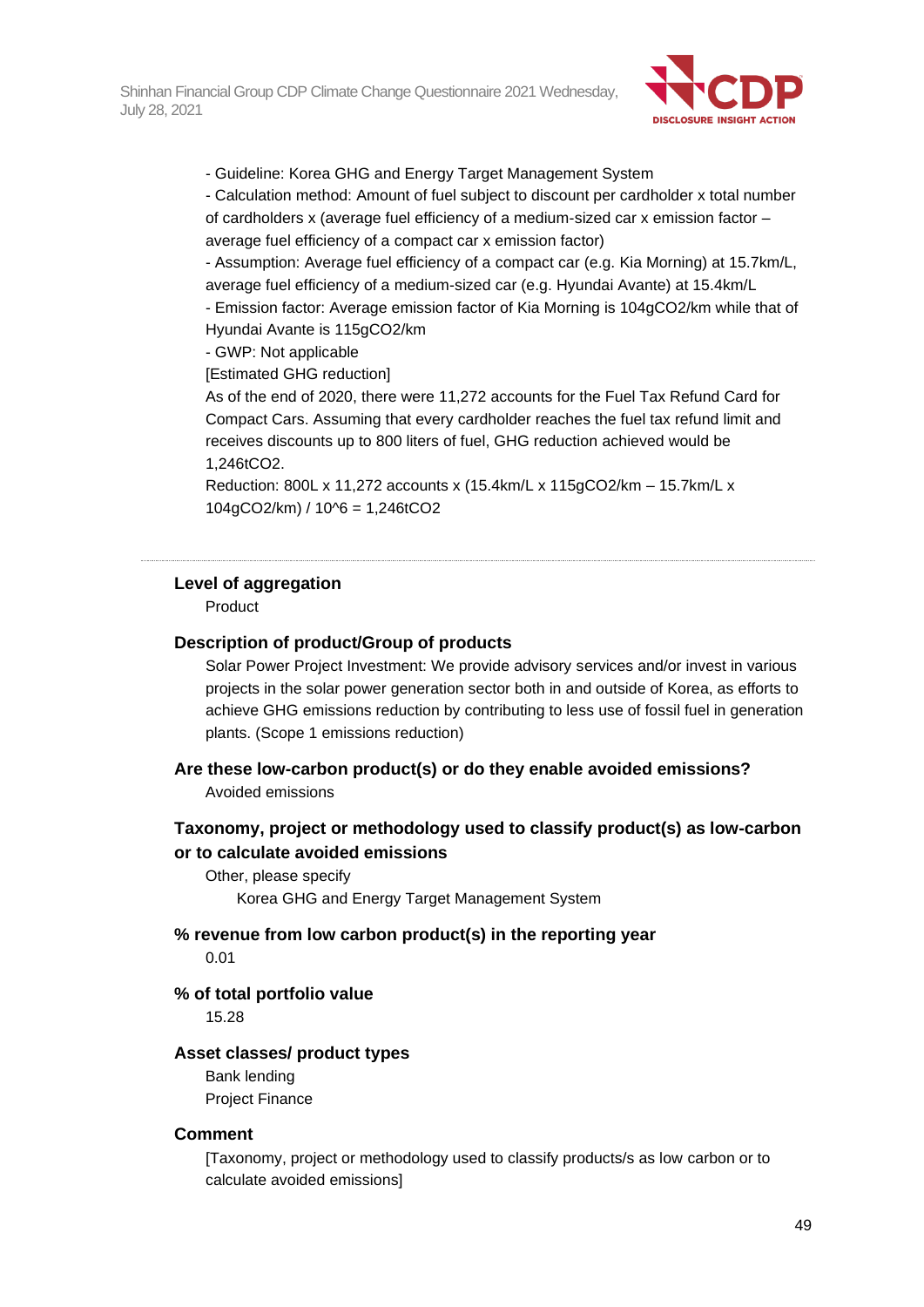

- Guideline: Korea GHG and Energy Target Management System

- Calculation method: power generation capacity (invested) x Hours of operation per
- year x Electrical emissions factor x Investment / Total Project cost
- Assumption: capacity factor: Solar 15%, Wind 20%
- Emission factor: 0.459tCO2e/MWh (Korea national emission factor), 0.436

tCO2e/MWh (Japan national emission factor), 0.602 tCO2e/MWh (Vietnam national emission factor)

- GWP: CO2 1, CH4 21, N2O 310

[Estimated GHG reduction]

Funded 9 renewable energy power projects and total project cost, loan from Shinhan Bank, and generation capacity are as follows:

Total project cost 685.6 billion KRW, loan from Shinhan Bank 181.6 billion KRW, generation capacity 211MW

Able to reduce GHG emissions as per renewable energy power generation of the project invested, and after appropriating the investment ratio (26.5%), reduction is calculated at 4,316tCO2e per year

[% revenue from low carbon product] 0.00514%

# **C5. Emissions methodology**

# **C5.1**

**(C5.1) Provide your base year and base year emissions (Scopes 1 and 2).**

## **Scope 1**

**Base year start** January 1, 2019

## **Base year end**

December 31, 2019

**Base year emissions (metric tons CO2e)** 14,086.52

**Comment**

**Scope 2 (location-based)**

**Base year start** January 1, 2019

**Base year end** December 31, 2019

## **Base year emissions (metric tons CO2e)**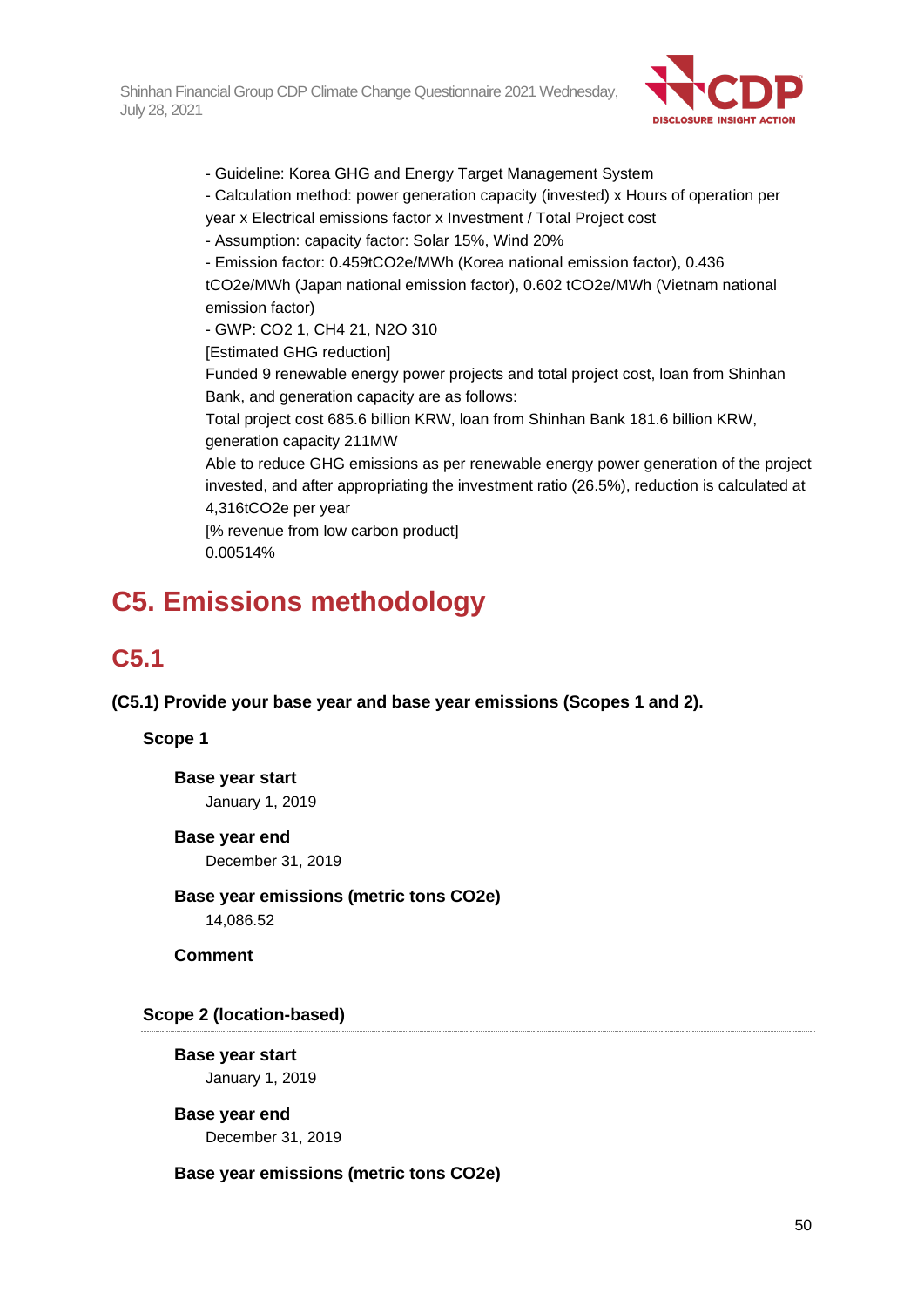

76,108.43

**Comment**

**Scope 2 (market-based)**

**Base year start**

**Base year end**

**Base year emissions (metric tons CO2e)**

**Comment**

# **C5.2**

**(C5.2) Select the name of the standard, protocol, or methodology you have used to collect activity data and calculate emissions.**

ISO 14064-1

Korea GHG and Energy Target Management System Operating Guidelines The Greenhouse Gas Protocol: A Corporate Accounting and Reporting Standard (Revised Edition)

# **C6. Emissions data**

# **C6.1**

## **(C6.1) What were your organization's gross global Scope 1 emissions in metric tons CO2e?**

**Reporting year**

**Gross global Scope 1 emissions (metric tons CO2e)** 13,796.82

**Comment**

# **C6.2**

**(C6.2) Describe your organization's approach to reporting Scope 2 emissions.**

**Row 1**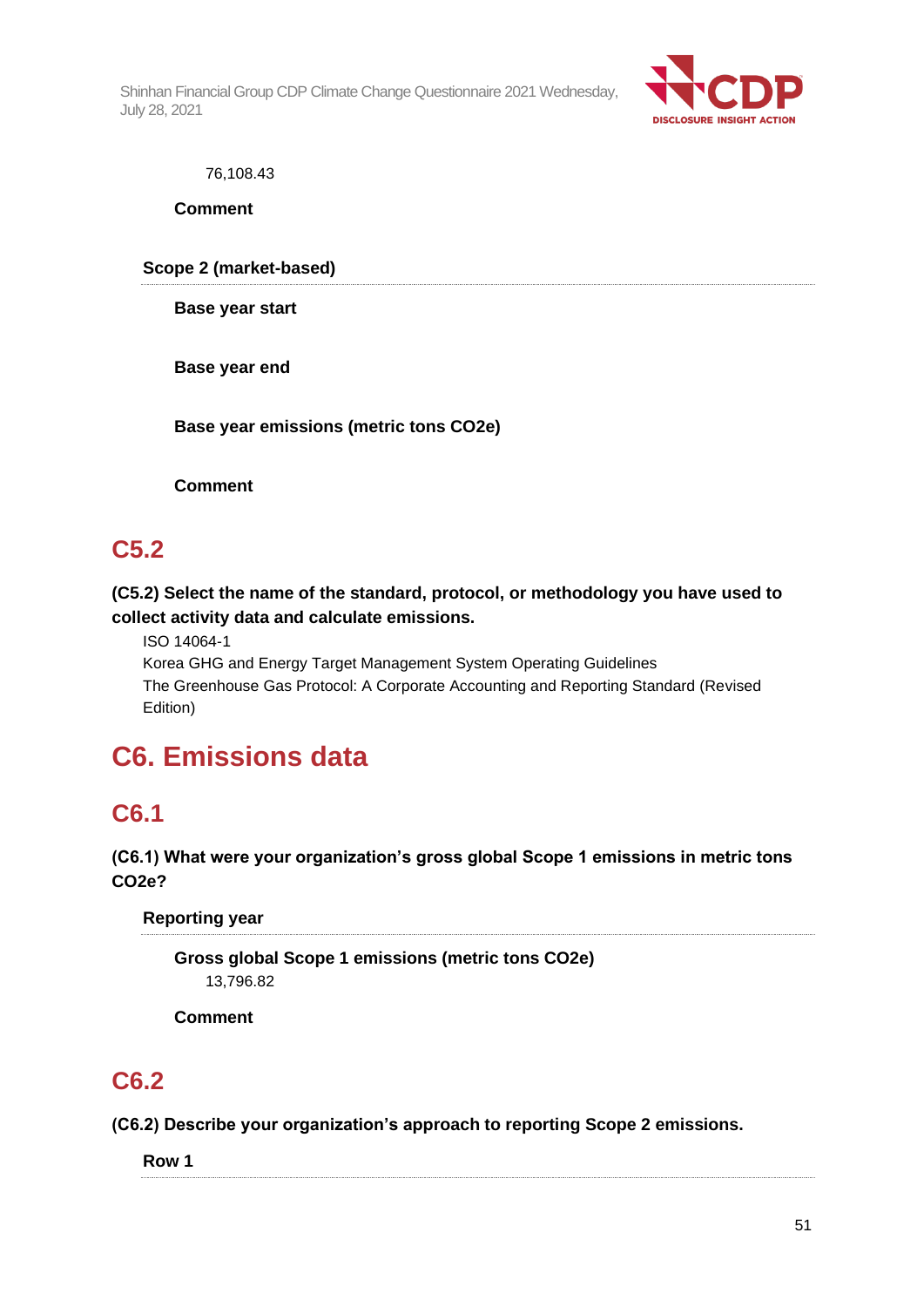

## **Scope 2, location-based**

We are reporting a Scope 2, location-based figure

## **Scope 2, market-based**

We have no operations where we are able to access electricity supplier emission factors or residual emissions factors and are unable to report a Scope 2, market-based figure

## **Comment**

## **C6.3**

## **(C6.3) What were your organization's gross global Scope 2 emissions in metric tons CO2e?**

## **Reporting year**

**Scope 2, location-based** 77,081.34

**Comment**

# **C6.4**

**(C6.4) Are there any sources (e.g. facilities, specific GHGs, activities, geographies, etc.) of Scope 1 and Scope 2 emissions that are within your selected reporting boundary which are not included in your disclosure?**

Yes

## **C6.4a**

**(C6.4a) Provide details of the sources of Scope 1 and Scope 2 emissions that are within your selected reporting boundary which are not included in your disclosure.**

**Source**

Scope 1, 2 emissions from Orange Life(Insurance company)

## **Relevance of Scope 1 emissions from this source**

Emissions excluded due to recent acquisition

- **Relevance of location-based Scope 2 emissions from this source** Emissions excluded due to recent acquisition
- **Relevance of market-based Scope 2 emissions from this source (if applicable)** No emissions from this source

## **Explain why this source is excluded**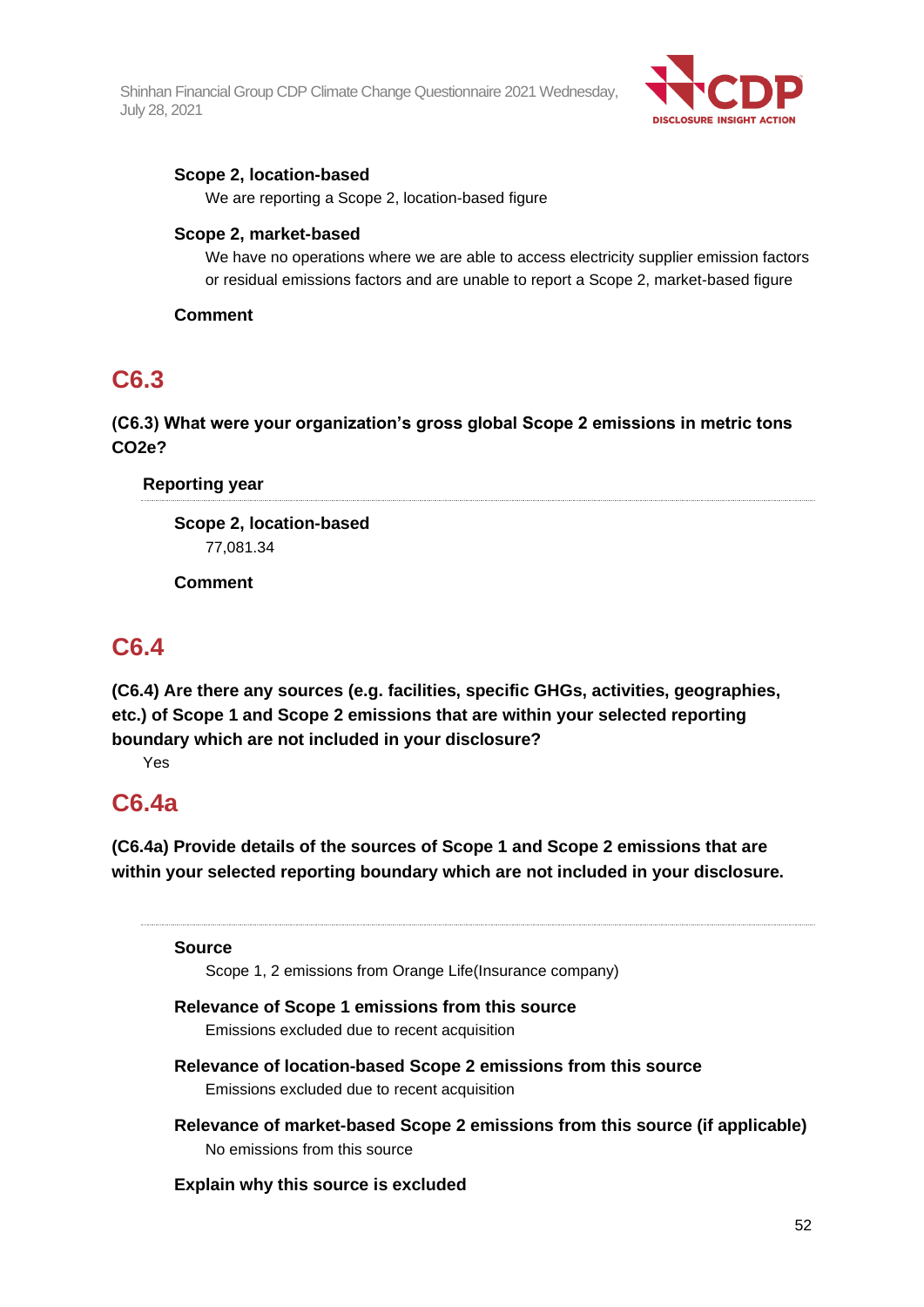

Since SFG recently acquired Orange Life and it is difficult to collect climate related data, scope 1, 2(location-based) emissions from Orange Life are excluded in 2020. But they will be included from 2021.

## **C6.5**

**(C6.5) Account for your organization's gross global Scope 3 emissions, disclosing and explaining any exclusions.**

## **Purchased goods and services**

## **Evaluation status**

Relevant, calculated

## **Metric tonnes CO2e**

17,076.89

## **Emissions calculation methodology**

[Printing papers]

- Calculation method: paper usage x emission factor
- Paper usage: 2562.89ton
- Emission factor: 1.12kgCO2/kg (National LCI DB)

[Credit cards]

- Calculation method: No. of credit cards issued x emission factor

- No. of credit cards issued: 11,399,364units

- Emission factor: 1,224gCO2/unit (Carbon Footprint Labeling DB) [Bankbooks]

- Calculation method: No. of bankbooks issued x emission factor
- No. of bankbooks issued: 5,673,240units
- Weight of each bankbook: 18.2g/unit
- Emission factor 1.12kgCO2/kg (National LCI DB)

[Water]

- Calculation method: Water usage x emission factor
- Water usage 379,940ton
- Emission factor 0.000332kgCO2/kg (National LCI DB)

## **Percentage of emissions calculated using data obtained from suppliers or value chain partners**

 $\Omega$ 

## **Please explain**

Calculated GHG emissions of purchasing printing papers, credit cards, bankbooks, and water.

Purchasing products and water usage were assured by a third party.

## **Capital goods**

## **Evaluation status**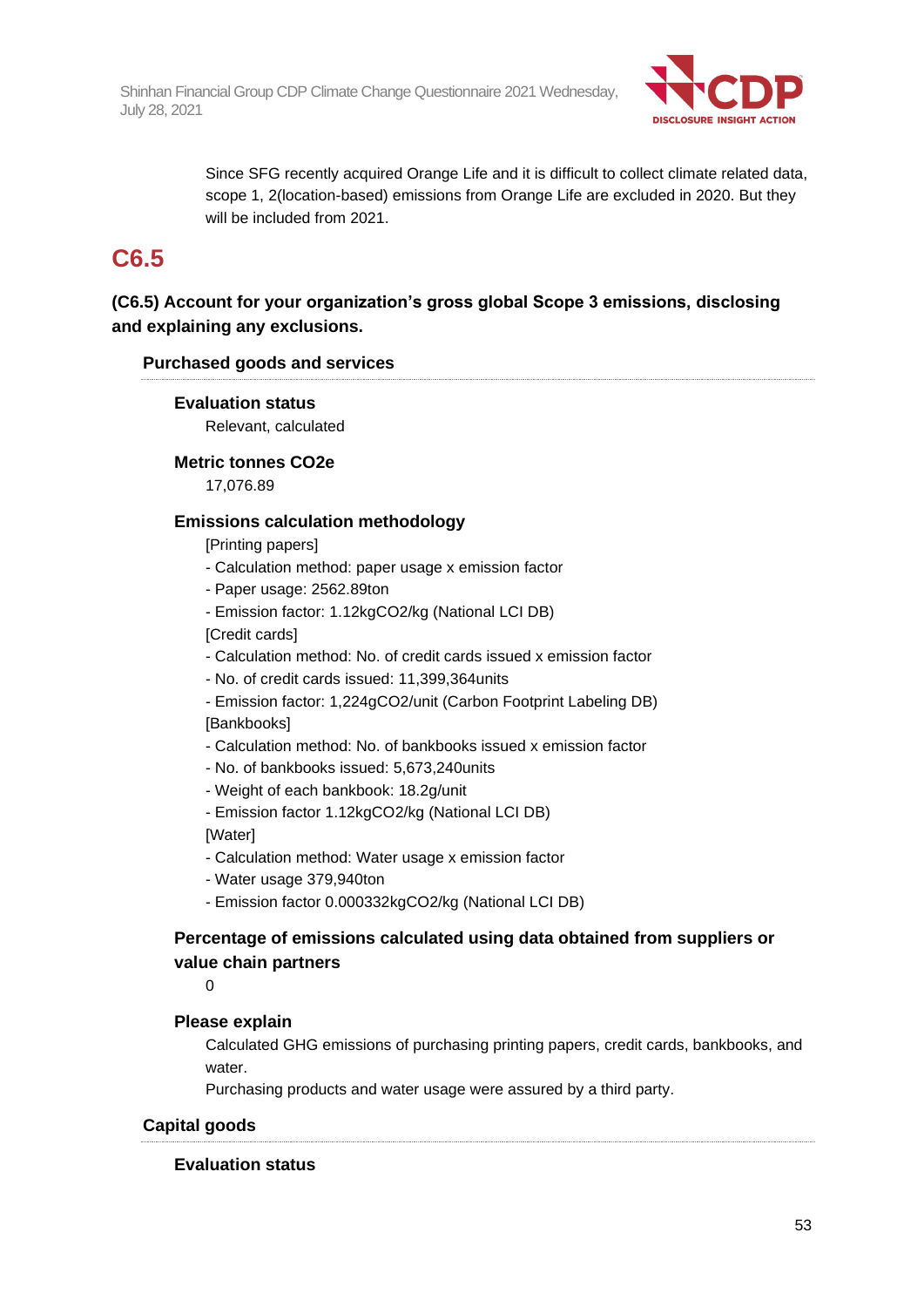

Relevant, calculated

## **Metric tonnes CO2e**

777.97

## **Emissions calculation methodology**

[Office supplies]

- Calculation method: Office electronic equipment (PCs, monitors, printers) purchased x emission factor

- 379 laptops, 6,296 PCs, 6,492 monitors, 1,973 printers
- PC: 30.50kgCO2/unit,

Monitor: 16.40kgCO2/unit, Printer: 147.50kgCO2/unit (Carbon Footprint Labeling DB) [LED lights]

- Calculation method: No. of LED lights x emission factor
- Total capacity of LED lights purchased 267,525W (50W each, 5,351units)
- Emission factor of a 50W LED light: 34kgCO2/unit (Carbon Footprint Labeling DB)

## **Percentage of emissions calculated using data obtained from suppliers or value chain partners**

 $\Omega$ 

## **Please explain**

Calculated GHG emissions from purchasing office supplies (PCs, monitors, and printers) and LED lights.

The number of office supplies and LED lights were assured by a third party.

## **Fuel-and-energy-related activities (not included in Scope 1 or 2)**

### **Evaluation status**

Relevant, calculated

## **Metric tonnes CO2e**

1,070.84

## **Emissions calculation methodology**

[Fuel]

- Calculation method: Fuel purchased x emission factor

- LNG usage 2,025,039m3, gasoline usage 1,549 3,637,799liter, diesel 17,680liter, kerosene 6,193liter, LPG usage 6,193m3

- Emission Factor: LNG 0.595kgCO2/kg, gasoline 0.0832kgCO2/kg, diesel

0.0682kgCO2/kg, kerosene 0.253kgCO2/kg, LPG 0.394kgCO2/kg (National LCI DB)

- Unit Conversion Factor: LNG 0.7kg/m3, gasoline 0.74kg/liter, diesel 0.85kg/liter, kerosene 0.80kg/liter, LPG 1.9kg/m3 (CDP Technical Note)

## **Percentage of emissions calculated using data obtained from suppliers or value chain partners**

 $\Omega$ 

## **Please explain**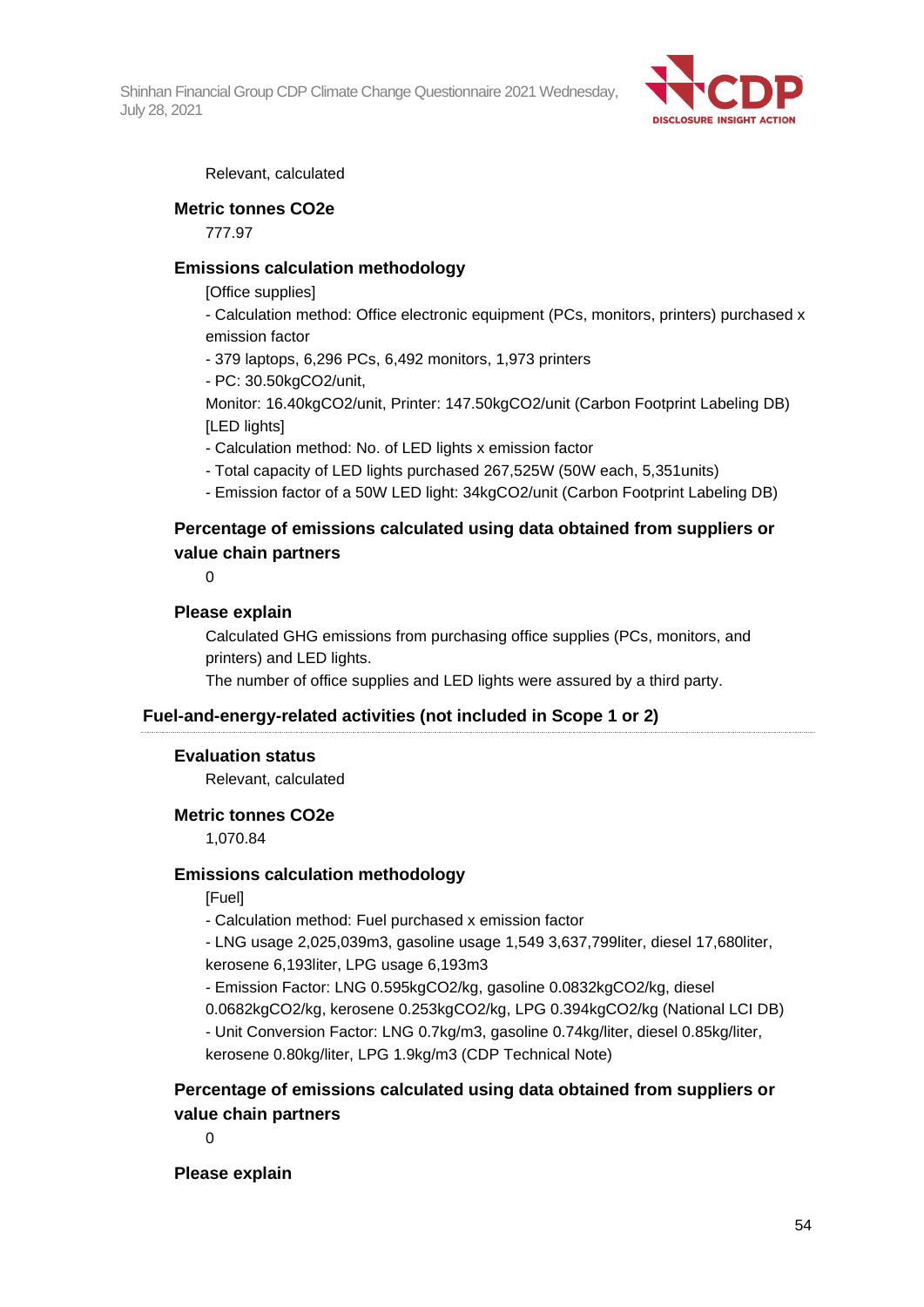

Calculated GHG emissions for each type of fuel (LNG, gasoline, diesel, kerosene, and LPG) at the production stage.

Emissions from transmission and distribution electricity losses are already included in Scope 2.

#### **Upstream transportation and distribution**

#### **Evaluation status**

Relevant, calculated

#### **Metric tonnes CO2e**

478.96

### **Emissions calculation methodology**

[Cash, bankbooks, and credit card plates transport]

- Calculation method: fuel usage x caloric value x emission factor
- Diesel usage 183,627liter
- Diesel caloric value 35.2MJ/liter
- Diesel emission factor 74.1tCO2/TJ (IPCC)

## **Percentage of emissions calculated using data obtained from suppliers or value chain partners**

100

### **Please explain**

Calculated GHG emissions from transporting cash, bankbooks, and credit card plates. The fuel usage for transporting cash, bankbooks, and credit card plates were assured by a third party.

#### **Waste generated in operations**

#### **Evaluation status**

Relevant, calculated

#### **Metric tonnes CO2e**

80.749

#### **Emissions calculation methodology**

[Waste management]

- Calculation method: Waste disposed x emission factor

- Waste incinerated 523.89tons, waste recycled 165.10tons (paper 103.54ton, styrofoam 0ton, glass 34.59ton, can 3.21ton, plastic 23.77ton)

- emission factor of waste incinerated 0.123kgCO2/kg, emission factor of waste(paper) recycled 0.12kgCO2/kg, emission factor of waste(styrofoam) recycled 0.0186kgCO2/kg, emission factor of waste(glass) recycled 0.0979kgCO2/kg, emission factor of waste(can) recycled 0.0178kgCO2/kg, emission factor of waste(plastic) recycled 0.0186kgCO2/kg (National LCI DB)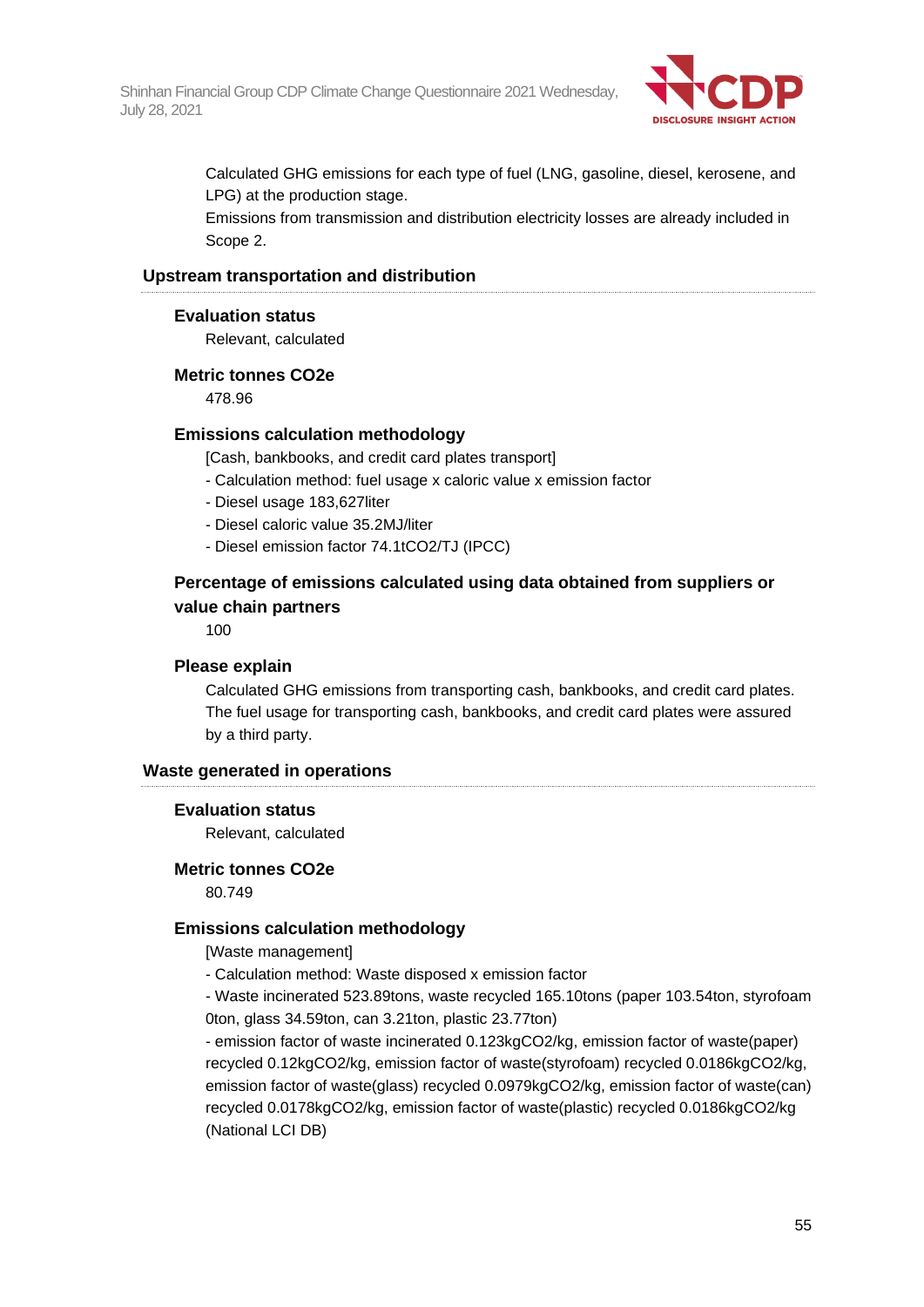

## **Percentage of emissions calculated using data obtained from suppliers or value chain partners**

 $\Omega$ 

## **Please explain**

Calculated GHG emissions from treating waste. Waste which is not recycled is incinerated. The amount of waste treated were assured by a third party.

## **Business travel**

## **Evaluation status**

Relevant, calculated

## **Metric tonnes CO2e**

68.65

## **Emissions calculation methodology**

[Domestic business trips]

- Calculation method: Travel distance for each transportation method x emission factor for each transportation method

- Travel distance by domestic flight 233,749km, travel distance by train (KTX)

1,061,529km, travel distance by bus 63,060km

- emission factor for domestic flights 150gCO2/km, emission factor for trains 30gCO2/km, emission factor for buses 27.7gCO2/km (Ministry of Environment's Low Carbon Green Event Guideline)

## **Percentage of emissions calculated using data obtained from suppliers or value chain partners**

0

## **Please explain**

Calculated GHG emissions for travel distance by each type of transportation method. Travel distance was assured by a third party.

### **Employee commuting**

### **Evaluation status**

Relevant, calculated

### **Metric tonnes CO2e**

16,278.77

### **Emissions calculation methodology**

[Employee commuting]

- Calculation method: Travel distance for each transportation method x emission factor for each transportation method

- Assumption: average travel distance of 40km, 250 working days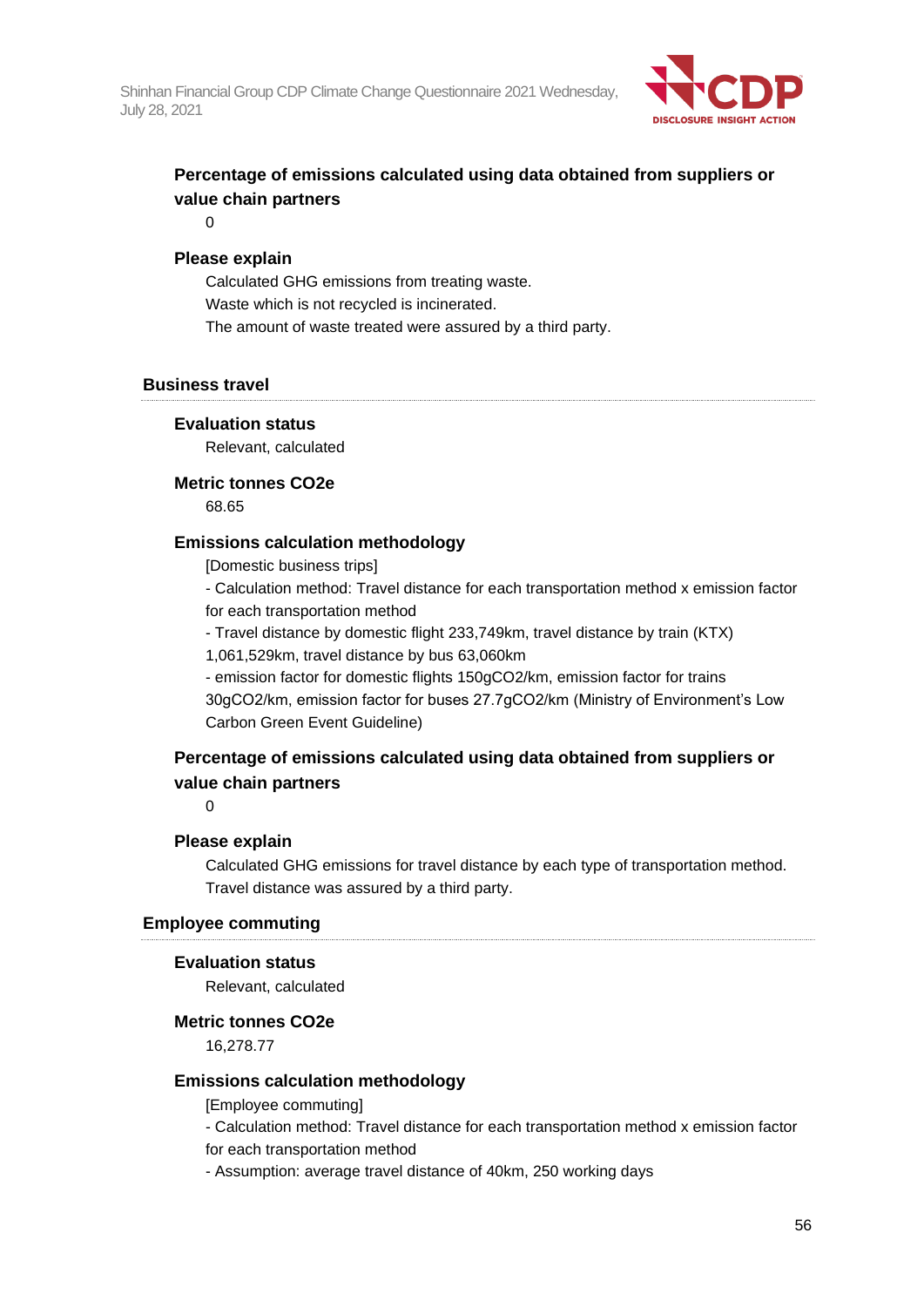

- No. of employees: 22,216

- Percentage of cars, buses, subways, and on-foot commuting is 31.71%, 23.47%,
- 12.38%, and 31.37%, respectively
- 7,044 employees commute via cars, 5,214 employees commute via buses, 2,751 employees commute via subways, 6,969 employees commute on foot

- emission factor of cars 210gCO2/km, emission factor of buses 27.7gCO2/km, emission factor of subways 1.53gCO2/km (Ministry of Environment's Low Carbon Green Event Guideline)

## **Percentage of emissions calculated using data obtained from suppliers or value chain partners**

 $\Omega$ 

### **Please explain**

Conducted an employee survey to determine the method of transportation used for commuting (by percentages) and calculated GHG emissions for all employees' commuting.

#### **Upstream leased assets**

#### **Evaluation status**

Not relevant, explanation provided

#### **Please explain**

Such assets do exist; however, they have already been included in Scope 1, 2 emissions.

### **Downstream transportation and distribution**

#### **Evaluation status**

Not relevant, explanation provided

#### **Please explain**

Not applicable because we do not manufacture products related to downstream transport.

## **Processing of sold products**

#### **Evaluation status**

Not relevant, explanation provided

### **Please explain**

Not applicable because we do not manufacture products in the middle of logistics chain.

### **Use of sold products**

### **Evaluation status**

Relevant, calculated

### **Metric tonnes CO2e**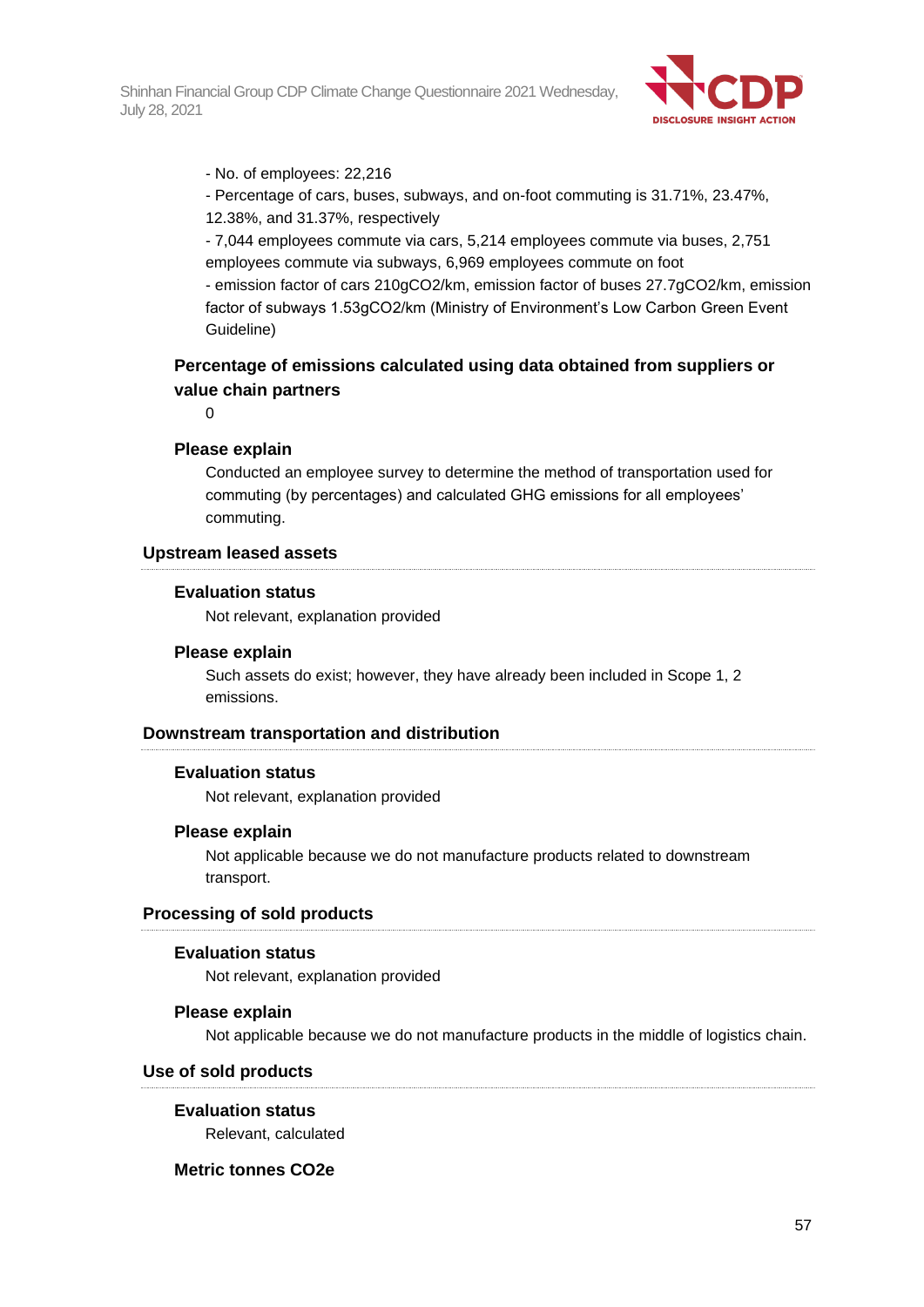

### 40,237.73

### **Emissions calculation methodology**

[Online banking]

- Calculation method: PC electricity consumption x hours of usage x electricity emission factor

- Online banking hours by individual customers: 287,669,187h (directly measured)
- Assume PC electricity consumption as 300W
- Total electricity consumption: 86,301MWh

- Electricity emission factor 0.46625tCO2e/MWh (Korea GHG and Energy Target Management System Operating Guidelines)

## **Percentage of emissions calculated using data obtained from suppliers or value chain partners**

100

#### **Please explain**

Calculated GHG emissions from individual customers' online banking.

### **End of life treatment of sold products**

#### **Evaluation status**

Relevant, calculated

#### **Metric tonnes CO2e**

136.42

## **Emissions calculation methodology**

[Disposal of credit cards]

- Calculation method: Credit cards disposed x emission factor
- Weight of credit cards disposed 56,997kg (5g/unit)
- Emission factor for incineration of mixed plastic waste 2.35kgCO2/kg (National LCI DB)

[Disposal of bankbooks]

- Calculation method: Bankbooks disposed x emission factor
- Weight of bankbooks disposed (issued) 103,253kg (18.2g/unit)
- Emission factor for incineration of waste paper 0.024kgCO2/kg (National LCI DB)

## **Percentage of emissions calculated using data obtained from suppliers or value chain partners**

0

### **Please explain**

Calculated GHG emissions from disposal of credit cards and bankbooks. The number of credit cards and bankbooks disposed were assured by a third party.

## **Downstream leased assets**

#### **Evaluation status**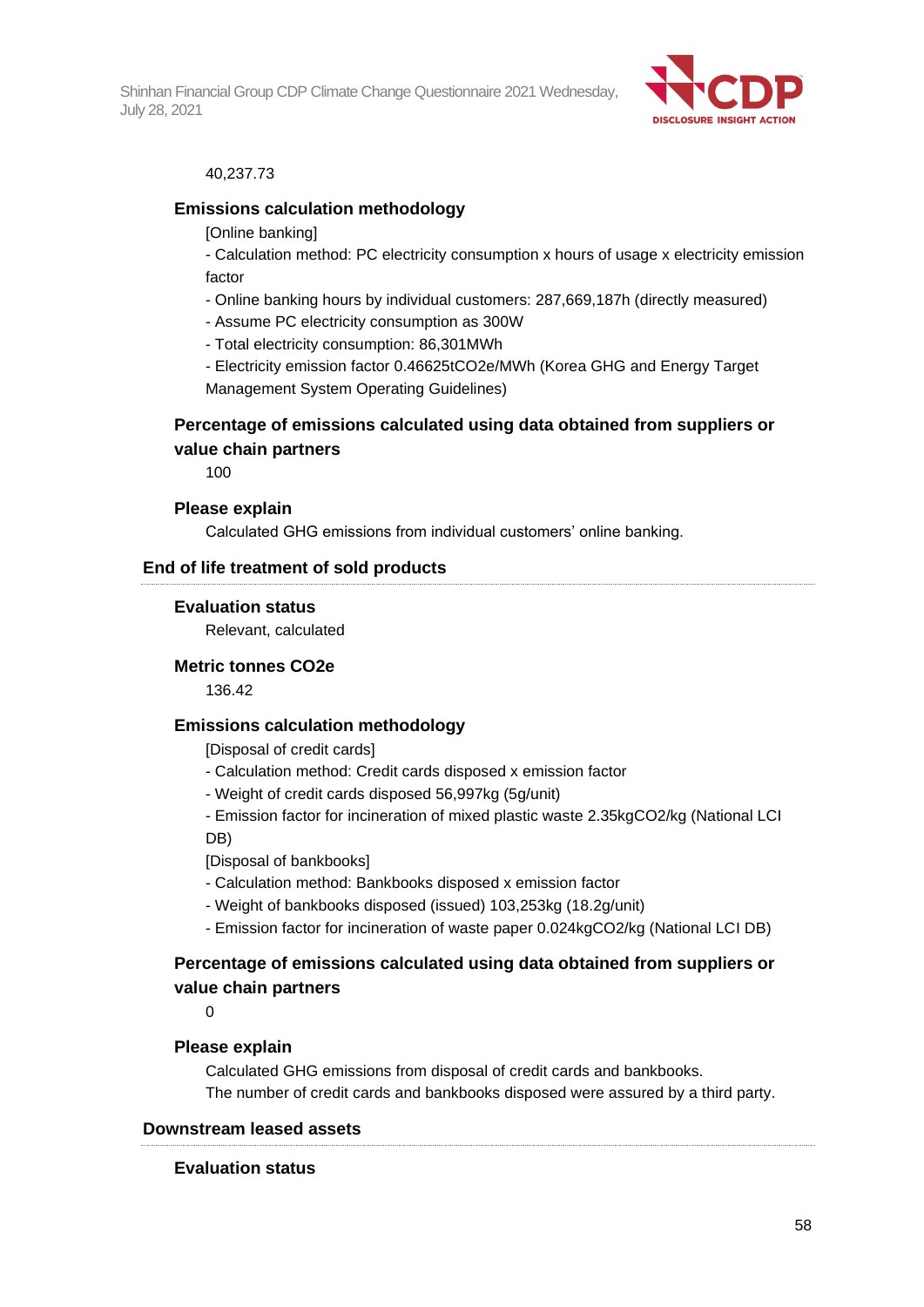

Not relevant, explanation provided

## **Please explain**

Such assets do exist; however, they have already been included in Scope 1, 2 emissions.

## **Franchises**

## **Evaluation status**

Not relevant, explanation provided

## **Please explain**

Not applicable, as we are not involved in franchise business

### **Other (upstream)**

## **Evaluation status**

**Please explain**

**Other (downstream)**

**Evaluation status**

**Please explain**

# **C6.10**

**(C6.10) Describe your gross global combined Scope 1 and 2 emissions for the reporting year in metric tons CO2e per unit currency total revenue and provide any additional intensity metrics that are appropriate to your business operations.**

**Intensity figure** 0.175

**Metric numerator (Gross global combined Scope 1 and 2 emissions, metric tons CO2e)**

85,935.76

**Metric denominator** Other, please specify Revenue (one hundred million KRW)

## **Metric denominator: Unit total** 490,272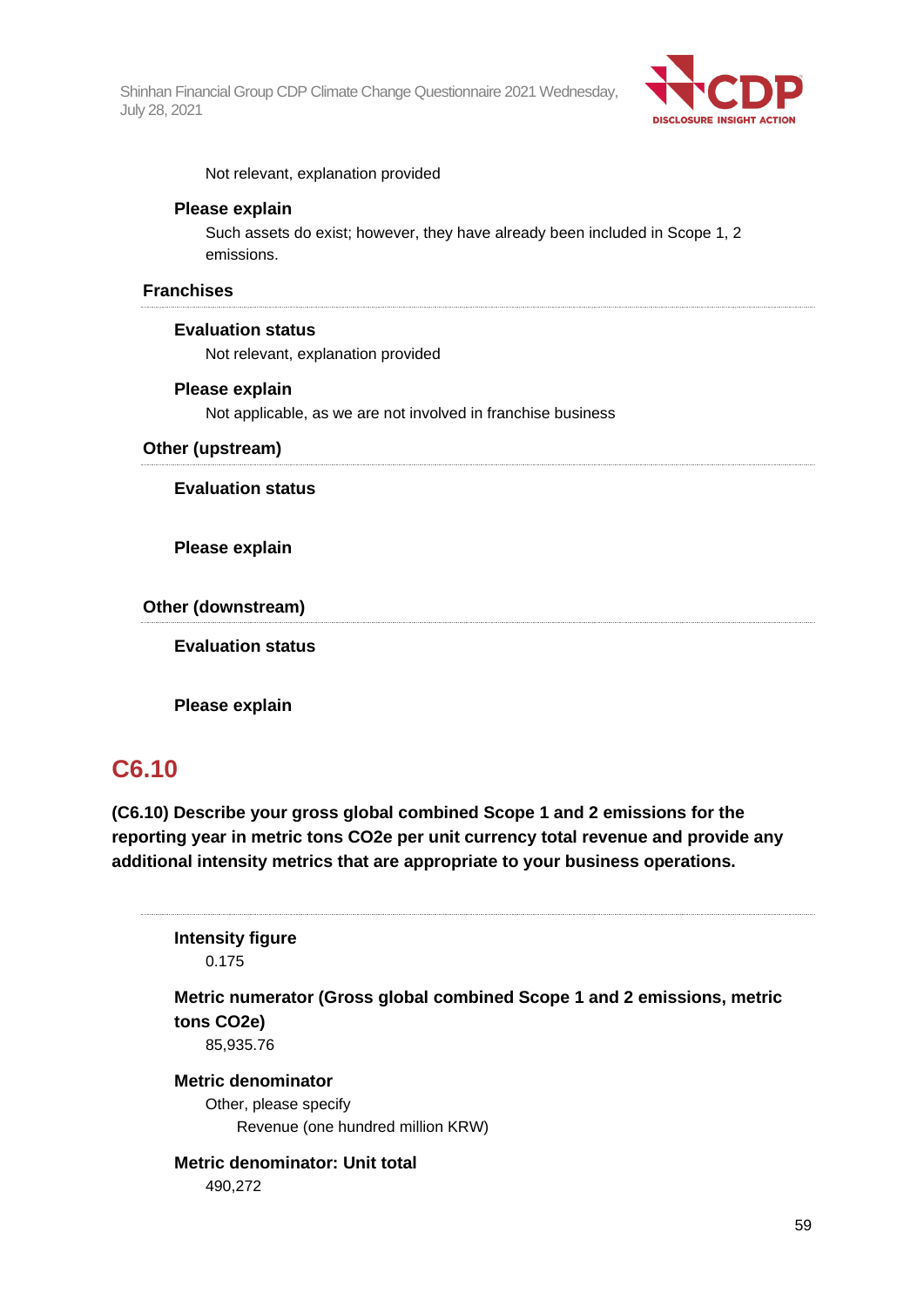

## **Scope 2 figure used**

Location-based

## **% change from previous year** 14.7

## **Direction of change**

Decreased

## **Reason for change**

Various energy saving activities reduced GHG emissions to revenue. Energy saving activities are as follows; video conference at headquarters and branches, power saving and lights-out during lunch break, controlled operation of elevators, boilers, conditioning equipments, saving energy by replacing the existing lamps with LEDs, etc. (2019 intensity figure 0.206, change from 2019 0.030, % change from 2019 14.7%=0.030/0.206)

## **Intensity figure**

3.87

**Metric numerator (Gross global combined Scope 1 and 2 emissions, metric tons CO2e)**

85,935.76

## **Metric denominator**

full time equivalent (FTE) employee

## **Metric denominator: Unit total**

22,216

## **Scope 2 figure used**

Location-based

### **% change from previous year**

4

## **Direction of change**

Decreased

## **Reason for change**

Various energy saving activities reduced GHG emissions to the number of employees. Energy saving activities are as follows; video conference at headquarters and branches, power saving and lights-out during lunch break, controlled operation of elevators, boilers, conditioning equipments, saving energy by replacing the existing lamps with LEDs, etc. (2019 intensity figure 4.030, change from 2019 0.160, % change from 2019 4.0%=0.160/4.030)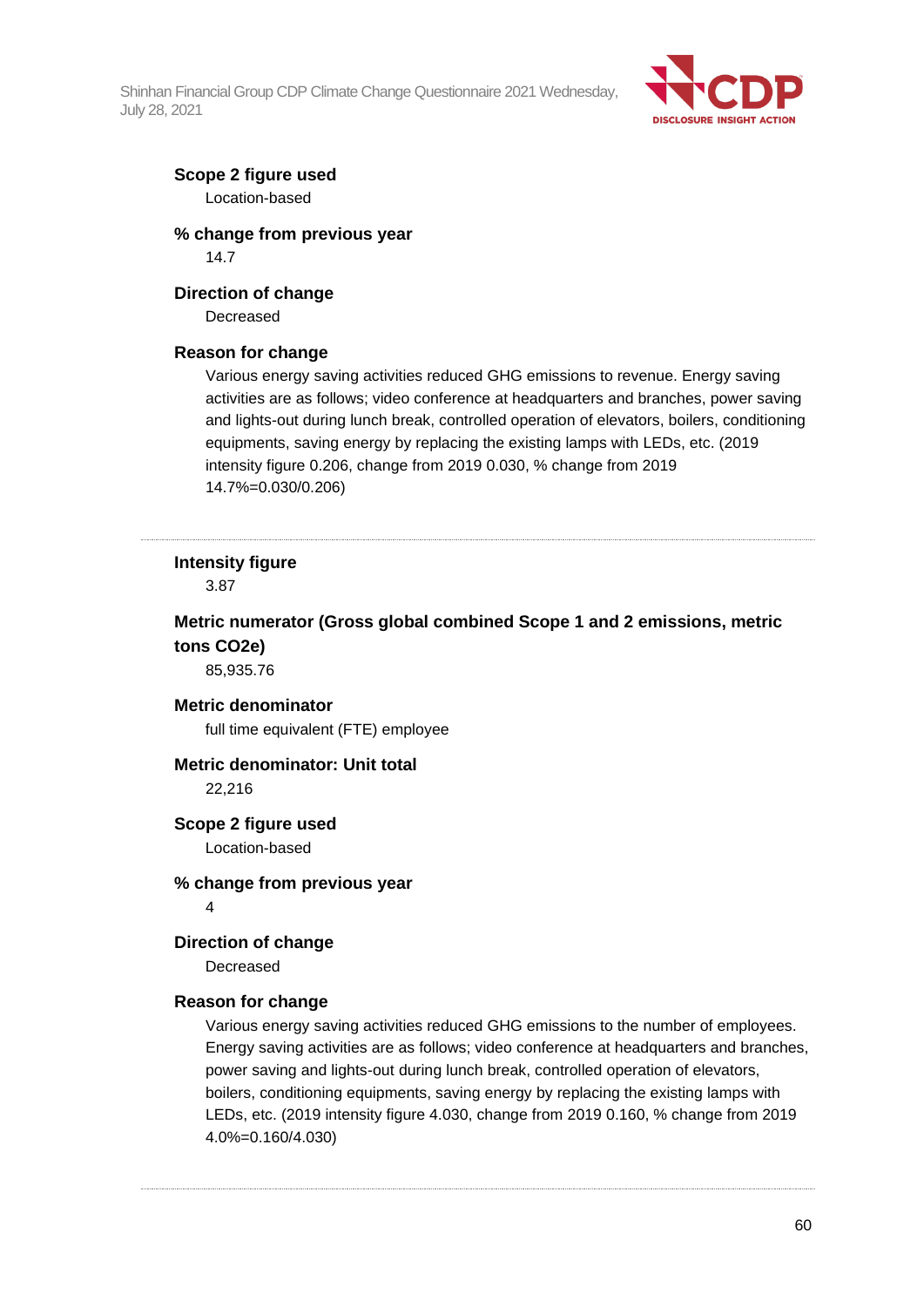

## **Intensity figure**

2.517

## **Metric numerator (Gross global combined Scope 1 and 2 emissions, metric tons CO2e)**

85,935.76

## **Metric denominator**

Other, please specify Net profit (one hundred million KRW)

## **Metric denominator: Unit total**

34,146

**Scope 2 figure used** Location-based

**% change from previous year**

5

## **Direction of change**

Decreased

## **Reason for change**

Various energy saving activities reduced GHG emissions to net profit. Energy saving activities are as follows; video conference at headquarters and branches, power saving and lights-out during lunch break, controlled operation of elevators, boilers, conditioning equipments, saving energy by replacing the existing lamps with LEDs, etc. (2019 intensity figure 2.650, change from 2019 0.133, % change from 2019 5.0%=0.133/2.650)

## **Intensity figure**

1.808

## **Metric numerator (Gross global combined Scope 1 and 2 emissions, metric tons CO2e)**

85,935.76

### **Metric denominator**

Other, please specify Operating profit (one hundred million KRW)

## **Metric denominator: Unit total**

47,539

## **Scope 2 figure used**

Location-based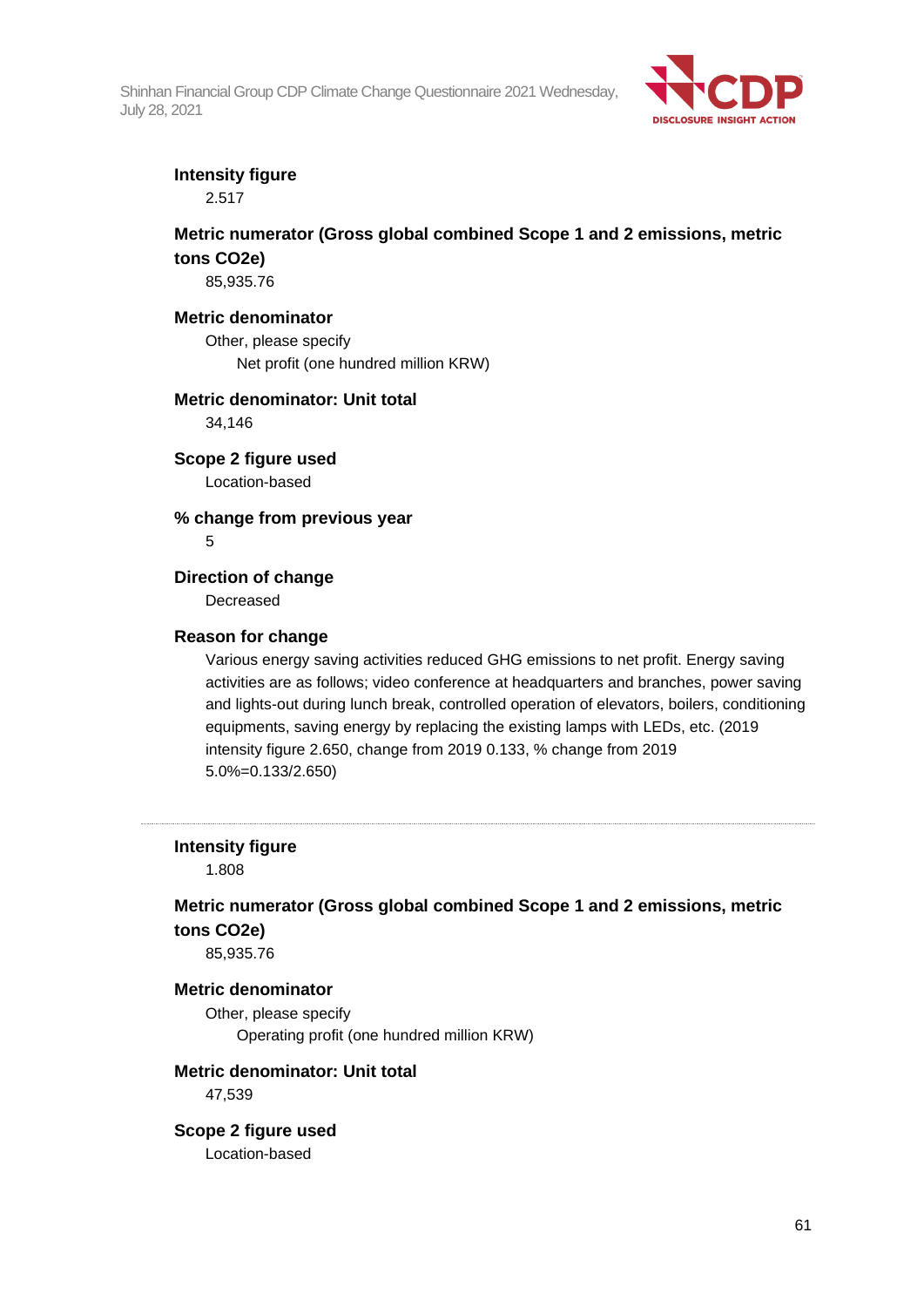

## **% change from previous year**

1.5

## **Direction of change**

Decreased

## **Reason for change**

Various energy saving activities reduced GHG emissions to operating profit. Energy saving activities are as follows; video conference at headquarters and branches, power saving and lights-out during lunch break, controlled operation of elevators, boilers, conditioning equipments, saving energy by replacing the existing lamps with LEDs, etc. (2019 intensity figure 1.836, change from 2019 0.028, % change from 2019 1.5%=0.028/1.836)

# **C7. Emissions breakdowns**

# **C7.9**

**(C7.9) How do your gross global emissions (Scope 1 and 2 combined) for the reporting year compare to those of the previous reporting year?**

Decreased

## **C7.9a**

**(C7.9a) Identify the reasons for any change in your gross global emissions (Scope 1 and 2 combined), and for each of them specify how your emissions compare to the previous year.**

|                                                 | <b>Change in</b><br>emissions<br>(metric tons<br>CO <sub>2</sub> e) | <b>Direction</b><br>of change | <b>Emissions</b><br>value<br>(percentage) | <b>Please explain calculation</b>                                                                                                                                                                                                                                                                               |
|-------------------------------------------------|---------------------------------------------------------------------|-------------------------------|-------------------------------------------|-----------------------------------------------------------------------------------------------------------------------------------------------------------------------------------------------------------------------------------------------------------------------------------------------------------------|
| Change in<br>renewable<br>energy<br>consumption | 43.64                                                               | Decreased                     | 0.05                                      | The Shinhan Data Center's<br>photovoltaic system produced and<br>consumed 88 MWh of electricity<br>and 56.24 GJ of heat to reduce<br>greenhouse gas emissions by<br>43.65 tCO <sub>2e</sub><br>(2019 emissions 90,194.95 tCO2e,<br>reduced emissions 43.65 tCO2e,<br>reduction rate $0.05%$<br>43.65/90,194.95) |
| Other emissions<br>reduction<br>activities      | 5,949.71                                                            | Decreased                     | 6.6                                       |                                                                                                                                                                                                                                                                                                                 |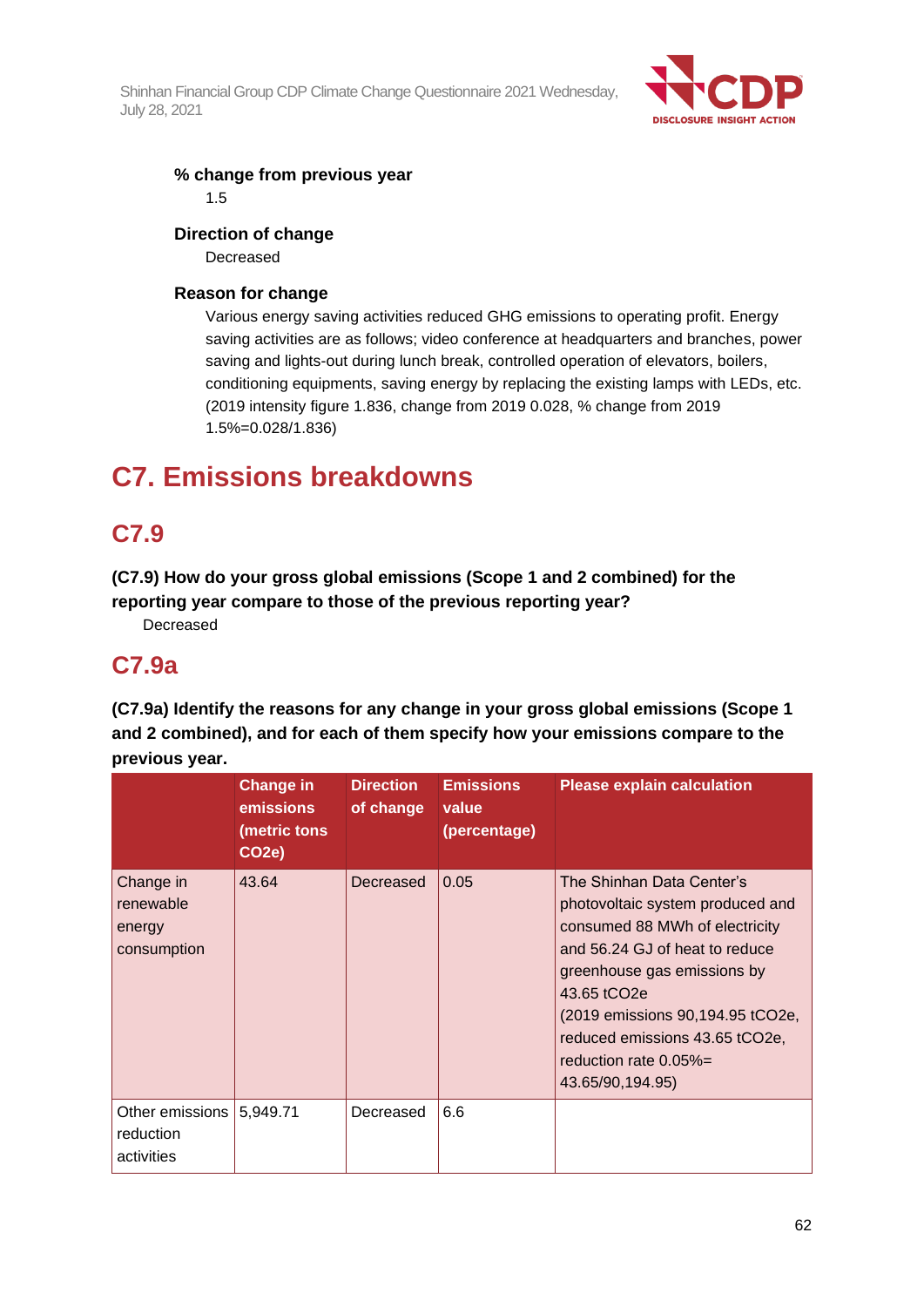

| <b>Divestment</b>                                |  |  |
|--------------------------------------------------|--|--|
| Acquisitions                                     |  |  |
| <b>Mergers</b>                                   |  |  |
| Change in<br>output                              |  |  |
| Change in<br>methodology                         |  |  |
| Change in<br>boundary                            |  |  |
| Change in<br>physical<br>operating<br>conditions |  |  |
| Unidentified                                     |  |  |
| Other                                            |  |  |

# **C7.9b**

**(C7.9b) Are your emissions performance calculations in C7.9 and C7.9a based on a location-based Scope 2 emissions figure or a market-based Scope 2 emissions figure?**

Location-based

# **C8. Energy**

# **C8.1**

## **(C8.1) What percentage of your total operational spend in the reporting year was on energy?**

More than 0% but less than or equal to 5%

# **C8.2**

## **(C8.2) Select which energy-related activities your organization has undertaken.**

|                                                     | Indicate whether your organization undertook this energy-<br>related activity in the reporting year |
|-----------------------------------------------------|-----------------------------------------------------------------------------------------------------|
| Consumption of fuel (excluding<br>feedstocks)       | Yes                                                                                                 |
| Consumption of purchased or<br>acquired electricity | Yes                                                                                                 |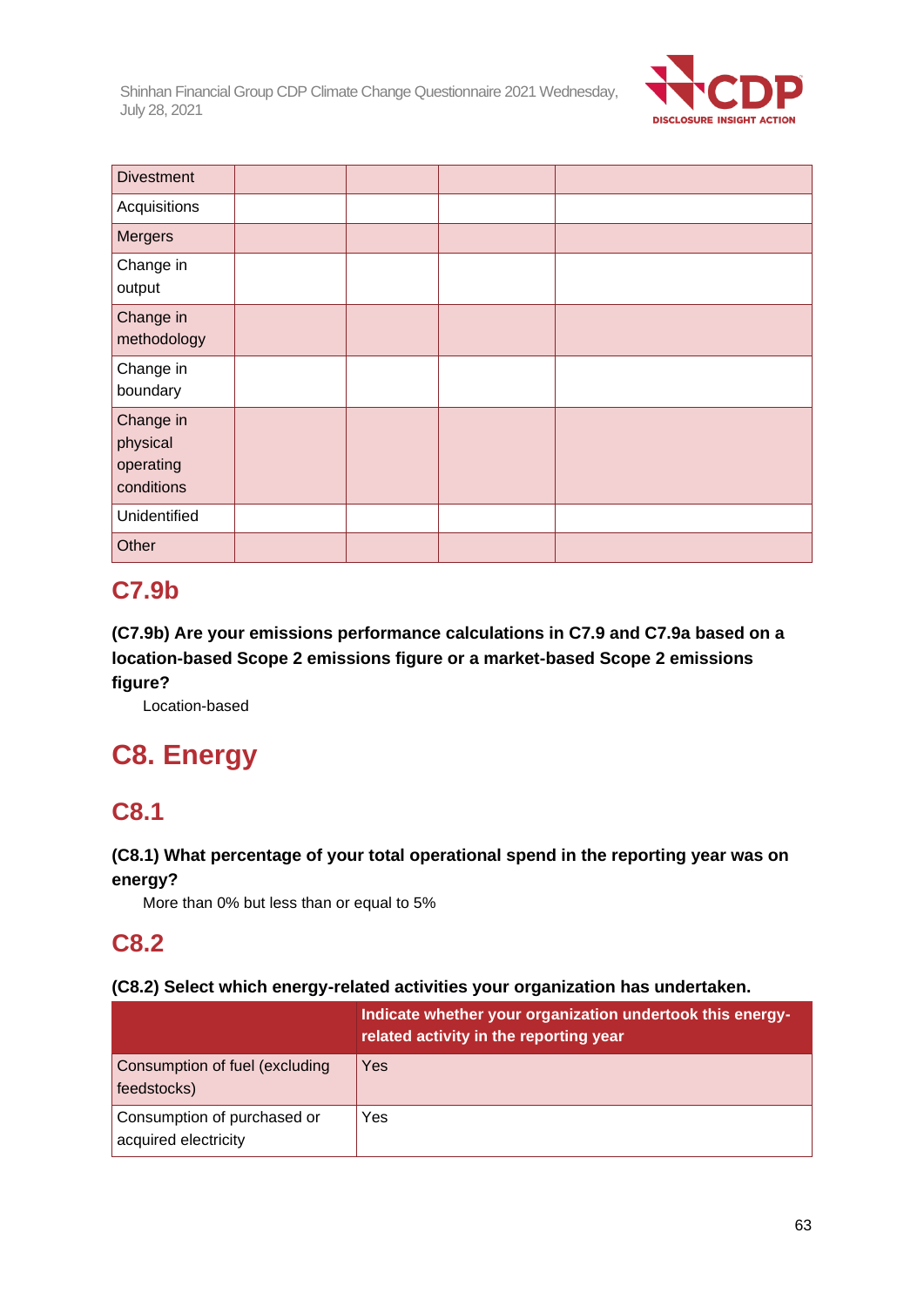

| Consumption of purchased or<br>acquired heat          | Yes       |
|-------------------------------------------------------|-----------|
| Consumption of purchased or<br>acquired steam         | No.       |
| Consumption of purchased or<br>acquired cooling       | <b>No</b> |
| Generation of electricity, heat,<br>steam, or cooling | Yes       |

## **C8.2a**

## **(C8.2a) Report your organization's energy consumption totals (excluding feedstocks) in MWh.**

|                                                                | <b>Heating</b><br>value          | <b>MWh from</b><br>renewable<br><b>sources</b> | <b>MWh from non-</b><br>renewable<br><b>sources</b> | <b>Total (renewable</b><br>and non-<br>renewable) MWh |
|----------------------------------------------------------------|----------------------------------|------------------------------------------------|-----------------------------------------------------|-------------------------------------------------------|
| Consumption of fuel<br>(excluding feedstock)                   | HHV (higher<br>heating<br>value) | $\mathbf 0$                                    | 57,563.7                                            | 57,563.7                                              |
| Consumption of<br>purchased or acquired<br>electricity         |                                  | $\Omega$                                       | 154,882.71                                          | 154,882.71                                            |
| Consumption of<br>purchased or acquired<br>heat                |                                  | $\Omega$                                       | 907.15                                              | 907.15                                                |
| Consumption of self-<br>generated non-fuel<br>renewable energy |                                  | 103.9                                          |                                                     | 103.9                                                 |
| <b>Total energy</b><br>consumption                             |                                  | 103.9                                          | 213,353.55                                          | 213,457.45                                            |

# **C9. Additional metrics**

# **C9.1**

**(C9.1) Provide any additional climate-related metrics relevant to your business.**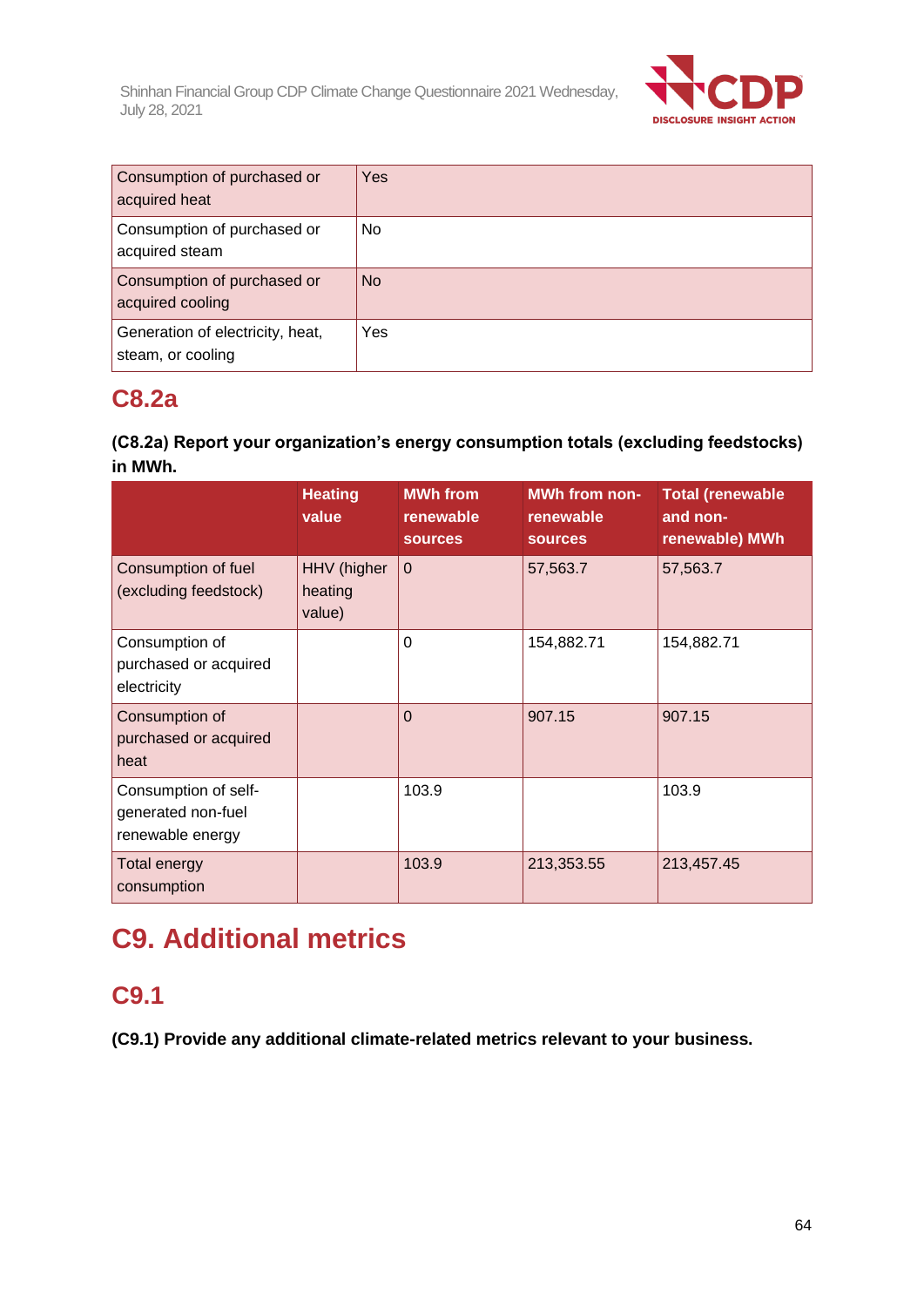

# **C10. Verification**

# **C10.1**

## **(C10.1) Indicate the verification/assurance status that applies to your reported emissions.**

|                                          | Verification/assurance status                          |
|------------------------------------------|--------------------------------------------------------|
| Scope 1                                  | Third-party verification or assurance process in place |
| Scope 2 (location-based or market-based) | Third-party verification or assurance process in place |
| Scope 3                                  | Third-party verification or assurance process in place |

# **C10.1a**

**(C10.1a) Provide further details of the verification/assurance undertaken for your Scope 1 emissions, and attach the relevant statements.**

# **Verification or assurance cycle in place**

Annual process

**Status in the current reporting year Complete** 

**Type of verification or assurance**

Reasonable assurance

**Attach the statement**

U AS GHG\_SHbank\_2020\_En.pdf

**Page/ section reference** Page 1 / Assurance Statement

## **Relevant standard**

Korean GHG and energy target management system

**Proportion of reported emissions verified (%)**

81

# **C10.1b**

**(C10.1b) Provide further details of the verification/assurance undertaken for your Scope 2 emissions and attach the relevant statements.**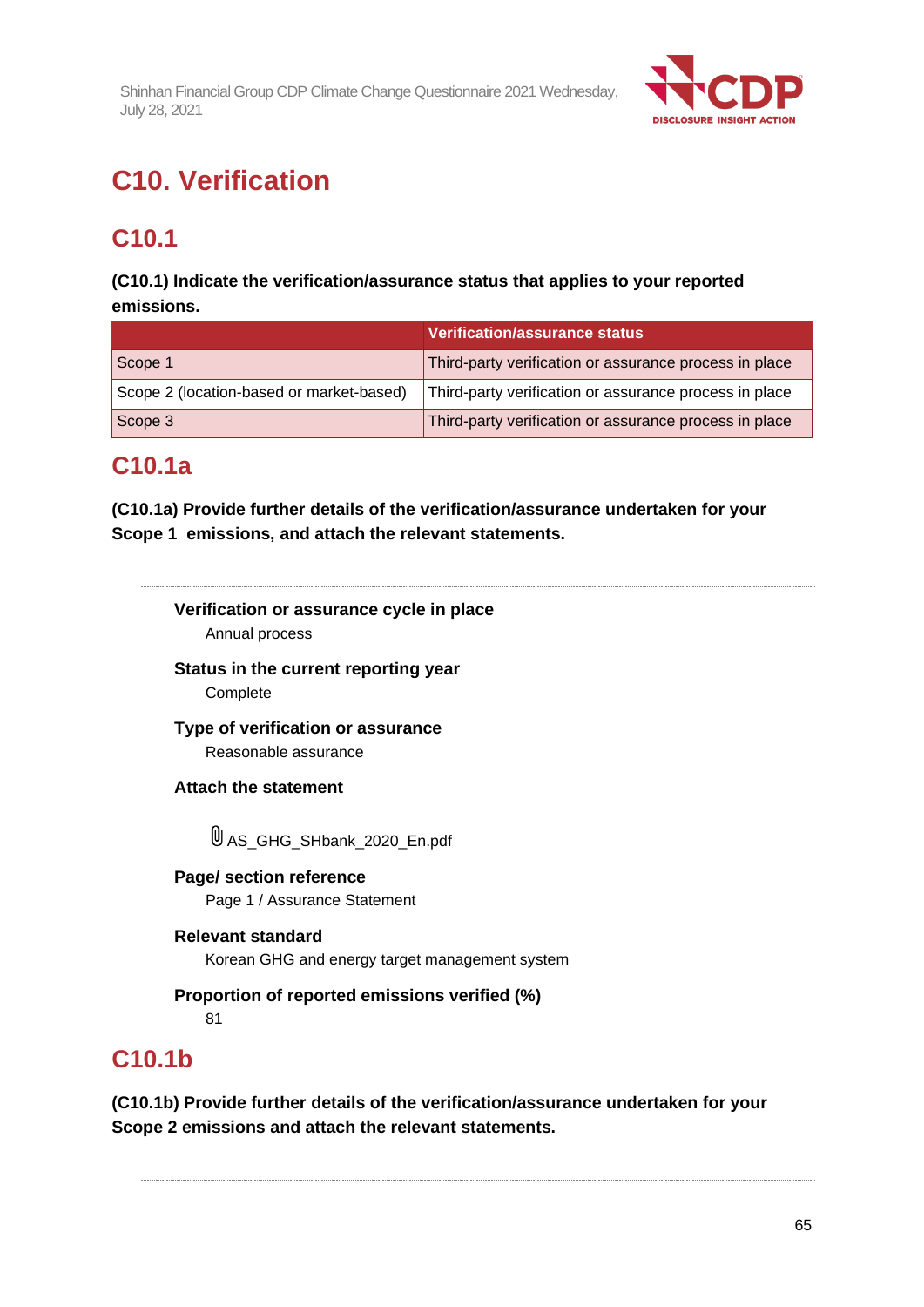

## **Scope 2 approach**

Scope 2 location-based

**Verification or assurance cycle in place**

Annual process

**Status in the current reporting year**

**Complete** 

## **Type of verification or assurance**

Reasonable assurance

## **Attach the statement**

AS\_GHG\_SHbank\_2020\_En.pdf

**Page/ section reference** Page 1 / Assurance Statement

**Relevant standard** Korean GHG and energy target management system

**Proportion of reported emissions verified (%)** 85

# **C10.1c**

**(C10.1c) Provide further details of the verification/assurance undertaken for your Scope 3 emissions and attach the relevant statements.**

## **Scope 3 category**

Scope 3: Purchased goods and services

**Verification or assurance cycle in place** Annual process

**Status in the current reporting year** Complete

**Type of verification or assurance** Moderate assurance

## **Attach the statement**

USFG 2020 ESG Report En.pdf

**Page/section reference** Page 30 / GHG Emissions (Scope3)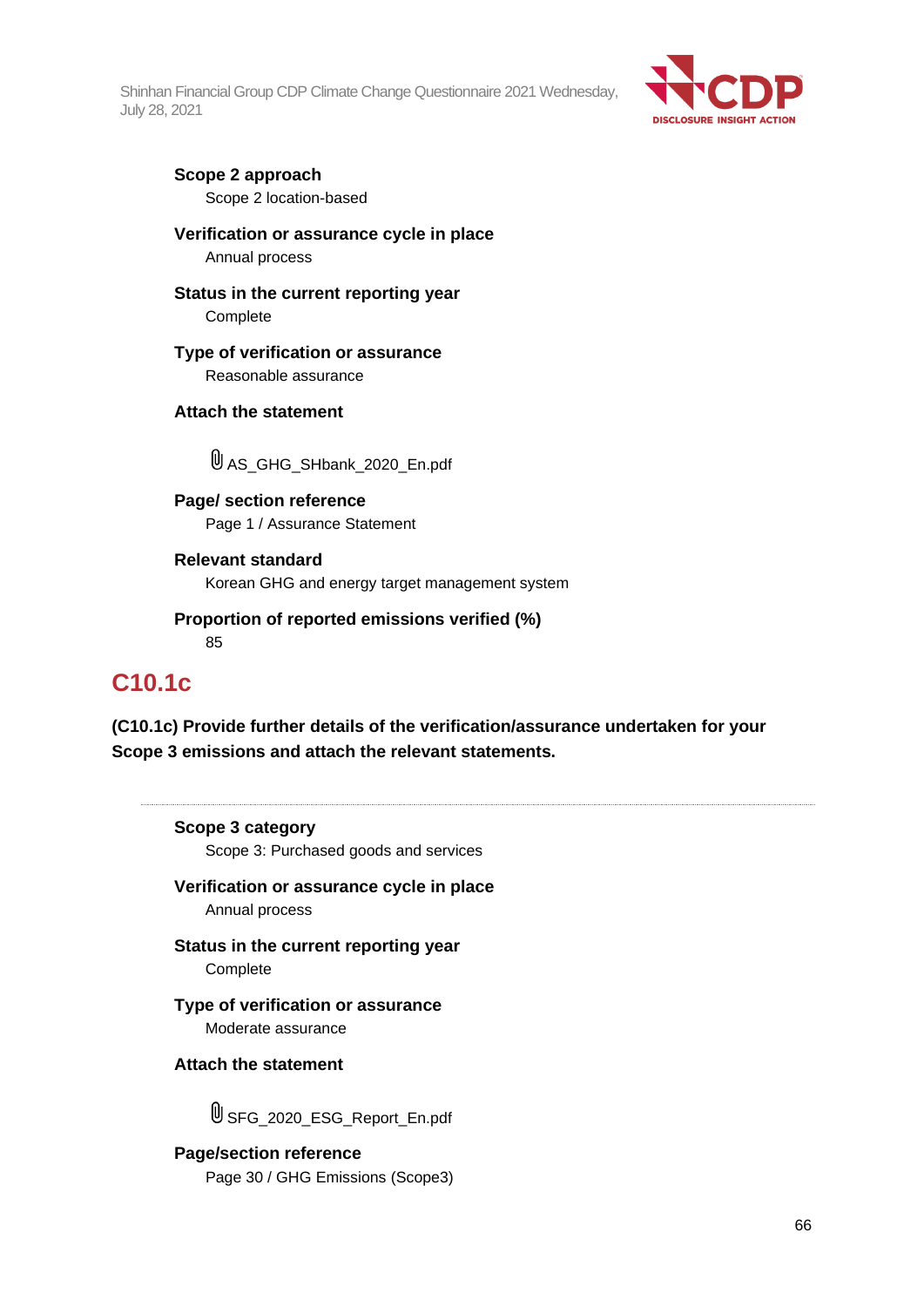

## **Relevant standard** AA1000AS

**Proportion of reported emissions verified (%)** 22.41

## **Scope 3 category**

Scope 3: Capital goods

## **Verification or assurance cycle in place** Annual process

**Status in the current reporting year Complete** 

**Type of verification or assurance** Moderate assurance

**Attach the statement**

SFG\_2020\_ESG\_Report\_En.pdf

## **Page/section reference** Page 30 / GHG Emissions (Scope3)

**Relevant standard** AA1000AS

# **Proportion of reported emissions verified (%)**

1.02

## **Scope 3 category**

Scope 3: Upstream transportation and distribution

## **Verification or assurance cycle in place** Annual process

## **Status in the current reporting year** Complete

## **Type of verification or assurance** Moderate assurance

## **Attach the statement**

SFG\_2020\_ESG\_Report\_En.pdf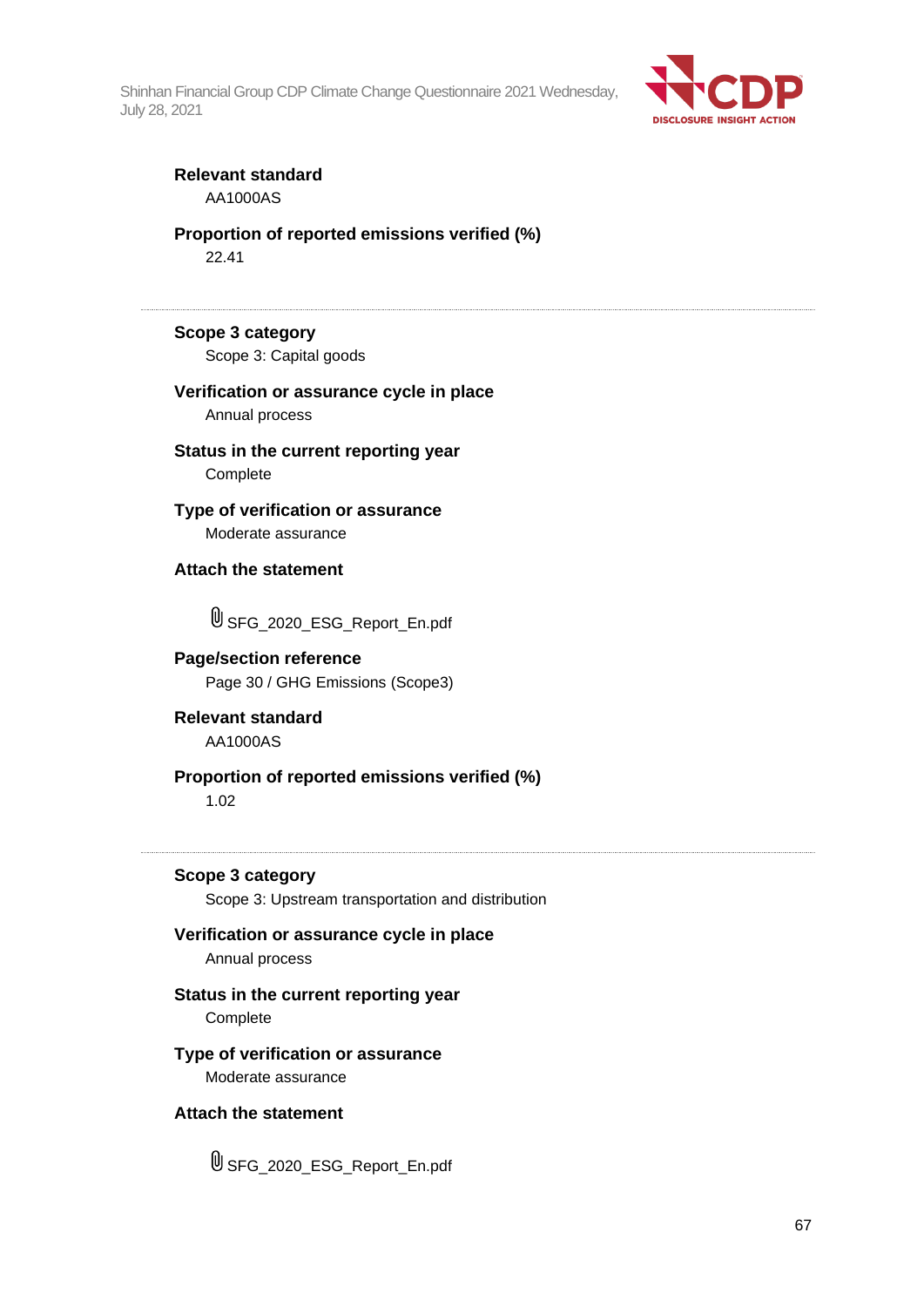

## **Page/section reference**

Page 30 / GHG Emissions (Scope3)

## **Relevant standard**

AA1000AS

## **Proportion of reported emissions verified (%)**

1.41

## **Scope 3 category**

Scope 3: Waste generated in operations

## **Verification or assurance cycle in place**

Annual process

## **Status in the current reporting year** Complete

**Type of verification or assurance** Moderate assurance

## **Attach the statement**

SFG\_2020\_ESG\_Report\_En.pdf

## **Page/section reference** Page 30 / GHG Emissions (Scope3)

**Relevant standard** AA1000AS

## **Proportion of reported emissions verified (%)**

0.11

## **Scope 3 category**

Scope 3: Business travel

## **Verification or assurance cycle in place**

Annual process

## **Status in the current reporting year Complete**

**Type of verification or assurance** Moderate assurance

**Attach the statement**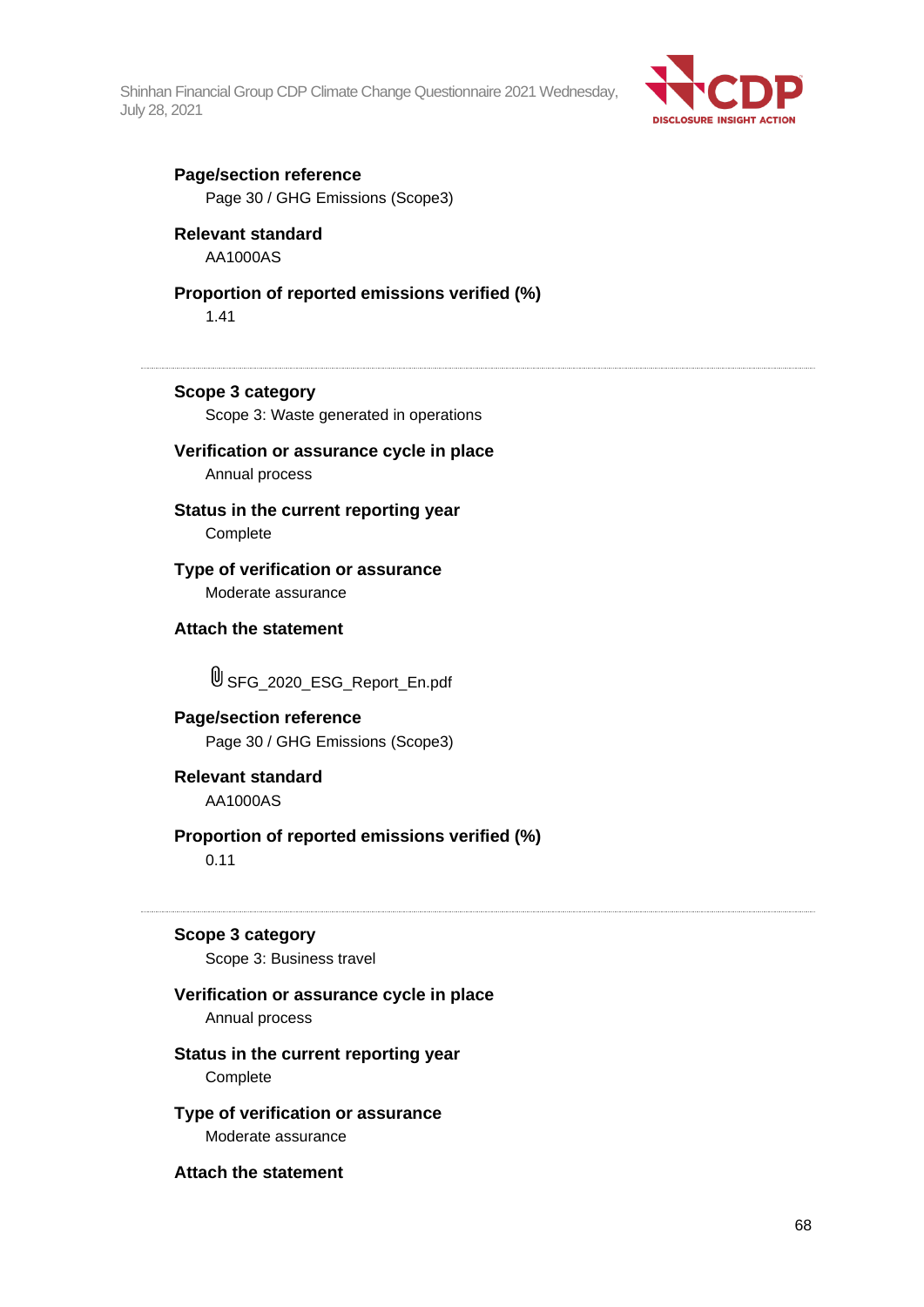

USFG 2020 ESG Report En.pdf

## **Page/section reference** Page 30 / GHG Emissions (Scope3)

**Relevant standard** AA1000AS

**Proportion of reported emissions verified (%)**

0.09

**Scope 3 category**

Scope 3: End-of-life treatment of sold products

# **Verification or assurance cycle in place**

Annual process

**Status in the current reporting year Complete** 

**Type of verification or assurance** Moderate assurance

**Attach the statement**

USFG 2020 ESG Report En.pdf

## **Page/section reference** Page 30 / GHG Emissions (Scope3)

**Relevant standard** AA1000AS

**Proportion of reported emissions verified (%)** 0.18

# **C10.2**

**(C10.2) Do you verify any climate-related information reported in your CDP disclosure other than the emissions figures reported in C6.1, C6.3, and C6.5?**

Yes

# **C10.2a**

**(C10.2a) Which data points within your CDP disclosure have been verified, and which verification standards were used?**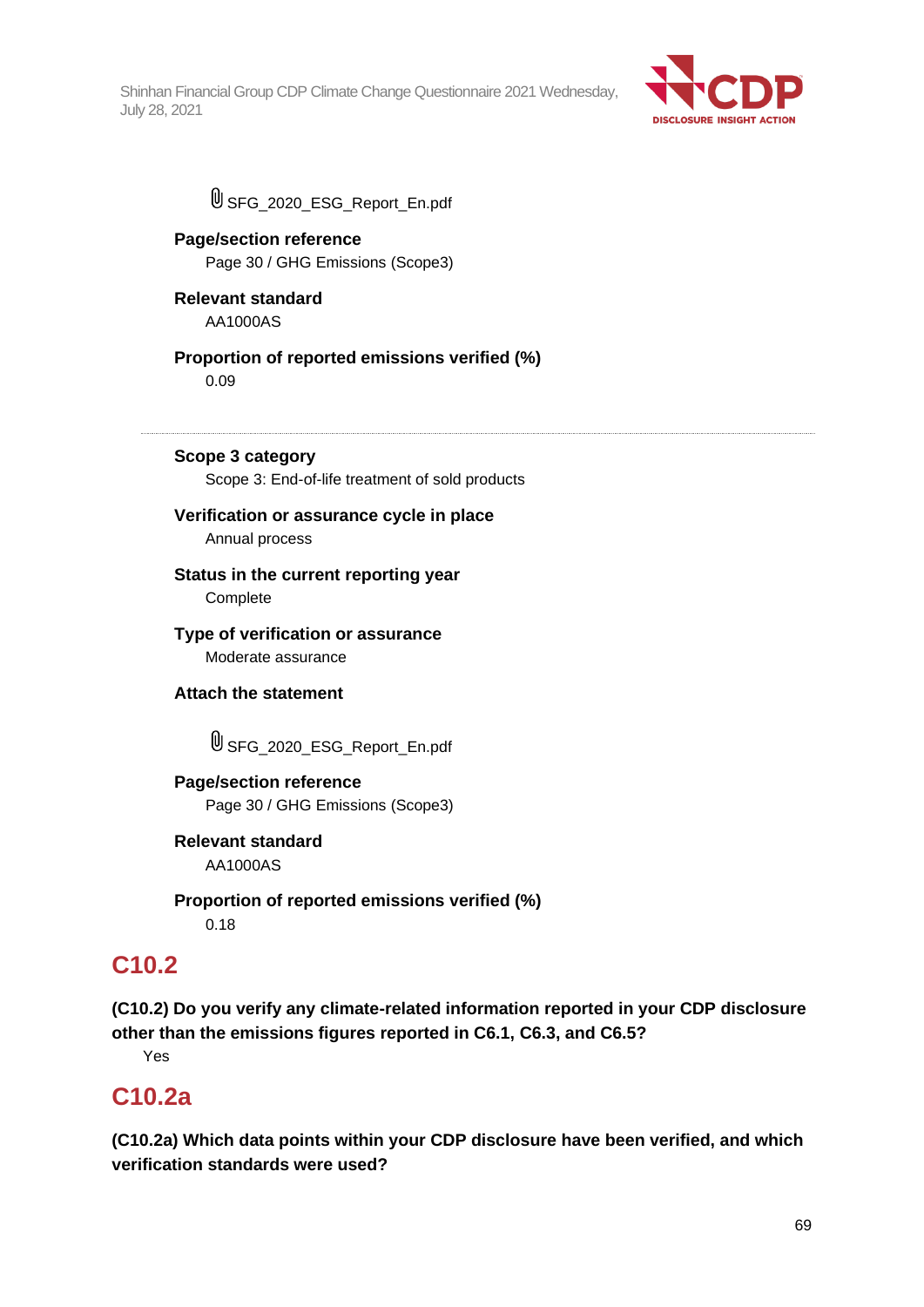

| <b>Disclosure</b><br><b>module</b><br><b>verification relates</b><br>to | <b>Data verified</b>                                        | Verification standard Please explain                              |                                                                                                   |
|-------------------------------------------------------------------------|-------------------------------------------------------------|-------------------------------------------------------------------|---------------------------------------------------------------------------------------------------|
| C7. Emissions<br>breakdown                                              | Year on year<br>change in<br>emissions (Scope 1<br>and $2)$ | Korea GHG and<br><b>Energy Target</b><br><b>Management System</b> | Shinhan Bank was assured of its<br>GHG emissions change of 2020<br>in comparison to the 2019 data |

# **C11. Carbon pricing**

# **C11.2**

**(C11.2) Has your organization originated or purchased any project-based carbon credits within the reporting period?**

No

# **C11.3**

**(C11.3) Does your organization use an internal price on carbon?**

No, but we anticipate doing so in the next two years

# **C12. Engagement**

# **C12.1**

**(C12.1) Do you engage with your value chain on climate-related issues?**

Yes, our suppliers

Yes, our investee companies

# **C12.1a**

**(C12.1a) Provide details of your climate-related supplier engagement strategy.**

**Type of engagement** Engagement & incentivization (changing supplier behavior) **Details of engagement**

Climate change performance is featured in supplier awards scheme

## **% of suppliers by number** 50.82

**% total procurement spend (direct and indirect)**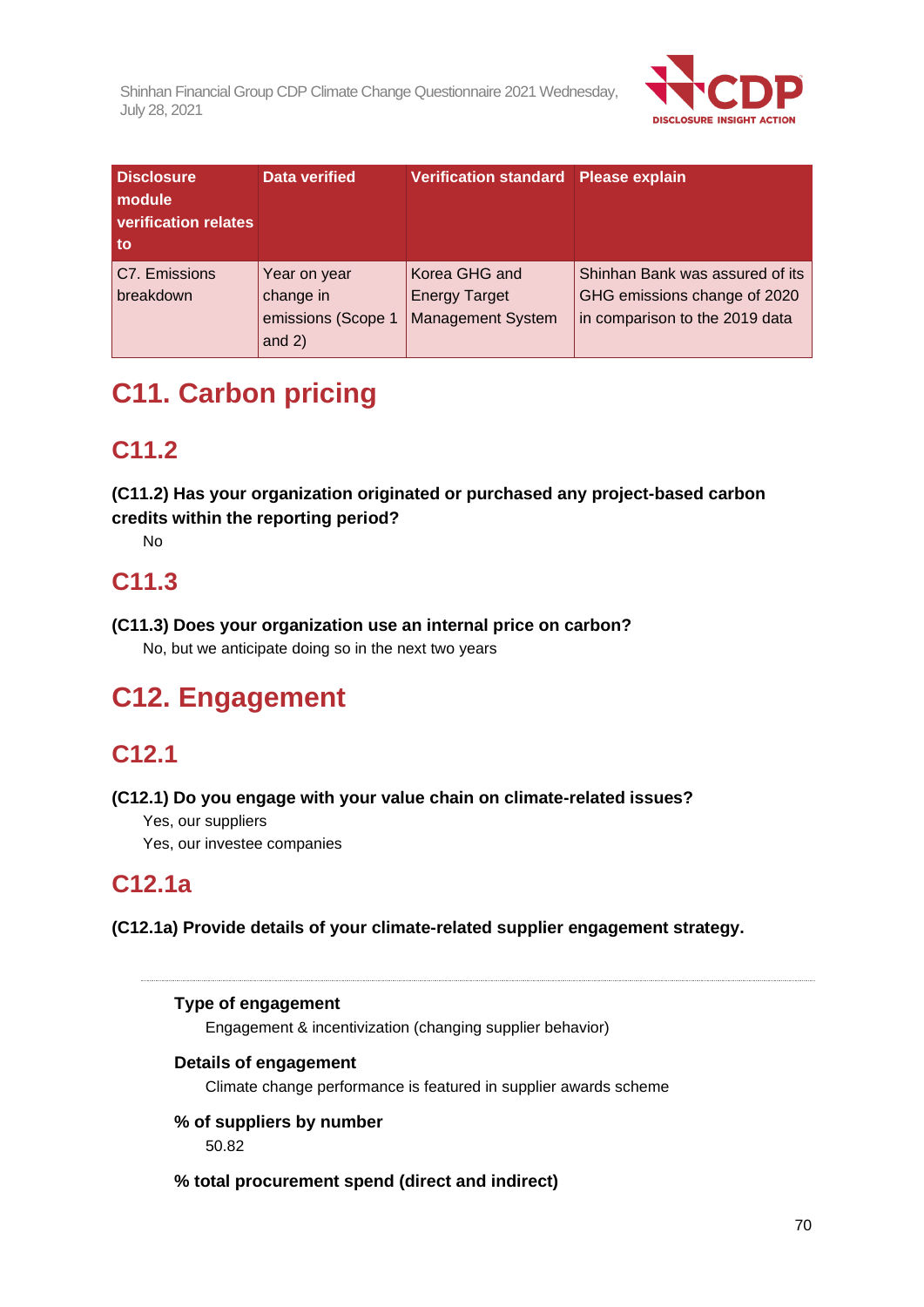

#### 46.68

## **% of supplier-related Scope 3 emissions as reported in C6.5** 0.24

## **Rationale for the coverage of your engagement**

Shinhan Financial Group is utilizing the 'CSR Examination Questionnaire for Partner Companies' to examine and evaluate the partner companies' CSR risks including climate change, so as to check the execution status of their CSR activities and improve understanding. This Questionnaire is composed of 20 questions under 4 categories of environment (including climate change), human rights, safety & health, and corporate ethics.

Among the partner companies in the ICT and general affairs sectors that are currently working with the Group, we consider factors such as greenhouse gas emissions, transaction volume (at least a medium-sized enterprise), transaction period (minimum of 2 years), nature of business (manufacturing sector), data management, and response potential to select the companies that are subject to the 'CSR Examination of Partner Companies in order to manage the risk of partner companies which could have a substantive climate-related impact.

### **Impact of engagement, including measures of success**

Shinhan Financial Group evaluates each of the partner companies' CSR capability based on the result of their CSR examination result. Each company's evaluation score is divided into 6 (S, A+, A, B+, B, C) grades and depending on the evaluation grade we draw a line between the companies with excellent performance and the ones with poor performance. For the ones that need improvement, we visit their business sites to promote CSR activities and we provide the CSR examination report to each of the companies.

Based on the CSR evaluation result, we provide additional points to the partner companies with S and A+ grades when selecting excellent companies and reward them on a separate occasion. On the other hands, we advise the ones with poor CSR performance to improve and monitor their activities including GHG reporting and reductions, energy efficiency improvements etc and, if necessary, assist by one-on-one consulting or liaise them with external organizations to participate in CSR training support program.

## **Comment**

# **C-FS12.1c**

**(C-FS12.1c) Give details of your climate-related engagement strategy with your investee companies.**

### **Type of engagement**

Information collection (Understanding investee behavior)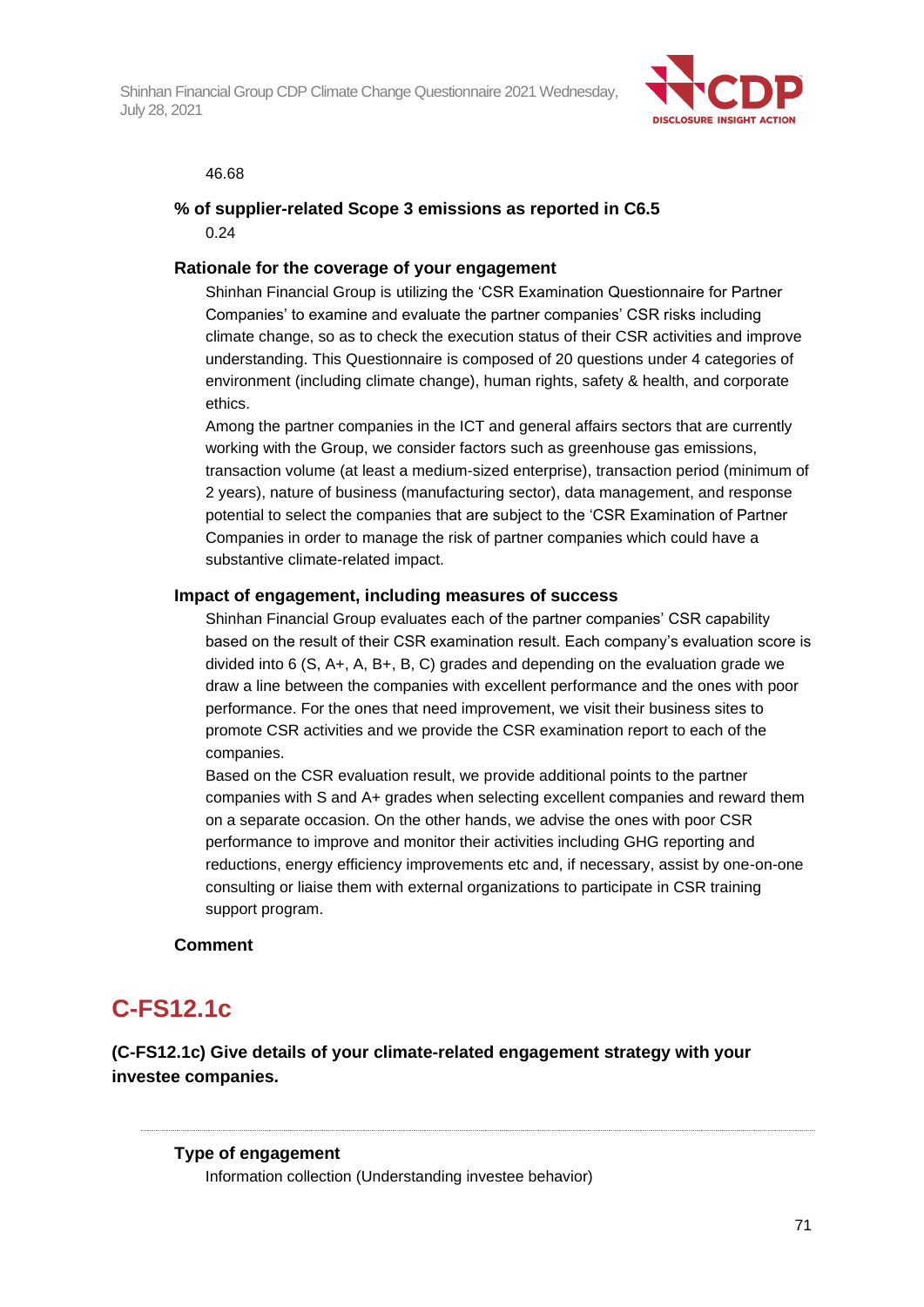

## **Details of engagement**

Collect climate change and carbon information at least annually from long-term investees

## **% of investees by number**

22.4

**% Scope 3 emissions as reported in C-FS14.1a/C-FS14.1b** 64.38

## **Portfolio coverage**

Minority of the portfolio

## **Rationale for the coverage of your engagement**

In order to manage and minimize investment risks caused by climate change, companies with a large proportion of assets and large carbon emissions are selected as engagement targets. That is, the target investees are top 200 companies by market capitalization and companies in SFG's core group which comply with Korea Emissions Trading Scheme or Korea GHG and Energy Target Management System.

We send response-based shareholder letter to investees to collect information such as carbon emissions, emissions reduction target, the sales ratio in green businesses, etc. The shareholder letter consists of three categories and 12 questions and the details are as follows;

1. Company Information: company name, industry, sales ratio by business

2. Carbon Emissions: emissions management, allowances, emissions in recent 3 years, CDP response, Scope 3 management, reduction target

3. Green Taxonomy: type of green business, the sales ratio in green businesses

## **Impact of engagement, including measures of success**

We analyze the risks of climate change in the portfolio by understanding the status of carbon management and investment in green businesses of investees. That is, estimating the investees' carbon cost, we can identify the high risk group and manage the carbon intensity of the loan and investment portfolio.

In 2020, 101 out of a total 242 investees responded to shareholder letter(response rate 41.7\$). 11 out of 101 investees were classified as low risk group with no carbon cost. Since 10 out of 101 investees were classified as high risk group, we requested them to make additional efforts to reduce carbon emissions. The investees with constant highrisk exposure could be excluded from the Group's portfolio.

## **C12.3**

**(C12.3) Do you engage in activities that could either directly or indirectly influence public policy on climate-related issues through any of the following?**

Direct engagement with policy makers

# **C12.3a**

**(C12.3a) On what issues have you been engaging directly with policy makers?**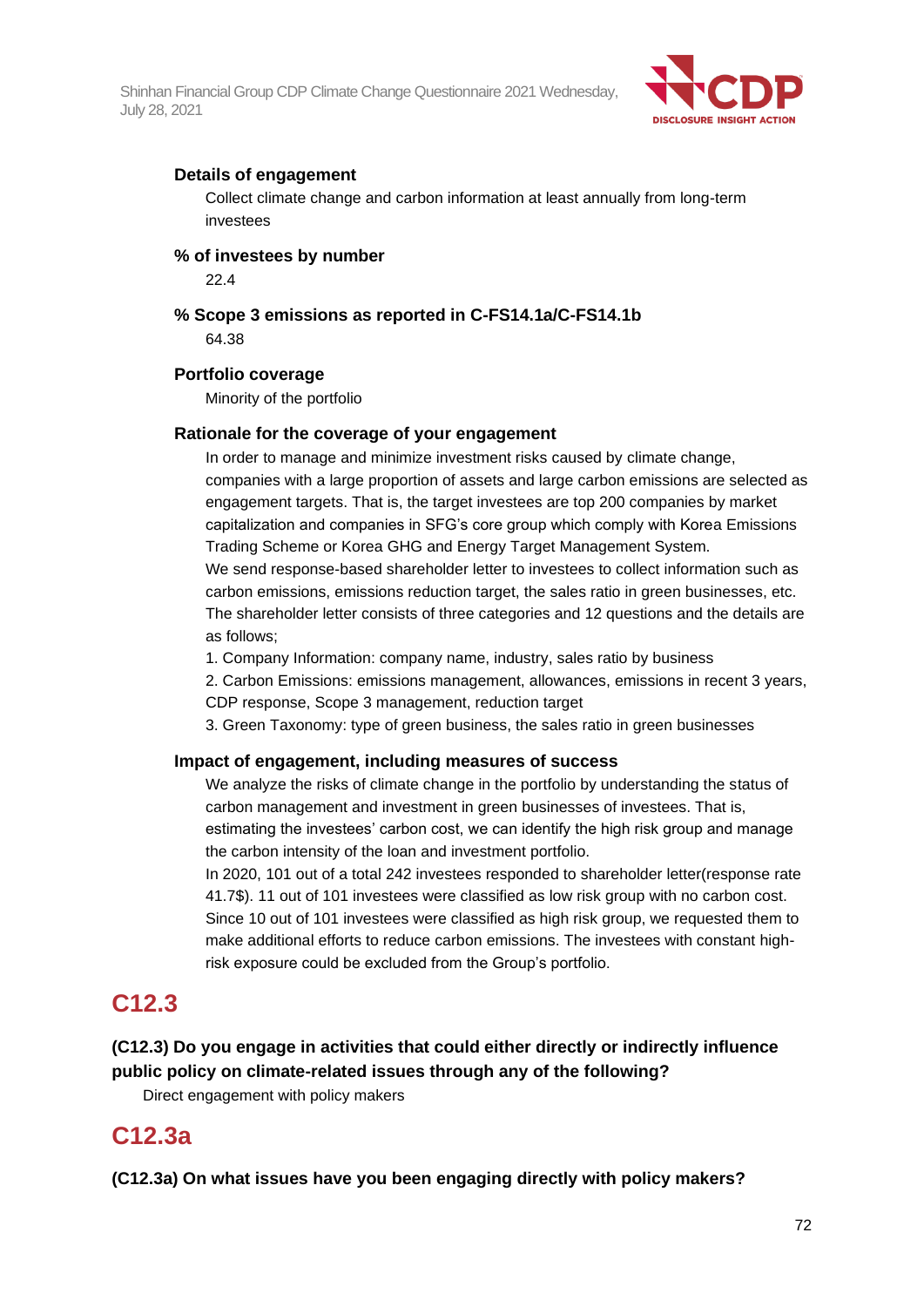

| <b>Focus of</b><br>legislation                                             | position | <b>Corporate Details of engagement</b>                                                                                                                                                                                                                                                                                                                                                                                                                                                                                                                                                                                                                                                                                                                                                                                                                                                                                                                                          | <b>Proposed legislative</b><br>solution                                                                                                   |
|----------------------------------------------------------------------------|----------|---------------------------------------------------------------------------------------------------------------------------------------------------------------------------------------------------------------------------------------------------------------------------------------------------------------------------------------------------------------------------------------------------------------------------------------------------------------------------------------------------------------------------------------------------------------------------------------------------------------------------------------------------------------------------------------------------------------------------------------------------------------------------------------------------------------------------------------------------------------------------------------------------------------------------------------------------------------------------------|-------------------------------------------------------------------------------------------------------------------------------------------|
| Other, please<br>specify<br>Climate<br>related<br>financial<br>disclosures | Support  | Shinhan Financial Group participated in the<br>Sustainability/Climate Finance Study<br>Meeting, consisting of 13 financial<br>institutions, 2 researchers, and 1<br>international organization(GCF), organized<br>in May 2019 under the supervision of the<br>Financial Supervisory Service in order to<br>properly understand the climate change<br>risks as a factor of financial system risks<br>and respond to them. SFG analyzed and<br>presented key details of the TCFD<br>recommendations on behalf of financial<br>institutions and proposed the role of central<br>banks and supervisory authorities in the<br>financial disclosure system related to<br>climate change. In 2020, SFG participated<br>in Green Finance Promotion Team<br>established by the Financial Services<br>Commission to discuss the green financial<br>system including K-Taxonomy and<br>proposed the direction of the climate risk<br>response and environmental information<br>disclosure. | <b>Shinhan Financial Group</b><br>strongly supports<br>introduction of<br>government's climate<br>related financial<br>disclosure system. |
| Other, please<br>specify<br>Climate<br>related<br>financial<br>disclosures | Support  | In recognition of the importance of social<br>responsibility for a low-carbon financial<br>market, Shinhan Financial Group is fully<br>devoted to serving its role as a leading<br>financial company by actively taking part in<br>a global initiative to fight against climate<br>change. In September 2018, as it signed up<br>for TCFD Recommendations as the first<br>Korean enterprise, it externally<br>demonstrated its commitment toward<br>transitioning to a low-carbon economy by<br>taking a leading role. In 2019, Shinhan<br>Financial Group took part in a 2nd pilot<br>program, overseen by UNEP FI, to<br>implement TCFD for the financial sector.<br>SFG analyzed the impact of the Group's<br>asset portfolio since 2020. SFG plans to<br>quantitatively analyze the risk factors on<br>climate change and adjust the group's<br>portfolio accordingly.                                                                                                      | Shinhan Financial Group<br>strongly supports<br>introduction of<br>government's climate<br>related financial<br>disclosure system.        |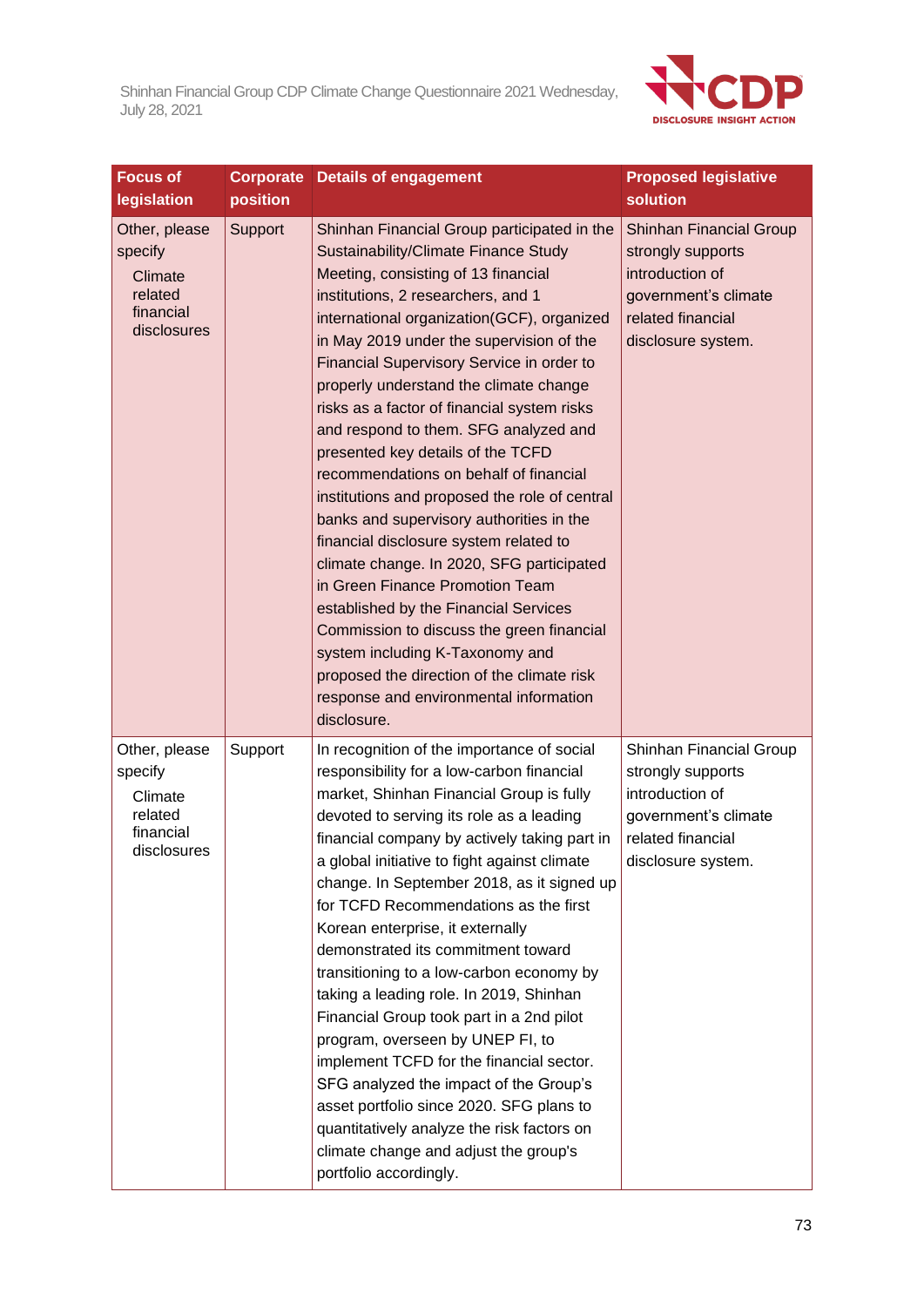

| Climate<br>finance | Support | Shinhan Bank participates in Ministry of<br>Environment's annual 'Green Finance<br>Expert Forum' as a technical expert and<br>represents the private financial institutions'<br>position towards the government's climate<br>change and environmental policies.<br>In this regard, Shinhan Bank has made<br>various suggestions for the green growth as<br>indicated in the Basic Act on Low Carbon<br>Green Growth, such as corresponding<br>strategies to Cap and Trade (Emissions<br>Trading System) in finance as well as en-<br>Vinance application and propagation plans,<br>sharing of environmental risk evaluation<br>systems, and development of foundation for<br>disseminating green finance. In response to<br>the 2018 government's comprehensive plan<br>on fine dust, Shinhan Bank signed a<br>business agreement with the Ministry of<br>Environment to expand customers of<br>electric vehicles in order to support the<br>supply of 350,000 electric vehicles by 2022.<br>In addition, Shinhan Bank has offered My<br>car loan products to provide additional<br>interest reduction benefit when purchasing<br>electric cars. | Shinhan Financial Group<br>strongly supports<br>introduction of the<br>revitalization policy of<br>green finance for the<br>government's response to<br>climate change.                                                                   |
|--------------------|---------|--------------------------------------------------------------------------------------------------------------------------------------------------------------------------------------------------------------------------------------------------------------------------------------------------------------------------------------------------------------------------------------------------------------------------------------------------------------------------------------------------------------------------------------------------------------------------------------------------------------------------------------------------------------------------------------------------------------------------------------------------------------------------------------------------------------------------------------------------------------------------------------------------------------------------------------------------------------------------------------------------------------------------------------------------------------------------------------------------------------------------------------------------|-------------------------------------------------------------------------------------------------------------------------------------------------------------------------------------------------------------------------------------------|
| Climate<br>finance | Support | In order to stipulate the role and<br>responsibilities of financial institutions in<br>implementing the Paris Agreement and the<br>U.N. Sustainable Development Goals,<br>Shinhan Financial Group established<br>"Principles for Responsible Banking," an<br>international agreement of the U.N.<br><b>Environment Program Financial Initiative</b><br>(UNEP FI) in conjunction with 28 global<br>financial institutions. Shinhan Financial<br>Group officially announced the adoption of<br>Principles for Responsible Banking in<br>September 2019. With the implementation<br>of these principles, Shinhan Financial<br>Group plans to promote and advocate<br>sustainable management at the global level<br>henceforth.                                                                                                                                                                                                                                                                                                                                                                                                                      | Shinhan Finance Group<br>demands active<br>participation in low-carbon<br>economy from<br>governments and<br>supports the policy<br>introduction of institutional<br>financial support for<br>energy-saving, low-<br>carbon technologies. |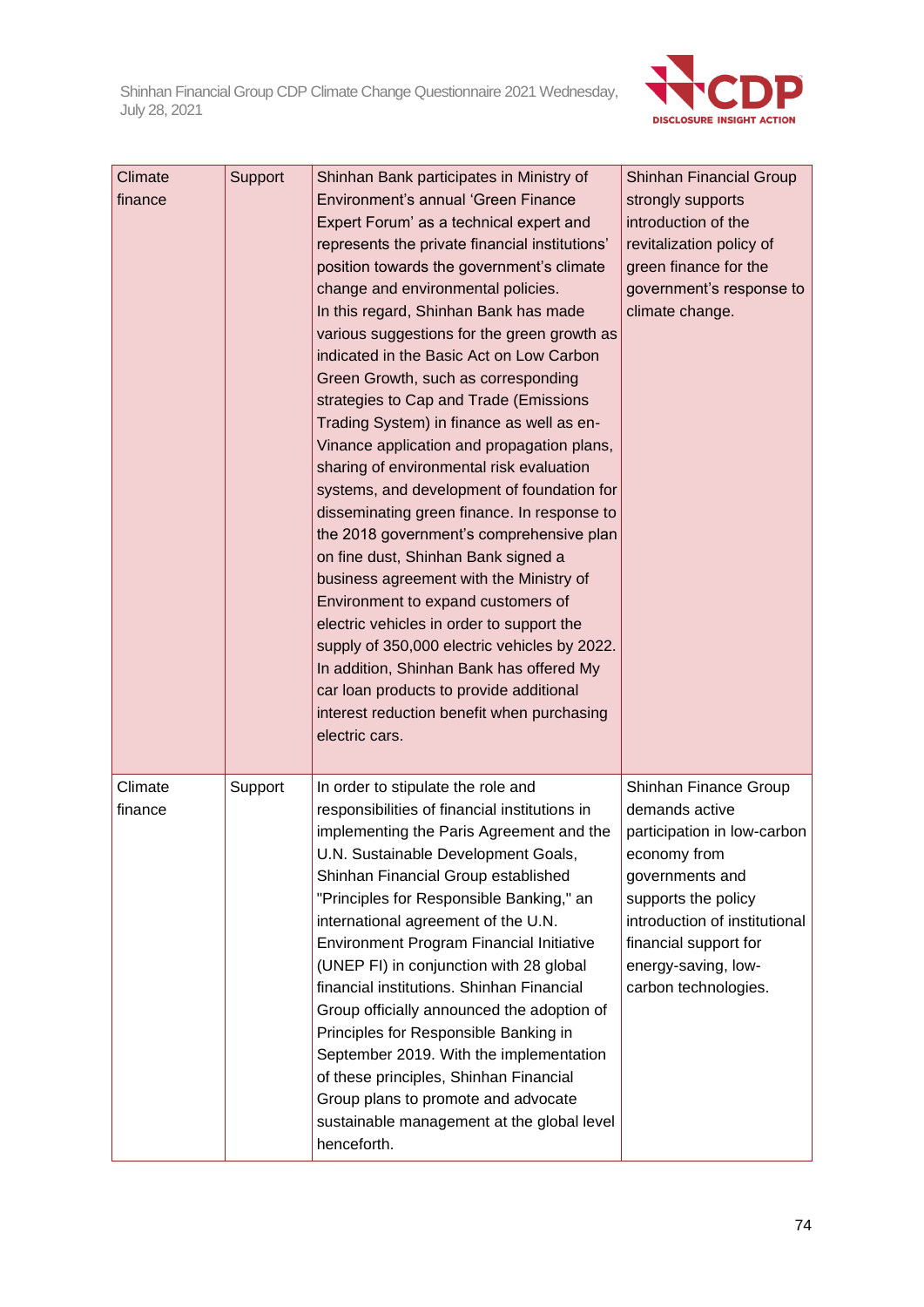

| Climate<br>finance         | Support | In February 2020, Shinhan Life Insurance<br>signed up the Principle of Sustainable<br>Insurance, a climate change initiative of<br>insurance sector proclaimed by the United<br><b>Nations Environmental Planning Finance</b><br>Initiative(UNEP FI) as the first member of<br>the domestic life insurance industry, in<br>accordance with the Group's Principles for<br>Responding to Climate Change. Shinhan<br>Life Insurance will reflect the climate-<br>related factors on operational strategy, risk<br>management and investment decisions,<br>and continuously make an effort to spread<br>the importance of sustainability to the<br>domestic insurance industry.                                                                                                                 | <b>Shinhan Finance Group</b><br>demands active<br>participation in low-carbon<br>economy from<br>governments and<br>supports the policy<br>introduction of institutional<br>financial support for<br>energy-saving, low-<br>carbon technologies. |
|----------------------------|---------|---------------------------------------------------------------------------------------------------------------------------------------------------------------------------------------------------------------------------------------------------------------------------------------------------------------------------------------------------------------------------------------------------------------------------------------------------------------------------------------------------------------------------------------------------------------------------------------------------------------------------------------------------------------------------------------------------------------------------------------------------------------------------------------------|--------------------------------------------------------------------------------------------------------------------------------------------------------------------------------------------------------------------------------------------------|
| Climate<br>finance         | Support | Shinhan Bank has established the internal<br>process to join the Equator Principles in<br>2019. Shinhan Bank has strengthened the<br>work capacity of our employees who need<br>to analyze specific signatory requirements,<br>benchmark advanced banks, and derive<br>action plans to build and perform the<br>process that meets international standards.<br>Through joining the Equator Principles in<br>the second half of 2020 Shinhan Bank will<br>be a leading financial company in<br>sustainable finance.                                                                                                                                                                                                                                                                          | Shinhan Finance Group<br>demands active<br>participation in low-carbon<br>economy from<br>governments and<br>supports the policy<br>introduction of institutional<br>financial support for<br>energy-saving, low-<br>carbon technologies.        |
| Clean energy<br>generation | Support | From 2018 Shinhan Financial Group<br>participates in the Right of Choice for the<br>RE Initiative to tackle the predicament of<br>climate change and fine dust. The Right of<br>Choice for RE Initiative led by the National<br>Assembly's Renewable Energy Forum and<br>six NGOs was launched with the aim to<br>legalize a new and renewable energy<br>power procurement system that separates<br>solar power, wind power, and other sources<br>of renewable energy from other forms of<br>power generation. The Group is geared<br>toward promoting a wider energy choice by<br>businesses by proposing directions to<br>ensure the effective design of a new and<br>renewable energy power procurement<br>system, and a road-map to encourage<br>domestic firms to use renewable energy | Shinhan Financial Group<br>strongly supports<br>introduction of<br>government's new and<br>re¬newable energy power<br>procurement system.                                                                                                        |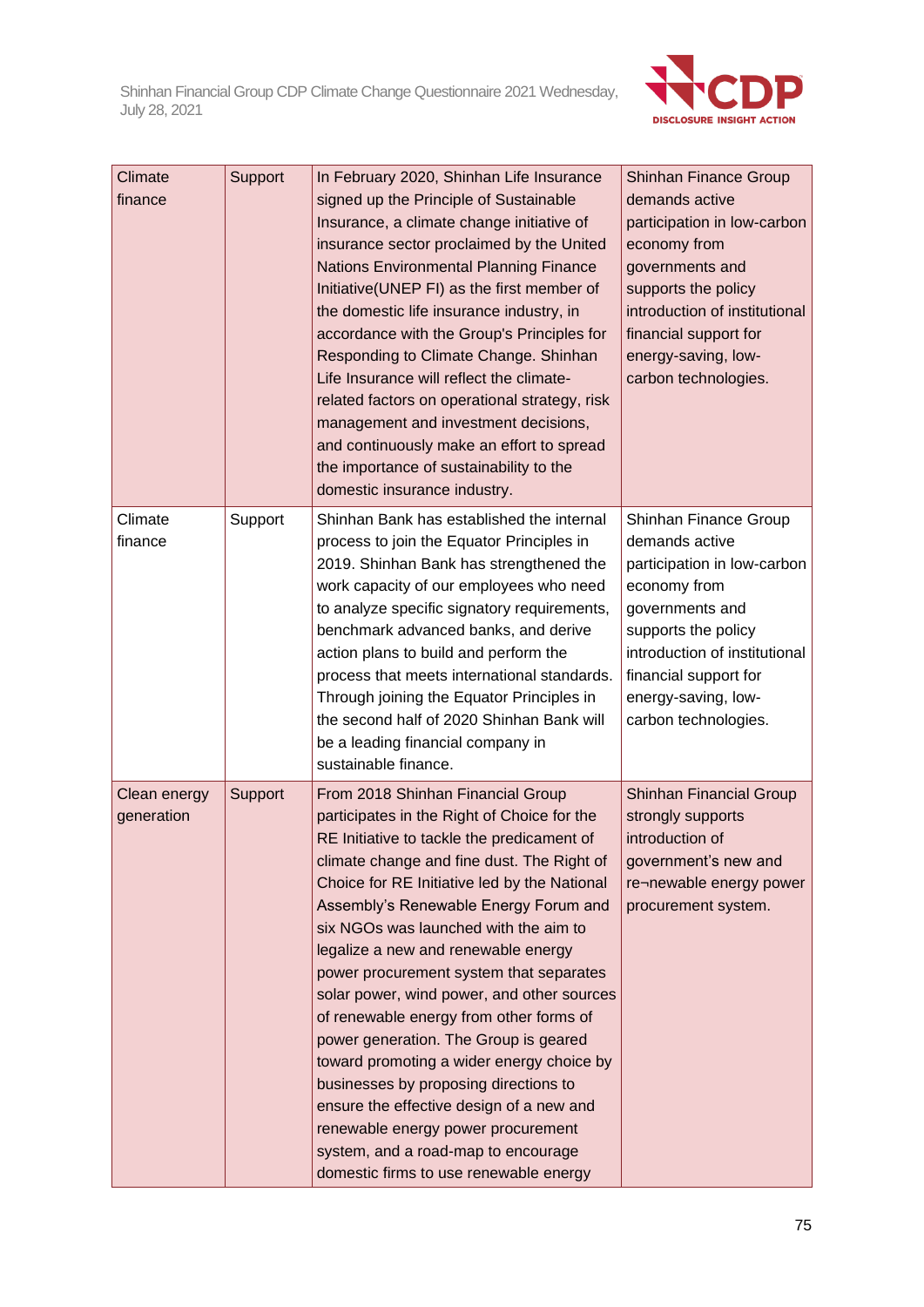

|                      |         | and take part in promoting the voluntary<br>use of new and renewable energy.                                                                                                                                                                                                                                                                                                                                                                                                                                                      |                                                                                                                                                                 |
|----------------------|---------|-----------------------------------------------------------------------------------------------------------------------------------------------------------------------------------------------------------------------------------------------------------------------------------------------------------------------------------------------------------------------------------------------------------------------------------------------------------------------------------------------------------------------------------|-----------------------------------------------------------------------------------------------------------------------------------------------------------------|
| Cap and trade        | Support | Shinhan Bank is currently participating in<br>the legislation process for the domestic 'Act<br>on Allocation and Trading of Greenhouse<br>Gas Emissions Allowances.' As a technical<br>advisor of the Green Finance Expert Forum<br>under the supervision of Ministry of<br>Environment, it is our solid opinion that<br>participation of private financial institutions<br>such as banks is critical for ensuring<br>liquidity of emissions trading.                                                                             | Shinhan Financial Group<br>strongly supports<br>introduction of the<br><b>Emissions Trading</b><br>System for the<br>government's response to<br>climate change |
| Energy<br>efficiency | Support | Shinhan Bank is participating in the "Zero"<br><b>Energy Building Convergence Alliance"</b><br>jointly launched by the Ministry of Land,<br>Infrastructure and Transport and Ministry of<br>Trade, Industry and Energy as a financial<br>advisory body. Shinhan Bank is the only<br>commercial bank to participate in an<br>alliance financial department and is going<br>to continue its efforts to develop a<br>commercialization model in line with the<br>implementation of the zero energy building<br>certification system. | Shinhan Financial Group<br>actively supports the<br>introduction of the<br>government's energy<br>efficiency policies.                                          |

### **C12.3f**

#### **(C12.3f) What processes do you have in place to ensure that all of your direct and indirect activities that influence policy are consistent with your overall climate change strategy?**

Shinhan Financial Group has engaged in climate change activities. SFG delivered our opinions about mandatory carbon reporting, cap and trade scheme, and climate finance in both direct and indirect manner to the government and actively engaged in the relevant issues. Our engagement activities, along with the climate strategy at the group level, help to anticipate and prepare for climate change-related regulations. When regulatory issues arise, environmental management personnel of the holding company and the 6 affiliates attend the 'Environmental and Energy Management Council' to discuss issues at hand. If the issue is categorized as a significant one, it is reported and submitted as a major agenda to the ESG Implementation Committee that the Chairman of the Group presides over, and primary matters ultimately become implemented companywide after decision-making on the issue of the ESG Strategy Committee, the highest-level decision-making body. Through this process, SFG intend to operate a group-wide climate strategy and engagement activities with consistency.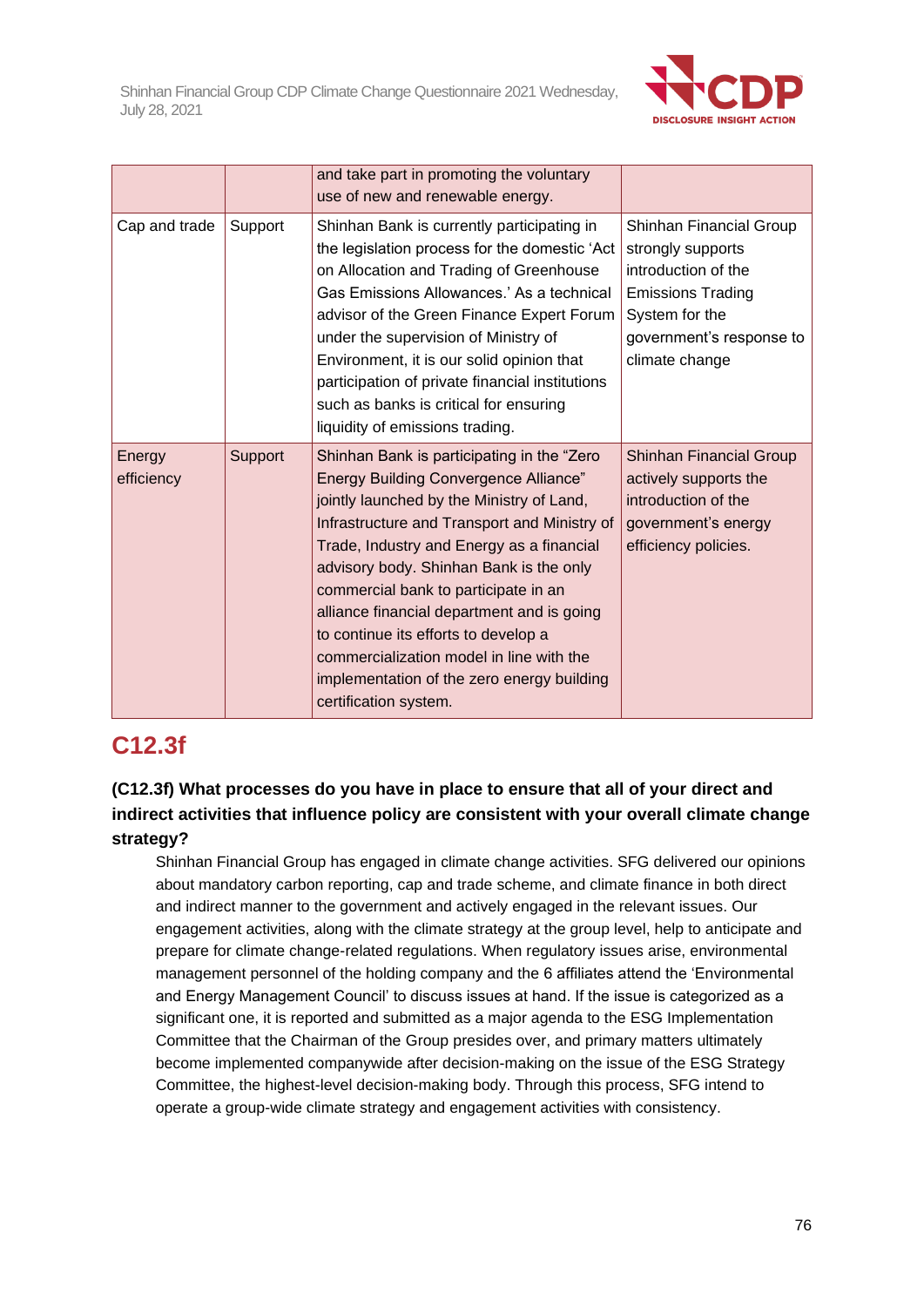

### **C12.4**

**(C12.4) Have you published information about your organization's response to climate change and GHG emissions performance for this reporting year in places other than in your CDP response? If so, please attach the publication(s).**

# **Publication** In mainstream reports **Status Complete Attach the document**  $\mathbb U$  SFG 2020 Biz Report.pdf **Page/Section reference** Page 59~60, 584~591, 597, 675 **Content elements Governance Strategy** Emissions figures **Comment Publication** In voluntary sustainability report **Status** Complete **Attach the document** SFG\_2020\_ESG\_Report\_En.pdf **Page/Section reference** Page 6, 13, 26~30, 33, 50~57, 61~63 **Content elements**

**Governance Strategy** Risks & opportunities Emissions figures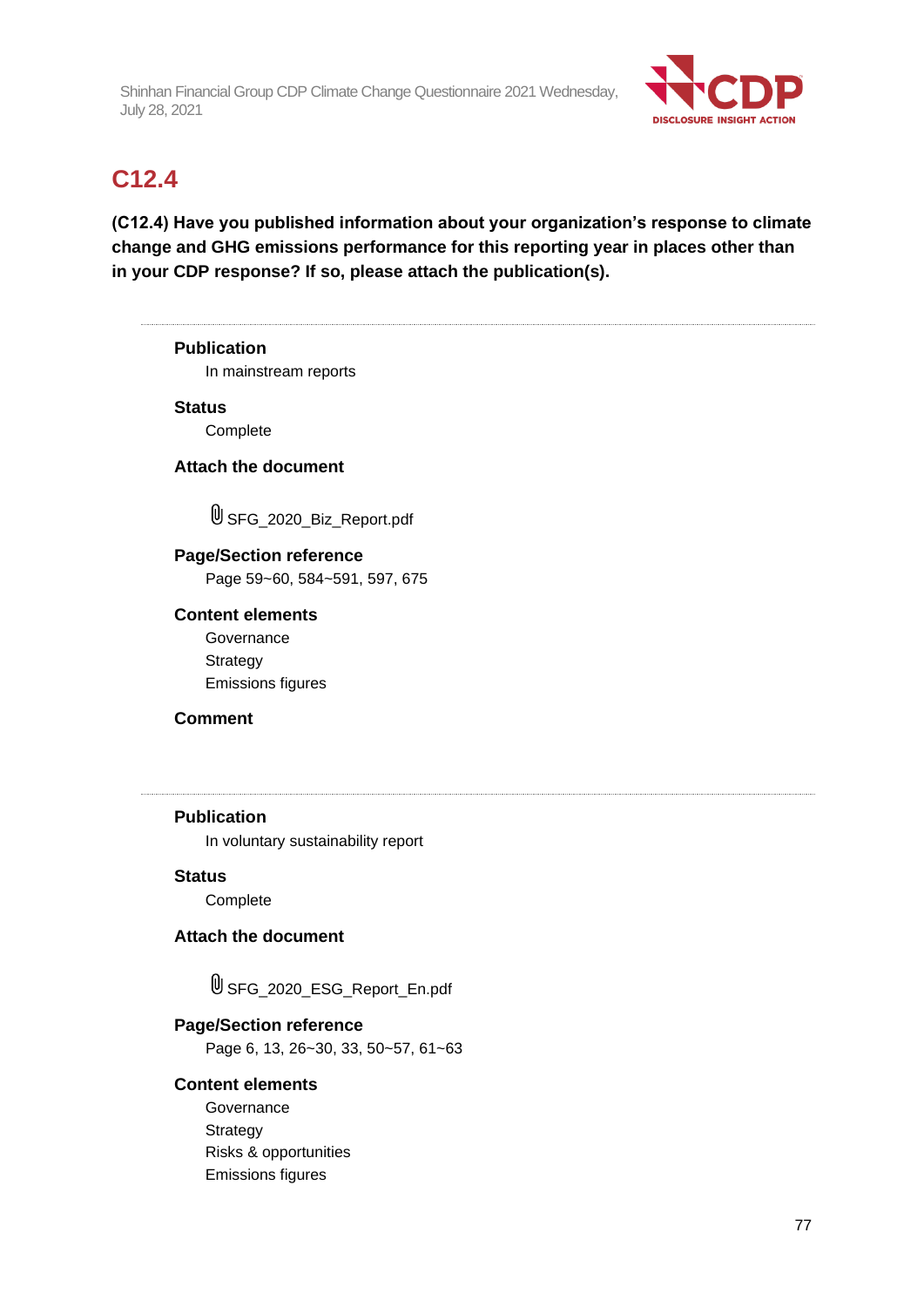

#### Emission targets

**Comment**

#### **Publication**

In voluntary sustainability report

#### **Status**

Complete

#### **Attach the document**

SFG\_2020\_ESG\_Report\_Highlight\_En.pdf

#### **Page/Section reference**

p5~8, 30~32, 37, 41~51

#### **Content elements**

**Governance Strategy** Risks & opportunities Emissions figures Emission targets

#### **Comment**

### **C-FS12.5**

#### **(C-FS12.5) Are you a signatory of any climate-related collaborative industry frameworks, initiatives and/or commitments?**

|                            | <b>Industry collaboration</b>                              | Comment |
|----------------------------|------------------------------------------------------------|---------|
| <b>Reporting framework</b> | <b>Equator Principles</b>                                  |         |
|                            | Principles for Responsible Investment (PRI)                |         |
|                            | Task Force on Climate-related Financial Disclosures (TCFD) |         |
|                            | <b>UNEP FI Principles for Responsible Banking</b>          |         |
|                            | <b>UNEP FI Principles for Sustainable Insurance</b>        |         |
| Industry initiative        | Principles for Responsible Investment (PRI)                |         |
|                            | <b>UNEP FI Principles for Responsible Banking</b>          |         |
|                            | <b>UNEP FI Principles for Sustainable Insurance</b>        |         |
|                            | UNEP FI                                                    |         |
|                            | UNEP FI TCFD Pilot                                         |         |
| Commitment                 | Other, please specify                                      |         |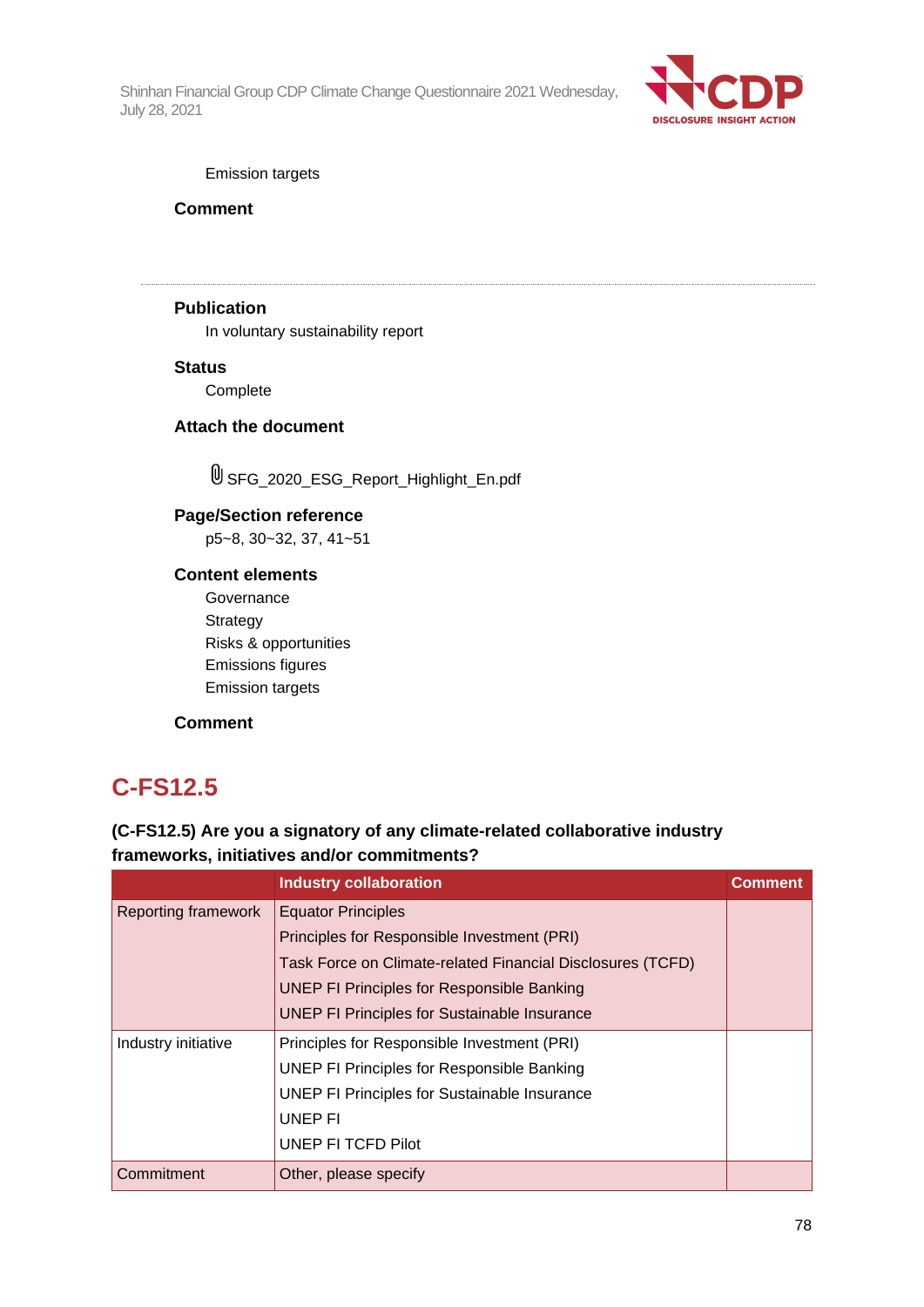

No commitment

# **C14. Portfolio Impact**

## **C-FS14.1**

**(C-FS14.1) Do you conduct analysis to understand how your portfolio impacts the climate? (Scope 3 portfolio impact)**

|                                                   | We conduct analysis on<br>our portfolio's impact on<br>the climate | <b>Disclosure metric</b>                                | <b>Comment</b>                                  |
|---------------------------------------------------|--------------------------------------------------------------------|---------------------------------------------------------|-------------------------------------------------|
| Bank lending (Bank)                               | Yes                                                                | Category 15<br>"Investment" total<br>absolute emissions |                                                 |
| <b>Investing (Asset</b><br>manager)               | Yes                                                                | Category 15<br>"Investment" total<br>absolute emissions |                                                 |
| <b>Investing (Asset</b><br>owner)                 | <b>Yes</b>                                                         | Category 15<br>"Investment" total<br>absolute emissions |                                                 |
| Insurance<br>underwriting<br>(Insurance company)  | No, but we plan to do so in<br>the next two years                  |                                                         |                                                 |
| Other products and<br>services, please<br>specify | Not applicable                                                     |                                                         | There are no other<br>products and<br>services. |

### **C-FS14.1a**

**(C-FS14.1a) What are your organization's Scope 3 portfolio emissions? (Category 15 "Investments" total emissions)**

#### **Category 15 (Investments)**

#### **Evaluation status**

Relevant, calculated

#### **Scope 3 portfolio emissions (metric tons CO2e)**

12,889,127

#### **Portfolio coverage**

More than 10% but less than or equal to 20%

#### **Percentage calculated using data obtained from client/investees**

 $\Omega$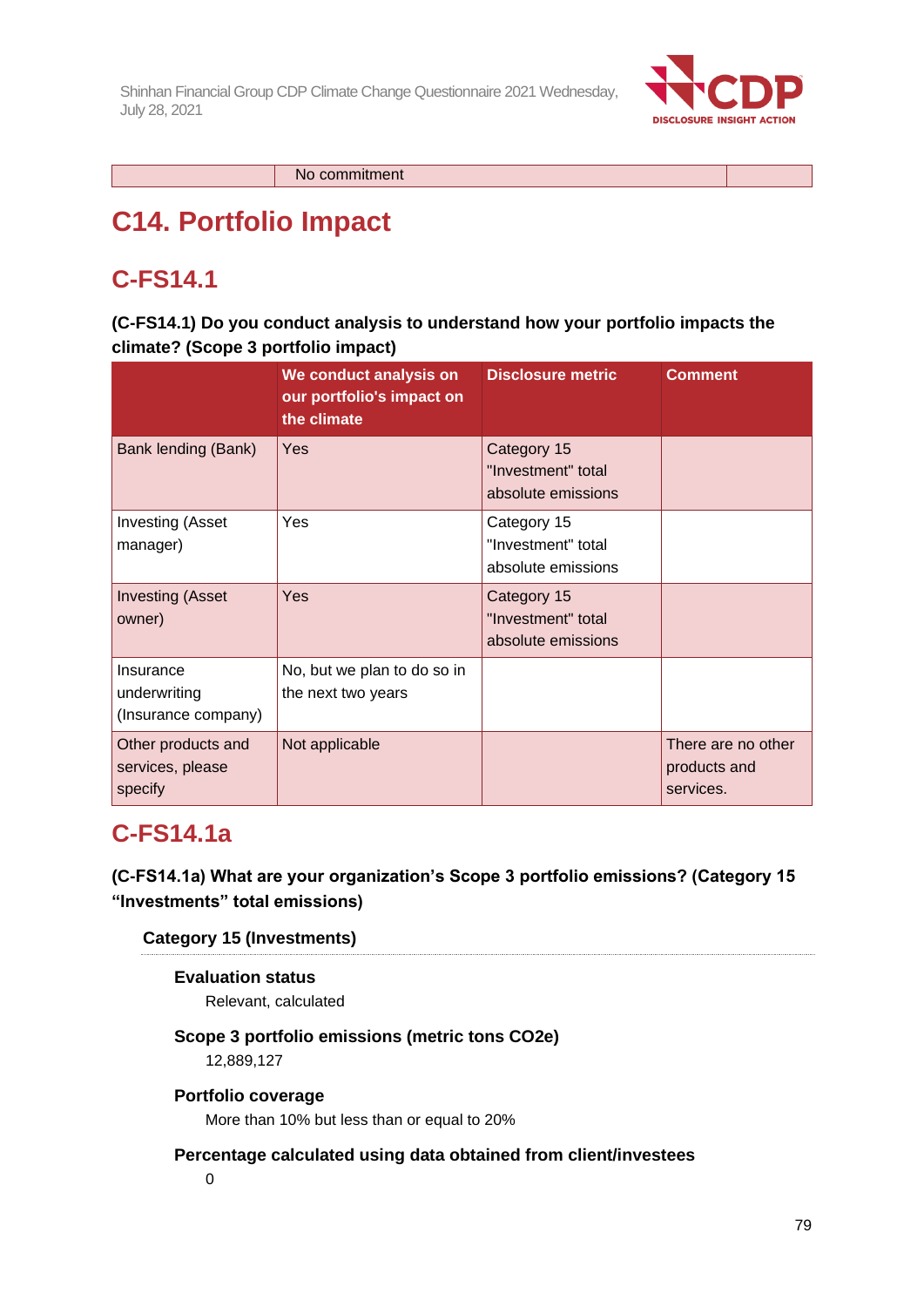

#### **Emissions calculation methodology**

Carbon emissions = clients/investees' total carbon emissions x the ratio of SFG's loan or investment compared to clients/investees' total assets

#### **Please explain**

To collect carbon emissions data as much as possible, The portfolio coverage was determined as the clients/investee\* whose carbon emissions are publicly open and verified by the 3rd party.

\*Subject to Korea Emissions Trading Scheme and Korea GHG and Energy Target Management system

### **C-FS14.1c**

#### **(C-FS14.1c) Why do you not conduct analysis to understand how your portfolio impacts the climate? (Scope 3 Category 15 "Investments" emissions or alternative carbon footprinting and/or exposure metrics)**

[Insurance underwriting (Insurance company)]

Currently, the group is analyzing climate impact focused on bank activities(mostly loans), and non-bank activities are planned to be analyzed step by step. As a result, insurance underwriting's climate impact analysis was not performed at this time. Shinhan Life Insurance has considered the impact of climate change narrowly since the insurance products are managed mainly focused on individuals in life insurance sector. Recently Shinhan Life Insurance is expanding its interest in the impact of climate change on individual customer. Taking into account the physical risks that climate change can bring to individual customers such as fine dust, floods, etc., Shinhan Life Insurance plans to launch new products and incorporate them into existing insurance contracts. After that, we plan to analyze the product impact on climate change.

### **C-FS14.2**

#### **(C-FS14.2) Are you able to provide a breakdown of your organization's Scope 3 portfolio impact?**

|       | Scope 3 breakdown   | <b>Comment</b> |
|-------|---------------------|----------------|
| Row 1 | Yes, by asset class |                |

### **C-FS14.2a**

#### **(C-FS14.2a) Break down your organization's Scope 3 portfolio impact by asset class.**

| <b>Asset class</b>     | <b>Metric type</b>                                     | <b>Metric</b><br>unit                     | Scope 3 portfolio<br>emissions or<br>alternative metric | <b>Please explain</b>                                                                                           |
|------------------------|--------------------------------------------------------|-------------------------------------------|---------------------------------------------------------|-----------------------------------------------------------------------------------------------------------------|
| Corporate/SME<br>loans | <b>Total carbon</b><br>absolute<br>emissions<br>(CO2e) | <b>Metric</b><br>tons<br>CO <sub>2e</sub> | 7,182,689.21                                            | Asset portfolio's aggregate<br>carbon emissions x the ratio<br>of total loan amount compared<br>to total assets |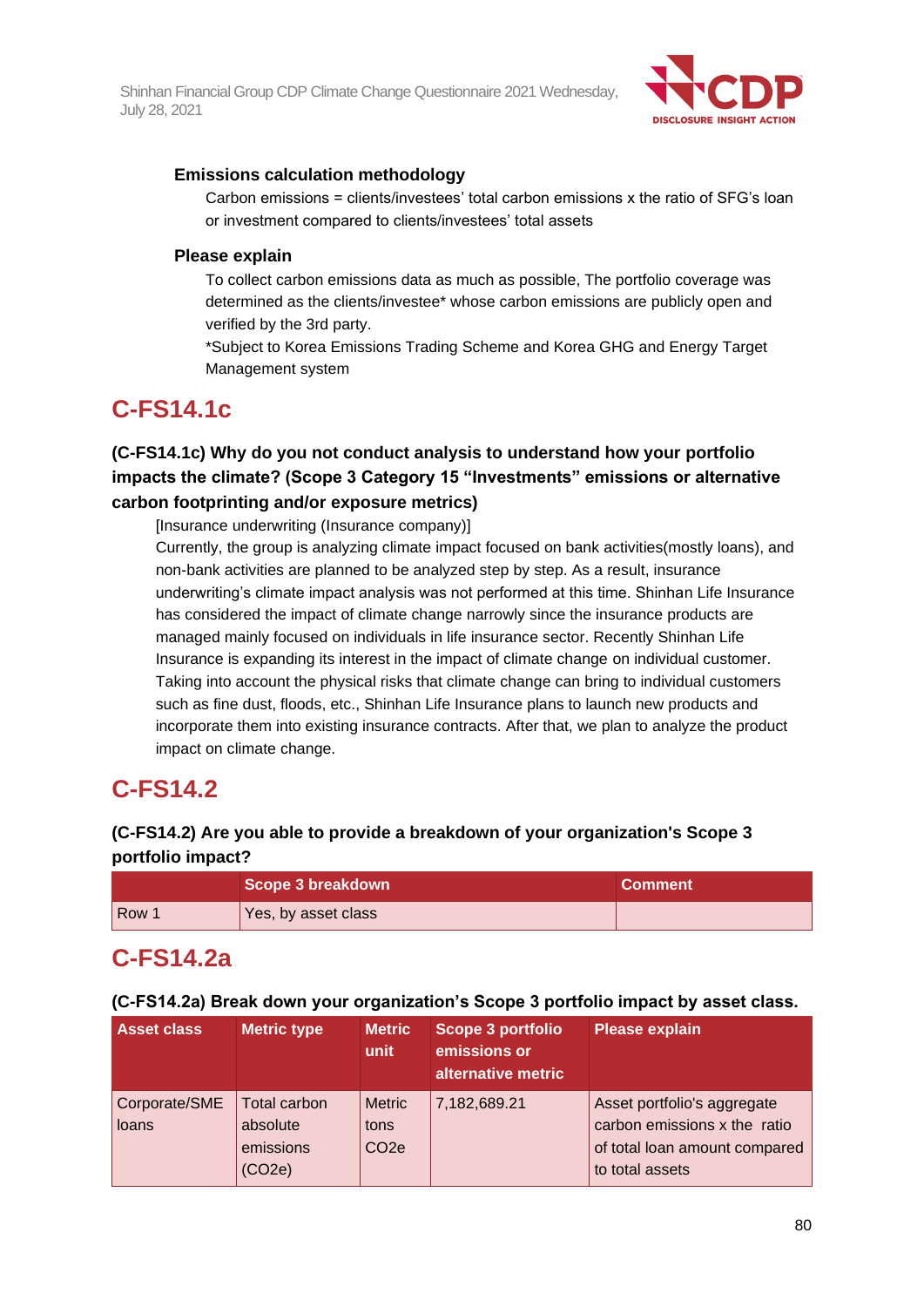

| Fixed income  | Total carbon<br>absolute<br>emissions<br>(CO2e) | Metric<br>tons<br>CO <sub>2e</sub>        | 5,546,044.29 | Asset portfolio's aggregate<br>carbon emissions x the ratio of<br>total stock purchase*<br>compared to total assets<br>*based on stock prices at the<br>end of 2020 |
|---------------|-------------------------------------------------|-------------------------------------------|--------------|---------------------------------------------------------------------------------------------------------------------------------------------------------------------|
| Listed equity | Total carbon<br>absolute<br>emissions<br>CO2e)  | <b>Metric</b><br>tons<br>CO <sub>2e</sub> | 160,393.07   | Asset portfolio's aggregate<br>carbon emissions x the ratio of<br>total bond purchase compared<br>to total assets                                                   |

### **C-FS14.3**

#### **(C-FS14.3) Are you taking actions to align your portfolio to a well below 2-degree world?**

|                                     | We are taking<br>actions to align<br>our portfolio to a<br>well below 2-<br>degree world | <b>Please explain</b>                                                                                                                                                                                                                                                                                                                                                                                                                                                                                                                                   |
|-------------------------------------|------------------------------------------------------------------------------------------|---------------------------------------------------------------------------------------------------------------------------------------------------------------------------------------------------------------------------------------------------------------------------------------------------------------------------------------------------------------------------------------------------------------------------------------------------------------------------------------------------------------------------------------------------------|
| <b>Bank lending</b><br>(Bank)       | Yes                                                                                      | In 2020 Shinhan Financial Group made an effort to<br>understand the portfolio impact on climate by analyzing the<br>carbon emissions of entire group's asset portfolio.<br>The goal for Zero Carbon Drive, SFG's eco-frendly strategy,<br>is achieving carbon neutrality by 2050 through cutting down<br>carbon emissions of the Group's asset portfolio. The<br>portfolio's aggregate carbon emissions reduction target was<br>set of 38.6% by 2030 and 69.6% by 2040 based on the<br>financial guidance of SBTi which is launched in October<br>2020. |
| <b>Investing (Asset</b><br>manager) | Yes                                                                                      | In 2020 Shinhan Financial Group made an effort to<br>understand the portfolio impact on climate by analyzing the<br>carbon emissions of entire group's asset portfolio.<br>The goal for Zero Carbon Drive, SFG's eco-frendly strategy,<br>is achieving carbon neutrality by 2050 through cutting down<br>carbon emissions of the Group's asset portfolio. The<br>portfolio's aggregate carbon emissions reduction target was<br>set of 38.6% by 2030 and 69.6% by 2040 based on the<br>financial guidance of SBTi which is launched in October<br>2020. |
| <b>Investing (Asset</b><br>owner)   | Yes                                                                                      | In 2020 Shinhan Financial Group made an effort to<br>understand the portfolio impact on climate by analyzing the<br>carbon emissions of entire group's asset portfolio.                                                                                                                                                                                                                                                                                                                                                                                 |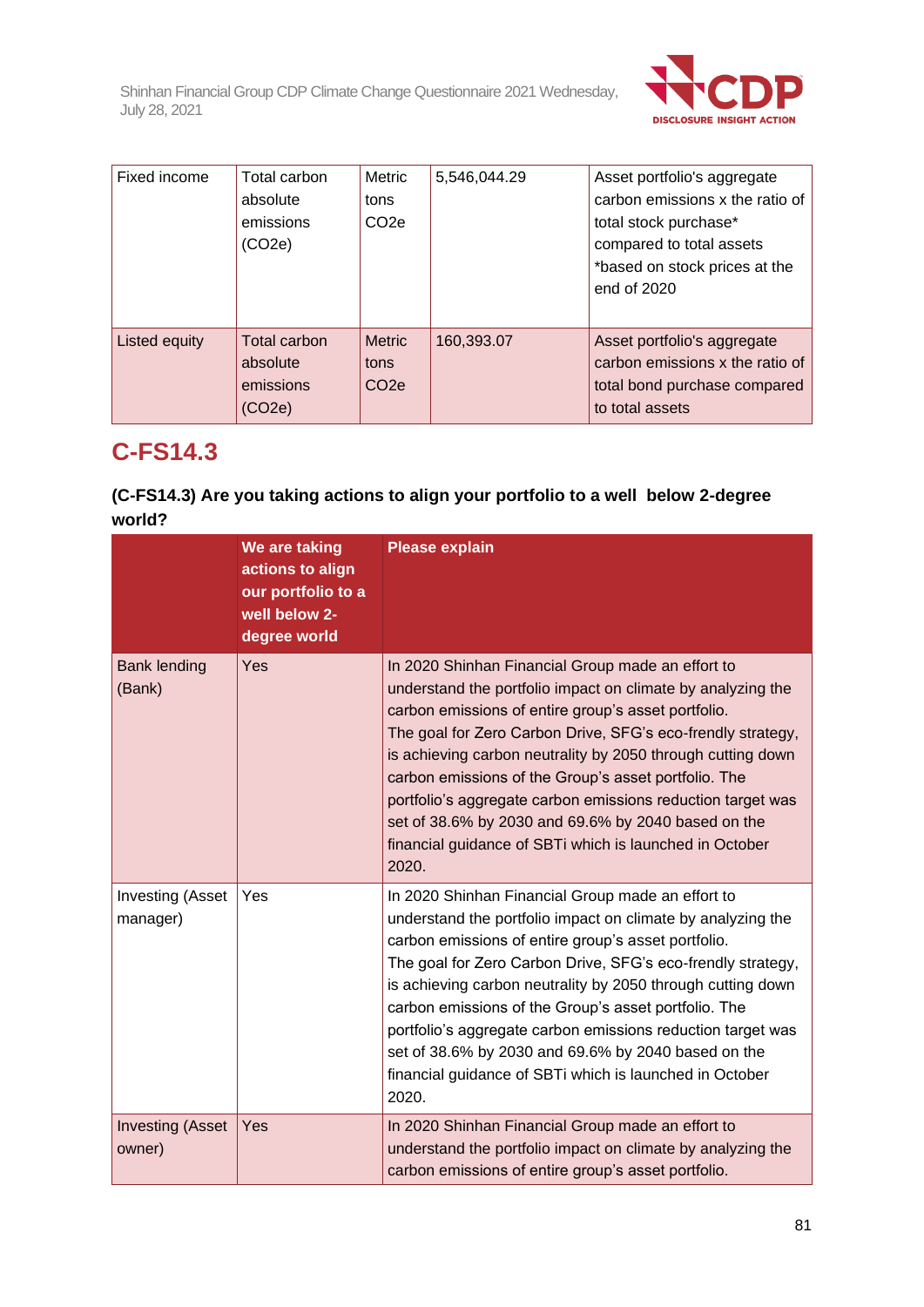

|                                                     |                                                      | The goal for Zero Carbon Drive, SFG's eco-frendly strategy,<br>is achieving carbon neutrality by 2050 through cutting down<br>carbon emissions of the Group's asset portfolio. The<br>portfolio's aggregate carbon emissions reduction target was<br>set of 38.6% by 2030 and 69.6% by 2040 based on the<br>financial guidance of SBTi which is launched in October<br>2020.                                                                                                                                                                                                                                            |
|-----------------------------------------------------|------------------------------------------------------|-------------------------------------------------------------------------------------------------------------------------------------------------------------------------------------------------------------------------------------------------------------------------------------------------------------------------------------------------------------------------------------------------------------------------------------------------------------------------------------------------------------------------------------------------------------------------------------------------------------------------|
| Insurance<br>underwriting<br>(Insurance<br>company) | No, but we plan to<br>do so in the next<br>two years | Shinhan Life Insurance is recently expanding its interest in<br>the impact on climate change that retail customers can have.<br>Taking into account the physical risks that climate change<br>can bring to individual customers such as fine dust, floods,<br>etc., Shinhan Life Insurance plans to launch new products<br>and incorporate them into existing insurance contracts. After<br>that, we plan to analyze the product impact on climate<br>change. Further efforts will be made to implement the 1.5-<br>degree world mentioned in the Group's Principles for<br>Responding to Climate Change in the future. |
| Other products<br>and services,<br>please specify   | Not applicable                                       | There are no other products and services.                                                                                                                                                                                                                                                                                                                                                                                                                                                                                                                                                                               |

## **C-FS14.3a**

#### **(C-FS14.3a) Do you assess if your clients/investees' business strategies are aligned to a well below 2-degree world?**

|                                  | <b>We assess</b><br>alignment | <b>Please explain</b>                                                                                                                                                                                                                                                                                                                                            |
|----------------------------------|-------------------------------|------------------------------------------------------------------------------------------------------------------------------------------------------------------------------------------------------------------------------------------------------------------------------------------------------------------------------------------------------------------|
| <b>Bank</b><br>lending<br>(Bank) | Yes, for<br>some              | SFG analyzes lending clients' carbon emissions and the target and<br>assesses whether their business strategies are aligned to well below 2-<br>degrees world. The clients whose business strategies are not aligned to<br>well below 2-degrees world are monitored continuously and could be<br>excluded from portfolio if their climate related risk persists. |
| Investing<br>(Asset<br>manager)  | Yes, for<br>some              | SFG analyzes investees' carbon emissions and the target and assesses<br>whether their business strategies are aligned to well below 2-degrees<br>world. The investees whose business strategies are not aligned to well<br>below 2-degrees world are monitored continuously and could be<br>excluded from portfolio if their climate related risk persists.      |
| Investing<br>(Asset<br>owner)    | Yes, for<br>some              | SFG analyzes investees' carbon emissions and the target and assesses<br>whether their business strategies are aligned to well below 2-degrees<br>world. The investees whose business strategies are not aligned to well<br>below 2-degrees world are monitored continuously and could be<br>excluded from portfolio if their climate related risk persists.      |